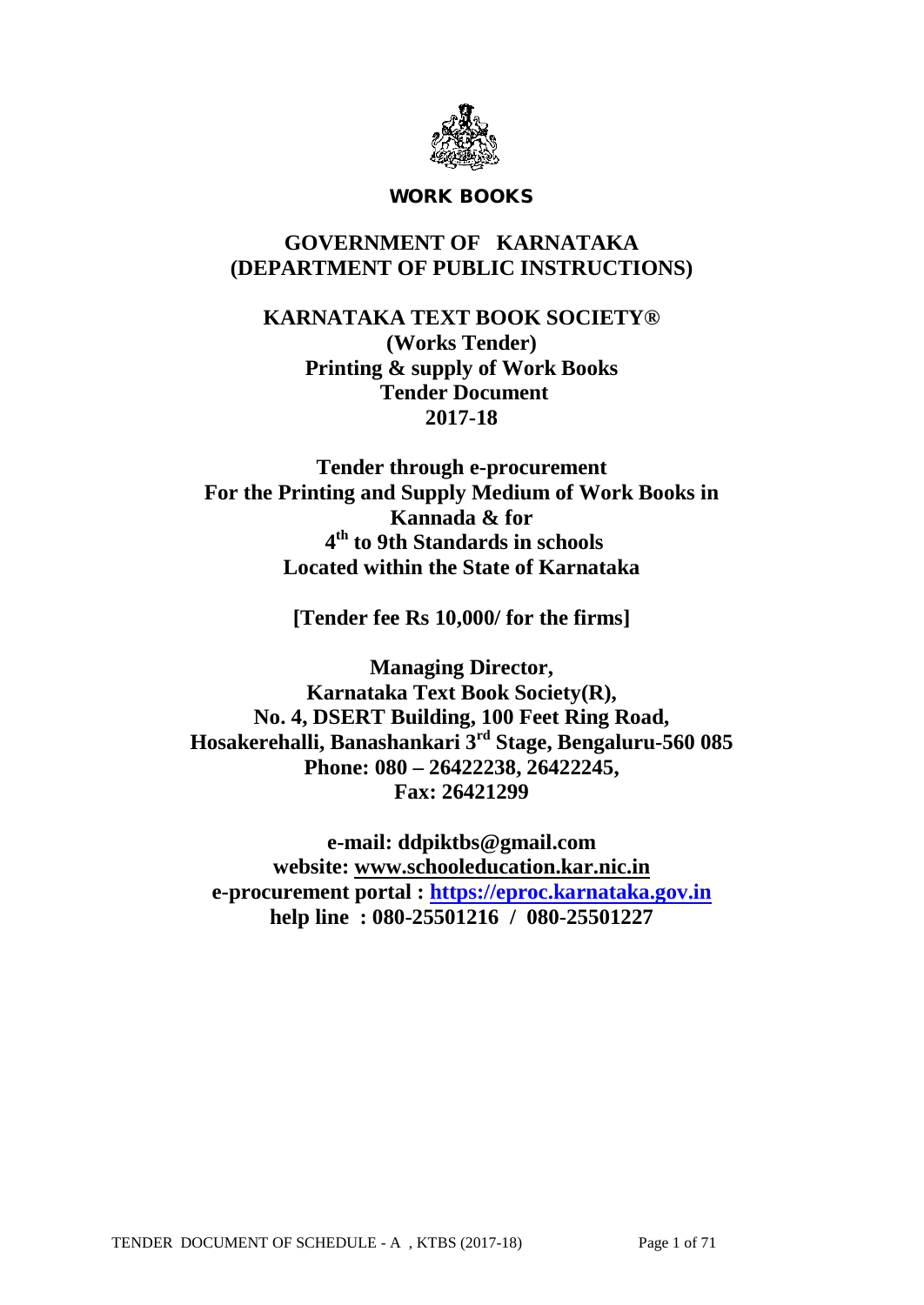

### **GOVERNMENT OF KARNATAKA (DEPARTMENT OF PUBLIC INSTRUCTION) KARNATAKA TEXT BOOK SOCIETY ®**

Phone: 080 – 26422238, 26422245, No. 4, DSERT Building, 100 Feet Ring Road, Fax: 26421299 Hosakerehalli, Banashankari 3rd Stage, E-mail id : ddpiktbs@gmail.com beneficially beneficially beneficially beneficially beneficially beneficially beneficially beneficially beneficially beneficially beneficially beneficially beneficially beneficially beneficia No: A7/ KTBS/WB TEN/2017-18 -01/17/2017-18 Dated: 10/06/2016

.

#### **SHORT TERM TENDER NOTIFICATION**

(e- Procurement)

 Tenders are invited under Two Bid System on Government of Karnataka e-procurement platform from eligible printers having Infrastructure as stipulated in the Tender Document within the States of Karnataka, Maharashtra, Andhra Pradesh, Telangana, Tamil Nadu, Pondicherry, Kerala & Goa to print and supply about 76.50 lakhs of Work Books for classes 4 to 9 the Karnataka State for the year **2017-18**.

#### **e-procurement portal address : [https://eproc.karnataka.gov.in](https://eproc.karnataka.gov.in/) Portal Help line : 080-25501216 / 080-25501227**

 There are in all 17 titles of Work Books to be printed, which have been classified into 8 Packages for bidding as mentioned here under.

|                                                   | Date of the  | Particulars                                                                                                                                 | <b>EMD</b>     |
|---------------------------------------------------|--------------|---------------------------------------------------------------------------------------------------------------------------------------------|----------------|
| Tender Notification No.                           | Notification |                                                                                                                                             | prescribed in  |
|                                                   |              |                                                                                                                                             | lakhs of Rs.   |
| No:A7/ KTBS/WB TEN/2017-18 -<br>$01/17/2017 - 18$ | 12-06-2017   | All books are in single colour, in the<br>size of $1/4^{\text{th}}$ Crown i.e. 18.3*24.5<br>cms.<br>NO of Titles $-17$<br>NO of Packages -8 | 3 Lakhs/Bidder |

This Notification also published in department website [www.schooleducation.kar.nic.in](http://www.schooleducation.kar.nic.in/)

The last date for submission of Tender is 27**/06/2017 before 17.30 hrs**. The prequalification bids (Technical bid) will be opened online on 29**/06/2017** at 11.00 hrs. Online through e-procurement portal. No separate intimation in this regard will be given individually.

The financial bids of only those bidders who satisfy pre-qualification criteria upon evaluation will be opened on specified date mentioned in tender document.

#### **Sd/- Managing Director, Karnataka Text Book Society.**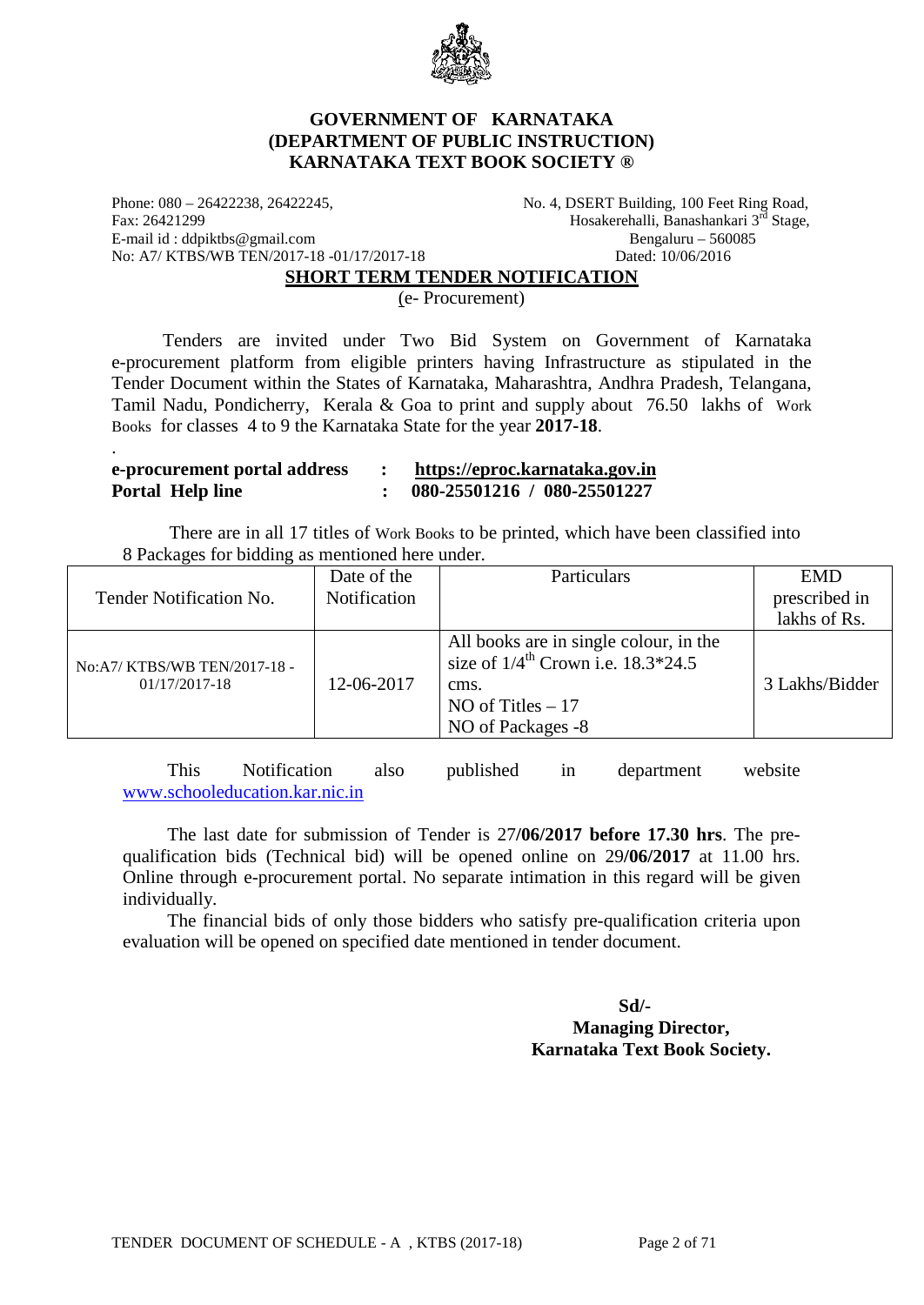

#### **GOVERNMENT OF KARNATAKA**

### **OFFICE OF THE MANAGING DIRECTOR, THE KARNATAKA TEXT BOOK SOCIETY,® NO.4. 100 FT. RING ROAD, HOSKEREHALLI, BSK III STAGE, BENGALURU-85 Phone Nos. 080-26422238, 080-26422245 FAX: 26421299**

### **TENDER DOCUMENT FOR PRINTING AND SUPPLY OF PRIMARY AND SECONDARY SCHOOL WORK BOOKS TO BLOCK EDUCATIONAL OFFICERS (BEO'S) SCHEDULE PACKAGES FROM 1 TO 8 (Two Bid system)**

| Sl <sub>No</sub> | Particulars                                    | Particulars                             |
|------------------|------------------------------------------------|-----------------------------------------|
| 1                | <b>Bid Reference</b>                           | No:A7/KTBS/WB TEN/2017-18-01/17/2017-18 |
|                  |                                                | Dated:-10-06-2017                       |
| $\overline{2}$   | <b>Online Availability of Bid Document</b>     | 10/06/2017, 11.00hrs                    |
| $\overline{3}$   | Bidding document available on the<br>site till | 27/06/2017, 17.30 hrs                   |
| $\overline{4}$   | <b>Last Date for submission of Bids</b>        | 27/06/2017, 17.30 hrs                   |
| 5                | No Pre bid meeting                             | Online queries will be verified         |
| 6                | Time and Date of opening:                      |                                         |
|                  | <b>Technical Bid</b>                           | 29/06/2017, 11.00 hrs                   |
|                  | <b>Financial Bid</b>                           | 05/07/2017, 11.00 hrs                   |
| 7                | Opening of Bids                                | Online through e-procurement portal     |
|                  |                                                |                                         |
| 8                | <b>Address for Communication</b>               | The Managing Director,                  |
|                  |                                                | Karnataka Textbook Society®             |
|                  |                                                | No.4, DSERT Building,                   |
|                  |                                                | 100 Ft Ring Road, BSK III Stage,        |
|                  |                                                | Bengaluru - 560 085                     |
|                  |                                                | Karnataka State, India.                 |

All bids must be accompanied by bid security (EMD) as specified in Clause **2.8** of Tender Document Fee amount as specified under clause **1.2.1** of Section 1. Bids will be opened online through e-procurement portal. No separate intimation in this regard will be given individually.

In the event of the date specified for bid submission and opening being declared as a holiday for Karnataka Textbook Society, opening of bids will be on the following working day at the scheduled time.

### **Sd/-** Managing Director Karnataka Text Book Society® Bengaluru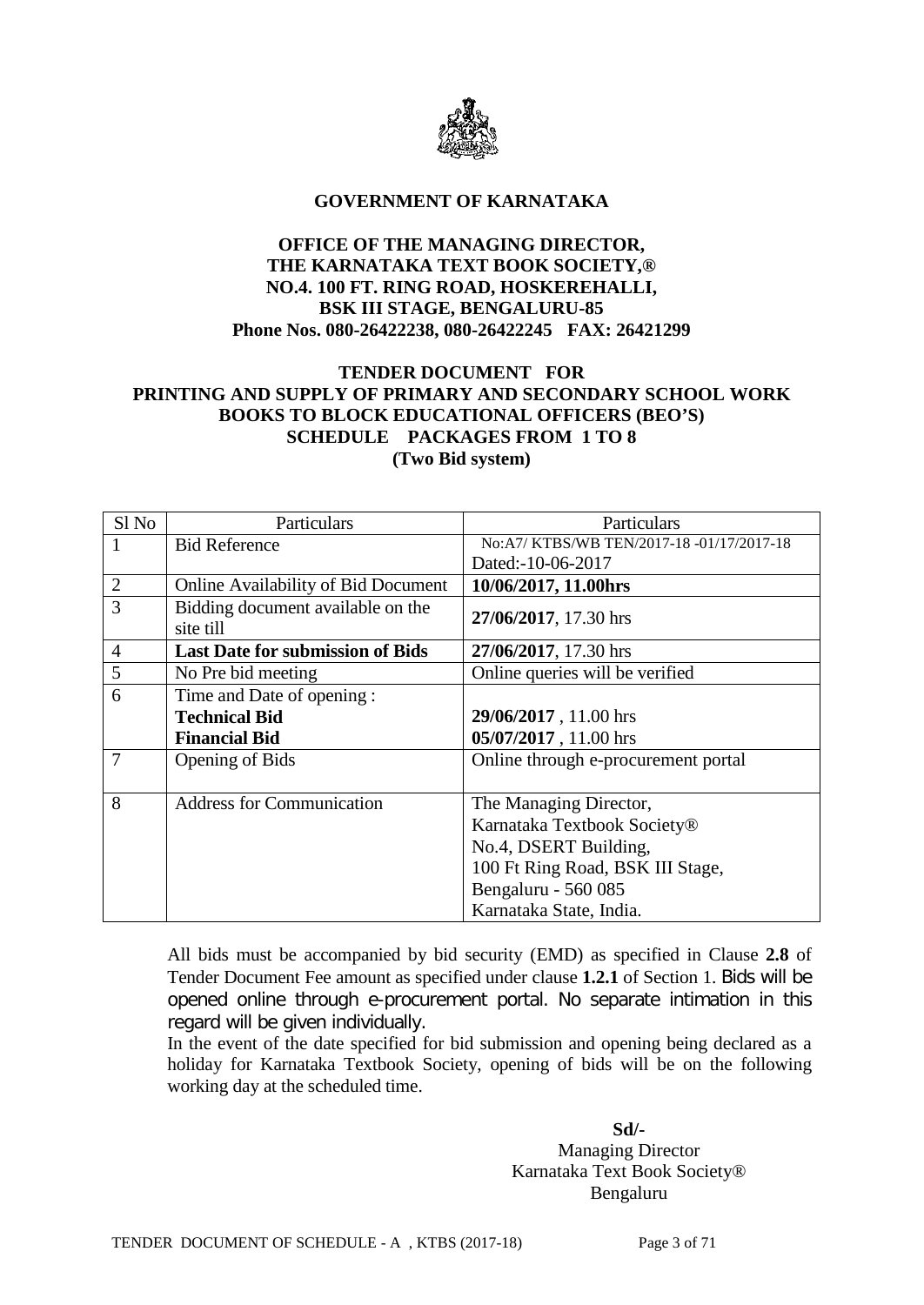# **Tender Document - Index**

| Sl No           | Particulars                                               | Page No        |
|-----------------|-----------------------------------------------------------|----------------|
| 1               | <b>Cover Page</b>                                         | 1              |
| $\overline{2}$  | Notification                                              | $\overline{2}$ |
| 3               | Bid schedule                                              | 3              |
| $\overline{4}$  | Index                                                     | $\overline{4}$ |
| $\overline{5}$  | Brief Description of KTBS & Scope of work                 | $\overline{5}$ |
| 6               | Section 1 Instruction to Bidders                          | $6 - 7$        |
| $\overline{7}$  | Section 2 General Information to Bidders                  | $7 - 15$       |
| 8               | Section 3 Evaluation for Qualification                    | $15 - 17$      |
| 9               | Section 4 Evaluation of Price Proposal                    | $17 - 18$      |
| 10              | Section 5 Bidding Schedule                                | 18             |
| 11              | Section 6 General Conditions of Contract                  | 18-31          |
| 12              | Section 7 Special Conditions of Contract                  | 31-34          |
| 13              | Volume 1 : Contract Form                                  | $35 - 36$      |
| 14              | Volume 2: Schedule of Place of delivery                   | 37-43          |
| 15              | Volume 3 : Package-wise / Title-wise details              | 44-50          |
| 16              | Table 1 - Bid Form                                        | 51             |
| 17              | Appendix A - Format for letter of proposal                | 52             |
| 18              | Appendix B - Format for Power of Attorney                 | 53             |
| 19              | Appendix C - Details of Bidder                            | 54             |
| 20              | Appendix D - Format for Anti-collusion certificate        | 55             |
| 21              | Appendix E - Format for Bid Security                      | 56-57          |
| $\overline{22}$ | Appendix F - Format for Undertaking of being a Printer    | 58             |
| 23              | Appendix G1- Format for Statement of Experience           | 59             |
| 24              | Appendix G2 -Format for Statement of Financial Capability | 60             |
| 25              | Appendix G3- Format for Statutory Auditors Certificate    | 61             |
| 26              | Appendix H - Format for Statutory Auditors Certificate    | $62 - 63$      |
|                 | regarding Financial Capability                            |                |
| 27              | Appendix I - Format for indicating the Package group      | 64             |
|                 | preferences and Bidder Capacity                           |                |
| 28              | Appendix J - Tender Form & Price Schedule (Cover 2)       | 65-66          |
| 29              | Appendix K- Declaration of work completion                | 67             |
| 30              | Appendix L- Declaration by bidder                         | 68             |
| 31              | Appendix M – Penalty for Deviation in Quality.            | 69-70          |
| 32              | Appendix N- Bank Solvency Certificate                     | 71             |
| 33              | Appendix O- Proforma of Delivery Challan                  | 72             |
| 34              | Appendix P- EMD, Annual Turnover & Solvency Amount        | 73             |
|                 | for Schedule-A                                            |                |

# **Sd/- Managing Director Karnataka Text Book Society®**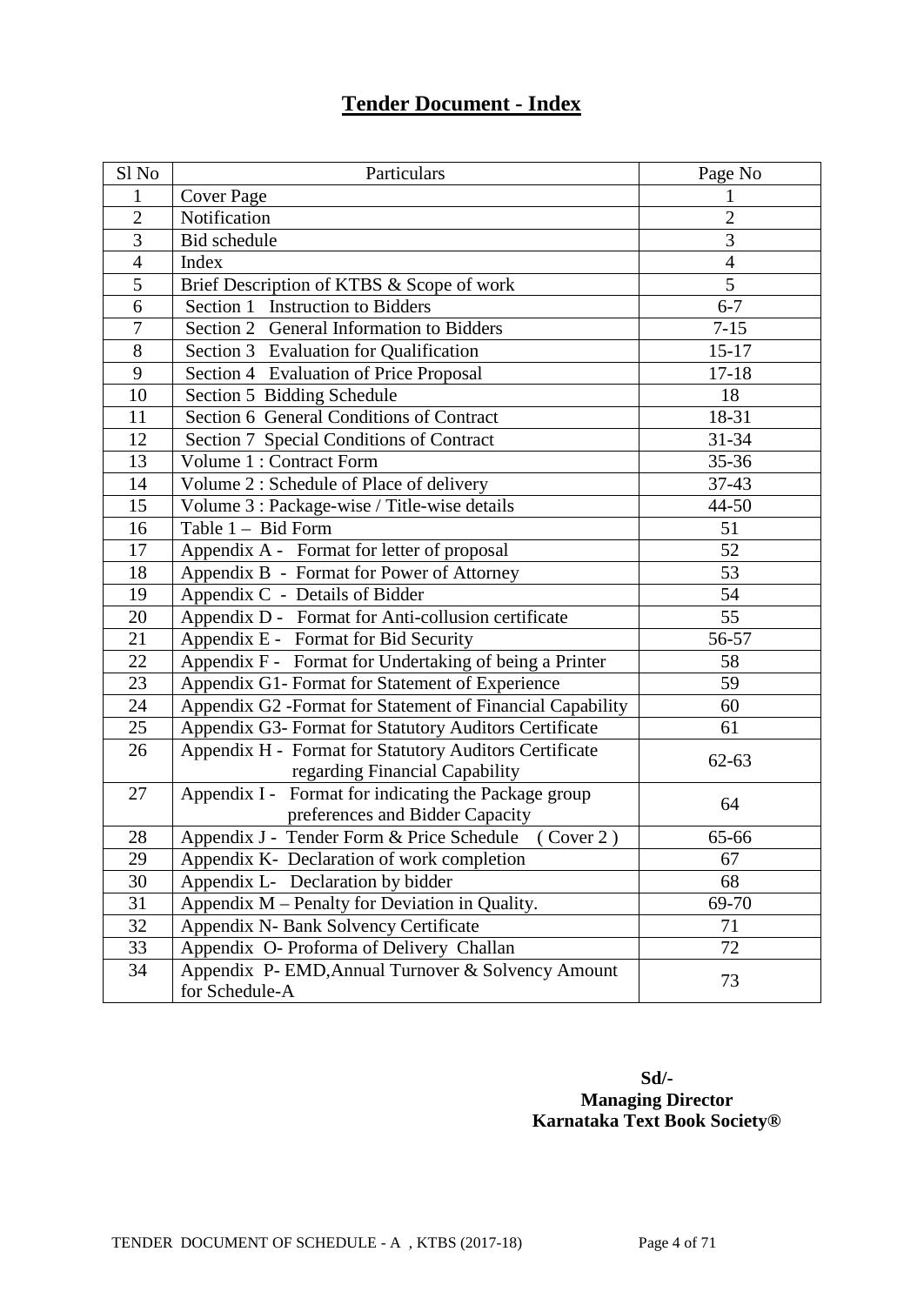### **PRINTING AND SUPPLY OF SCHOOL WORK BOOKS**

### **A BRIEF DESCRIPTION**

### **1. INTRODUCTION**

- 1.1 The Karnataka Textbook Society® herein after referred to as `the Society` is registered under the Societies Act 1960, functioning under the Education Department, Government of Karnataka. The Society is wholly financed by the Government of Karnataka.
- 1.2 The objective of the Society is to provide quality Work Books to Primary and Secondary School students of the schools across the state of Karnataka in accordance with the rules.
- 1.3 Free textbooks are provided to  $1<sup>st</sup>$  to  $10<sup>th</sup>$  Standard students of all government schools and  $9<sup>th</sup> \& 10<sup>th</sup>$  class students of all Aided Schools as per the Government policy and to 1st to 8<sup>th</sup> Standard students of all aided schools as sponsored under the project of Sarva Shikshana Abhiyana (SSA) , Karnataka .
- 1.4 Sale Textbooks are provided to all students of unaided schools in Karnataka.
- 1.5 This is a tender for printing and supply of work Books under for the academic year 2017-18.

### **2. SCOPE OF WORK**

- 2.1 About 27.11 lakhs children are studying in  $4<sup>th</sup>$  to  $9<sup>th</sup>$  in government primary and high schools in Karnataka. The tendered work books will be distributed to these students free of cost during the academic year 2017-18.A total of 76.5 lakh books are required to be printed and supplied.Thesebooks are to be supplied to the office of all 204 Block Educational Officers (BEO) of Karnataka, who in turn have to distribute well in time to the schools in their jurisdiction before the commencement of the academic year.
- 2.2 The successful bidder is responsible to enter into an agreement with KTBS. He should procure the paper and shall provide the information about the same to the KTBS and the certifying agency appointed by the Society viz**`the Director of Printing, Stationery & Publications, Government of Karnataka, Bengaluru(hitherto called as DPS.)** and then print and supply work books to BEO's after the quality certification by the DPS.
- 2.3 The successful bidder is also responsible and accountable for all the printing and supply process throughout the contract period. He has to chalk out the programme of work/ route map/ time schedule from the date of commencement of work and up to the completion of the work and intimate the same to the purchaser along with the contract agreement.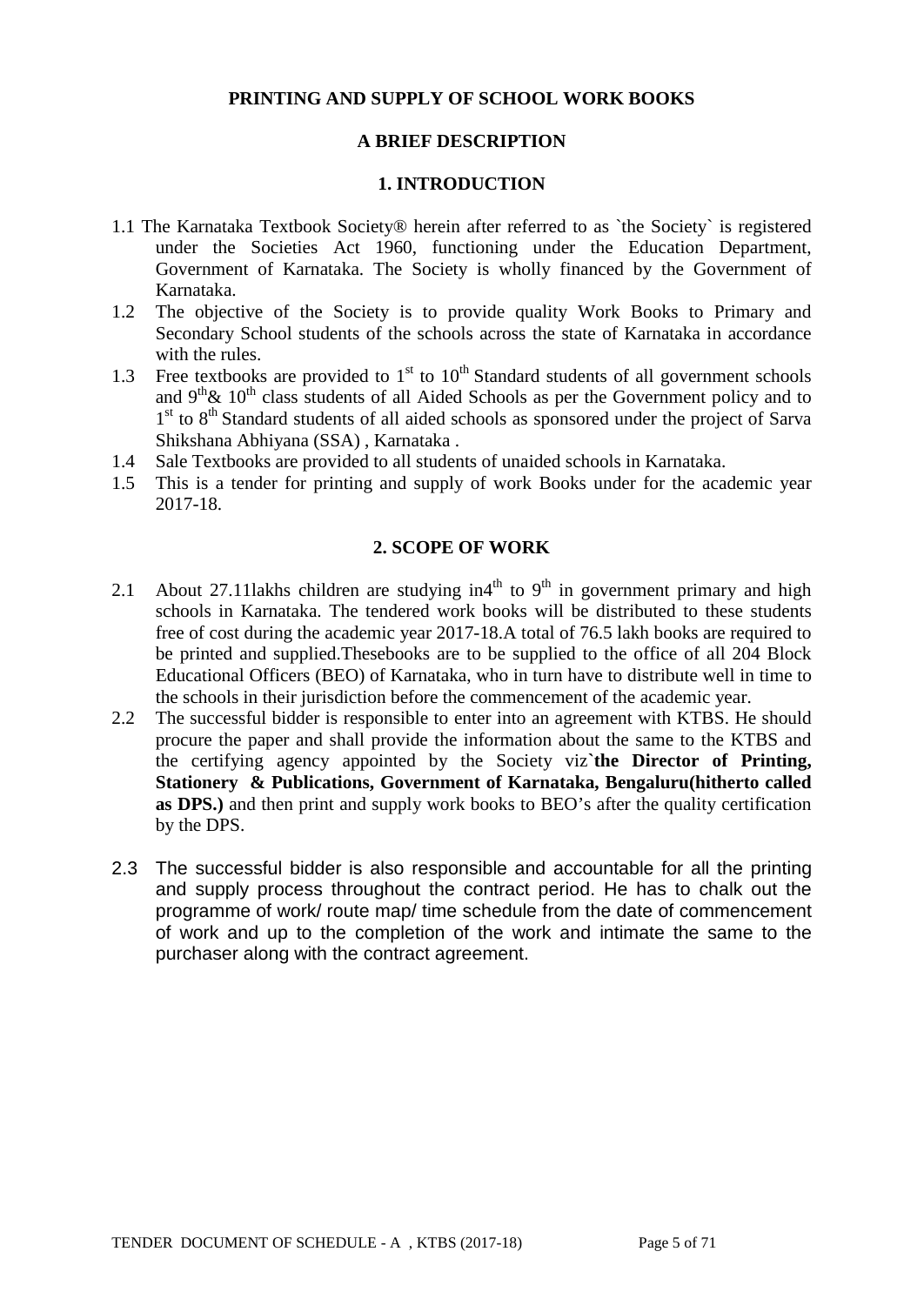### **SECTION 1**

#### **INSTRUCTION TO BIDDERS**

#### **1.1.INTRODUCTION AND BACKGROUND**

- 1.1.1 Government is distributing free work books to all the government school students and of standards 4 to 9 across the state of Karnataka.
- 1.1.2 In pursuance of this objective, the Karnataka Textbook Society® of Government of Karnataka invites open tenders from interested parties for the printing and supply of free work books to all 204 BEO's. Interested parties ("Bidders") are invited to submit detailed Bids.
- 1.1.3 The Bids would be evaluated on the basis of the evaluation criteria set out in this document in order to identify the successful Bidder. In order to do so, the Purchaser himself or his authorized representative may inspect the premises of the bidder.
- 1.1.4 The Successful Bidder would then have to enter into an Agreement with The Managing Director, KTBS, and perform the obligations as stipulated there, in respect of the Project. The Draft Agreement forms part of this document.
- 1.1.5 The Successful Bidder would be required to print and supply Work books to 204 BEO's of Karnataka in accordance with the terms and conditions laid down for further distribution by them.
- 1.1.6 The period of the contract shall be up to the end of academic year 2017-18 from the date of its execution.
- 1.1.7 Upon satisfactory completion of the printing and supply of school work books, payments will be made in accordance with the terms and conditions set out in this Document.

#### **1.2.BRIEF DESCRIPTION OF BIDDING PROCESS**

1.2.1 The Society intends to follow a single stage, two Bid process for selection of the successful Bidder for the Project.

#### **Documents Constituting the Tender (Two Bid)**

The tender (two Bid) prepared by the Tenderer shall comprise the following components i.e. Technical Bid and Financial Bid. Both shall have to be submitted online in the formats available in the e-portal.

#### **Technical Bid**

1. Earnest money deposits (EMD) as specified in Clause 2.8 & Appendix P. Tender Document fee of Rs.10, 000/- is required to be furnished in the form of Demand draft (DD). A scanned copy of the DD shall be uploaded and the DD will be collected by KTBS during office hours on the working days prior to opening of Technical Bids. Non submission of Tender Document fee in the form of DD before the time of opening of Technical bids may lead to rejection of the bid.

#### **Scanned images of the following Documents**

- 1. Relating to establishing the qualification of the Bidder in terms of Documents/undertakings/declarations as per Appendix A to I, L& N.
- 2. Registration Certificate of VAT/CST/GST
- 3. Registration Certificate under Factories Act.
- 4. PAN card.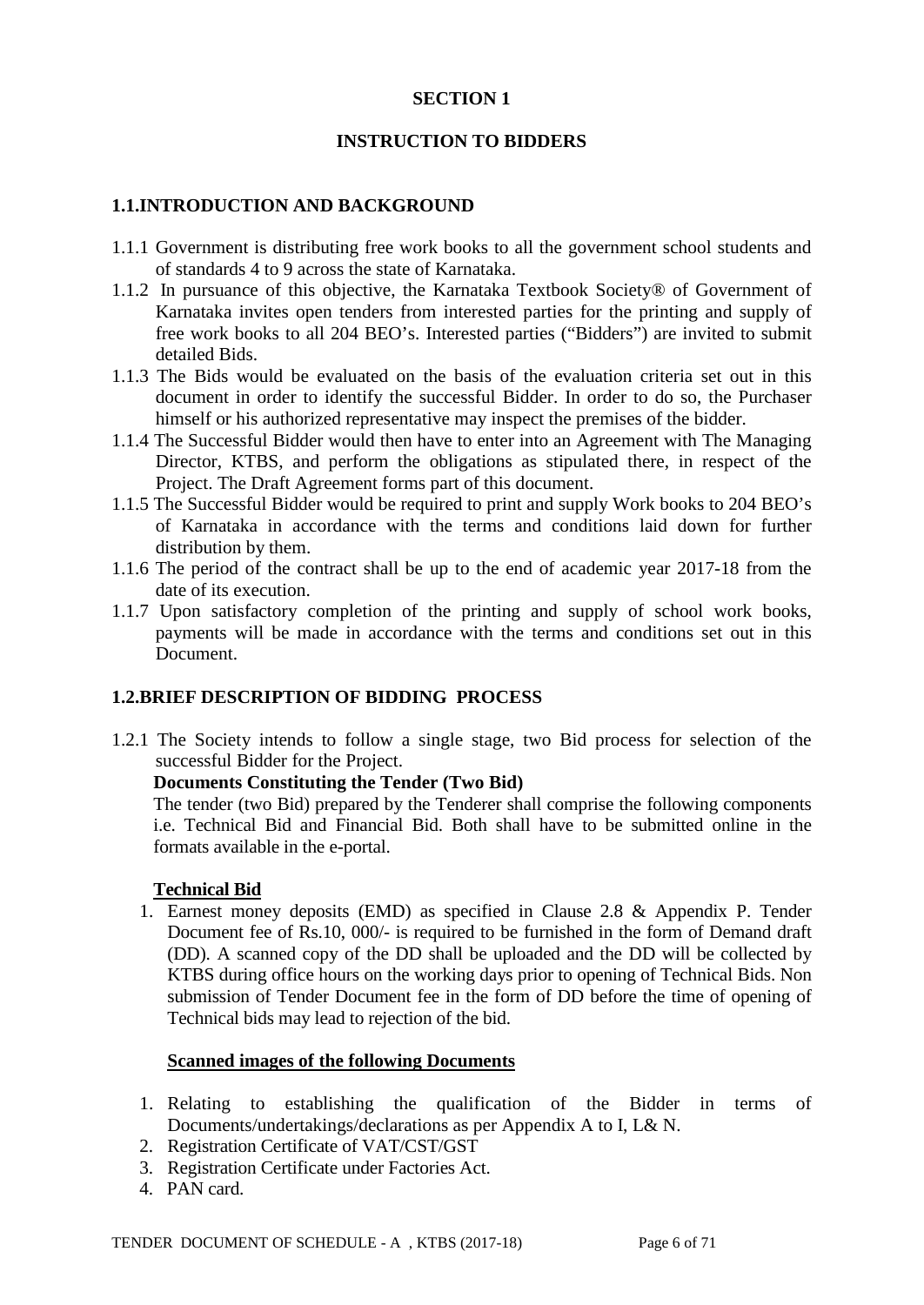- 5. Latest VAT returns filed for the month of 2017 or quarter ending March-2017.
- 6. Annual VAT returns filed for the preceding three years i.e. for the years 2013-14, 2014-15 and 2015-16.
- 7. Acknowledgement of IT returns filed for the preceding three years i.e. for the Assessment years 2013-14, 2014-15 and 2015-16.
- 8. Declaration of work completion as per Appendix-K
- 9. Copy of the documents as required under clause 2.1.7
- 10. Details and correct address of the places of production.
- 11. Official e-mail address of the firm, name of the person who has been designated to coordinate with the KTBS and his/her mobile number.
- 12. Bank Solvency from Nationalized Bank as per Appendix-N
- 13. Acknowledgement for having submitted the samples of the Paper and Board proposed to be used.
- 14. Any agreement with the Paper Mills or the distributors for the procurement of the paper and boards.(Optional).

### **Financial Bid:-**

The Tender Form and the Price Schedule which form the Financial Bid shall be submitted online in the provided manner. A Scanned copy as per **Appendix-J** is to be uploaded as an additional document.

### **1.2.2 Evaluation Process**:-

### **Technical Evaluation:**

The evaluation of the Proposals would be carried out as follows:-

**a)** *"Test-of- responsiveness"*. This stage involves an evaluation based on Qualification Submissions. Proposals found to be substantially responsive would be selected for qualification evaluation.

 **b)** "*Qualification".* In this Stage the information of the Bidders relating to their experience, financial and infrastructural capability would be evaluated. Bidders meeting the experience, financial & infrastructure capability criteria as set out in this Document shall be short-listed as *"Qualified Bidders".*

**Financial Evaluation**: This stage is called *"Eligibility".* In this stage the Price Bid of the *"Qualified Bidders"* would be evaluated based on the evaluation criteria **as mentioned in Section 4.** For the Price Bid. The successful price bidder shall be declared as the *"Eligible Bidder."*

1.2.3 The tenderers shall submit samples of the Paper from two mills for the Text Printing and Boards for the cover printing to the Asst Director, KTBS on or before 1.00 pm on the last day to submit the tenders and shall obtain an acknowledgement to this effect and which shall be scanned and uploaded as mentioned under clause 1.2.1 above.

## **1.3 AVAILABILITY OF TENDER DOCUMENT In the e-procurement portal [https://eproc.karnataka.gov.in](https://eproc.karnataka.gov.in/)**

1.3.1 All subsequent notifications, changes and amendments on the project or tender document would be posted only on the **e-procurement portal viz** *[https://eproc.karnataka.gov.in](https://eproc.karnataka.gov.in/)*

#### **1.4 PROPOSAL DUE DATE**

The proposal should be uploaded on or before **27-06-2017,** before **17.30hrs**.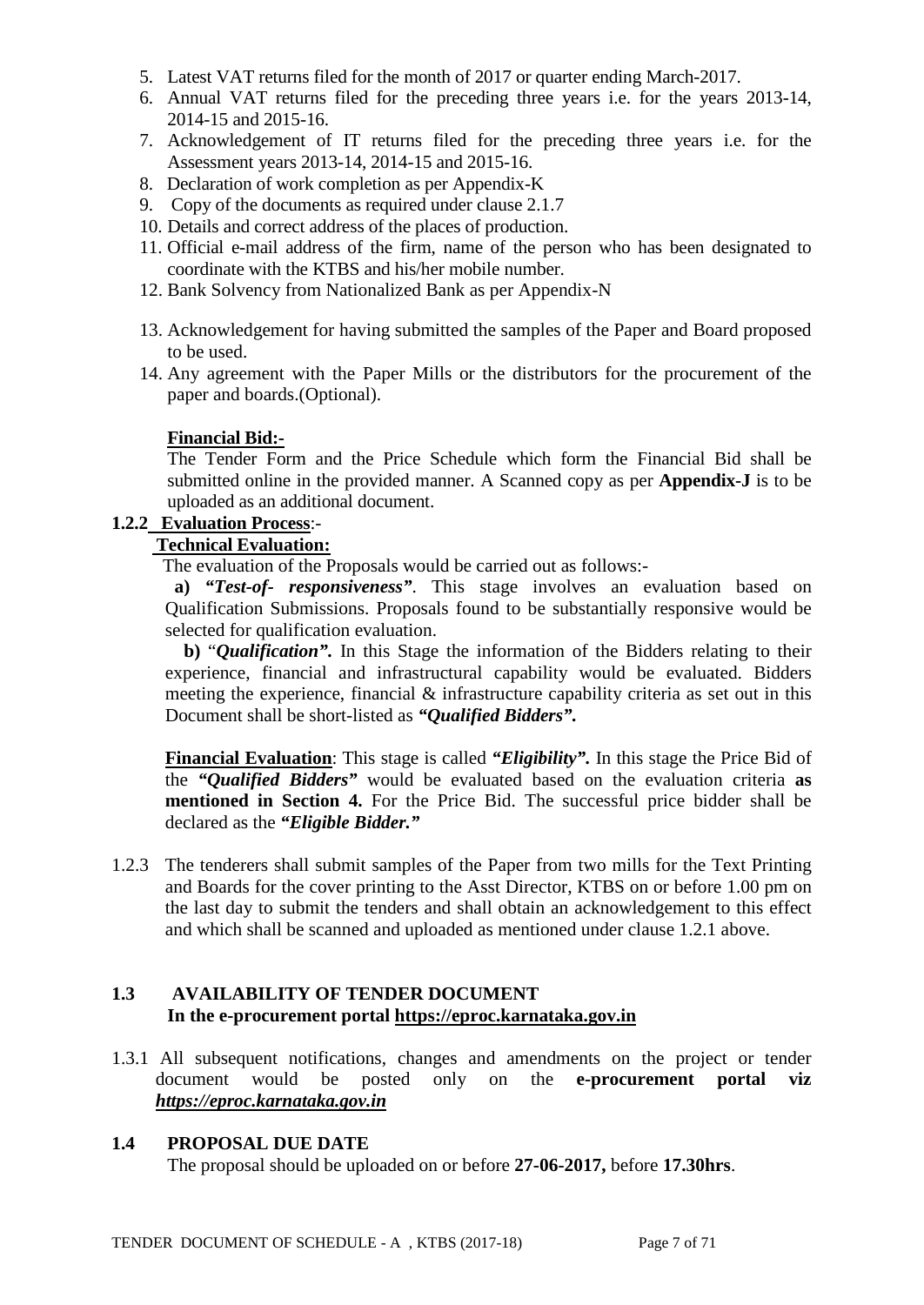#### **SECTION 2 INFORMATION TO BIDDERS**

### **A. GENERAL INFORMATION**

### **2.1 BIDDERS**

- 2.1.1 The Legal entity eligible for participating in the qualification process shall be `**the Printer**` belonging to any of the States of Karnataka, Maharashtra, Andhra-Pradesh, Telangana, Tamil Nadu, Pondicherry, Kerala and Goa.
- 2.1.2 **The Printer** means an entity with the prescribed eligibility who is engaged in the business of printing and supplying of books and who has a Minimum of 3 years experience in printing and supply of books.
- 2.1.3 The legal entity should possess Technical facilities of the National/International standards. The legal entity should also have experience in printing and supply of books for a State Government/ Educational Institutions / Reputed Private Institutions located in any State of India.
- 2.1.4 The Legal Entity should have been registered as printer either under Factories Act and shall have registrations under Sales Tax Act or Value Added tax Act or under Local Tax Act in their respective States in India.
- 2.1.5 The main business of the Legal Entity in the immediately preceding 3 years should be as a printer in any of the states of Karnataka, Maharashtra, Andhra-Pradesh, Telangana, Tamil-Nadu, Pondicherry, Kerala and Goa.

2.1.6. The legal entity should have achieved the annual turnover of RS 75.00 laks in each of the presiding 3 years i.e. 2013-14, 2014-15 and 2015-16.

- 2.1.7 The following documents / information shall be submitted by the Bidders along with the Qualification Submissions:
	- A legal entity incorporated as Private/Public Limited Company shall submit Certificate of Incorporation, Memorandum & Articles of Association.
	- A Partnership Firm shall submit Partnership Deed.
	- An individual or a HUF shall submit copy of VAT / ST / Local Sales Tax / Local VAT Certificate.
- 2.1.8 Any Entity which has been barred by the Education Department, Government of Karnataka (GoK), any other State Governments (SG) or Government of India (GoI), or any of the agencies of GoK/SG/GoI would not be eligible to submit a Proposal. The Bidder shall execute an undertaking to this effect as per the format enclosed in Appendix D.
- 2.1.9 Any Entity which has been declared as blacklisted by the KTBS would not be eligible to submit a proposal.

### **2.2 NO CONSORTIUM**

Bidder should be an individual entity and should submit their bids individually*.* More specifically, consortium of bidders is barred from participation in the tender.

# **2.3 NUMBER OF PROPOSALS & PACKAGE DETAILS**

- 2.3.1 Each Bidder shall submit only one Proposal in response to this Tender document. Any Bidder, who submits or participates in more than one Proposal, shall be disqualified and shall also cause disqualification of all the proposals in which such Bidder has participated.
- 2.3.2 **A Bidder will be allotted for a maximum of 1 package as per his capacity in the order of his preference. List of work packages along with titles is as shown in Volume 3. A bidder shall and shall bid for 1 package as per his production capacity. If the bidder has taken textbook tender and has not supplied, then the remaining capacity of the bidder will be assessed during technical evaluation itself and only then he will be considered for financial bid.**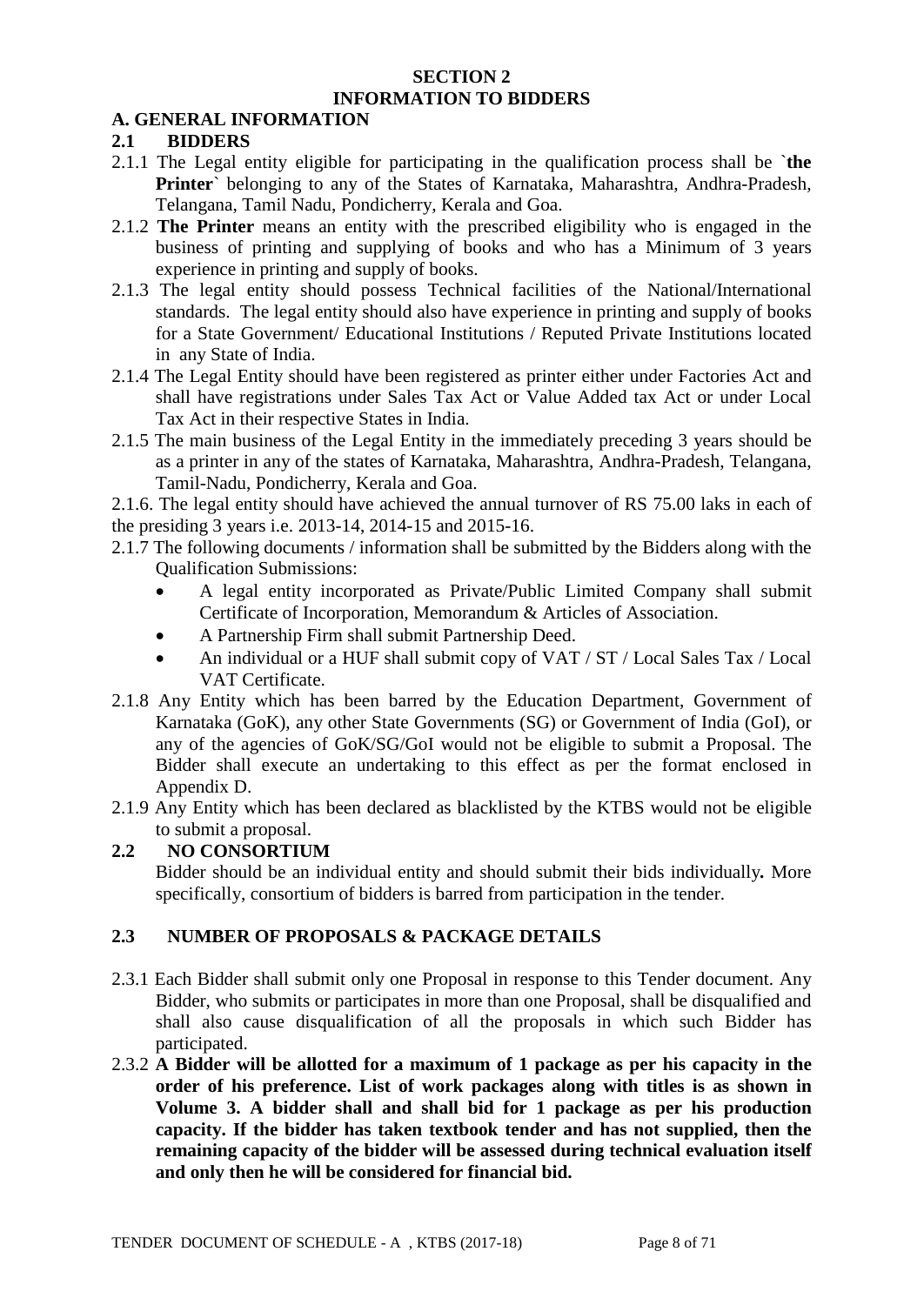2.3.3 Packages are allotted as per the terms at the sole discretion of the purchaser. As referred in clause 2.3.2, maximum number of packages to be allotted in this tender is 1 only and it shall be decided on the assessed capacity by the purchaser. If the bidder bids for the packages more than his capacity and in case the same bidder being L1 in any or all of the packages, then if the bidder subsequently shall back out of the packages whether on his own or as per the assessed capacity the Purchaser shall unilaterally decide the packages to be allotted irrespective of the preference shown and it shall be binding on the bidder.

In such circumstances the other packages may be offered to L2 bidders or to any capable printer with negotiations to take up the work at L1 rate. If he is not agree to take up the work at L1 rates, it is left to the description of the tender accepting authority to take such decision as may be deemed fit .

- 2.3.4. A bidder is entitled to bid for only 1 package in the order of his preference but as per his capacity he shall not be awarded more than 1 package in the order of his preference from 1-8 packages.
- 2.3.5. Number of Work Book to be printed under the Work Packages as shown in Volume 3 is provisional and indicative and actual numbers of work book to be printed and supplied will be as provided in the Purchase Order and the Distribution List. The numbers of pages in a book are all indicative.
- 2.3.6. Number of books to be printed may go up by 10% or get reduced by 10% as per the actual requirement and they shall be as in the Purchase order and the Distribution List. In exceptional circumstances the numbers may go up or get reduced further.
- 2.3.7. Details of number of work book (Supply List) to be supplied to each destination shall be provided along with the Purchase order.

### **2.4 PROJECT INSPECTIONS AND VISIT TO THE SITES**

- 2.4.1 It is desirable that each Bidder submits his Proposal after visiting some of the 204 Block Educational Offices and ascertaining for himself the location, surroundings, or any other matter considered relevant. Schedule of place of delivery is shown under **Volume 2** of this document.
- 2.4.2 It would be deemed that by submitting the Proposal for Tender document, the Bidder
	- a) made a complete and careful examination of the Tender Document,
	- b) received all relevant required information from *KTBS* and
	- c) Made a complete and careful examination of the various aspects and locations of the Project.

### **2.5 RIGHT TO ACCEPT OR REJECT ANY OF THE PROPOSALS**

2.5.1**The Managing Director, Karnataka Textbook Society,** Bengaluru reserves all the rights to accept or reject any bid and to annul the bidding process and reject all bids at any time prior to award of contract, without thereby incurring any liability or any obligation to inform the affected bidder or bidders on the grounds for the said action. Any Bid with incomplete information is liable for rejection. For each category of prequalification criteria, the documentary evidence is to be produced duly attested by the bidder, serially numbered and enclosed with the bids. If the documentary proof is not enclosed for any/all criteria the Bid is liable for rejection.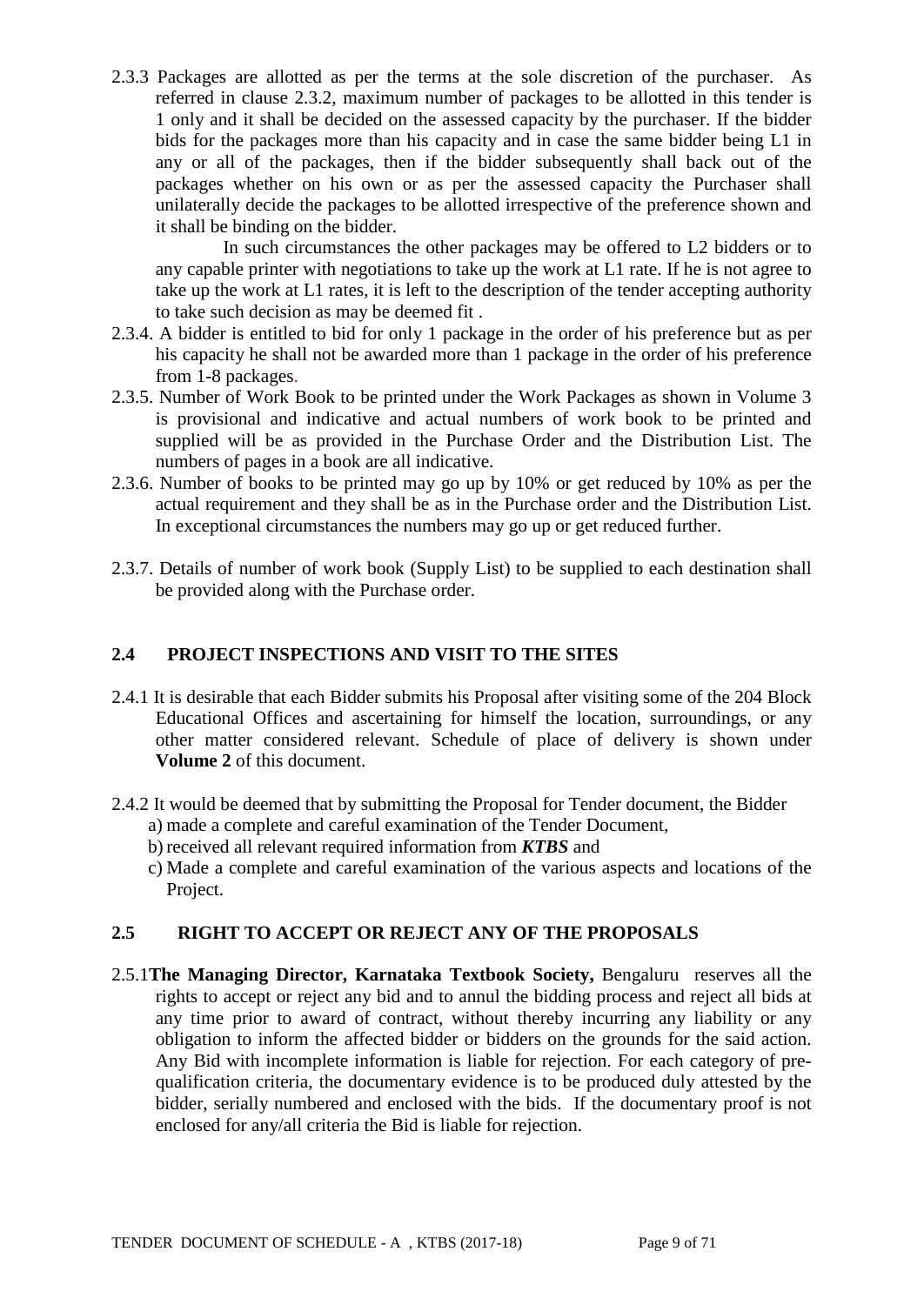- 2.5.**2 If any information given by the bidder is found to be false / fictitious, the bidder will be debarred and will be recommended for blacklisting and in such a situation the purchaser i.e.***KTBS,* **may,**
	- **a)** invite the next best Bidder to match the Proposal submitted by the best Bidder; OR,
	- b) take any such measure as may be deemed fit in its sole discretion including Annulment of the bidding process.

### **B. DOCUMENTS**

### **2.5.3 CONTENTS OF TENDER DOCUMENT**

**2.5.4** The Tender Document comprises the contents as listed below, and would additionally include any Amendment / Addenda issued in accordance with Clause 2.6.

|                | Section 1 | <b>Instructions to Bidders</b>        |
|----------------|-----------|---------------------------------------|
| 2              | Section 2 | <b>Information to Bidders</b>         |
| 3              | Section 3 | <b>Evaluation for Qualification</b>   |
| $\overline{4}$ | Section 4 | <b>Evaluation of Price Proposal</b>   |
| 5              | Section 5 | <b>Bidding Schedule</b>               |
| 6              | Section 6 | General conditions of Contract        |
| 7              | Section 7 | <b>Special Conditions of Contract</b> |
| 8              | Volume 1  | Draft Agreement                       |
| 9              | Volume 2  | Schedule of Place of Delivery         |
| 10             | Volume 3  | <b>List of Packages</b>               |
| 11             | Appendix  | $A-P$                                 |

### **2.6 CLARIFICATIONS/AMENDMENTS / ADDENDA OF TENDER DOCUMENT**

- 2.6.1 A prospective Tenderer requiring any clarification of the tender documents may notify the Purchaser in writing or by fax or by e-mail at the Purchaser's mailing address indicated in the Invitation for Tenders. The Purchaser will respond to any request for clarification of the tender documents which it receives in both e-portal & Pre bid meeting no later than 07 days prior to the deadline for submission of tenders prescribed by the Purchaser. Purchaser's response (including an explanation of the query but without identifying the source of inquiry) will be notified in the e-procurement portal.
- 2.6.2 At any time prior to the Proposal Due Date, the purchaser may, for any reason, whether at its own initiative or in response to clarifications requested by a Bidder, modify the Tender Document by the issuance of Addenda.
- 2.6.3 Any Addendum thus issued will be hosted on the e-procurement website and Department website www.schooleducation.kar.nic.in.
- 2.6.4 In order to provide the Bidders a reasonable time to examine the Addendum, or for any other reason, KTBS may, at its own discretion, extend the Proposal Due Date.

### **C. PREPARATION AND SUBMISSION OF PROPOSAL**

#### **2.7 LANGUAGE**

The Bid and all related correspondence and documents should be written in English language. Supporting documents and printed literature furnished by the Bidder with the Proposal may be in any other language provided that they are accompanied by appropriate translations of the pertinent passages in the English language. Supporting materials, which are not translated into English, may not be considered. For the purpose of interpretation and evaluation of the Proposal, the English language translation shall prevail.

### **2.8 BID SECURITY (EMD)**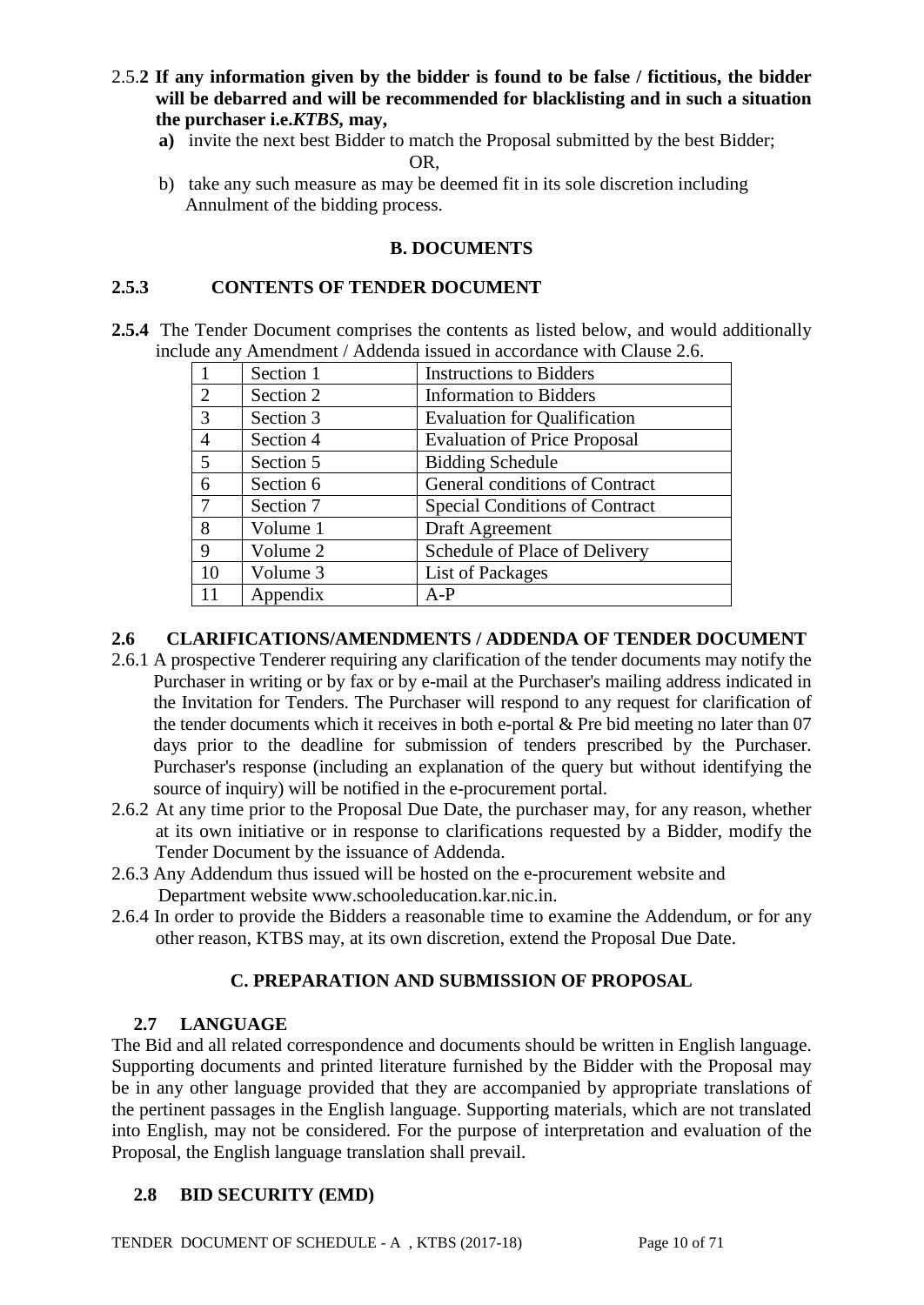- 2.8.1 Each Proposal should be accompanied by a Bid Security (EMD) of Rs 3 Lakhs(Three Lakhs Rupees), The Bid Security shall be kept valid for at least 60 days in addition to the Proposal Validity Period and would need to be extended, if so required, for any extension in Proposal Validity Period.
- 2.8.2 EMD (Bid Security) should be paid through **e-payments, credit card, direct debit (internet banking), NEFT (National Electronic Fund Transfer), OTC (Over the counter).**
- 2.8.3 The Bid Security shall be returned to the unsuccessful Bidders within a period of eight (8) weeks from the date of announcement of the Successful Bidder. The Bid Security (EMD) submitted by the Successful Bidder shall be refunded after accepting performance security of 5% of Package Value as mentioned in L.O.A & in Clause 2.28.
- 2.8.4 The Bid Security shall be forfeited in the following cases:
	- a) If the Bidder modifies or withdraws his Proposal except as provided in Clause 2.16.1;
	- b) If the Bidder withdraws his Proposal during the interval between the Proposal Due Date and expiration of the Proposal Validity Period.
	- c) If the Successful Bidder fails to provide the Performance Security within the stipulated time or the extended time thereof.
	- d) If any information or document furnished by the Bidder turns out to be misleading or untrue in any material respect.
	- e) On refusal to enter into contract after the award of contract.

### **2.9 QUALIFICATION BID SUBMISSION**

Qualification Submissions shall consist of two sub-parts: Non-submission of any of the documents may lead to disqualification at the discretion of KTBS.

- i. Qualification Documents
- ii. Other Documents

### **Qualification Documents***–***Qualification documents shall consist of the following:**

- i. Certificate of Incorporation or equivalent or a declaration about the constitution of the firm.
- ii. Undertaking of being a Printer as per Appendix F
- iii. Statement of Experience as per Appendix G-1
- iv. Statutory Auditor's Certification of Financial Capability as per Appendix G-2 or A declaration as mentioned in the Clause 3.3.3 of Section 3
- v. Statutory Auditor's Certificate for Project Experience of Printing and Supply of books for the following years 2013-14, 2014-15, 2015-16 as per Appendix G-3,
- vi. The Proposal must be accompanied by the audited annual financial statements of the Bidder for the last three (3) completed financial years.
- vii. Appendix I indicating whether he is Web sheet offset printer / Sheet fed offset Printer category and his printing capacity .
- viii. Bid Security(EMD)
- ix. Qualification Proposal to establish infrastructural capability shall be as per the format set out in Appendix H.
- *x.* Proof of Ownership of Web/Sheetfed offset printing machines and their location within the states of Karnataka, Maharashtra, Andhrapradesh, Telangana, Tamilnadu, Pondicherry, Kerala, Goa.

#### *xi.* **Other Documents**

#### **Other documents shall consist of the following:**

- i. Letter of Proposal as per Appendix A
- ii. Power of Attorney as per Appendix B, authorizing the signatory of the Proposal to commit on behalf of the Bidder
- iii. Details of Bidder as per Appendix C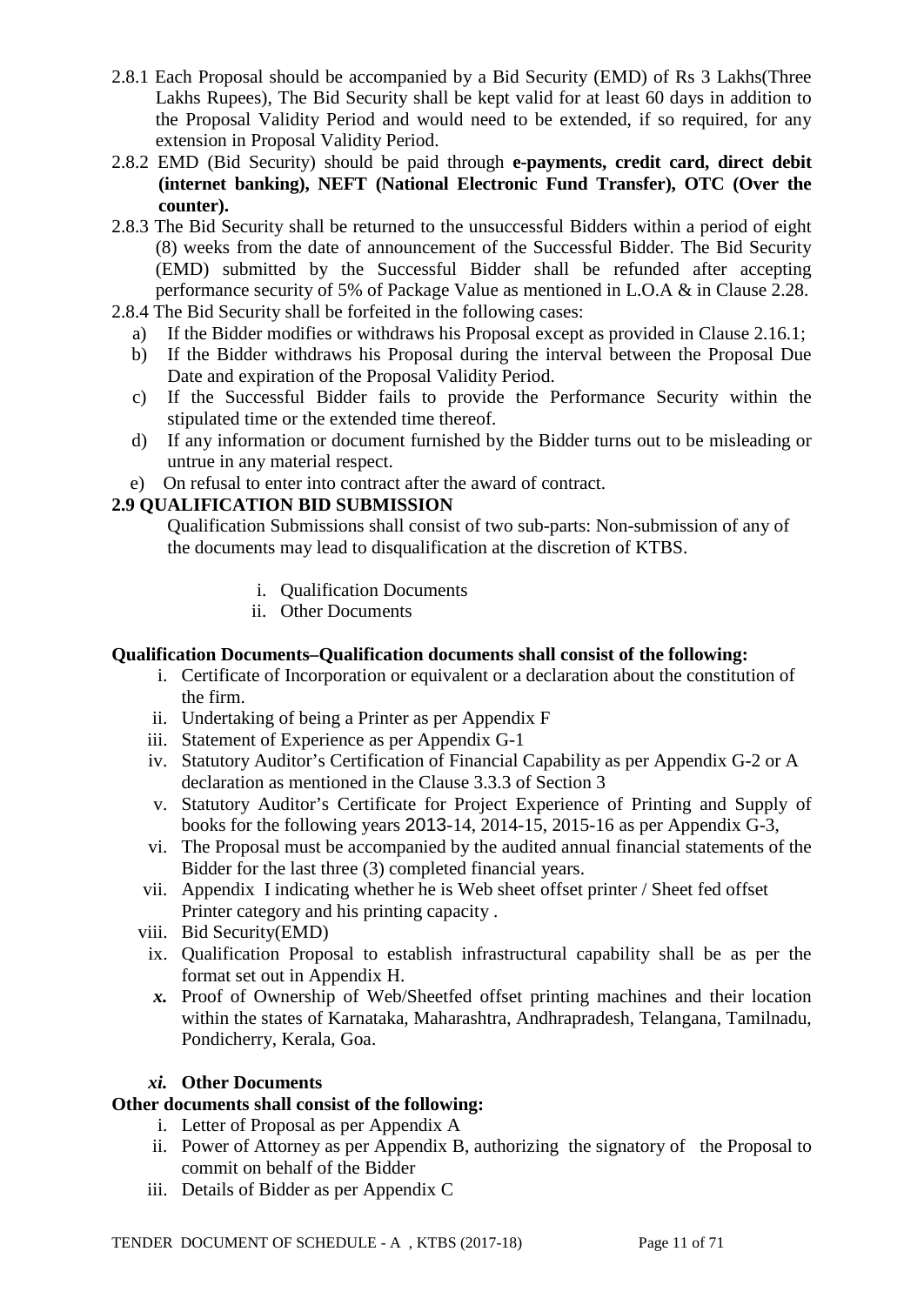- iv. Anti-Collusion Certificate as per Appendix D
- v. Cost of the Tender Document(in the form of Demand Draft)
- vi. An oath for having read the document in full as per **Appendix-L**
- vii. VAT Registration Certificate. VAT Returns / Sales Tax returns Statement as filed before the proper authority
- viii. PAN Certificate and IT returns.
- ix. Copy of the title deed or lease agreement in support of ownership / lease of additional machinery / infrastructure facilities like building & godown
- x. Copy of the address and official e-mail ID, Contact person's names, their status in the organization and their phone numbers.
- xi. Declaration of work completion as per Appendix K.

#### **2.10 PRICE PROPOSAL**

- 2.10.1 Price Proposal shall consist of:
	- a) Price Proposal as per the format set out in Appendix J and is required to be submitted online in the formats available in the **e-portal**. The scanned copy of the Appendix J shall be uploaded as an additional document.
	- b) The bidders can quote their lowest cost per page, for different size and colour of the work books, title wise, for the packages. Prices should be inclusive of printing of text pages, cover page printing, U.V. Varnish, binding, packing cost, transportation cost, transit insurance, all taxes, any applicable duties etc. and the cost per page shall be quoted in Indian Rupees to the last **4 decimal places**.
	- c) In case, price is quoted for the package for which the bidder is not eligible to quote and the rate turns out be L1 then bidder shall be penalized in accordance with the provisions available in the previous clauses of this document.

#### **2.11VALIDITY OF PROPOSAL**

 Tenders shall remain valid for a period not less than ninety days(90 days) after deadline date for tender submission. A tender valid for a shorter period shall be rejected by the Employer as non-responsive.

 In exceptional circumstances, prior to expiry of the original time limit, the Employer may request that the Tenderers may extend the period of validity for a specified additional period. The request and the Tenderers responses shall be made in writing or by cable. A tenderer may refuse the request without forfeiting his earnest money deposit. A Tenderer agreeing to the request will not be required or permitted to modify his tender,but will be required to extend the validity of his earnest money deposit for a period of the extension and in compliance.

#### **2.12 EXTENSION OF VALIDITY OF PROPOSAL**

In exceptional circumstances, prior to expiry of the original Proposal Validity Period, *KTBS* may request Bidders to extend the Proposal Validity Period for a specified additional period.

#### **2.13 FORMAT AND SIGNING OF PROPOSAL**

- 2.13.1 The Bidder would provide information required as per this Tender Document. **KTBS** Reserves the right to evaluate only those Proposals that are received in the required Format and is complete in all respects.
- 2.13.2 The Bidder shall submit the proposal in two Covers online, namely,
	- a) Technical Bid, consisting of the details mentioned in **section 2** of this tender document and
	- b) Price Bid, consisting of the Bidders lowest quoted rate being the financial proposal for the project in prescribed format (Appendix J).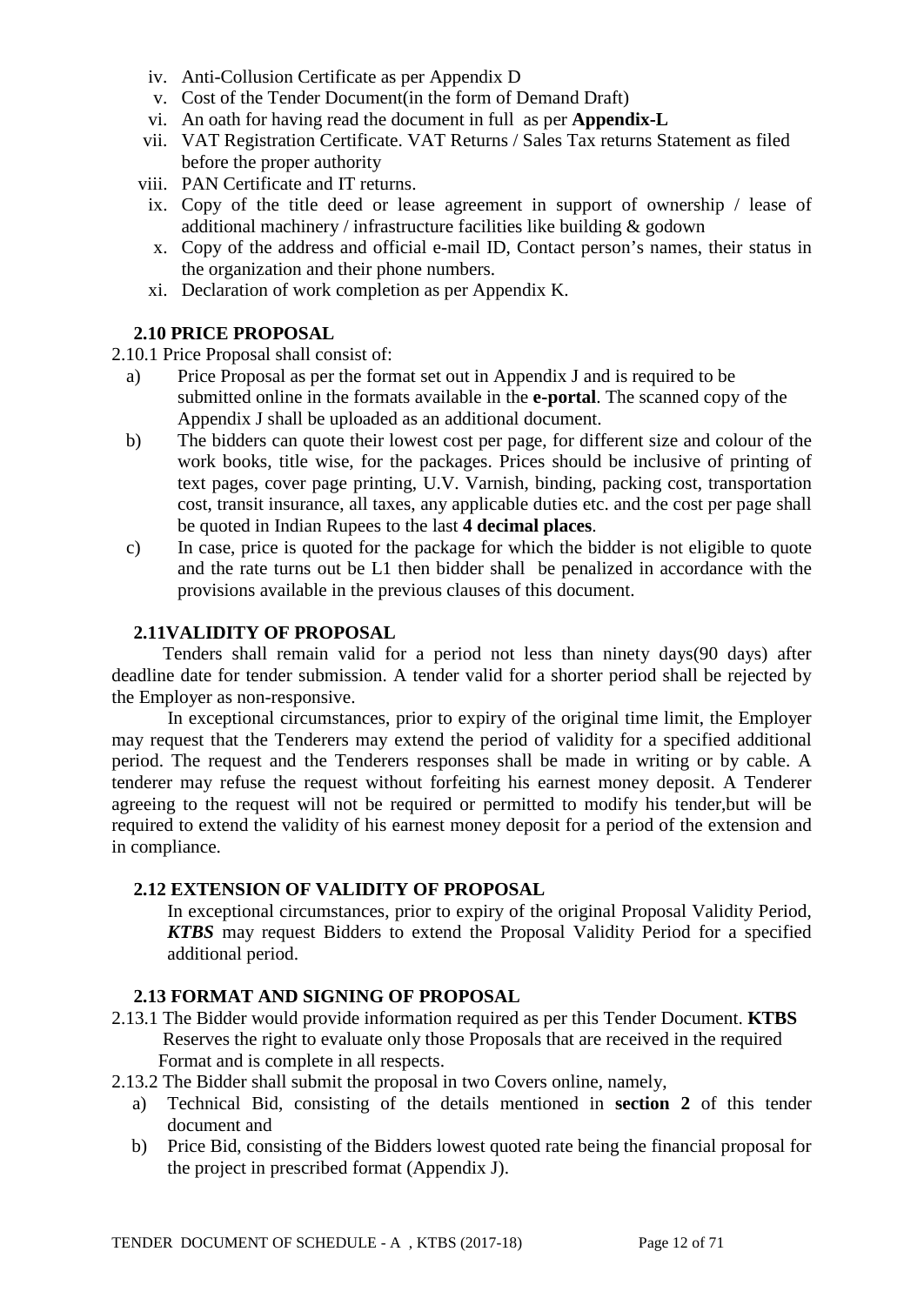### **2.14 METHOD OF SUBMISSION OF PROPOSALS**

- 2.14.1 The proposals shall be submitted online in the e-portal in the provided formats only. Scanned copies of the same shall be uploaded where ever sought
- 2.14.2 The e-portal itself will disqualify the improper and delayed Bids and KTBS shall Assume no responsibility for any such eventualities.

### **2.15 PROPOSAL DUE DATE**

- 2.15.1 Proposals should be submitted only on-line and through the notified Government of Karnataka e-procurement platform before 17.30hrs on the Proposal Due Date mentioned in the Bidding Schedule in the manner and form as detailed in this Tender Document. Proposals submitted in any other mode shall not be acceptable.
- 2.15.2 *KTBS* may, in exceptional circumstances, and for reasons to be recorded in writing, extend the Proposal Due Date, by issuing an Addendum in accordance with Clause 2.6, uniformly for all Bidders.

#### **2.16 MODIFICATIONS/SUBSTITUTION/WITHDRAWAL OF PROPOSALS**

- 2.16.1 Any modification, Substitution, withdrawal of proposal can be made by the tenderer only through the said e-portal in the form and manner as provided.
- 2.16.2 To assist in the examination, evaluation, and comparison of Proposals, KTBS may Utilize the services of consultant(s) or advisor(s).

### **D. EVALUATION OF PROPOSAL**

#### **2.17 PROPOSAL OPENING**

- 2.17.1 *KTBS* would open online, the Qualification, Submissions as per the schedule for the purpose of evaluation.
- *2.17.2* Proposals for which an acceptable notice of withdrawal has been submitted in accordance with **Clause 2.16** will not be opened. However for technical reason if it opens it will not be considered.
- 2.17.3 *KTBS* would subsequently examine and evaluate Proposals in accordance with the criteria set out in Sections 3, 4 and 5 of this Tender Document.

### **2.18 CONFIDENTIALITY**

Information relating to the examination, clarification, evaluation, and recommendation for the Bidders shall not be disclosed to any person not officially concerned with the process. *KTBS* will treat all information submitted as part of Proposal in confidence and would require all those who have access to such material to treat the same in confidence. *KTBS* will not divulge any such information unless it is ordered to do so by any authority pursuant to applicable law or order of a competent court or tribunal, which requires its disclosure.

#### **2.19 TESTS OF RESPONSIVENESS**

- 2.19.1 Prior to evaluation of Proposals, *KTBS* will determine whether each Proposal is responsive to the requirements of the Tender Document. A Proposal shall be considered responsive if the Proposal:
	- a) is received/deemed to be received by the Proposal Due Date including any extension there of pursuant to Clause 2.15
	- b) is accompanied by the Power of Attorney, the format for which is specified in Appendix B
	- c) contains all the information as requested in this document
	- d) contains information in formats same as those specified in this document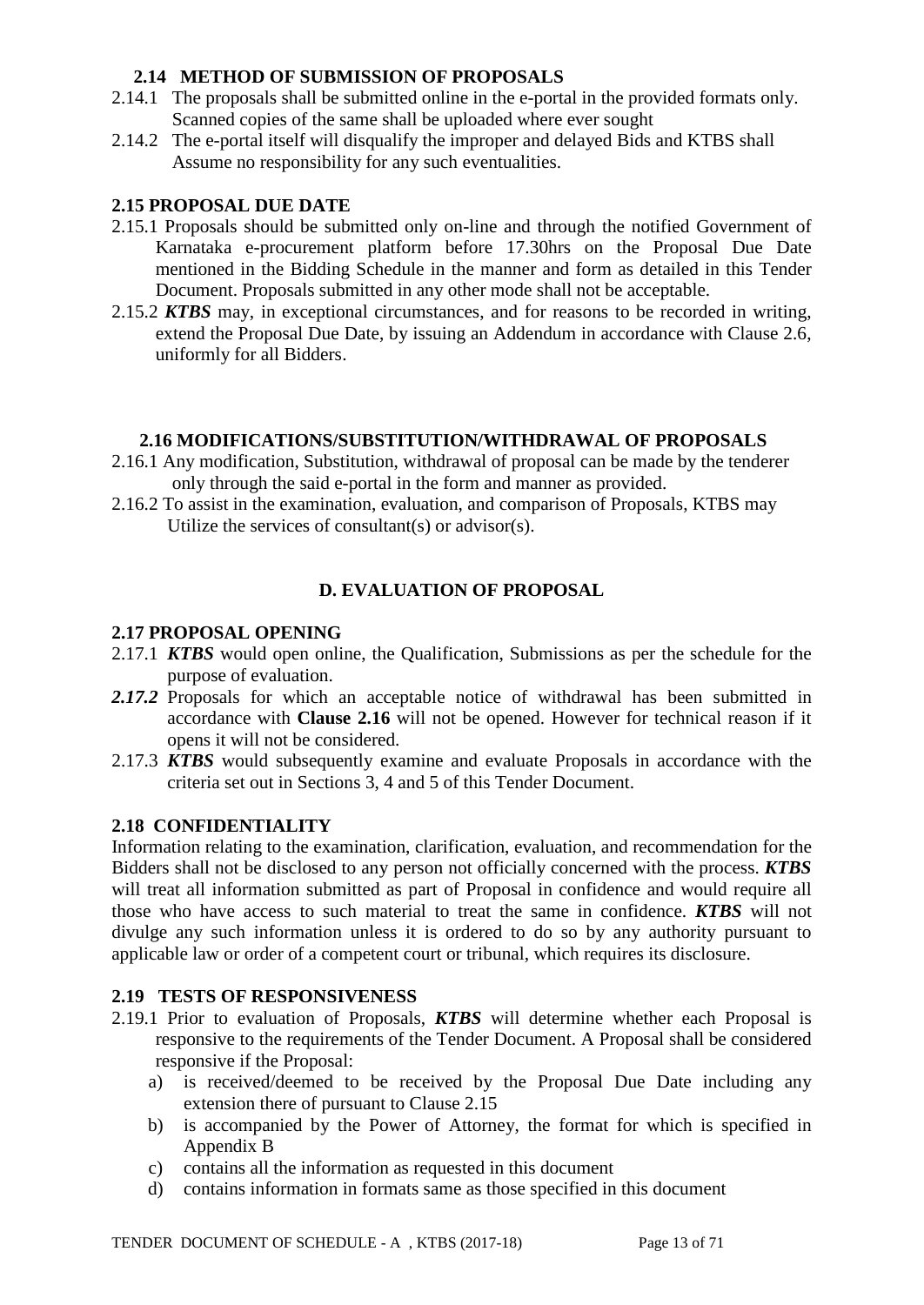- e) Proof of Ownership of a Printing Press as per the criteria prescribed and their location within the states of India.
- f) VAT Registration Certificate.
- g) VAT Returns filed before proper authorities.
- h) PAN Certificate. IT returns filed before proper authorities.
- i) Copy of the title deed or lease agreement in support of ownership / hire / lease of infrastructure facilities like building / godown
- j) Mentions the validity period as set out in Clause 2.11.
- 2.19.2 *KTBS* reserves all the rights to reject any Proposal which is non-responsive and no request for alteration, modification, substitution or withdrawal shall be entertained by *KTBS* in respect of such Proposals.

## **2.20 CLARIFICATIONS**

To facilitate evaluation of Proposals, *Purchaser may*, at its discretion, seek clarifications in writing from any Bidder regarding its Proposal.

## **2.21 QUALIFICATION SUBMISSIONS**

- 2.21.1 The Qualification Submissions of the Bidders would first be checked for responsiveness as set out in Clause 2.19 above. All Proposals found to be substantially responsive shall be evaluated as per the Qualification Criteria set out in Section 3.
- 2.21.2 Bidders who meet the qualification criteria shall be short-listed *("Qualified Bidders")* for further evaluation.
- 2.21.3 The Price Bid of the Bidders who do not meet the Qualification Criteria shall not be opened.
- 2.21.4 The Qualification Submissions of the Qualified Bidders would be evaluated as per the Qualification Evaluation Criteria set out in Section 3. The Purchaser either himself or through his representative may inspect the factory premises of the bidder regarding the availability of the facilities as per qualification documents submitted.

### *2.22 Qualified Bidders*

Bidders who are found to be acceptable as *"Qualified Bidders"* would be considered for evaluation in the next stage.

# **2.23 PROPOSAL EVALUATION: PRICE BID**

 Price Proposal of only the *Qualified Bidders* would be opened and evaluated as per process set out in Section 4 to identify an *Eligible Bidder*.

### **2.24 DECLARATION OF SUCCESSFUL BIDDER**

- 2.24.1 *KTBS* may either choose to accept the Proposal of an *Eligible Bidder* or invite him for negotiations.
- 2.24.2 Upon acceptance of the Proposal of the *Eligible Bidder* with or without negotiations, *KTBS* shall declare the *Eligible Bidder* as the *Successful Bidder*.

### **2.25 NOTIFICATIONS**

 *KTBS* will notify the Successful Bidder through e-procurement platform or by facsimile or e-mail and by a Letter of Acceptance (LOA) that his Proposal has been accepted.

### **2.26KTBS's RIGHT TO ACCEPT OR REJECT PROPOSAL**

2.26.1 *KTBS r*eserves all the rights to accept or reject any or all of the Proposals without assigning any reason and to take any measure as it may deem fit, including annulment of the bidding process, at any time prior to award of the Project, without liability or any obligation for such acceptance, rejection or annulment.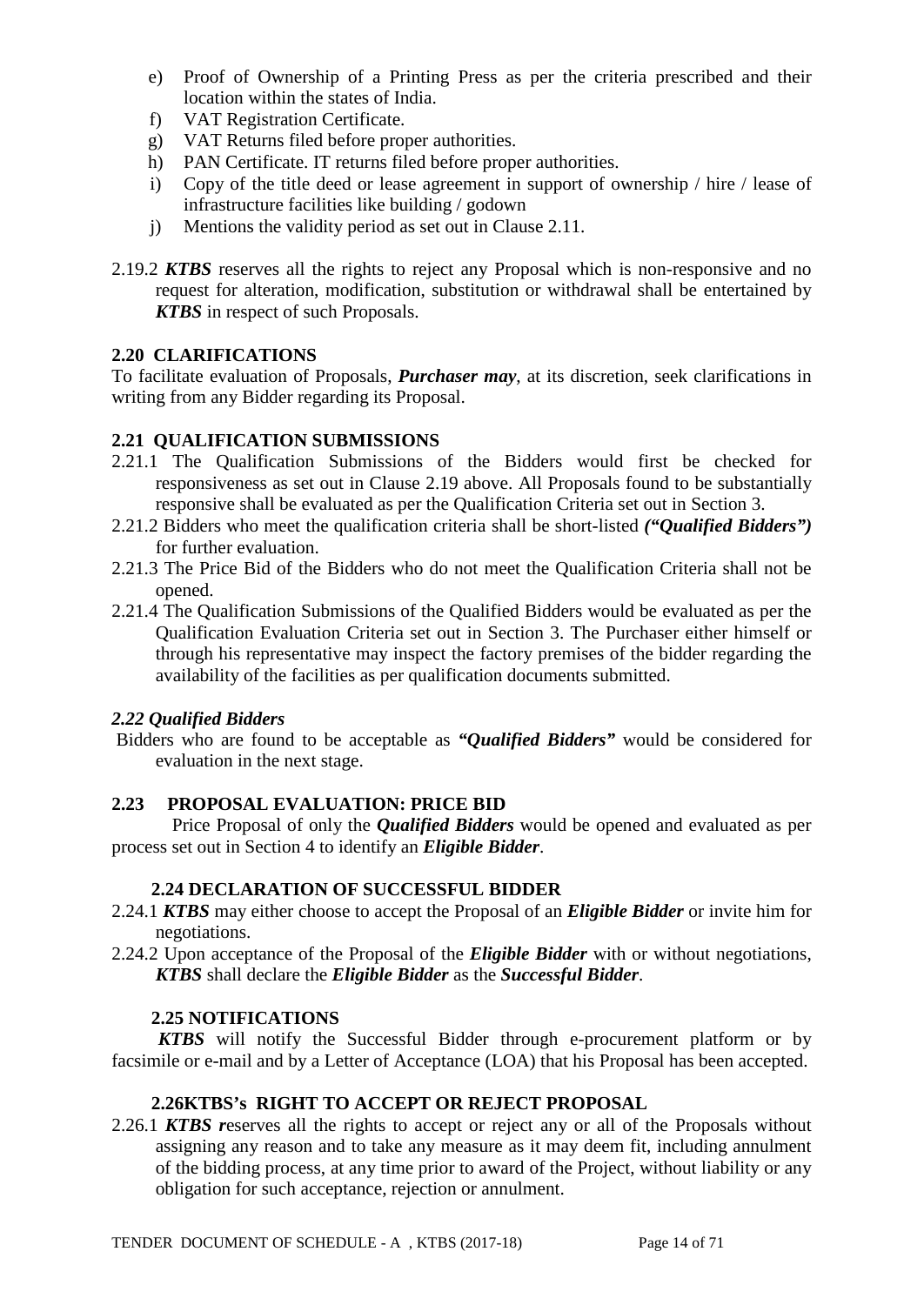- 2.26.2 *KTBS* reserves all the rights to invite revised Proposals from Bidders with or without amendment of the Tender Document at any stage, without liability or any obligation for such invitation and without assigning any reason.
- 2.26.3 *KTBS* reserves the right to reject any Proposal at any time if:
	- a) a material misrepresentation made at any stage in the bidding process is uncovered; or
	- b) The Bidder does not respond promptly and thoroughly to requests for supplemental information required for the evaluation of the Proposal. This would lead to the disqualification of the Bidder. If such disqualification / rejection occurs after the Proposals have been opened and the Successful Bidder gets disqualified / rejected, then *KTBS* reserves the right to:
		- i. declare the Bidder with second lowest Price Proposal/ Modified Price Proposal as the Eligible Bidder and where warranted, invite such Bidder for negotiations; or,
		- ii. Take any such measure as may be deemed fit in the sole discretion of *KTBS*, including annulment of the bidding process.

### **2.27SUBMISSION OF LETTER OF ACCEPTANCE AND EXECUTION OF AGREEMENT**

- 2.27.1 Within the 1day of issue of LOA, the successful bidder shall accept the LOA and return the same to KTBS, The successful bidder shall furnish a security deposit of 5% of Package value mentioned in the LOA and will sign the agreement and deliver it to the purchaser, within the 10days after receiving the work order or within such further time as **KTBS** may agree to at its discretion.
- 2.27.2 If the Successful Bidder wants to authorize any person on behalf of him to sign the agreement, he shall, before signing of the Agreement, submit to *KTBS***,** a power of attorney to sign the Agreement with *KTBS***.**
- 2.27.3 **KTBS** will promptly notify other Bidders that their Proposal has not been accepted and their Bid Security shall be discharged/returned as promptly as possible, within a period of eight (8) weeks from the date of announcement of the Successful Bidder.

### **2.28PERFORMANCE SECURITY**

- 2.28.1 The successful Bidder shall furnish Performance Security in the form of an Irrevocable Bank Guarantee issued by a Nationalized bank/Public Sector Bank /Accepted Scheduled Bank in favour of "The Managing Director, Karnataka Text Book Society, Bengaluru", for a sum equivalent to 5% of the package value for a which may be allotted to the successful bidder within 10 days from the date of issue of work order. The performance bank guarantee should be valid till 31st of **March 2018** or covering a period of 120 days after the end of contract obligation whichever is later.
- 2.28.2 Failure of the Successful Bidder to comply with the requirements of Clause 2.28.1 shall constitute sufficient grounds for the annulment of the work order, and forfeiture of the Bid Security. In such an event, *KTBS* reserves all the rights to take any such measure as may be deemed fit in the sole discretion of KTBS, including annulment of the bidding process.

### **SECTION 3 EVALUATION FOR QUALIFICATION**

#### **3.1 EVALUATION PARAMETERS**

3.1.1 The Bidder's competence and capability is proposed to be established by the following parameters:

### *A. EXPERIENCE IN TERMS OF*

i. Printing and Supply of books / Textbooks;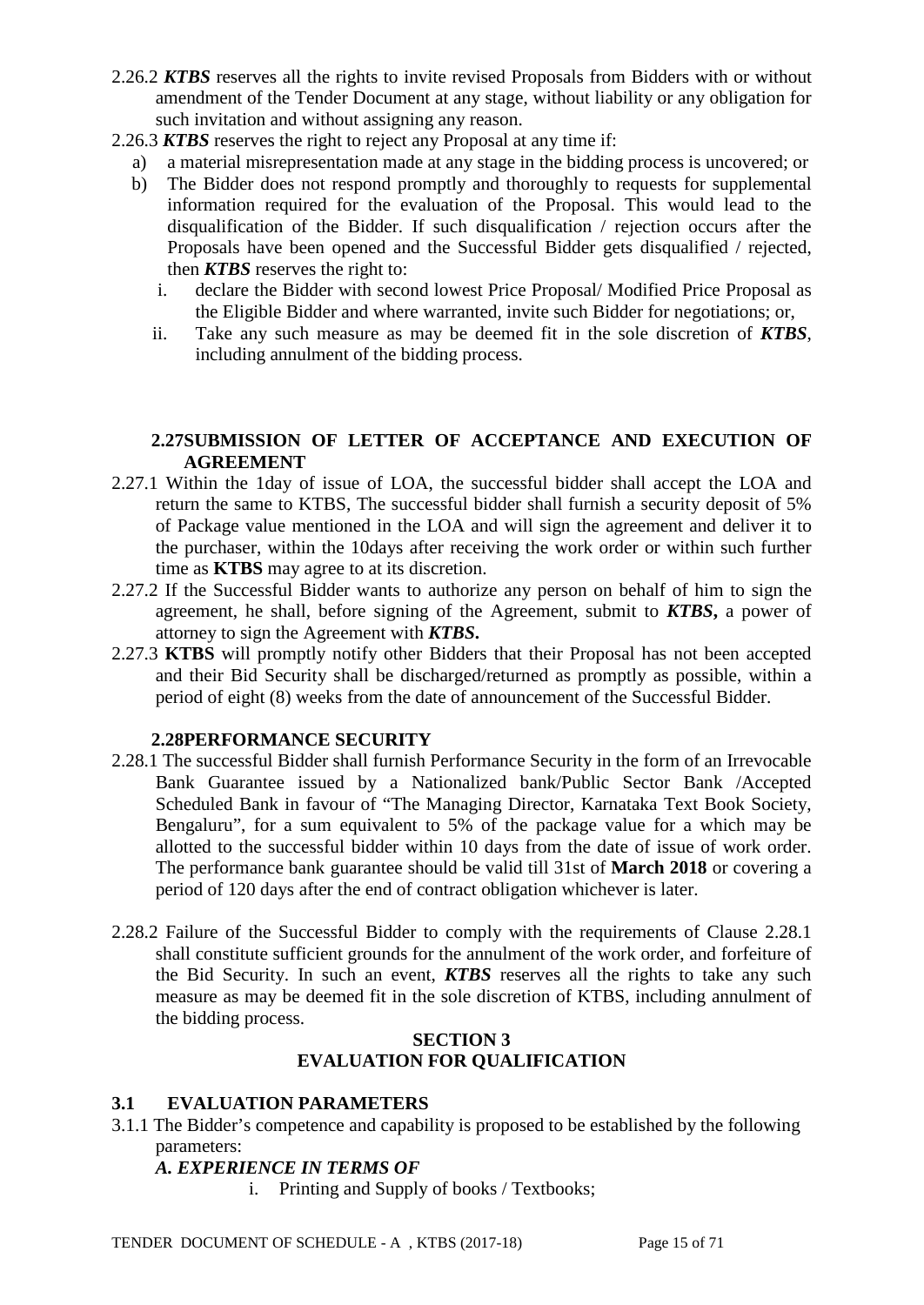- ii. In accordance with time Schedule; and
- iii. Quality of material delivered.
- iv. Previous performance as assessed by the KTBS or any other authorities.

 The bidder should have 3 years of experience in printing of books. The Bidder shall furnish evidence to support its claim as per Appendix G-1.

## *B. FINANCIAL CAPABILITY IN TERMS OF*

- i. Annual sales turnover.
- ii. Net worth.

The Bidder shall furnish evidence to support its claim as per Appendix G-2

Turnover of the bidder shall be certified by his statutory auditor who should mention his name, address and membership number. Turnover certificate shall be based on the audited accounts of the bidders, or based on the returns filed with the Income tax authority or the Commercial Tax authority

3.1.2 On each of these parameters, the Bidder would be required to meet the evaluation criteria as detailed in this Section.

| J.Z            | INFRASTRUCTURE CAPABILITT REQUIREMENTS                                                       |          |
|----------------|----------------------------------------------------------------------------------------------|----------|
| Sl no          | Category and the Description of the machinery prescribed                                     | Quantity |
|                | <b>Pre-Printing machinery</b>                                                                |          |
| $\mathbf{1}$   | Computer to Plate making plant with processor capable of                                     |          |
|                | making plates Double Crown, A-1 and such similar sizes                                       | one unit |
|                |                                                                                              |          |
|                | <b>Printing machinery</b>                                                                    |          |
|                | Four colour web offset machine with a minimum cut off 508 mm,                                |          |
| 1              | reel width 760 mm or more, with one quarter folder. The rated                                |          |
|                | speed of the machine with quarter folding shall not be less than                             | one unit |
|                | 10,000 cycles per hour.                                                                      |          |
|                |                                                                                              |          |
|                | Four colour sheet fed CPC offset printing machine with a Sheet                               |          |
| $\overline{2}$ | size of $485$ mmX660mm $(19"x26")$ or above capable of printing                              | one unit |
|                | on Boards of at least 220 GSM.                                                               |          |
|                | <b>Binding and Finishing Machinery</b>                                                       |          |
| $\mathbf{1}$   | Wire stiching cable and pinning atleast 12.5 mm at the speed                                 | Two unit |
|                | about 40 cycles per minute(centre pinning machine)                                           |          |
|                | Three side trimming machine capable of trimming the books in                                 | one unit |
| $\overline{2}$ | the size of Crown $1/4^{\text{th}}$ .                                                        |          |
|                | Fully automatic programmatic cutting machine 92 cm (36 inches)                               | One unit |
| 3              | size                                                                                         |          |
| $\overline{4}$ | Offline UV varnishing system.                                                                |          |
|                | (Note: If the four colour printing machine is equipped with inline                           | One unit |
|                | coating system this machine is not required.)                                                |          |
|                | Wet or thermal lamination machine feed width of "18" inch                                    |          |
|                | <b>Manpower, Factory and Storage Space</b>                                                   |          |
|                | The plant shall be operated by qualified and trained manpower with qualified supervisors for |          |
|                | quality checking in the production line.                                                     |          |

**3.2 INFRASTRUCTURE CAPABILITY REQUIREMENTS**

The plant shall be well planned and is required to be in easily accessible location. It is expected to be laid out in an area of about 10,000 sq feet to have easy and safe movement of the materials. The storage space shall be at least another 10,000 sq feet covered area for the safe storage of finished goods as well as to stock the paper and for quality checking.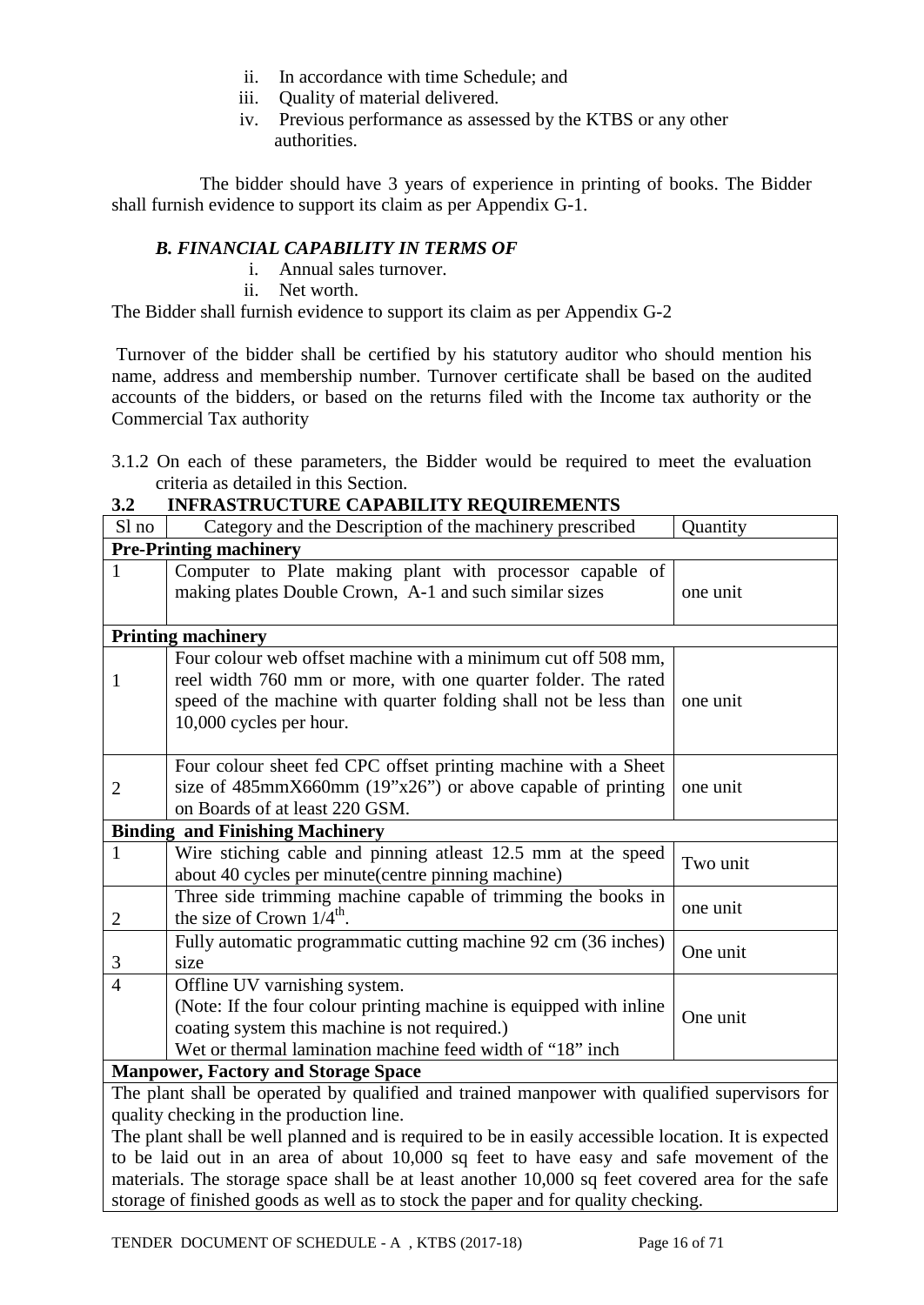#### **Note:**

- a. **The Specifications mentioned above are at minimum configurations expected, but Superior Machinery in the similar class are also acceptable. However, decision of the Purchaser in this regard shall be final and binding**.
- b. In the table above, the bidder should own the required number of printing machines. Additional Machinery may be hired or taken on lease if required if a necessity arises during the course of production. Infrastructure, viz., minimum space and storage space can be either owned or hired or leased. Where the infrastructure capability/facilities are either hired or leased, the period of hire or lease should be double the period for which performance guarantee is to be furnished by the successful bidder.
- c. Mode of ownership and the period of lease or rent of infrastructure capability should be certified by the Statutory Chartered Accountant of the bidder. A chartered Accountant who issues such a certificate shall mention, in the certificate so issued, his name, address, membership number and the documents he has verified to issue the certificate.
- d. The CTP is made compulsory since all the data is being given in soft copies and the plates are required to be made by Computer to Plate method only.
- **e. Since the specification of binding and process changed, wire stitching become essential for the execution of contract satisfactorily therefore the set machine is included in the required infrastructure.**
- **f. With an objective of eliminating plastic as much as possible in the work books and make them eco friendly it was proposed to introduced UV varnishing instead of Lamination by using BOPP firm.**

**The process of UV varnish requires an additional machine and many of the printers do not possess this machine. Many of the printers do not possess this, and hence we might not get competitive rates. Additionally, the procurement of the same would require time, which may cause them to be disqualified in the tender and may also delay the supply of work books.**

**Considering these factors it is proposed to allow both Lamination and UV Varnish this year. To this extent the change would be made in the tender document**

#### **3.3 FINANCIAL CAPABILITY**

3.3.1 Financial Capability of the Bidder would be evaluated on the basis of the following:

| <b>SI</b><br>No. | <b>Financial Capability Criteria</b>                                  |
|------------------|-----------------------------------------------------------------------|
|                  | Annual financial turnover of last 3 years. 2013-14, 2014-15 & 2015-16 |

3.3.2 The Bidder should provide information regarding the above based on audited annual accounts for the respective financial years. The financial year would be the same as the one normally followed by the Bidder for its Annual Report.

3.3.3 The Proposal must be accompanied by the audited annual financial statements of the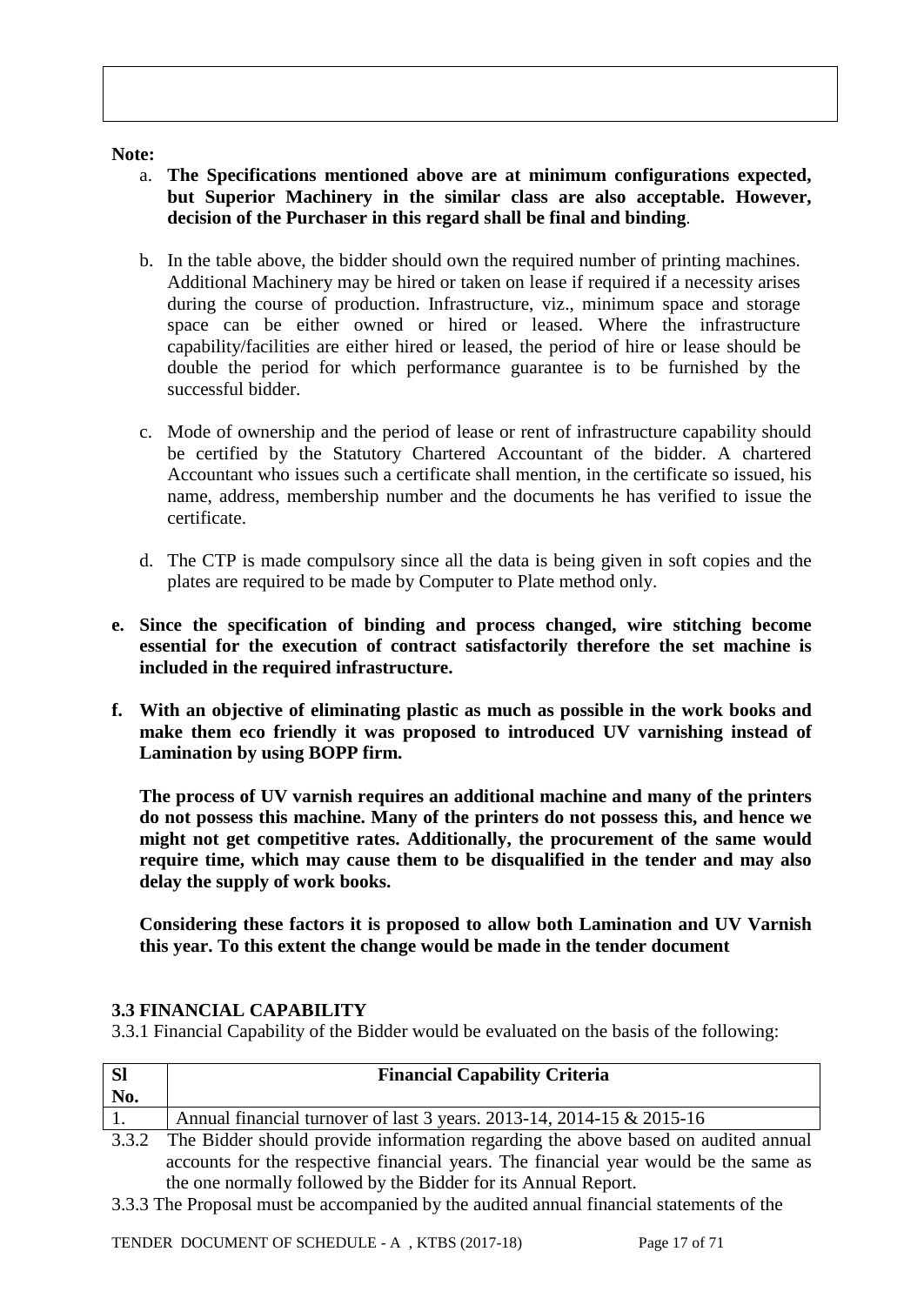Bidder for the last three (3) completed financial years.

3.3.4 Turnover and net worth of the bidder shall be certified by his statutory auditor who should mention his name, address and membership number. Turnover certificate shall be based on the audited accounts of the bidders, or based on the returns filed with the tax authority.

### **3.4 QUALIFICATION CRITERIA FOR FINANCIAL CAPABILITY**

- 3.4.1 For the purpose of Qualification the Bidder is required to demonstrate the financial capability as set out in 3.2 and 3.3 of this tender document.
- 3.4.2 For the purposes of evaluation financial data from the latest three annual accounts would be considered

**3.5 QUALIFIED BIDDERS:** Bidders meeting both the Experience Criteria and Financial Capability Criteria as mentioned above shall be declared as **Qualified Bidders**. The Proposals of only the Qualified Bidders shall be considered for further evaluation

#### **SECTION 4 EVALUATION OF PRICE PROPOSAL**

### **4.1 EVALUATION PARAMETERS**

The Price Bids of qualified bidders alone will be evaluated on the basis of

- a. Price proposals
- b. The satisfactory completion of the printing and supply of work books within the time schedule as per any earlier contractual obligations handled.

### **4.2 EVALUATION METHODOLOGY**

4.2.1 The evaluation is package wise. Based on the number of copies of work books required to be printed and the rate per page quoted for each title, the cost of production of the total number of copies of work books in a package will be calculated and Lowest Rate (L1 Rate) will be determined based on the lowest total cost of production of the required number of copies of all the titles in that package. The Bidders shall be ranked based on the lowest quoted price proposal determined as above and the bidder with the lowest price shall be ranked L1 and other proposals ranked in ascending order.

- 4.2.2. In case the Price Bid of any Bidder does not comply with the aforesaid condition, KTBS may, at its own discretion, reject such Proposal as non responsive.
- 4.2.3 The bidder shall be ranked based on the lowest quoted price proposal. The bidder With the lowest price shall be ranked L1 and other proposals ranked in ascending order.
- 4.2.4 In the event that two or more tenderers give first preference and quote the same rate for the same package then **KTBS** may;
	- **a.** Consider technical criteria whoever fulfills more.
	- **b.** Invite fresh Price Bids from such Bidders within time schedule as notified by Purchaser, OR
	- c. Take any such measure as may be deemed fit in its discretion.
- 4.2.5 If any of the packages are left unquoted, then KTBS may,
	- a. Invite fresh Price Bids from qualified Bidders within time schedule as notified by Purchaser,

 **OR**

- b. Invite fresh tender or take any such measure as may be deemed fit in its discretion.
- 4.2.6 The **successful Bidder** and **KTBS** shall proceed with finalizing the agreement in accordance with Clause 2.27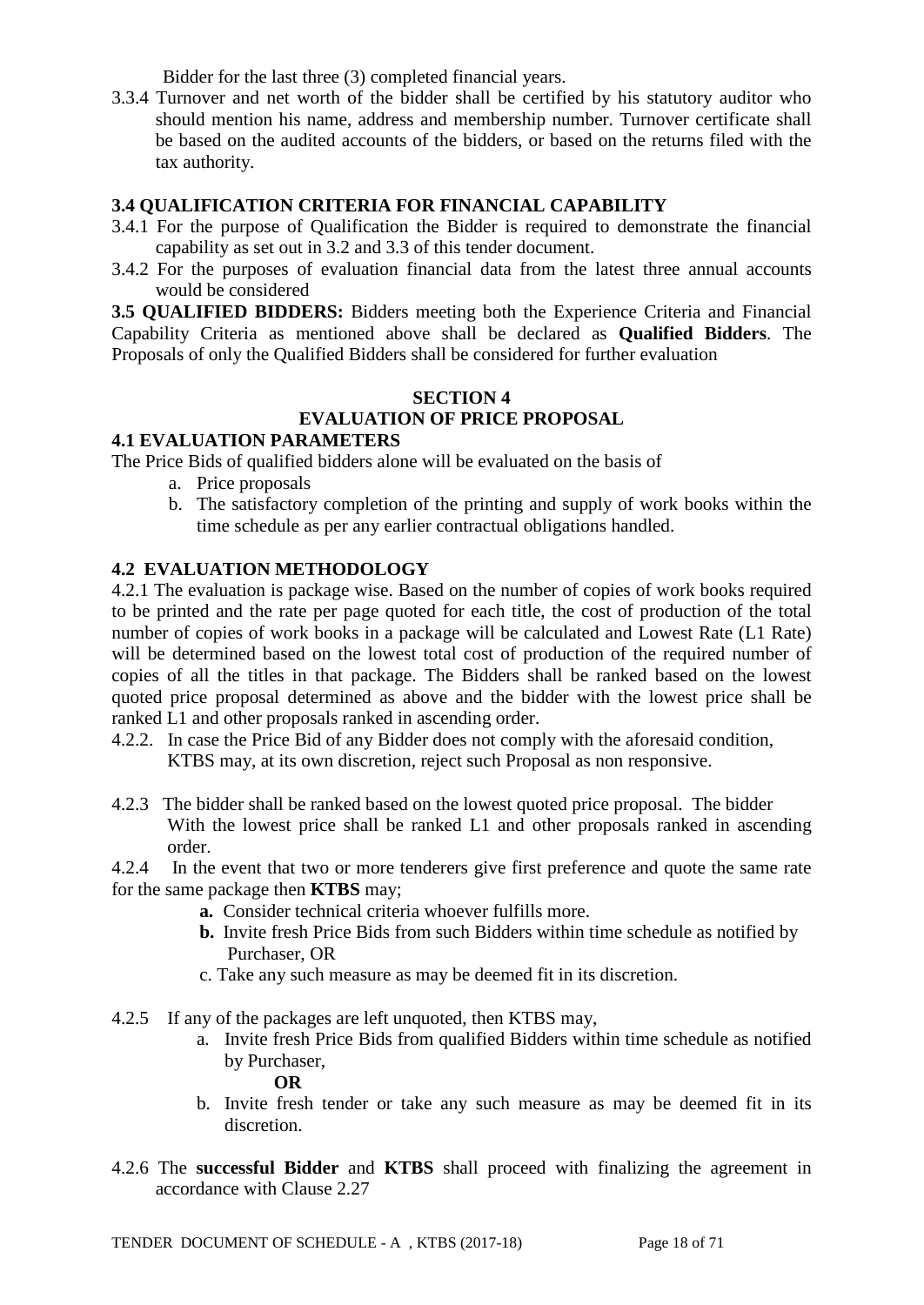### **SECTION 5**

#### **BIDDING SCHEDULE**

*KTBS* would endeavor to adhere to the BID schedule as noted elsewhere in this document.

#### **SECTION 6**

#### **GENERAL CONDITIONS OF CONTRACT**

### **6.1 DEFINITIONS**

- 6.1.1 In this Contract, the following terms shall mean and be interpreted as indicated:
- (a) *"The Contract"* means the agreement entered into between the Purchaser and the Supplier, as recorded in the Contract Form signed by the parties, including all the attachments and appendices thereto and all documents incorporated under reference therein;
- (b) *"The Contract Price"* means the price payable to the Supplier under the Contract for the full and proper performance of its contractual obligations;
- (c) *"The Contract Period"* means the period which the tender connotes*;*
- (d) "*The School Text Books"* means printed and supplied textbooks which the Supplier is required to supply to the Purchaser under the Contract;
- (e) *"Services"* means services rendered to Block Education Officers (BEOs)in case of Free & sale category textbooks inclusive of transportation, insurance, and any other incidental cost.
- (f) *"GCC"* means the General Conditions of Contract contained in this section.
- (g) *"SCC"* means the Special Conditions of Contract.
- (h) *"The Purchaser"* means the Managing Director, The Karnataka Textbook society® Karnataka, in short " the **KTBS**"
- (i) *"The Purchaser's Country"* is India and State is Karnataka.
- (j) *"The Supplier"* means the *LEGAL ENTITY* supplying the School Text Books under this Contract.
- (k) *"The Government"* means the Government of Karnataka.
- (l) *"Block Education Officer",* means an authority to whom the free & sale category Textbooks are to be supplied at the places scheduled for supply of text books.
- (m) *"Deputy Director for Public Instruction*" means the DDPI.
- (n) *"Day"* means calendar day.
- (o) *"Tender"* means the formal offer made for printing and supply of goods or services in response to an invitation for tender published / notified.
- (p) *"Tender Document"* means the set of papers detailing the schedule of works, calendar of events, requirement of goods and services, technical specifications, procurement criteria and such other particulars, as may be prescribed for evaluation and comparison of tender.
- (q) *"Tender inviting Officer"* means the Managing Director of The Karnataka Text Book Society ®, Karnataka.
- (r) *"Tender accepting authority"* means the Managing Director, The Karnataka Text Book Society ®, Karnataka.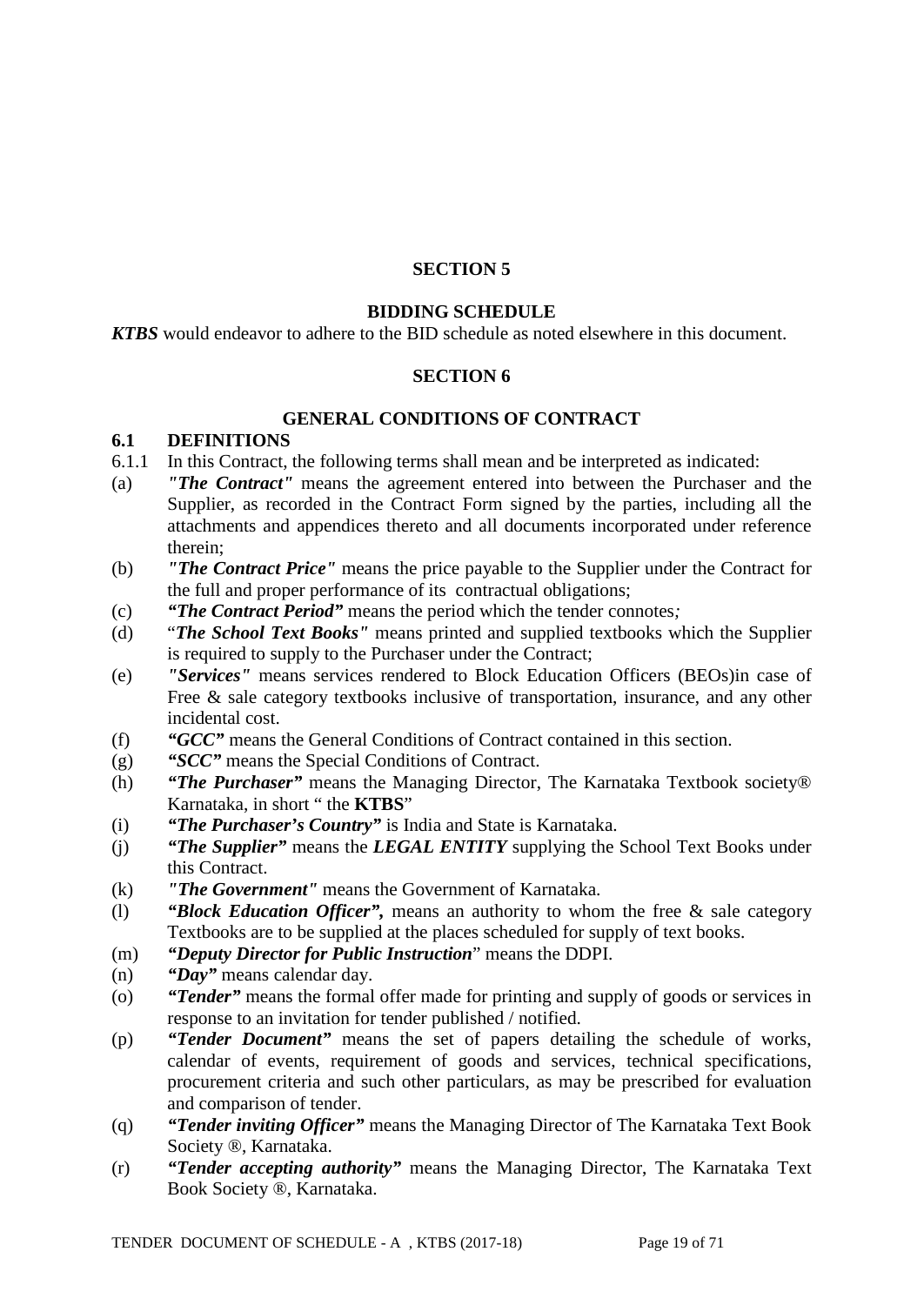- (s) *"Tender Scrutinizing& Evaluating authority"* means Authority as constituted by the Managing Director of The Karnataka Text Book Society ®, Karnataka.
- (t) *"Tender Appellate Authority" means the Commissioner for Public Instructions (CPI) Bengaluru.*
- (u) *"Notification of award of Contract"* means the intimation in the form of a letter of acceptance by KTBS to the successful bidder. Acceptance by the successful bidder within 24 hours / notified period of time from the date of its issue will constitute the formation of Contract.
- (v) **`DPS ` means the ` Director of Printing , Stationery & Publications , Government of Karnataka, Bengaluru`, the third party quality certifying agency appointed for the purpose of Tender by the Purchaser.**

# **6.2 APPLICATION**

These General Conditions shall apply to the extent that they are not superseded by any provisions in other parts of the Contract.

### **6.3 STANDARDS**

The Work Books supplied under this contract shall conform to the standards mentioned in the Technical Specifications and where no applicable standard is mentioned, to the authoritative standard appropriate to the Work Books.

## **6.4 USE OF CONTRACT DOCUMENTS AND INFORMATION**

- 6.4.1 The Supplier shall not, without the Purchaser's prior written consent, disclose the Contract, or any provision thereof, or any specification, sample or information furnished by or on behalf of the Purchaser in connection therewith, to any person other than a person employed by the Supplier in performance of the Contract. Disclosure to any such employed person shall be made in confidence and shall extend only so far as may be necessary for purposes of such performance.
- 6.4.2 The Supplier shall not, without the Purchaser's prior written consent, make use of any document, pre-press material or information enumerated in GCC Clause 6.4.1 except for purposes of performing the Contract.
- 6.4.3 Any document, other than the Contract itself, enumerated in GCC Clause 6.4.1 shall remain the property of the Purchaser and shall be returned (in all titles) to the Purchaser on completion of the Supplier's performance under the Contract if so required by the Purchaser.
- 6.4.4 The supplier shall permit the purchaser to inspect the Supplier's accounts and records relating to the performance of the Supplier and to have them audited by auditors appointed by the purchaser if so required.

# **6.5 COPY RIGHTS**

The Managing Director, The Karnataka Text Book Society® is the copyright holder and the publisher to all the titles printed under the Tender. The Work Books printed under the Tender are to be supplied only to the Purchaser, viz., The Managing Director, The Karnataka Text Book Society ®. However, the purchaser indemnifies the supplier against all third-party claims of infringement of copyright, trademark arising from use in the school Work Books.

The supplier shall not print the name and address of his firm / office / organization on the outer page of the cover pages. More specifically, the Supplier shall print the name, address and Contact number of his firm / office / organization only on the Printer page, with prior approval

### **6.6 PERFORMANCE SECURITY**

6.6.1 Within 03 days from the date of issue of work order, the Supplier shall furnish performance security, as mentioned in 2.28. The performance bank guarantee should be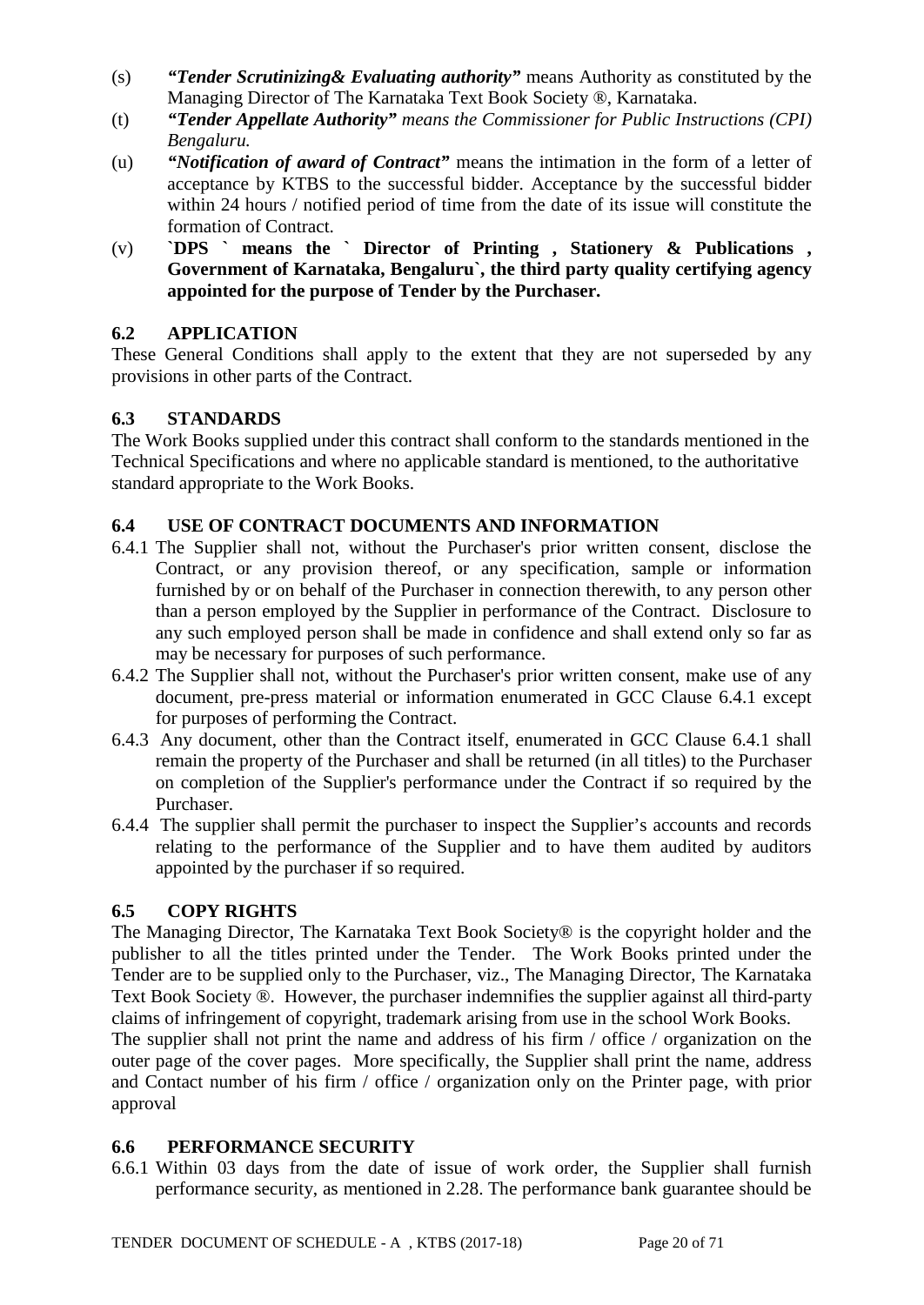valid covering a period of up to March  $31<sup>st</sup>$  2018 or 120 days after the end of contractual obligations, whichever is later.

- 6.6.2 The proceeds of the performance security shall be payable to the Purchaser as compensation for any loss resulting from the Supplier's failure to complete any one of its obligations under the Contract.
- 6.6.3 The Performance Security will be discharged by the Purchaser and returned to the Supplier after March  $31<sup>st</sup>$  2018 subject to the fulfillment of all performance obligations under the contract or otherwise after 120 days of completion of the contract obligations subject to the fulfillment of all performance obligations under the contract, whichever is later.
- 6.6.4 In the event of any contract amendment, the Supplier shall, within 10 days of receipt of such amendment, furnish the amendment to the Performance Security, rendering the same valid for the duration of the Contract, as amended for further period of 90 days thereafter.
- 6.6.5 Failure to submit the performance bank guarantee for the period specified above will constitute sufficient ground for cancellation of the contract and forfeiture of the security deposit. (EMD)

### **6.7 INSPECTIONS AND TESTS**

- 6.7.1 The Purchaser or its representative shall have the right to inspect and/or to test the school work books to ascertain their conformity to the Contract specifications. The Purchaser shall notify the Supplier in writing in a timely manner of the identity of any representatives retained for these purposes.
- 6.7.2 The paper to be used for printing of the work book may be inspected and tested based on the "mill certificate" submitted by the printer, from the KTBS official or its approved agencies. The finished Work books shall be inspected at the printer's premises.
- 6.7.3 If the inspected or tested work books /forms of the books fail to conform to the specifications, the Purchaser may reject such quantity of books/forms and the Supplier shall either replace the rejected work books or make necessary alterations to meet specification requirements free of cost to the Purchaser.
- 6.7.4 The Supplier shall compulsorily obtain "Mill Certification" regarding the quality of the paper purchased. "Mill Certification" shall be for the general quality of paper and more specifically regarding the GSM of the paper, Brightness of the paper and whether the paper is manufactured out of A-grade pulp. The officials of Karnataka Text Book Society® or persons duly authorized by KTBS shall inspect the progress in printing, binding, UV Varnish and dispatch of work books from time to time. If the bidder /printer fails to provide the necessary information regarding the progress to the authorities, at the time of inspection, KTBS has all the rights to necessary action against the bidder on the basis of the report by the authorities. In case any work book is found to be defective, they shall be replaced by the Supplier at his own cost.
- 6.7.5 The Purchaser's right to inspect, test and, where necessary, reject the school work books after the arrival at Block Education Officer *(BEO)* office/school level shall, in no way, be limited or waived by reason of the books having previously been inspected, tested and passed by the Purchaser or its representative.
- 6.7.6 The pre-delivery inspection will be carried out by the purchaser or by any one authorized by the purchaser for this purpose.
- 6.7.7 Nothing in GCC shall in any way release the Supplier from any other obligations under this Contract.
- 6.7.8 Saving all the clauses above and in addition, the Purchaser shall appoint a Third party Quality testing & certifying agency viz Director of Printing Stationery (D.P.S) for assessing the Technical Capability of the Bidder in the first instance and then for certifying the quality of the work books printed & distributed . The `D P S` shall as per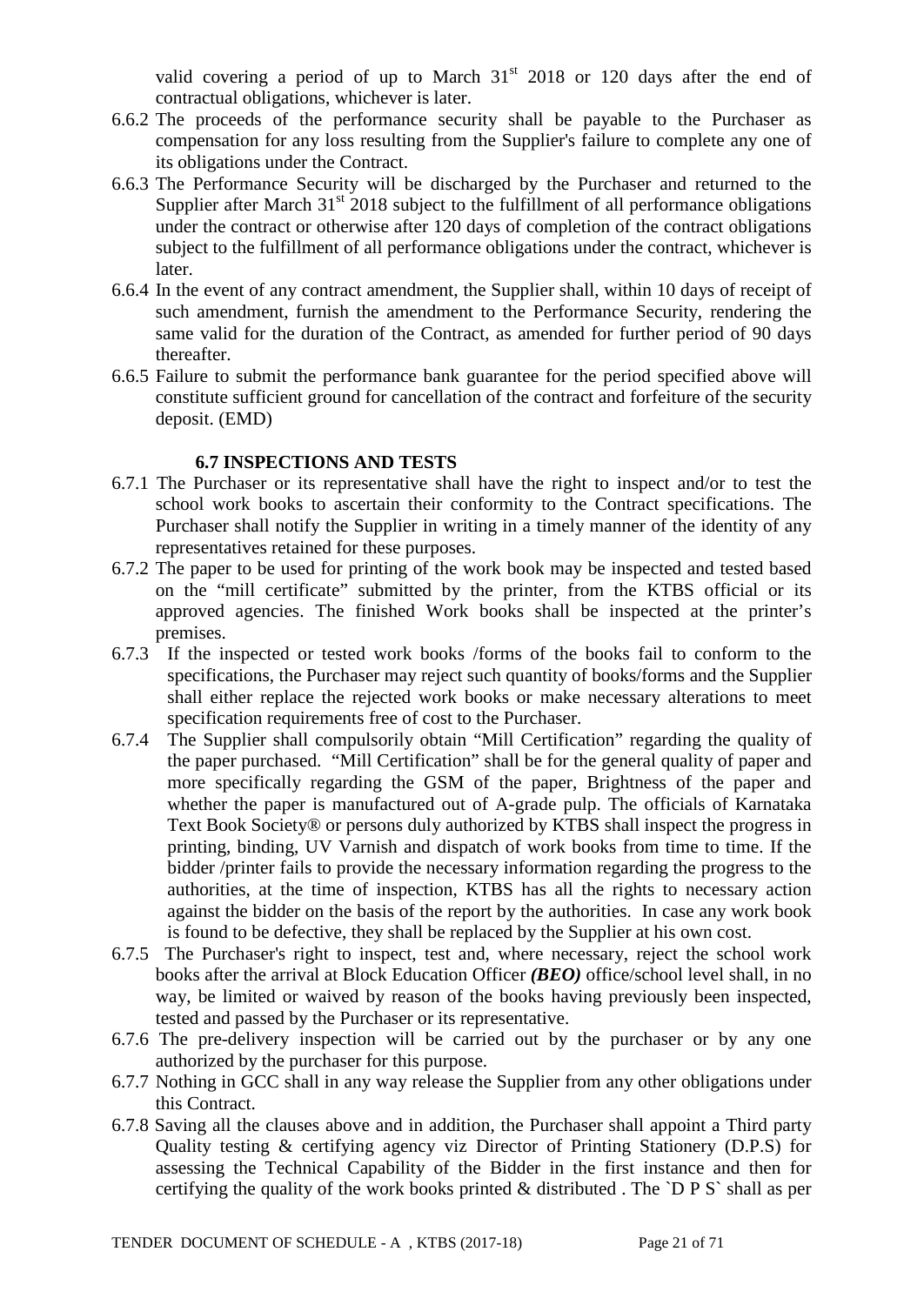the requirement and on his own initiative may visit the Bidder premises any time beginning from the time of Technical Assessment and till the entire process is in progress . **The `D P S` shall also monitor the progress**. The `D P S` shall certify both for the physical progress and for the quality. The DPS may also conduct random checking at the God owns of the Purchaser to ascertain the quality levels.

The quality parameters that will be put for testing, tolerance limits, method of Inspection, Sample size etc is given in Annexure below.

#### **Quality Parameters**

### **The following quality parameters with tolerance limits prescribed by BIS are required to be strictly adhered to by the Suppliers**

### **Raw Materials**

*Paper:* The Paper shall be Maplitho with the following specifications

| Sl no. | <b>Properties</b>                           | Requirement   | Reference    |
|--------|---------------------------------------------|---------------|--------------|
| 1      | <b>GSM</b>                                  | $60$ gsm      |              |
|        | Tensile Index                               |               | IS 1848:1991 |
| 2      | CD/MD                                       | 20/40         |              |
| 2      | Brightness (Minimum) %                      | $80 \pm 2 \%$ | $-do-$       |
| 3      | Opacity (Minimum)                           | $85 + 2\%$    | $-do-$       |
| 4      | Cobb, max avg                               | 28            | $-do-$       |
| 5      | Wax pick                                    | No. 10A Clear | $-do-$       |
| 6      | Smoothness ml/min,<br>(Bendsten) max<br>Top | 200           | $-do-$       |
|        | Wire                                        | 250           | $-do-$       |
| 8      | Colour                                      | White         |              |
| 9      | Type of Pulp                                | Type-A        | IS 1848:1991 |

**Note :**

- Paper shall be of A Grade from reputed mills suggested hereunder, made out of Virgin Pulp and shall not contain any recycled pulp or mechanical pulp not exceeding 20%.
- The reel width for crown  $1/4^{\text{th}}$  books shall invariably minimum of 760 mm. Similarly the cut off shall be minimum of 508 mm. Usage of lesser width reels is strictly not acceptable. The cut off may be slightly more. No weight age will be given for any increase in the cut off though it is treated as a positive deviation.
- List of Reputed Paper Mills whose quality parameters are tested and proven and the printers are advised to procure the paper required for the printing of Text Books for the academic year 2017-18 preferably from these mills or from the mills of equivalent capacity and who can match the specifications
	- 1. M/s Mysore Paper Mills, Bhadravati, Karnataka
	- 2. M/s West Coast Paper Mills, Dandeli, Karnataka
	- 3. M/s TNPL, Tamilnadu
	- 4. M/s Andhra Pradesh Paper Mills, Rajamundry, Andhra Pradesh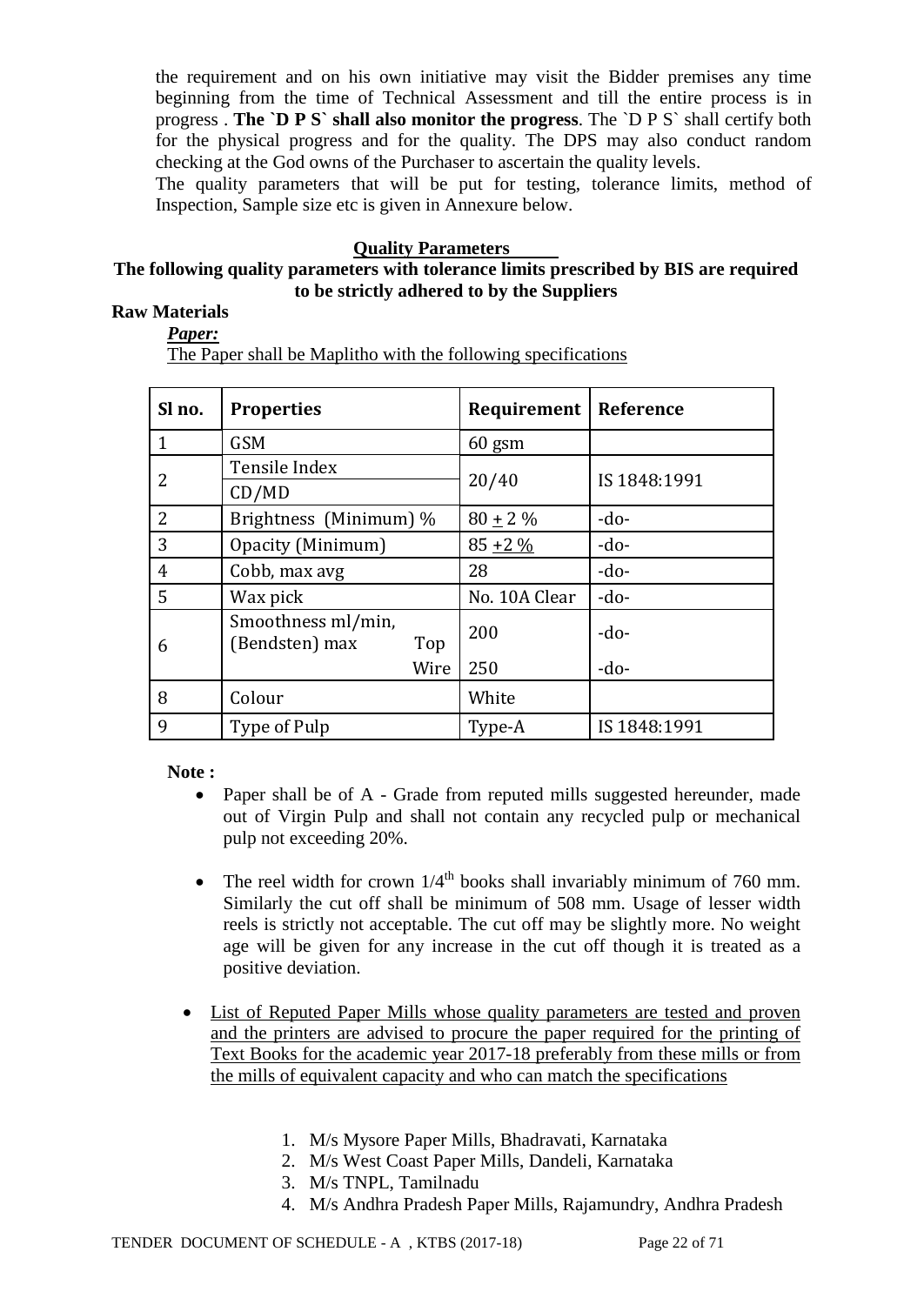- 5. M/s Seshasai Paper and Boards Limited, Erode, Tamilnadu
- 6. JK Paper Limited, Orissa

# *Art Board/Double side coated Pulp Boards*

*The Printer shall use both side coated Art Boards or pulp boards (made out of 100% pulp with duly calendared) with the following specifications.* 

| Sl no.         | <b>Properties</b>        | Requirement  | <b>Tolerence</b> |
|----------------|--------------------------|--------------|------------------|
|                | <b>GSM</b>               | $220$ gsm    |                  |
| $\overline{2}$ | Bulk minimum             | $0.86$ cc/gm |                  |
|                | <b>Bending stiffness</b> |              |                  |
| 3              | CD/MD                    | 11/20        | minimum          |
| 4              | Brightness (Minimum)     | 85%          | $-do-$           |
| 5              | Gloss $@75°$             | 45%          | $-do-$           |
| 6              | Colour                   | White        |                  |

### *Inks*

The Supplier shall use only branded inks and other chemicals.

### *Printing Plates*

The Supplier shall use only branded printing plates. Wherever soft copies are provided the plate making shall be by CTP method and wherever positives are provided it shall be by using PS plates. Only good quality and branded chemicals shall be used for the making of plates.

### *U.V. Varnish & Laminating Films*

The Book Covers shall be coated on one side with U.V. Varnish. The coating may be made in line along with the printing of the covers or Offline. This shall ensure good gloss and shall also make the printed area scratch resistant and moisture resistant. The thickness of the coating shall be at least 3 gsm.

#### **OR**

The lamination of the Cover shall be done by wet lamination method with 12 micron BOPP Gloss film using water based adhesive. Thermal Lamination is a positive deviation and is acceptable. But no weight age will be given though it is a positive deviation.

#### *Hot Melt Adhesive*

Branded hot melt adhesives compatible for the perfect binding machine shall only be used.

#### **Book size**

i. For Crown ¼ Size the print area to be 330 sq. cm or as per positive size and the trimmed size to be 18.3 x 24.5 cms. A tolerance of 1 mm is allowed on either dimension of the book.

### **If the variations are found beyond the tolerance limits in more than 5% of the lot then it will be treated as deviation from specifications.**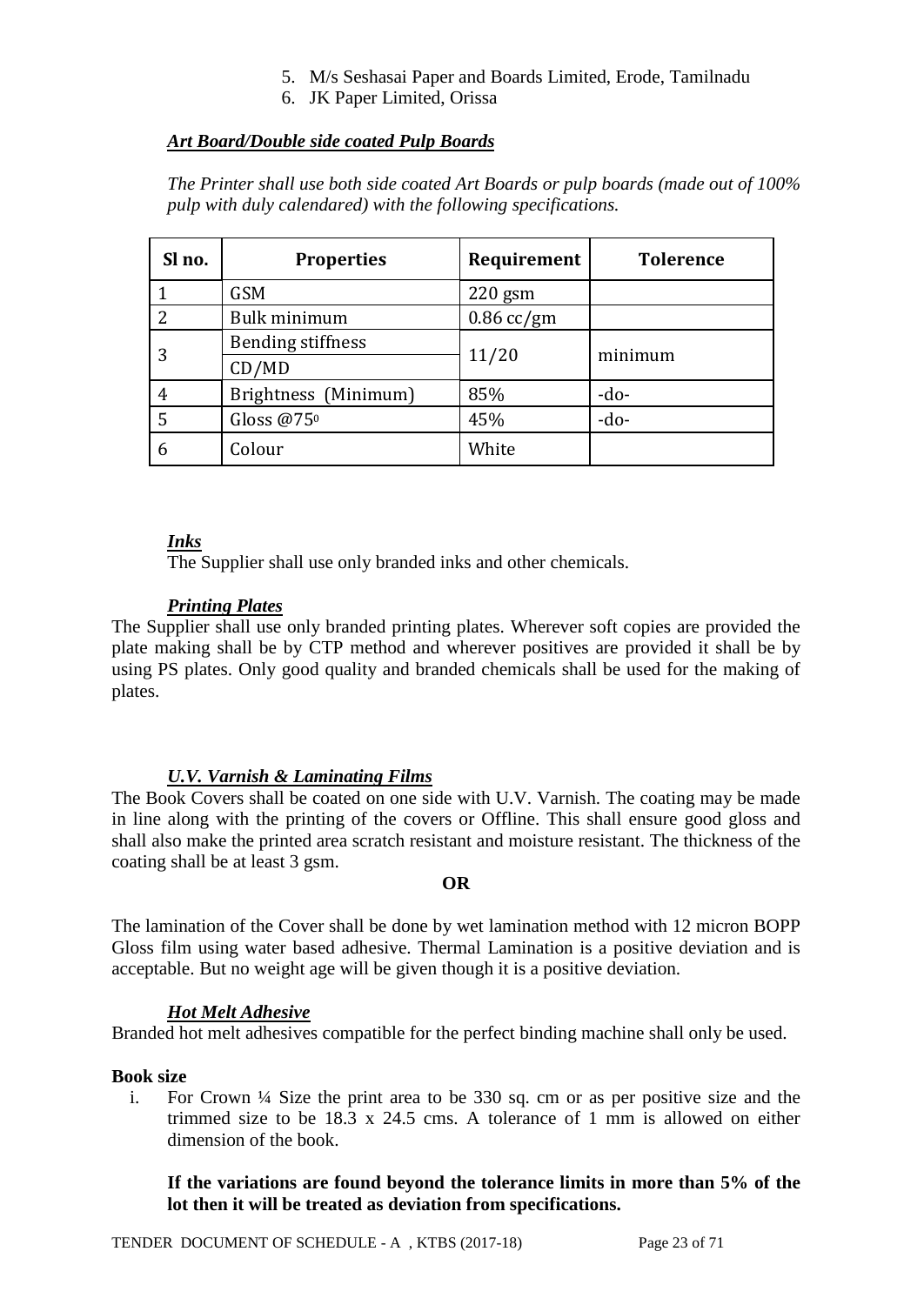### **However, the Supplier shall not construe this to be a stipulation and shall read it as an exception**.

### **Printing Quality**

- i. Printing shall be good, having uniform inking of sufficient colour.
- ii. There shall be no aberration of colours, wherever colour printing is done. In other words colour registration shall be flawless.
- iii. The texts shall be strong, legible and readable.
- iv. The printed illustrations shall be clearly well defined.
- v. The prints shall be free from defects like offsetting, smudging, tilting, mis-register, scumming, slur, ragged print, light and dark shades etc.,
- vi. The text must have balanced margin in each page with a minimum of 15 mm.
- vii. The Text book should be in conformity with the approved dummy.

**Binding quality Specification The Binding process shall be executed by center pinning.**

Binding shall ensure good **appearance,** proper **Cutting**, proper **Cover adhesion**, good **Page strength**, no **Adhesive running in**, no **Chip out at the head etc.**

### **Method of quality Checking**

The quality inspection staff conduct tests at the point of production to ensure that prescribed quality materials only are used and machines that are in good condition are adopted and the manpower engaged has the required technical skills. It is the responsibility of the supplier to provide the proof to establish this.

Approximately 5% of the books will be put for quality testing before they are dispatched in the premises of the supplier. The supplier shall inform before they are packed and dispatched.

The Books will be tested for the above parameters and method adopted is random sampling and physical testing only. Generally by visual and measuring methods. Only when warranted chemical testing will be conducted. The total sample size shall be approximately 5%.

If the defects are found in more than 5% of the lot then it will be construed that the lot is defective beyond the tolerance limits and it will be rejected. Then it will be the responsibility of the Supplier to conduct testing of the complete lot and then replace the defective books and shall invite the purchaser for the quality inspection.

#### **6.8 OPERATIONAL CHARTS**

The Supplier along with the contract shall furnish in advance, Operational Chart which includes;

- program of work
- Time schedule of the printing  $\&$  supply of the School Text Books to the Purchaser.

#### **6.9 PACKING& SUPPLY**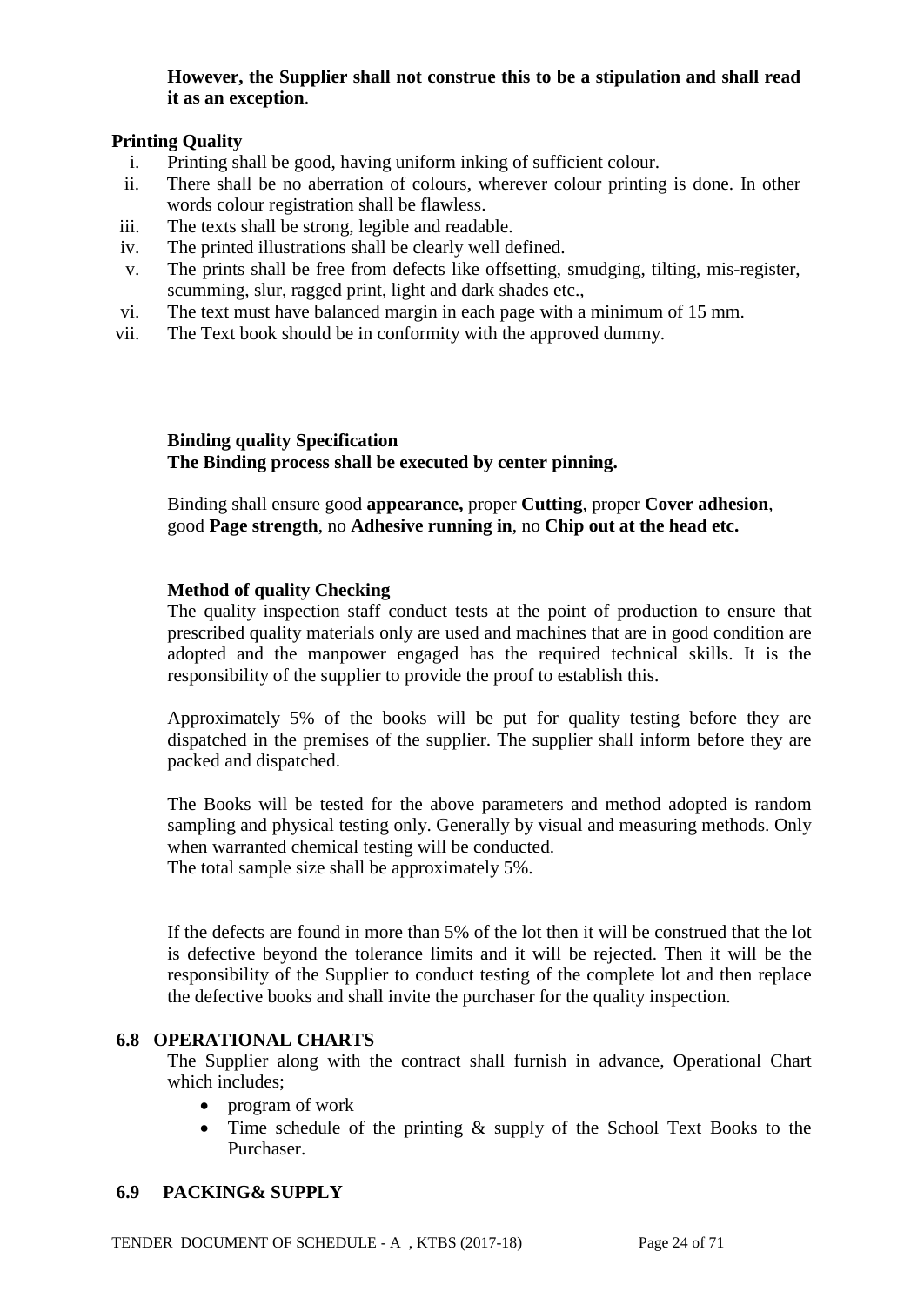- 6.9.1 Pre-dispatch inspection of the bales/reels of paper, at the Mill and at the printer's premises may be carried out by the authorized third party quality testing and certifying agency appointed by the Society viz $\overline{D} P S$ .
- 6.9.2 The Supplier at the time of delivery of Work books shall give proper account of supply to the concerned Block Educational Officer by bundling the school books in the numbers of 25 or 50 books in each bundle.
- 6.9.3 The Supplier after the satisfactory delivery of Work Books to the concerned Blocks shall obtain due acknowledgement from the concerned Block Educational Officers or his authorized representative and submit the same along with the District-wise Bills for payment. The Supplier shall provide such packing of the work Books as is required to prevent their damage or deterioration during transit to their final destination as indicated in the Contract.
- 6.9.4 The Sl. No of Books delivered to 204 blocks should be recorded by the printer before dispatches and same may be produced to the officials of KTBS at the time of visit/while giving progress.

## **6.10 DELIVERY AND DOCUMENTS**

Delivery of the Work Books shall be made by the Supplier in accordance with the terms specified in the Purchase Order. The details of printing & transportation and or other documents to be furnished by the supplier are as specified in Tender Document.

## **6.11. TRANSPORTATION**

Where the Supplier is required under the Contract to transport the Work Books to all 204 BEO's of Karnataka as shall be specified in the Contract, it shall be arranged by the Supplier and the related cost including insurance, shall be included in the Contract Price.

## **6.12. PAYMENT**

### **6.12.1 The payment to the supplier shall be made as under**

**a) First payment after supply of 50% of the package books within 10 days on seniority basis.** 

**b)Final payment of balance package books within 10 days from the submission of the bill on seniority basis.**

**c) Delivery Challan format prescribed in the Appendix O.**

# **d) Delivery Challan without date,seal & Signature of the BEO or his representative will be rejected.**

Payment to suppliers shall be made as per Clause 7.4 of Special Conditions of Contract (SCC).

### **6.13. CHANGE ORDERS**

The purchaser may at any time by written order given to the supplier pursuant to GCC clause, make changes within the general scope of the contract in any one or more of the following:

- a. Method of transportation or packing
- b. The place of delivery
- c. Copies to be supplied

### **6.14. CONTRACT AMENDMENTS**

Subject to GCC Clause 6.13, no variation in or modification of the terms of the Contract shall be made except by written amendment signed by both the parties.

### **6.15. ASSIGNMENT**

The Supplier shall not assign, in whole or in part, its obligations to perform under the Contract, except with the Purchaser's prior written consent.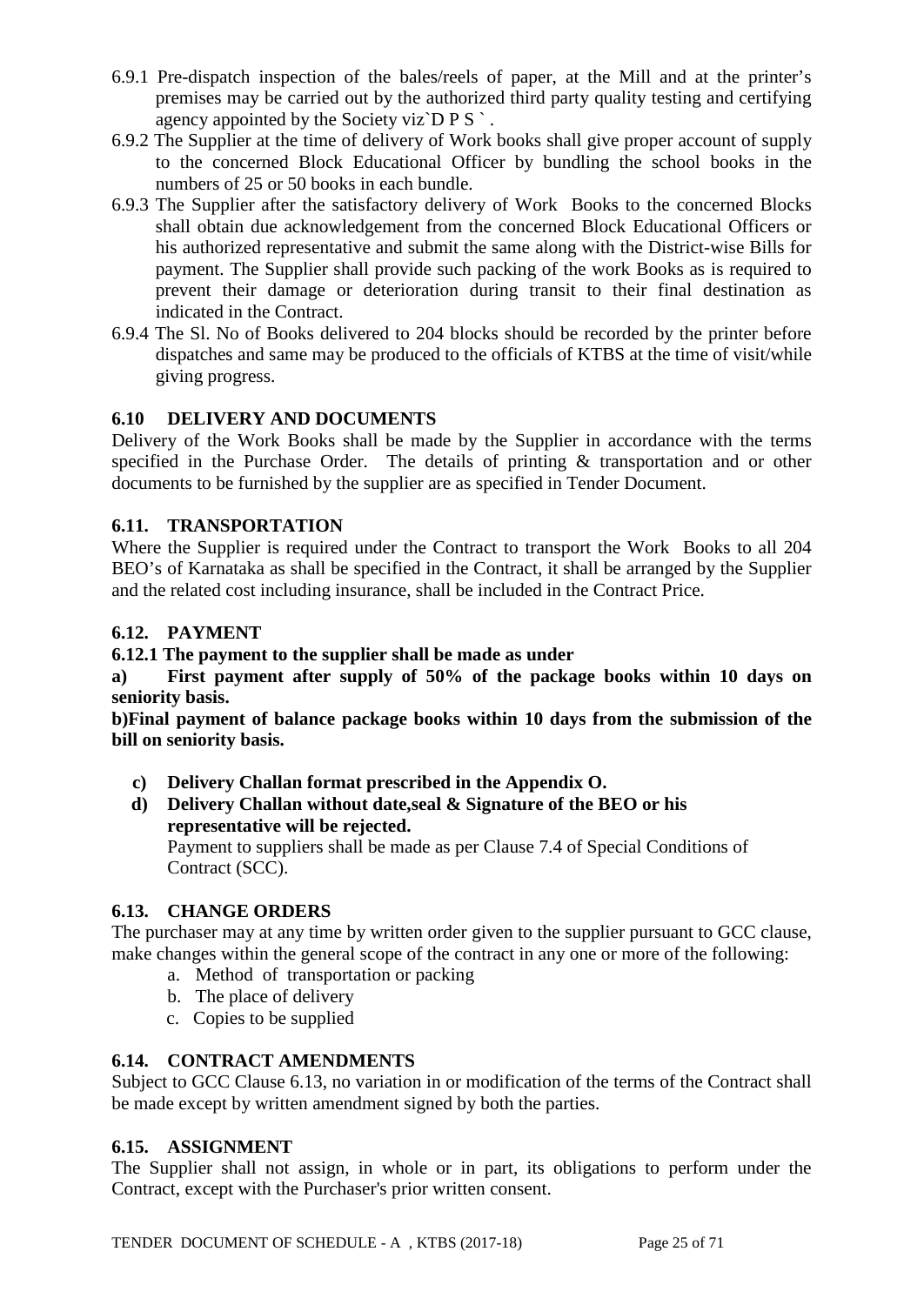#### **6.16. SUBCONTRACTS**

Subcontract in printing and supply of work books is strictly prohibited.

#### **6.17. DELAYS IN THE SUPPLIER'S PERFORMANCE**

- 6.17.1 Delivery of the Work Books shall be made by the Supplier in accordance with the time schedule specified by the Purchaser as per distribution list provided by the purchaser.
- 6.17.2 If at any time during performance of the Contract, the Supplier should encounter conditions impeding timely delivery of the Work Books, the Supplier shall promptly notify the Purchaser in writing of the fact of the delay, it's likely duration and its cause(s). As soon as practicable after receipt of the Supplier's reply, the Purchaser shall evaluate the situation and may, at its discretion, extend the Supplier's time for performance with or without liquidated damages, in which case the extension shall be effected by amendment of the Contract.
- 6.17.3 Except as provided under GCC Clause 6.23, a delay by the Supplier in the performance of its delivery obligations shall render the Supplier liable to the imposition of liquidated damages pursuant to GCC Clause 6.18, unless an extension of time is agreed upon pursuant to revision in contract without the application of liquidated damages

# **6.18. PENALTY FOR THE DELAY**

#### **6.18.1 PENALTY FOR THE DELAY IN SUPPLIES:**

If supplier does not execute the work as per the implementation schedule, penalty will be imposed at the rate of 1% of the delayed portion of the work per week or part there of such delay for the first 4 weeks and at the rate of 2% per week thereafter until completion of supplies if the Purchaser decides to accept the supplies. Part of the week will be considered as one week.

For imposing penalty the next date of Purchase order and the work schedule which shall be notified is reckoned.

#### 6.18.2 **Liquidity Damages for defective materials**

If any defect is found / any report in this regard is received from the Block Educational Officers, such defective materials may be rejected and the Supplier shall have to replace such defective materials within 15 days and will have to bear the cost of replacement, however the purchaser reserves the right to use the materials with minor defects that serve the overall objectives. Under such circumstances the purchaser will impose the penalty for deviations as defined in Appendix M.

### **Liquidity Damages for the delay in supply**

If the supplier does not supply the books even after the last date, liquidated damages for delay will be imposed at 0.5% per day for the delayed portion till the completion of the supply.

6.18.3 While Calculating penalty in case of default, or violation of any conditions of this tender total cost of a particular package including transportation and insurance cost will be taken into consideration and penalty will be imposed.

#### **Time schedule**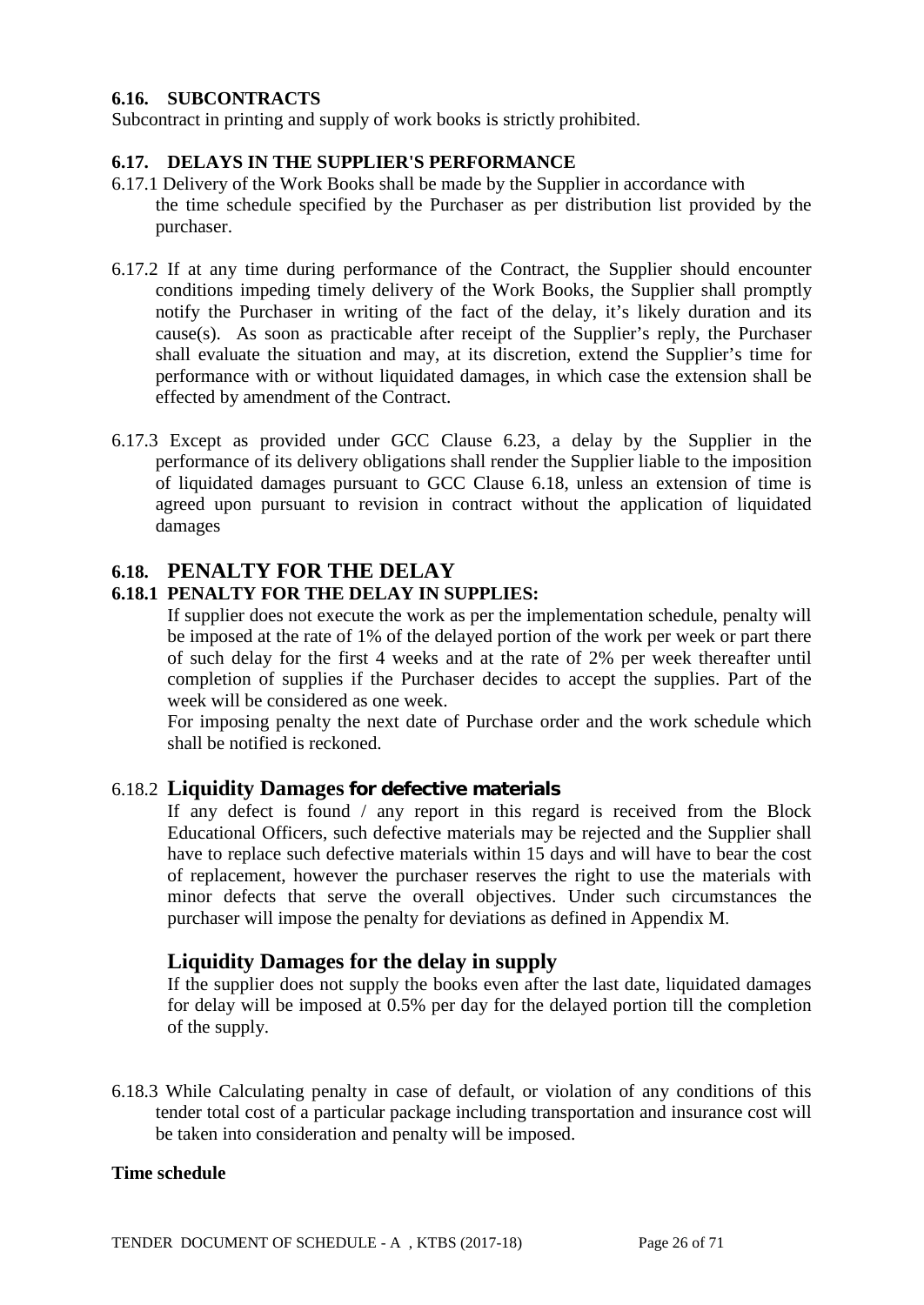Printing & Supply of work books to specified destinations should be completed within 45 days from the next date of issue of Purchase order including Pre-Printing Activities. Supplier shall submit a fortnightly progress report to the purchaser. The Supplier is also bound by the conditions of the Purchaser and shall submit the progress in the modes as required by the Purchaser. Herein, non-compliance shall be construed as breach of contract terms.

**Time Schedule for Pre-Printing, Printing, Binding, Packing and Distribution of School work books;**

| <b>Slno</b> | <b>Timeline</b>          | % of work completion by<br><b>Bidder</b> | <b>Schedule for KTBS</b> |
|-------------|--------------------------|------------------------------------------|--------------------------|
|             | Within 20 days from      | Printing including pre printing          | 1.Giving CD's along      |
|             | next Date<br>of<br>the.  | activities                               | with work order          |
|             | purchase order           | 1) 50% of Printing of Work               |                          |
|             |                          | Books Shall be completed                 | 2. Approval of           |
|             |                          | including pre printing activities        | Dummy within 1 day       |
|             |                          |                                          | after receipt from the   |
|             |                          |                                          | Printers.                |
| 2           | $45th$ day from the next | 100% completion of supply work           | Monitoring by KTBS       |
|             | date of work order       | books to the specified destination.      | or its authorities       |
|             |                          |                                          | agency                   |

The supplier should adhere to the time schedule specified in the contract. Since it is a time bound process .Otherwise Purchaser reserves the right to terminate the contract, at any time without assigning any reasons and the Supplier cannot claim any compensation in this respect.

 The purchaser reserves the right to withdraw 50% or full contract of the contract if the suppliers do not complete 50% of quantum of total contract on  $20<sup>th</sup>$  day from the date of work order without issuing any prior notice. Such withdrawn work from the default supplier will be given to L2 Tendered and the difference in cost will be recovered from the default supplier. However this will not provide any immunity for the defaulted supplier from any other penal action. Also for the Printers who happen to default even after 60 days then non started quantity of work would be withdrawn after analysis of the quantity of paper already procured, printed, capacity available, balance of the workload etc,

### **6.19. TERMINATION FOR DEFAULT**

6.19.1 The Purchaser may, without prejudice to any other remedy for breach of contract, by Written notice of default sent to the Supplier; terminate the Contract in whole or part:

- a) if the Supplier fails to deliver any or all of the Work Books within the period(s) specified in the Contract, or within any extension thereof granted by the Purchaser, or,
- b) if the Supplier fails to perform any other obligation(s) under the Contract, or,
- c) If the Supplier, in the judgment of the Purchaser, has engaged in corrupt or fraudulent practices in competing for or in executing the Contract.

### **For the purpose of this Clause:**

*"Corrupt practice"* means the offering, giving, receiving or soliciting of anything of value to influence the action of a public official in the procurement process or in contract execution.

*"Fraudulent practice"* means a misrepresentation of facts in order to influence a procurement process or the execution of a contract to the detriment of the Purchaser, and includes collusive practice among Bidders (prior to or after bid submission) designed to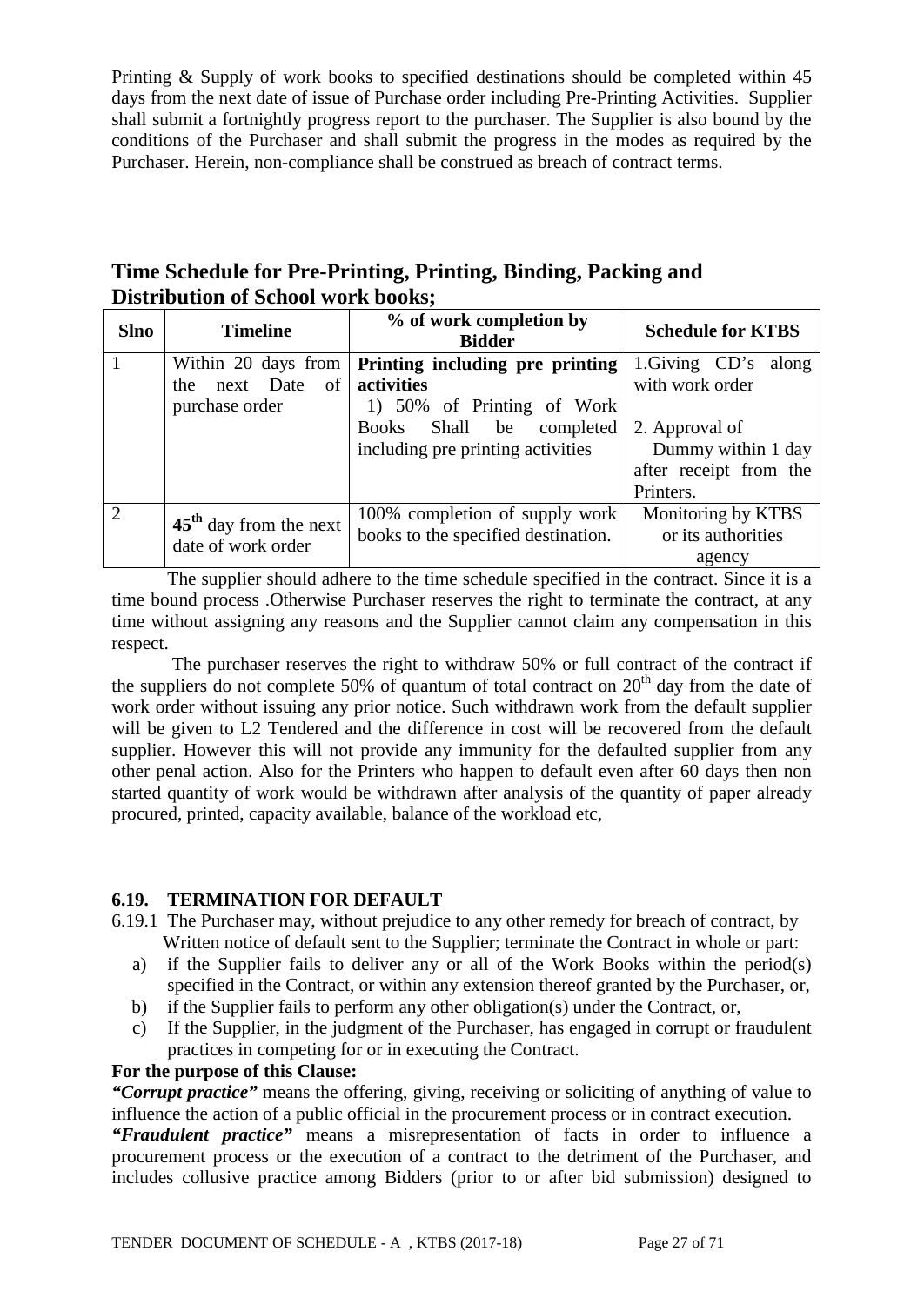establish bid prices at artificial non-competitive levels and to deprive the purchaser of the benefits of free and open competition.

6.19.2 In the event the Purchaser terminates the Contract in whole or in part, pursuant to GCC Clause 6.22.1, the Purchaser may procure, upon such terms and in such manner as it deems appropriate, Work Books similar to those undelivered, and the Supplier shall be liable to the Purchaser for any excess costs for such similar Work Books. However, the Supplier shall continue the performance of the Contract to the extent not terminated.

### **6.20. FORCE MAJEURE**

- 6.20.1 Notwithstanding the provisions of GCC Clauses 6.17, 6.18, 6.19, the Supplier shall not be liable for forfeiture of its performance security, liquidated damages or termination for default, if and to the extent that, it's delay in performance or other failure to perform its obligations under the Contract is the result of an event of Force Majeure.
- 6.20.2 For purposes of this Clause, *"Force Majeure"* means an event beyond the control of the Supplier and not involving the Supplier's fault or negligence and not foreseeable. Such events may include, but are not limited to, acts of the Purchaser either in its sovereign or contractual capacity, wars or revolutions, fires, floods, epidemics, quarantine restrictions and freight embargoes.
- 6.20.3 If a *Force Majeure* situation arises, the Supplier shall promptly notify the Purchaser in writing of such conditions and the cause thereof. Unless otherwise directed by the Purchaser in writing, the Supplier shall continue to perform its obligations under the Contract as far as is reasonably practical, and shall seek all reasonable alternative means for performance not prevented by the *Force Majeure* event.

## **6.21. TERMINATION FOR INSOLVENCY**

 The Purchaser may at any time terminate the Contract by giving written notice to the Supplier, if the Supplier becomes bankrupt or otherwise insolvent. In this event, termination will be without compensation to the Supplier, provided that such termination will not prejudice or affect any right of action or remedy which has accrued or will accrue thereafter to the Purchaser.

### **6.22. TERMINATION FOR CONVENIENCE**

- 6.22.1 The Purchaser, by written notice sent to the Supplier, may terminate the Contract, in whole or in part, at any time for its convenience. The notice of termination shall specify that termination is for the Purchaser's convenience, the extent to which performance of the Supplier under the Contract is terminated, and the date upon which such termination becomes effective.
- 6.22.2 The Work Books that are complete and ready for transport within 30 days after the Supplier's receipt notice of termination shall be accepted by the Purchaser at the Contract terms and prices. For the remaining Work Books, the Purchaser may elect:
	- (a) to have any portion completed and delivered at the Contract terms and prices; and/or
	- (b) To cancel the remainder and pay to the Supplier an agreed amount for partially completed Work Books and for materials previously procured by the Supplier.

### **6.23. RESOLUTION OF DISPUTES**

- 6.23.1 The Purchaser and the supplier shall make every effort to resolve amicably by direct informal negotiation any disagreement or dispute arising between them under or in connection with the Contract.
- 6.23.2 If, after thirty (30) days the parties fail to resolve their dispute or difference by such consultations, then either the Purchaser or the Supplier may give notice to the other party of its intention to commence arbitration, as hereinafter provided, as to the matter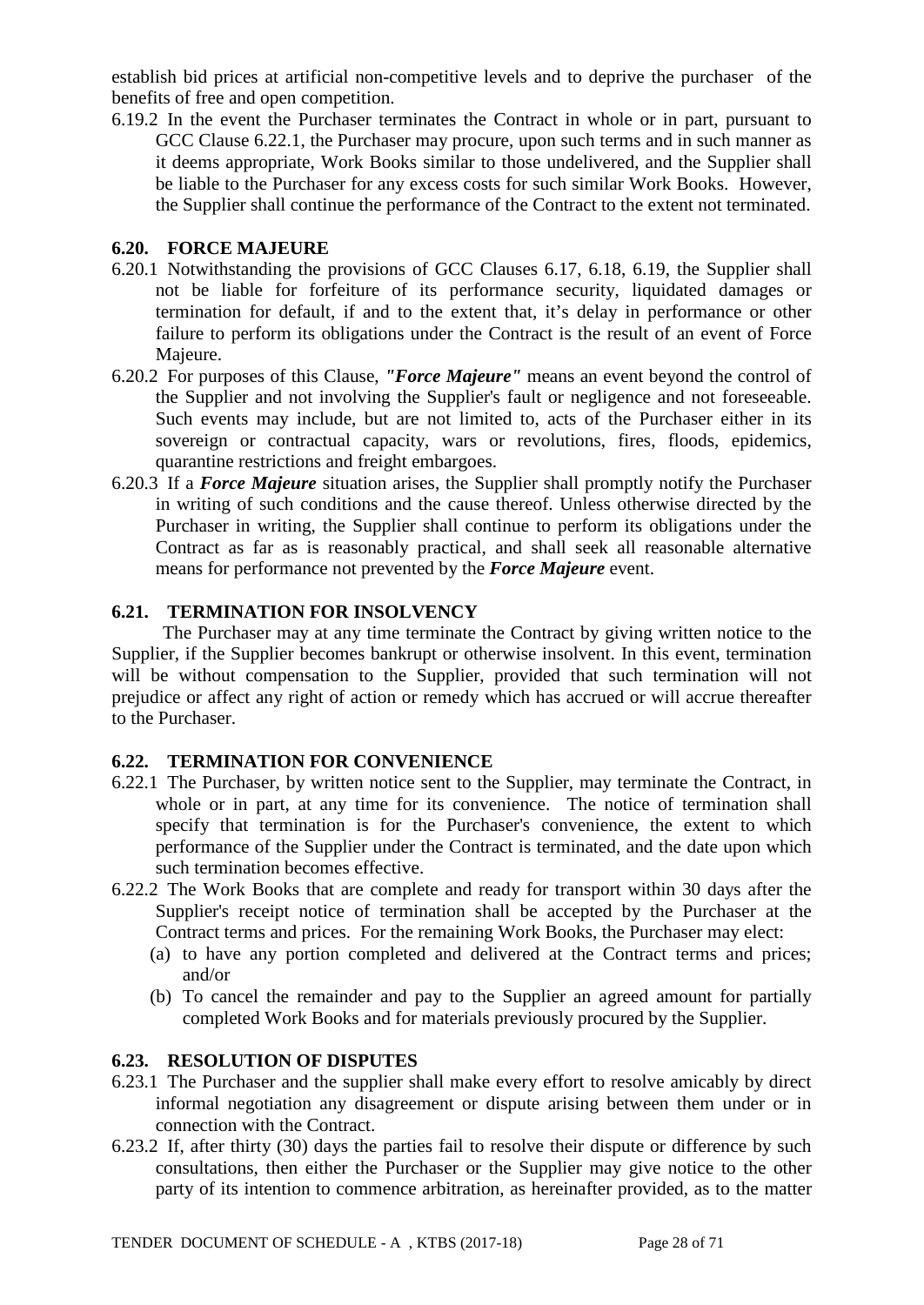in dispute, and no arbitration in respect of this matter may be commenced unless such notice is given.

- 6.23.3 Any dispute or difference in respect of which a notice of intention to commence arbitration has been given in accordance with this clause shall be finally settled by arbitration. Arbitration may be commenced prior to or after delivery of the Work Books under the contract.
- 6.23.4 Arbitration proceedings shall be conducted in accordance with the rules of procedure specified in SCC.
- 6.23.5 Notwithstanding to any reference to arbitration herein;
	- (a) The parties shall continue to perform their respective obligations under the contract unless they otherwise agree, and,
	- (b) The purchaser shall pay the supplier any money due to the supplier.

### **6.24. LIMITATION OF LIABILITY**

Except in case of criminal negligence or willful misconduct, and in the case of infringement pursuant to clause 6.5

- (a) The supplier shall not be liable to the Purchaser, whether in contract, tort, or otherwise, for any indirect or consequential loss or damage, loss of use, loss of profits or interest costs, provided that this exclusion shall not apply to any obligation of the supplier to pay liquidated damage to the purchaser; and this exclusion shall not apply to any obligation of the supplier to pay liquidated damages to the Purchaser; and,
	- (b) The aggregate liability of the supplier to the Purchaser, whether under the contract, in tort or otherwise, shall not exceed the total contract price.

### **6.25. GOVERNING LANGUAGE**

The contract shall be written in English language. All correspondence and other documents pertaining to the Contract which are exchanged by the parties shall be written in the same language.

#### **6.26. APPLICABLE LAW**

The Contract shall be interpreted in accordance with the laws of the State of Karnataka. And any disputes shall only be addressed at the jurisdictional courts located in Bengaluru .

### **6.27. NOTICES**

- 6.27.1 Any notice given by one party to the other pursuant to this Contract shall be sent to other party in writing or by facsimile or email and confirmed in writing to the other Party's address specified in Tender document.
- 6.27.2 A notice shall be effective when delivered or on the notice's effective date, whichever is later.

#### **6.28. TAXES AND DUTIES**

Suppliers shall be entirely responsible for all taxes, duties, license fees, Octroi,road permits, etc., incurred until delivery of the contracted Work Books to the Purchaser.

### **6.29. IMPLEMENTATION OF THE CONTRACT**

The Supplier should as soon as agreement is signed begin the process for implementation of the Contract by procuring pre press material from KTBS and then purchasing printing paper and other materials at his own cost and bearing entire investment from printing to transportation. The Supplier further agrees to get 100% sample testing from the Purchaser.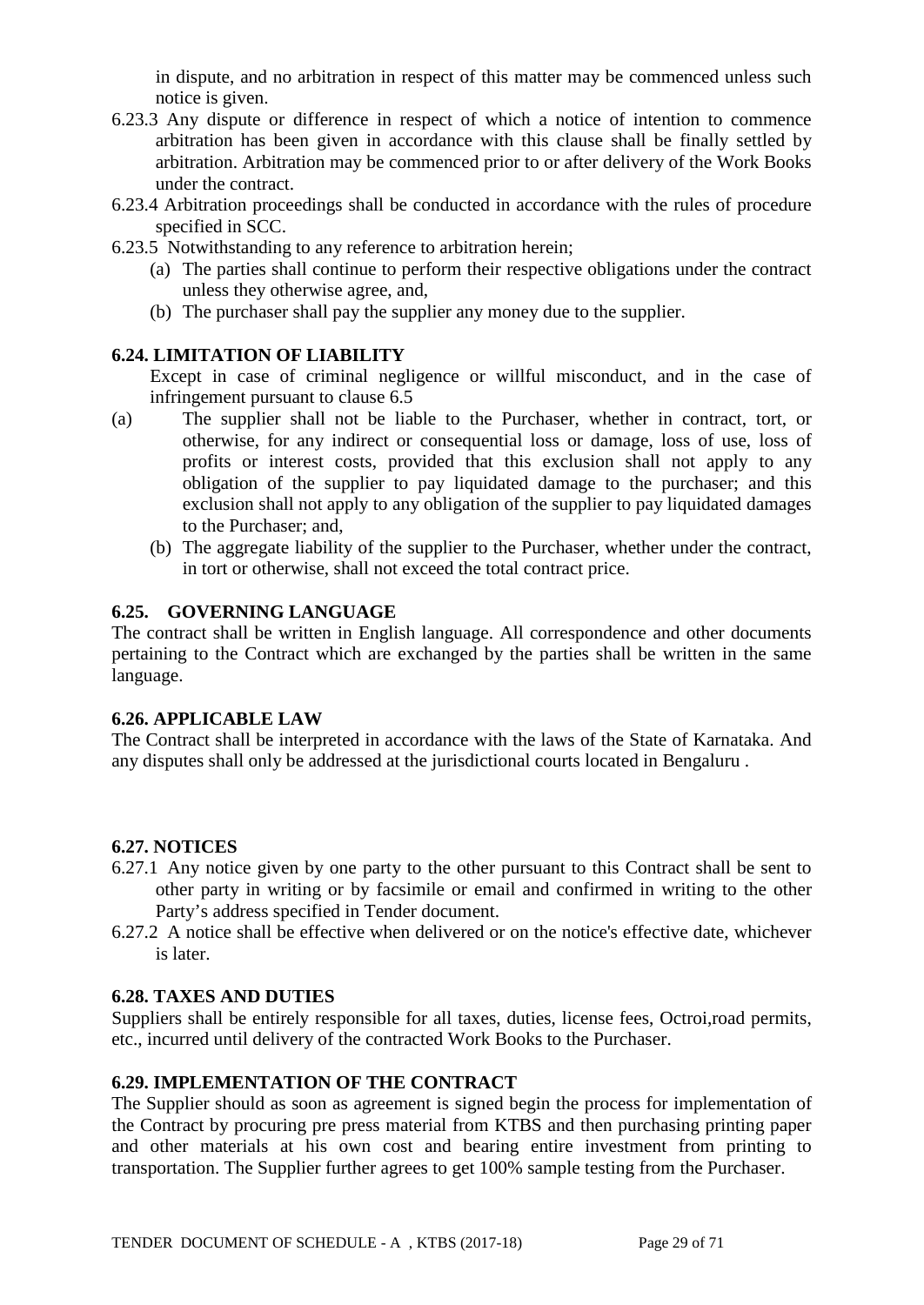The work relating to supply of Work Books should be implemented by the Supplier as per the implementation schedule as per Purchaser's Notification of award of Contract.

The purchaser may at his discretion extend the above time schedule if he desires so. However, supplier cannot claim this as matter of right.

The successful bidders should give their acceptance of the implementation schedule in the agreement. The entire work of printing and supply should be completed within 45 days from the next date of the Purchase Order.

### **6.30 ASSIGNING OF TENDER IN WHOLE OR PART**

The Supplier shall not assign or make over the contract, the benefit or burden thereof to any other person or persons or body corporate. No under letting or subletting to any persons or body corporate for the execution of the contract or any other part thereof is permitted, without the written consent of the Managing Director, Karnataka Textbook Society® .

## **6.31GENERAL POINTS TO BE OBSERVED**

- **6.31.1** The Supplier should execute an undertaking in the prescribed form stipulating that he has agreed to the Terms & Conditions mentioned in the tender for submission of Technical & Commercial Bids(Appendix L)
- **6.31.2** The Commissioner for Public Instruction and chairman of Executive committee the Karnataka Textbook Society $(R)$  reserves the right to allot the package other than those indicated by the bidder in the bid and the bidder shall be bound by the decision of the Commissioner for Public Instruction.
- **6.31.3** The Commissioner for Public Instruction and chairman of Executive committee the Karnataka Textbook Society $(R)$  reserves the right to award the contract to more than one bidder and fix the number of packages to different bidders based on the financial, technical and service capability of the bidder.
- 6.31.4 The total quantities of Work Books to be purchased are subject to variation during the course of Contract period.

### **6.32DISCRIPTION OF PACKAGES**

- 6.32.1 Total number of books/titles to be printed is divided into 8 packages. Each package may consist of different Titles / Languages / Mediums and different size and colours. All books shall have multi-coloured cover pages and inner cover pages and text pages or white and black.
- 6.32.2 The packages contains free component of work books.
- 6.32.3 Number of titles in the package, no of copies of the books and page numbers of books specified in the tender are approximate.
- 6.32.4 The details of packages are as per Volume 3.

### **6.33 BARRING OF SELLING WORK BOOKS IN THE MARKET**

The Supplier shall execute an undertaking that he shall supply the entire quantity of work books printed, only to the purchaser and he is not permitted to sell or reproduce the Work Books in open market. Failing to adhere to this clause shall lead to legal action against the supplier and also shall be liable for blacklisting.

### **6.34 SAMPLE COPIES**

Supplier shall supply 30 sample copies of each title to KTBS or to the copyright holder failing which; it shall be treated as breach of Contract terms.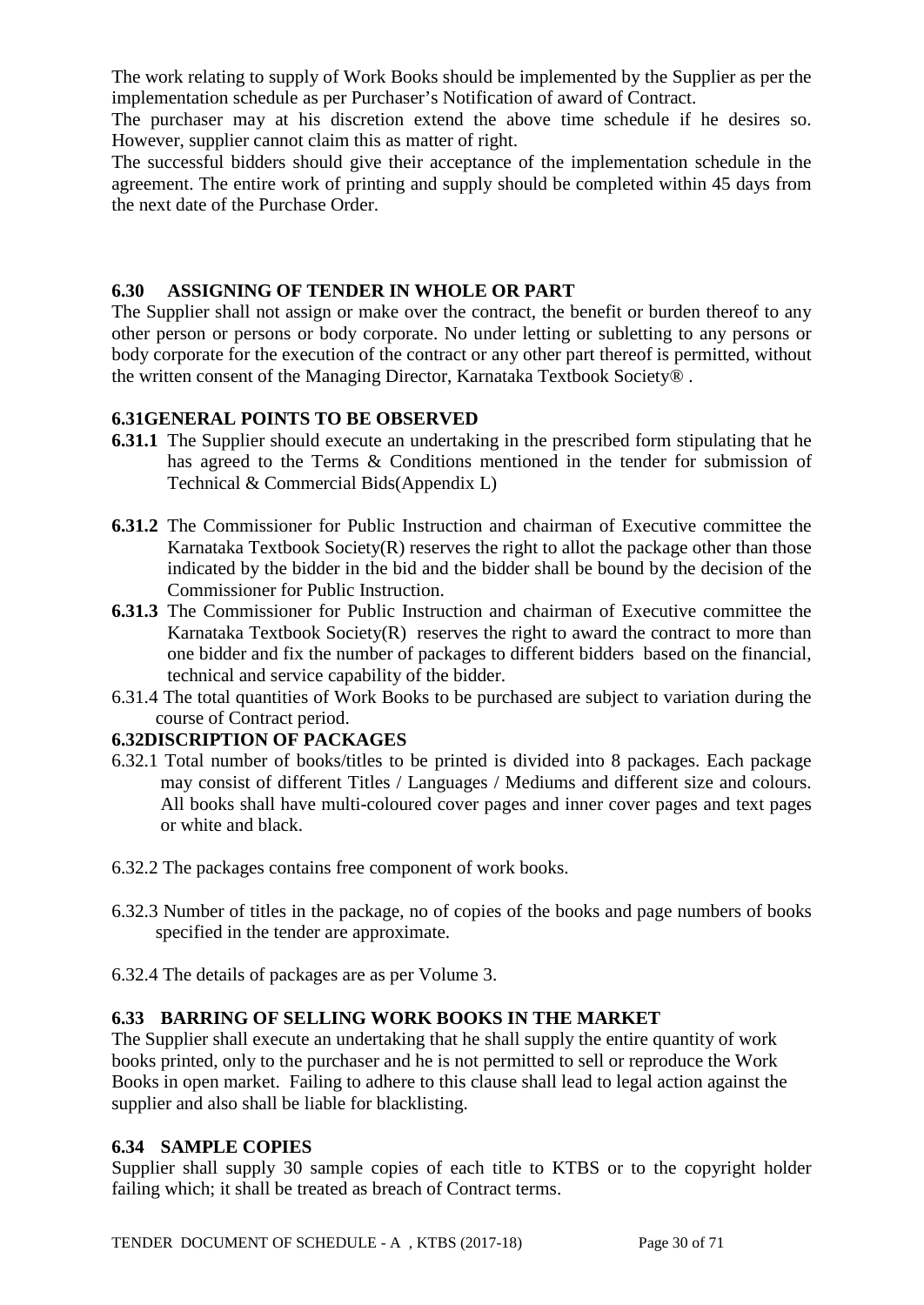### **6.35 APPROVAL FOR PRINTING**

- 6.35.1 The successful bidder will be given CD's of the book to be printed as per the package allotted to them by DSERT office and dummy shall be got approved by the DSERT only The bidder shall take all the necessary action to convert the CD into positives and prepare the dummy book.
- 6.35.2 Before printing, final proof of the Work Books and newly printed two dummy copies shall be approved by the Officer authorized by DSERT office.

### **6.36LIMITATIONS FOR TENDERERS**

The Supplier shall not

- a. Publish or sell or encourage any guides / workbooks/key books (Questions and Answers) for any text book brought out by the Karnataka Text Book Society®.
- b. Insert any advertisement on any work books in any form.
- c. Employ child labour for printing, binding, packing and supply of Work Books.

#### **6.37CATEGORY OF BOOKS**

.

a) On printed work books the following words should be printed in bold letter – "FREE SUPPLY", on Cover Pages only.

### **SECTION 7 SPECIAL CONDITIONS OF CONTRACT**

The following Special Conditions of Contract shall supplement the General Conditions of Contract. Whenever there is a conflict, the provisions herein shall prevail over those in the General Conditions of Contract. The corresponding clause number of the General Conditions is indicated in parentheses, wherever applicable.

#### **7.1. DEFINITIONS (GCC CLAUSE 6.1)**

**"The Supplier"** is \_\_\_ (to be filled at the time of issue and acceptance of Purchase Order)

### **7.2. INSPECTION AND TESTS (GCC CLAUSE 6.7)**

7.2.1 Place of Inspection and manufacturer of Paper

Inspection of base paper for printing and cover may be carried out by the authorized third party quality testing and certifying agency appointed by the Society viz`the D P S` prior to dispatch to printers, in the mill premises of the manufacturer. The final inspection may be carried out at the godown of the printers in association with the representative of the Managing Director, Karnataka Text Book Society®. The successful bidders are advised to purchase papers for text book and cover page from the paper mill capable of manufacturing the quality paper as per contract specifications and having adequate quality control and in-house testing facilities as per IS:1848/1991 with the latest amendments. The capacity/capability assessment on the paper manufacturing mill may be carried out by the Quality Assurance Wing before placing the order if the circumstances warrant.

The bale width of the paper purchased shall not be of less than 76 cms and the copy of the invoices shall be submitted to the Purchaser on a regular basis.

7.2.2 Inspection and tests prior to transportation of Work Books, at final acceptance and at schools at any time within the contracted period are as given below and the successful bidder shall comply with the following technical specifications fixed for the books: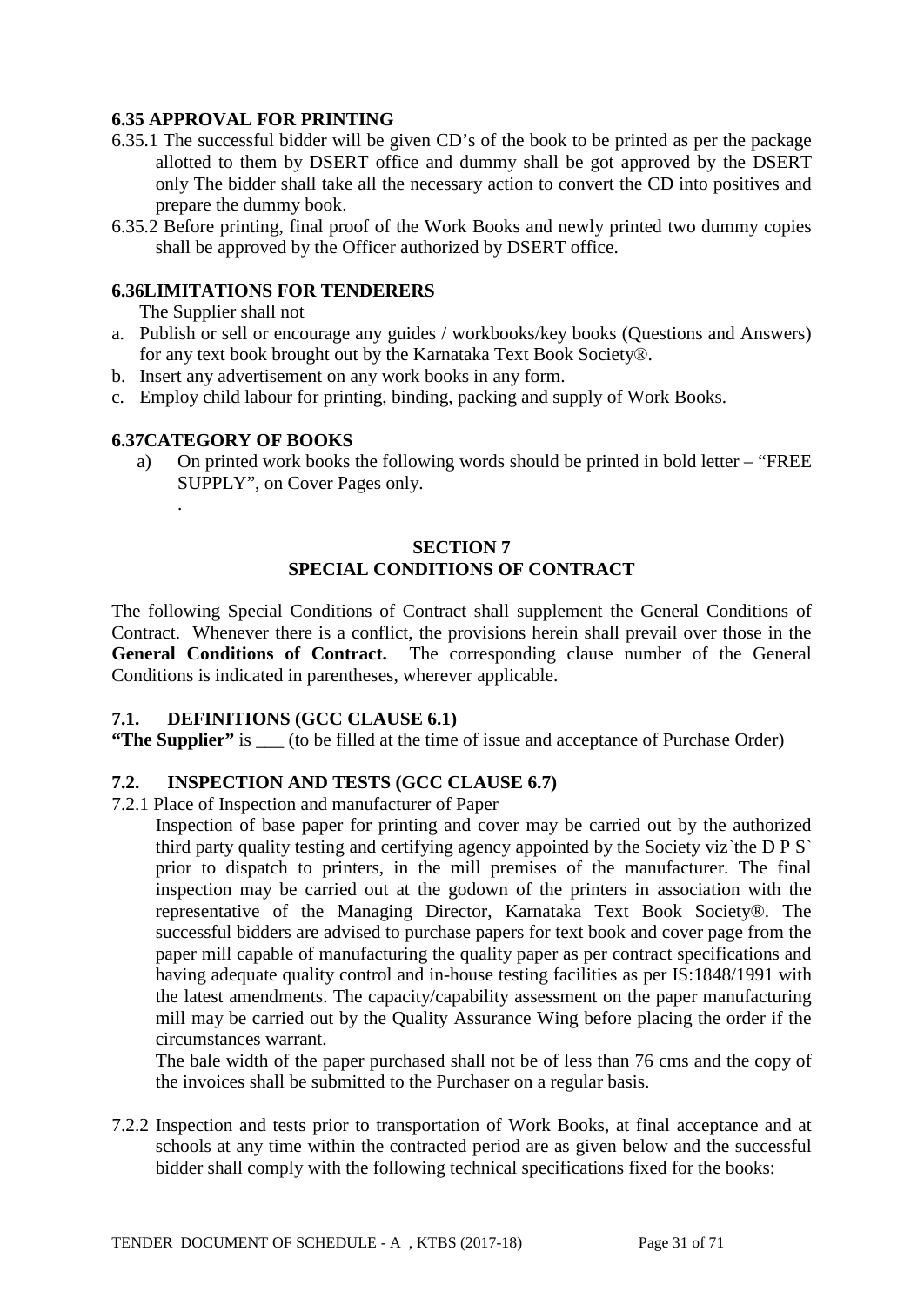- 7.2.3 The Managing Director, KTBS is empowered to test the quality through an independent third party agency as specified in various clauses and take such action as deems fit, if quality of work books falls below the prescribed standards.
- 7.2.4 The work relating to supply of Work Books should be executed without any delay as per the implementation schedule mentioned in this document.
- 7.2.5 The Purchaser reserves the right to depute authorized representatives from his office for the supervision and inspection at the time of implementation of the contract. The supplier should submit periodical progress report to the purchaser regarding the implementation of the contract.
- 7.2.6 The supplier should supply School Books by using good quality material strictly in accordance with the samples submitted along with qualification Bid. If any defect in the material comes to the notice of the purchaser after the supply to the schools, the same will have to be replaced by the supplier at his own expense.
- 7.2.7 If the contract is not executed within the stipulated period as per implementation schedule the Purchaser reserves the right to cancel the contract and the Purchaser will not be liable for any pecuniary loss or damage incurred by the supplier in this regard.
- 7.2.8 The purchaser or his representative shall have the right of entry into the work premises of the supplier to monitor quality and progress.
- 7.2.9 The supplier shall supply Work Books strictly as per the prescribed quality paper, size, colours, specification and measurements to the Educational Blocks as prescribed by the purchaser. He should comply with all the tests specified by the purchaser or any other Officer authorized for this purpose, satisfactorily. The supplier shall ensure timely delivery of quality Work Books as per the implementation schedule given in the contract.
- 7.2.10 Prices quoted by the Tendered shall be fixed during the Tenderer's performance of the Contract and not subject to variation on any account. A tender submitted with an adjustable price quotation will be treated as non-responsive and rejected, pursuant to ITT Clause 22. However, any increase in the statutory levies will be compensated by the purchaser. Similarly any reduction shall be to the credit of the purchaser.

# **7.3. DELIVERY AND DOCUMENTS (GCC CLAUSE 6.10)**

Upon delivery of the Work Books, the supplier shall notify the purchaser and the insurance company by cable/telex/fax, the full details of the transport including contact number, vehicle receipt number and date, description of Work Books, quantity, name of the consignee etc. The supplier shall mail the following documents to the purchaser with a copy to the insurance company:

- a) Three copies of the Supplier invoice showing Work Books description, quantity, unit price, total amount;
- b) Vehicle receipt/acknowledgment of receipt of Work Books from the consignee(s);
- c) Insurance Certificate;
- d) Inspection Certificate issued by the third party inspection agency viz the **D P S**

The above documents shall be received by the Purchaser before arrival of the Work Books (except where the Work Books have been delivered directly to the Consignee with all documents) and, if not received, the Supplier will be responsible for any consequent expenses.

### **7.4**. **PAYMENT (GCC Clause 6.12)**

7.4.1 The Supplier's request(s) for payment shall be made to the Purchaser in writing, accompanied by an invoice describing class, title of the book, number of copies of the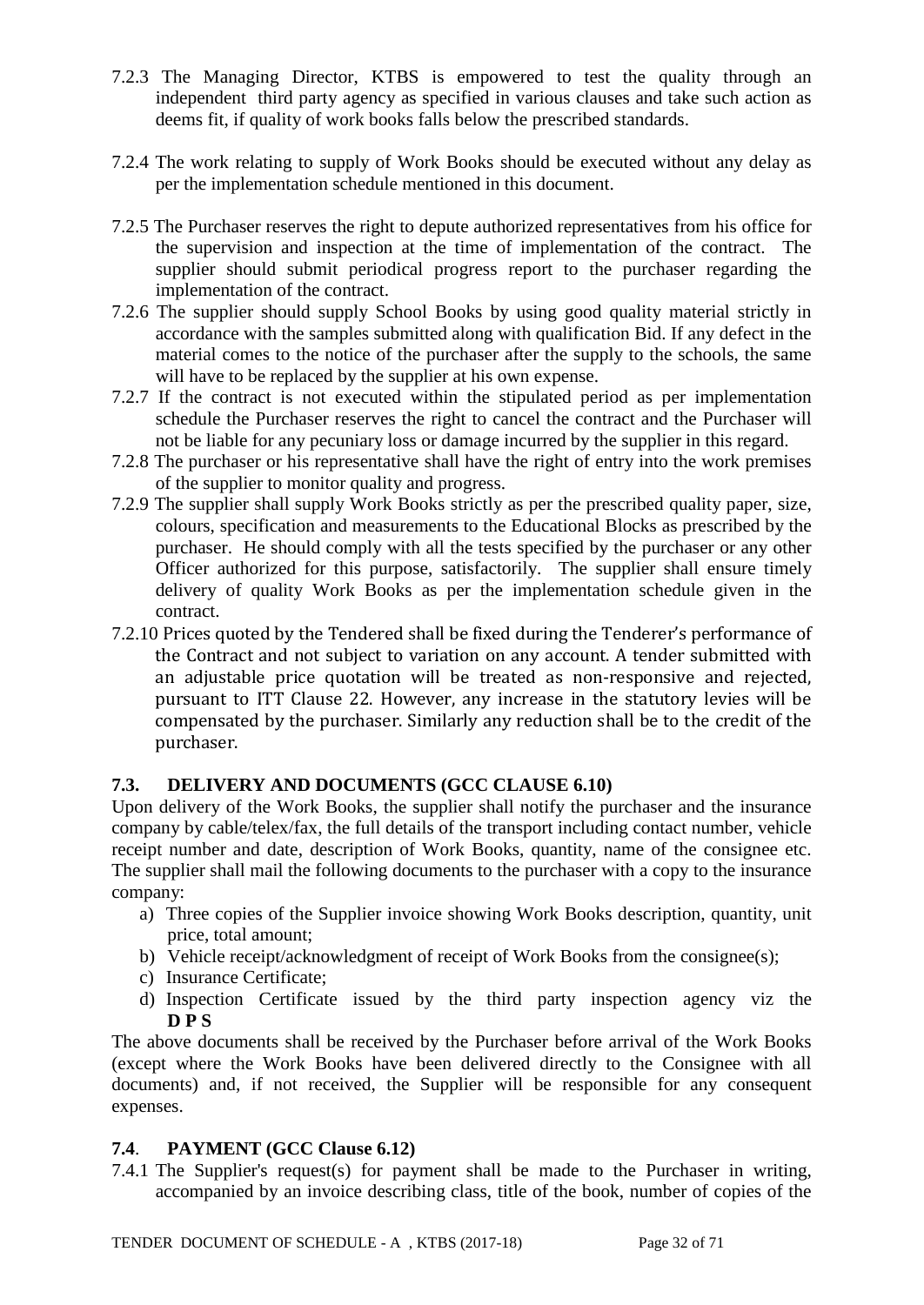Work Books delivered, and by related documents, submitted pursuant to GCC Clause 6.9 & 6.10 and upon fulfillment of other obligations stipulated in the contract including the original delivery Challan copy.

**The Delivery Challans of the work books accepted by the authorized 204 Blocks without acknowledgement of Original Seal and Signature of the concerned BEOs/Authorized representative of BEOs for having received the Work Books in good condition, showing title wise number of books received, shall not be considered for payments under any circumstances. The Delivery Challans shall be submitted as per the Format given in Appendix-O & in mentioned colours only i.e. White for Free category. All Bill/Invoice formats and acknowledgement formats submitted by the printers i.e. D.C's shall be printed legibly, not hand written and should be in 70 GSM and above paper only. Any deviations in the above conditions will be treated as rejected Bills/D.C's are liable for liquidated damages as per Tender clause 6.18.** 

7.4.2 Payments shall be made by the Purchaser after submission of the invoice claim by the Supplier duly enclosing the **Dated Acknowledgement with seal** of the receiver in the accepted Delivery Challan format within 10 working days. The invoices/bills shall always be submitted along with the Mill certification regarding the paper and the report / certification of the Authorized Third Party Quality checking and certifying agency. Where-ever applicable Taxes and other levies shall be deducted at source.

### **7.5. SETTLEMENT OF DISPUTES (GCC CLAUSE 6.23)**

- 7.5.1 In case of Dispute or difference arising between the Purchaser and Supplier relating to any matter arising out of or connected with this agreement, such dispute or difference shall be settled in accordance with the Arbitration and Conciliation Act, 1996, by a Sole Arbitrator. The Sole Arbitrator shall be appointed by agreement between the parties; failing such agreement, by the appointing authority namely the Indian Council of Arbitration/President of the Institution of Engineers (India)/The International Centre for Alternative Dispute Resolution (India). A certified copy of the appointment Order shall be supplied to each of the Parties.
- 7.5.2 Arbitration proceedings shall be held at Bengaluru, Karnataka, and the language of the arbitration proceedings and that of all documents and communications between the parties shall be English.
- 7.5.3 The decision of arbitrators shall be final and binding upon both parties. The cost and expenses of Arbitration proceedings will be as determined by the Arbitrator and paid equally by the parties to the arbitration. However, the expenses incurred by each party in connection with the preparation, presentation etc. of its proceedings shall be borne by each party themselves.

#### **7.6. NOTICES (GCC CLAUSE 6.27)**

For the purpose of all notices, the following shall be the address of the Purchaser and Supplier.

Purchaser: The Managing Director, Karnataka Textbook Society®, No.4, DSERT Building, 100 Ft ring Road, BSK III Stage, Bengaluru - 560 085 Karnataka, India Supplier: (To be filled in at the time of Contract signature)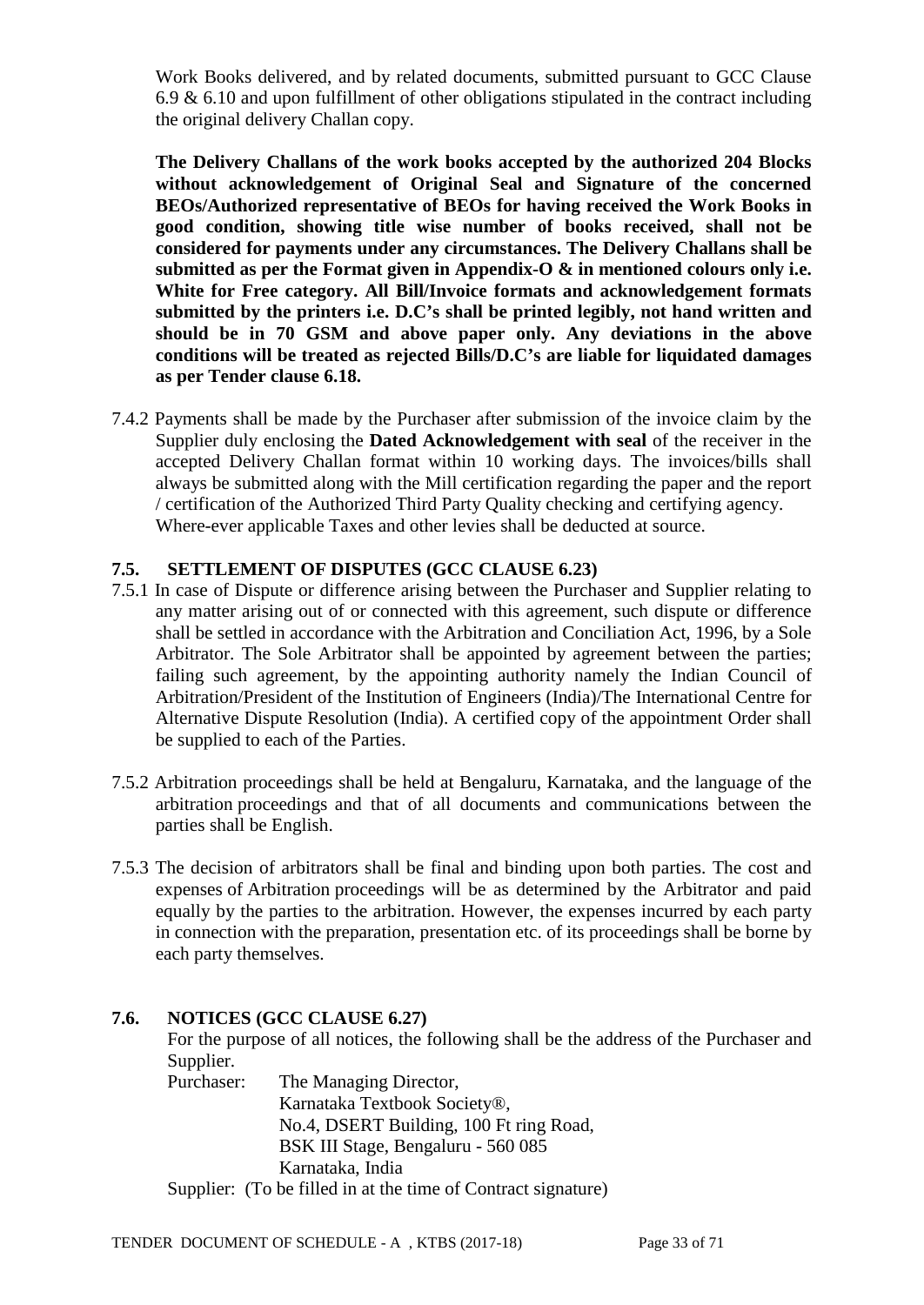# **7.7. PROGRESS OF SUPPLY**

Supplier shall regularly intimate progress of supply, in writing to the Purchaser on a weekly basis as under and also in the form and manner as may be stipulated by the Purchaser .

- Ouantity offered for inspection and date
- Quantity accepted/rejected by inspection agency and date
- Quantity dispatched/delivered to consignees and date
- Date of completion of entire contract if any, and
- Date of receipt of entire payment under the contract. \***Failure of the above may lead to the termination of the contract**.

### **7.8. SUPPLIER INTEGRITY**

The supplier is responsible for and obliged to conduct all contracted activities in accordance with the Contract using state-of-the-art methods and economic principles and exercising all means available to achieve the performance specified in the Contract.

### **7.9. SUPPLIER'S OBLIGATIONS**

- 7.9.1 The Supplier is obliged to work closely with the Purchaser's staff, act within its own authority and abide by directives issued by the Purchaser and implementation activities.
- 7.9.2 The Supplier will abide by the job safety measures prevalent in India and will free the Purchaser from all demands or responsibilities arising from accidents or loss of life the cause of which is the Supplier's negligence. The Supplier will pay all indemnities arising from such incidents and will not hold the Purchaser responsible or obligated.
- 7.9.3 The Supplier is responsible for managing the activities of its personnel or subcontracted personnel and will hold itself responsible for any misdemeanors.
- 7.9.4 The Supplier will treat as confidential, all data and information about the Purchaser, obtained in the execution of his responsibilities, in strict confidence and will not reveal such information to any other party without the prior written approval of the Purchaser.
- 7.9.5 The supplier should safely return all the Original pre-press materials in good condition to the purchaser or he will be penalized as per tender clauses.

**Sd/-** Managing Director Karnataka Textbook Society®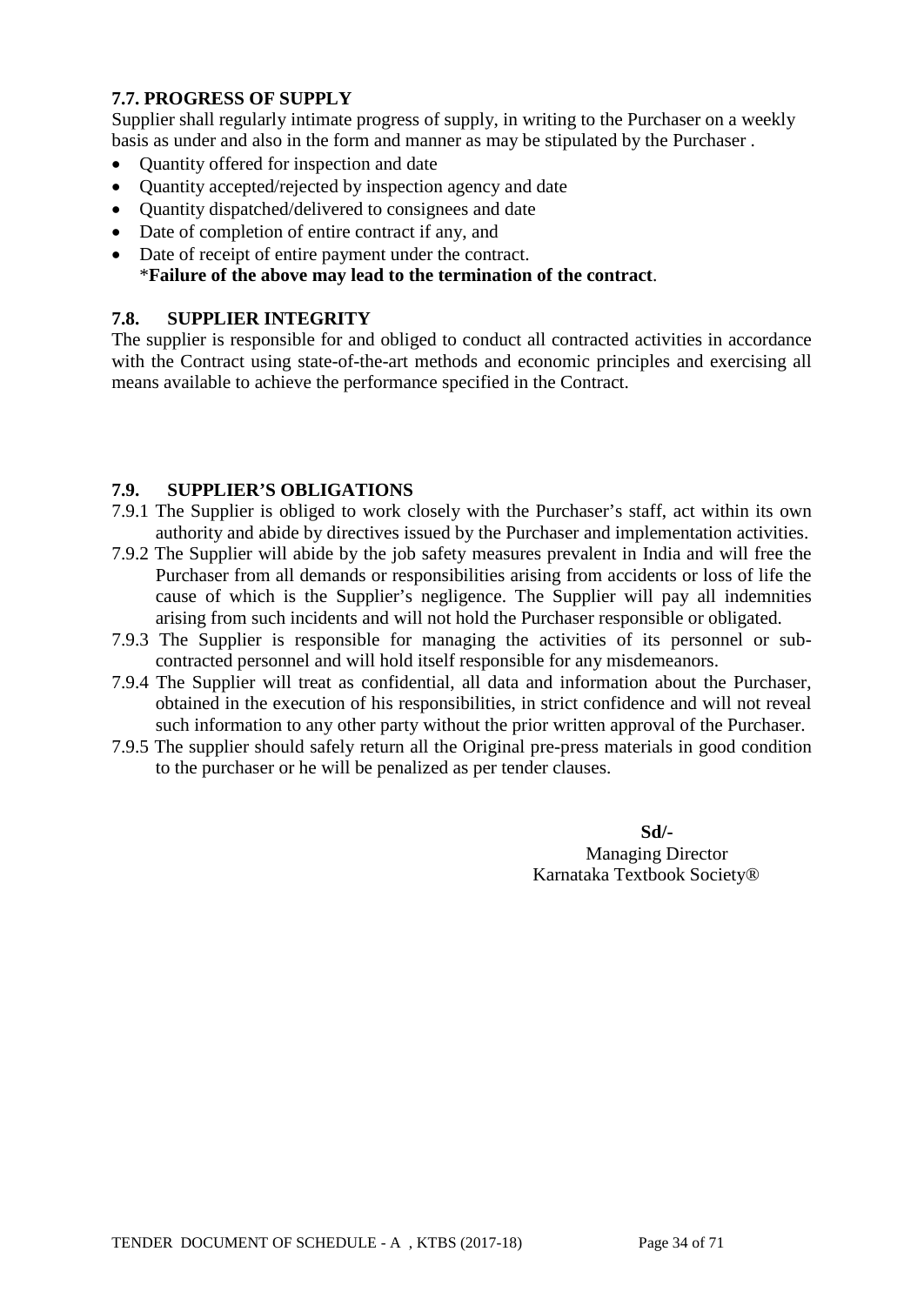#### **VOLUME 1 CONTRACT FORM (to be executed on Rs 500/- Stamp Paper)**

**THIS AGREEMENT** entered into on this the day of (Month), Two Thousand and \_\_\_\_\_ in Bengaluru,

#### **BETWEEN**

The Managing Director, The Karnataka Textbook Society®, Government of Karnataka, ("KTBS"), having its office at No.4, DSERT Building,100 Ft ring Road, BSK III Stage, Bengaluru - 560 085, Karnataka State, India (hereinafter referred to as "**PURCHASER**") which expression shall unless repugnant to the context include the successors and assigns), on the one part,

#### **AND**

\_\_\_\_\_\_\_\_\_\_\_\_\_\_\_\_\_\_ (name and address), a Legal Entity having its registered office at \_\_\_\_\_\_\_\_\_\_\_\_\_\_\_\_\_\_\_ (hereinafter referred to as "**SUPPLIER**") which expression shall unless repugnant to the context include its successors and permitted assigns, on the other part,

#### **WHEREAS,**

KTBS, floated a Tender to print and supply school Work Books to students of standard 4-9 of all Government Schools, in Karnataka and has accepted the Tender submitted by the Supplier for the printing and supply of those School Work Books for a sum of Rs. (Rupees\_only) (hereinafter called "The Contract Price").

After evaluating the proposals, KTBS, has accepted the proposal submitted by M/s. \_\_\_\_\_\_\_\_\_\_ and issued to such **Successful Bidder** a Purchase Order No.  $dataed$ 

The Parties hereto are required to enter into an Agreement, being these presents, to record the terms & conditions and covenants set forth hereunder.

#### **NOW THIS AGREEMENT WITNESSETH AS FOLLOWS:**

- 1. In this Agreement words and expressions shall have the same meanings as are respectively assigned to them in Conditions of Contract referred to.
- 2. The following documents shall be deemed to form and be read and construed as part of this Agreement, viz.,
	- a) The Tender Form and the Price Schedule submitted by the Tenderer
	- b) The Schedule of requirements
	- c) The Technical Specifications
	- d) The General Conditions of Contract
	- e) The Special Conditions of Contract, and
	- f) The Purchase Order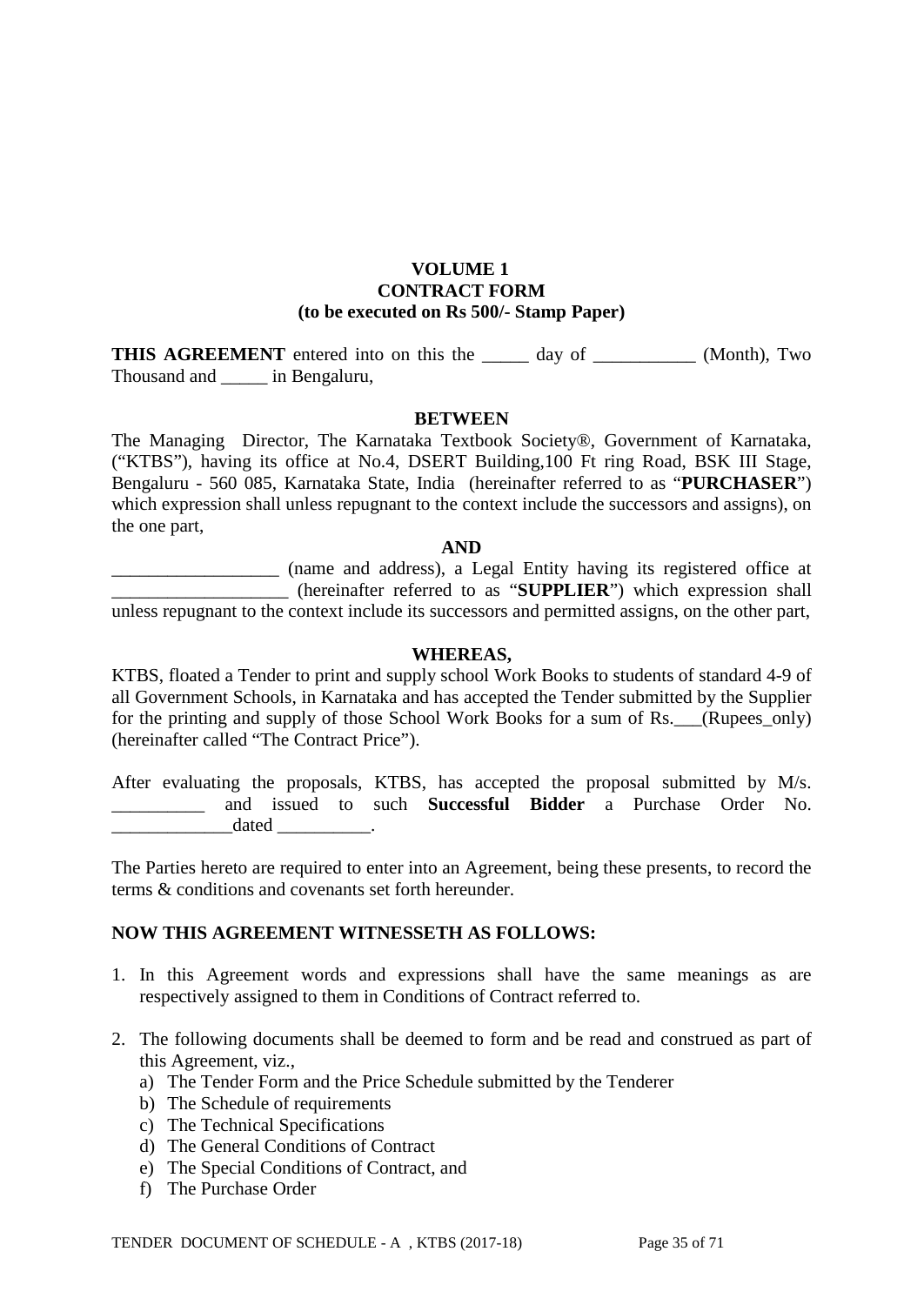- 3. In consideration of the payments to be made by the Purchaser to the Supplier as hereinafter mentioned, the Supplier hereby covenants with the Purchaser to print and supply school text books and to remedy defects therein in conformity in all respects with the provisions of contract.
- 4. The Purchaser hereby covenants to pay the Supplier in consideration of the printing & supply of school text books and the remedying of defects therein, the Contract Price or such other sum as may become payable under the provisions of the Contract at the times and in the manner prescribed by the Contract.

Brief particulars of the School work books which shall be supplied by the Supplier are as follows:

| Package No | Title | Color/Size | Page Nos | No of Copies | Agreed<br>Price |
|------------|-------|------------|----------|--------------|-----------------|
|            |       |            |          |              |                 |

Total Value: Rs. \_\_\_\_\_\_(Rupees\_\_\_\_\_\_\_\_only)

DeliverySchedule: 45days from the next date of the Purchase Order. Supply schedule should be enclosed along with the contract agreement. Performance Security (Bank Guarantee): Security Deposit(EMD):

### 5. **Assigning of Contract Agreement in whole or part**

The Supplier shall not assign or make over the contract, the benefit or burden thereof to any other person or persons or body corporate. No under letting or subletting to any persons or body corporate for the execution of the contract or any other part thereof is permitted, without the written consent of the Purchaser.

6. Supplier agrees to supply the entire quantity of textbooks printed, to the Karnataka Text Books Society ® and no Work Books shall be sold or any portion reproduced in the open market. He further agrees that failing to adhere to this clause shall attract penal provisions and invite blacklisting of Supplier.

IN WITNESS whereof, the parties hereto have caused this Agreement to be executed in accordance with their respective laws the day and year first above written. Signed, Sealed and Delivered by the

Said\_\_\_\_\_\_\_\_\_\_\_\_\_\_\_\_\_\_\_\_ (For the Purchaser) In the presence of: \_\_\_\_\_\_\_\_\_\_\_\_\_\_\_\_\_\_

Signed, Sealed and Delivered by the Said\_\_\_\_\_\_\_\_\_\_\_\_\_\_\_\_\_\_\_\_\_\_(For the Supplier)

In the presence of: \_\_\_\_\_\_\_\_\_\_\_\_\_\_\_\_\_\_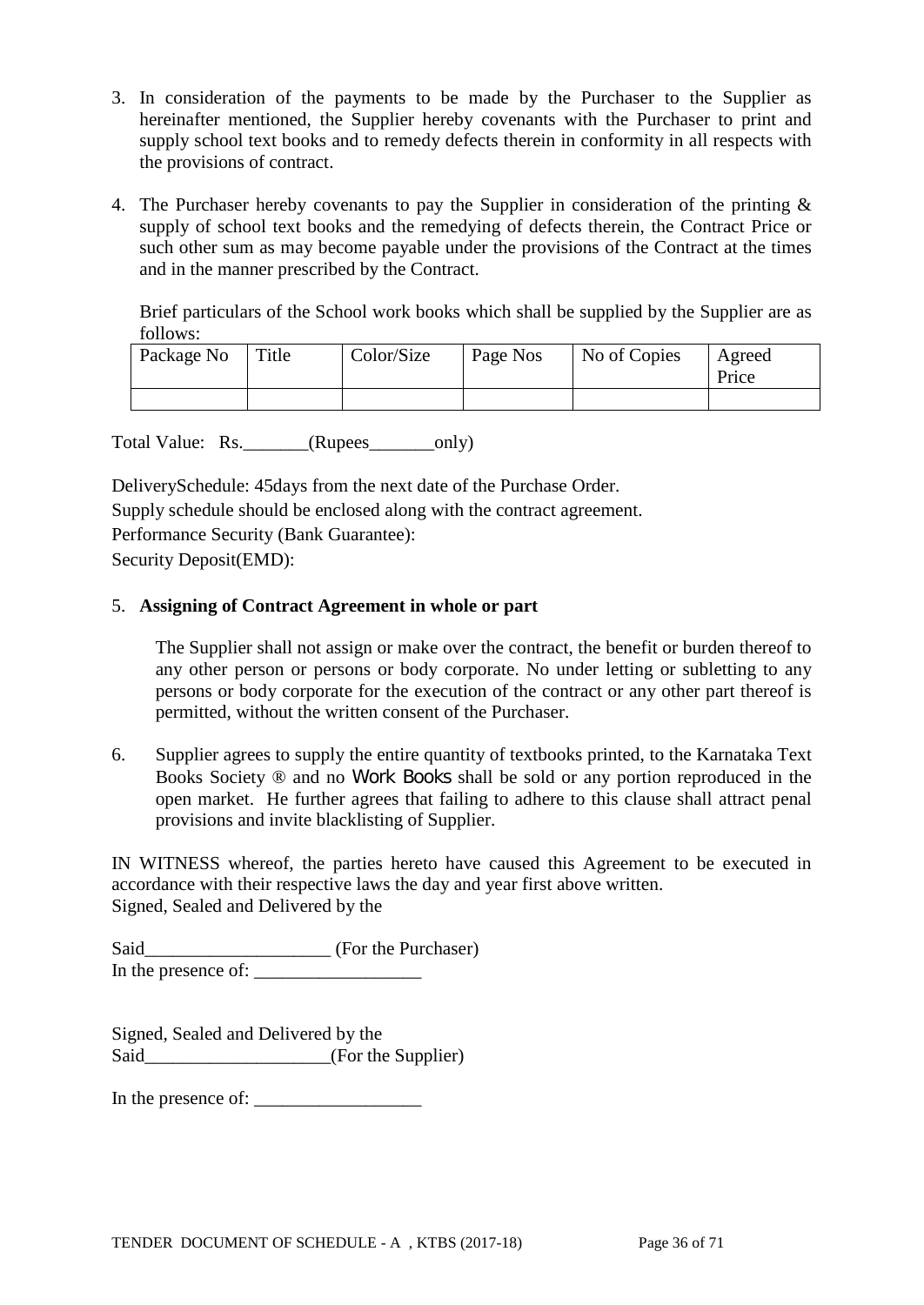### **VOLUME 2**

#### **SCHEDULE OF PLACE OF DELIVERY**

The Work Books will have to be supplied to all the Block Educational Offices Godowns in the state as shown below. The actual number of copies of Work Books to be supplied to the delivery points shall be provided as "**Distribution List**" along with the Purchase Order.

| <b>DISTRICT</b>                  | SL. NO         | <b>TALUKA</b>                          | <b>BUFFER POINT IN</b><br><b>A DISTRICT</b> |
|----------------------------------|----------------|----------------------------------------|---------------------------------------------|
|                                  |                | For Package-1 - 7 Districts: 37 Blocks |                                             |
|                                  | $\mathbf{1}$   | NORTH1                                 |                                             |
| <b>BENGALURU</b><br><b>NORTH</b> | $\overline{2}$ | NORTH <sub>2</sub>                     | NORTH <sub>2</sub>                          |
|                                  | 3              | NORTH <sub>3</sub>                     |                                             |
|                                  | $\overline{4}$ | NORTH4                                 |                                             |
|                                  | 5              | DEVANAHALLI                            |                                             |
| <b>BENGALURU</b>                 | 6              | <b>DODDABALAPURA</b>                   | <b>DEVANAHALLI</b>                          |
| <b>RURAL</b>                     | $\tau$         | <b>HOSAKOTE</b>                        |                                             |
|                                  | 8              | NELAMANGALA                            |                                             |
|                                  | 9              | SOUTH-1                                |                                             |
|                                  | 10             | SOUTH-2                                |                                             |
| <b>BENGALURU</b><br><b>SOUTH</b> | 11             | SOUTH-3                                | SOUTH-3                                     |
|                                  | 12             | SOUTH-4                                |                                             |
|                                  | 13             | <b>ANEKAL</b>                          |                                             |
|                                  | 14             | <b>BAGEPALLI</b>                       |                                             |
|                                  | 15             | <b>CHIKKABALLAPUR</b>                  |                                             |
| <b>CHIKKABALLAPUR</b>            | 16             | <b>CHINTAMANI</b>                      | <b>CHIKKABALLAPUR</b>                       |
|                                  | 17             | <b>GOWRIBIDANUR</b>                    |                                             |
|                                  | 18             | <b>GUDIBANDE</b>                       |                                             |
|                                  | 19             | <b>SHIDLAGATTA</b>                     |                                             |
| <b>KOLAR</b>                     | 20             | <b>BANGARPET</b>                       | <b>KOLAR</b>                                |
|                                  | 21             | K.G.F                                  |                                             |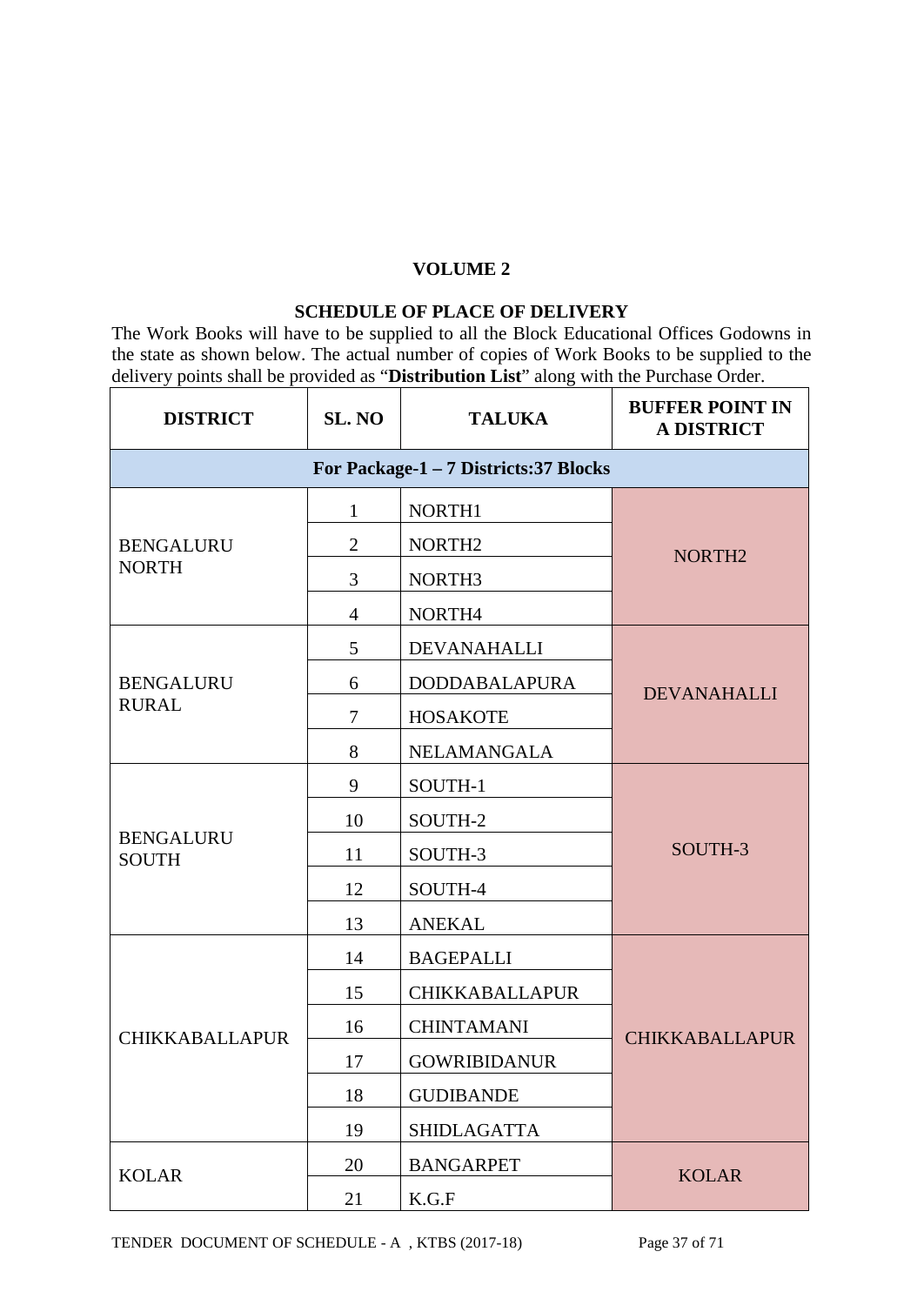|                    | 22 | <b>KOLAR</b>                           |                                  |
|--------------------|----|----------------------------------------|----------------------------------|
|                    | 23 | <b>MALUR</b>                           |                                  |
|                    | 24 | <b>MULABAGAL</b>                       |                                  |
|                    | 25 | <b>SRINIVASPUR</b>                     |                                  |
|                    | 26 | <b>CHANNAPATNA</b>                     |                                  |
| <b>RAMANAGAR</b>   | 27 | <b>KANAKAPURA</b>                      | <b>RAMANAGAR</b>                 |
|                    | 28 | <b>MAGADI</b>                          |                                  |
|                    | 29 | <b>RAMANAGAR</b>                       |                                  |
|                    | 30 | <b>KRPET</b>                           |                                  |
|                    | 31 | <b>MADDUR</b>                          |                                  |
|                    | 32 | <b>MALAVALLY</b>                       |                                  |
| <b>MANDYA</b>      | 33 | <b>MANDYA SOUTH</b>                    | <b>MANDYA SOUTH</b>              |
|                    | 34 | <b>MANDYA NORTH</b>                    |                                  |
|                    | 35 | <b>NAGAMANGALA</b>                     |                                  |
|                    | 36 | <b>PANDAVAPURA</b>                     |                                  |
|                    | 37 | S.R.PATNA                              |                                  |
|                    |    | For Package-2 - 5 Districts: 30 Blocks |                                  |
|                    | 38 | <b>HIRIYUR</b>                         |                                  |
|                    | 39 | <b>CHITRADURGA</b>                     |                                  |
| <b>CHITRADURGA</b> | 40 | <b>CHALLAKERE</b>                      | <b>CHITRADURGA</b>               |
|                    | 41 | <b>HOLALKERE</b>                       |                                  |
|                    | 42 | <b>HOSADURGA</b>                       |                                  |
|                    | 43 | MOLAKALMURU                            |                                  |
|                    | 44 | <b>CHANNAGIRI</b>                      |                                  |
|                    | 45 | DAVANGERE NORTH                        |                                  |
| <b>DAVANAGERE</b>  | 46 | DAVANGERE SOUTH                        |                                  |
|                    | 47 | HARAPANAHALLI                          | <b>DAVANGERE</b><br><b>SOUTH</b> |
|                    | 48 | <b>HARIHAR</b>                         |                                  |
|                    | 49 | <b>HONNALI</b>                         |                                  |
|                    | 50 | <b>JAGALUR</b>                         |                                  |
|                    | 51 | <b>BYADAGI</b>                         |                                  |
| <b>HAVERI</b>      | 52 | <b>HANGAL</b>                          | <b>HAVERI</b>                    |
|                    |    |                                        |                                  |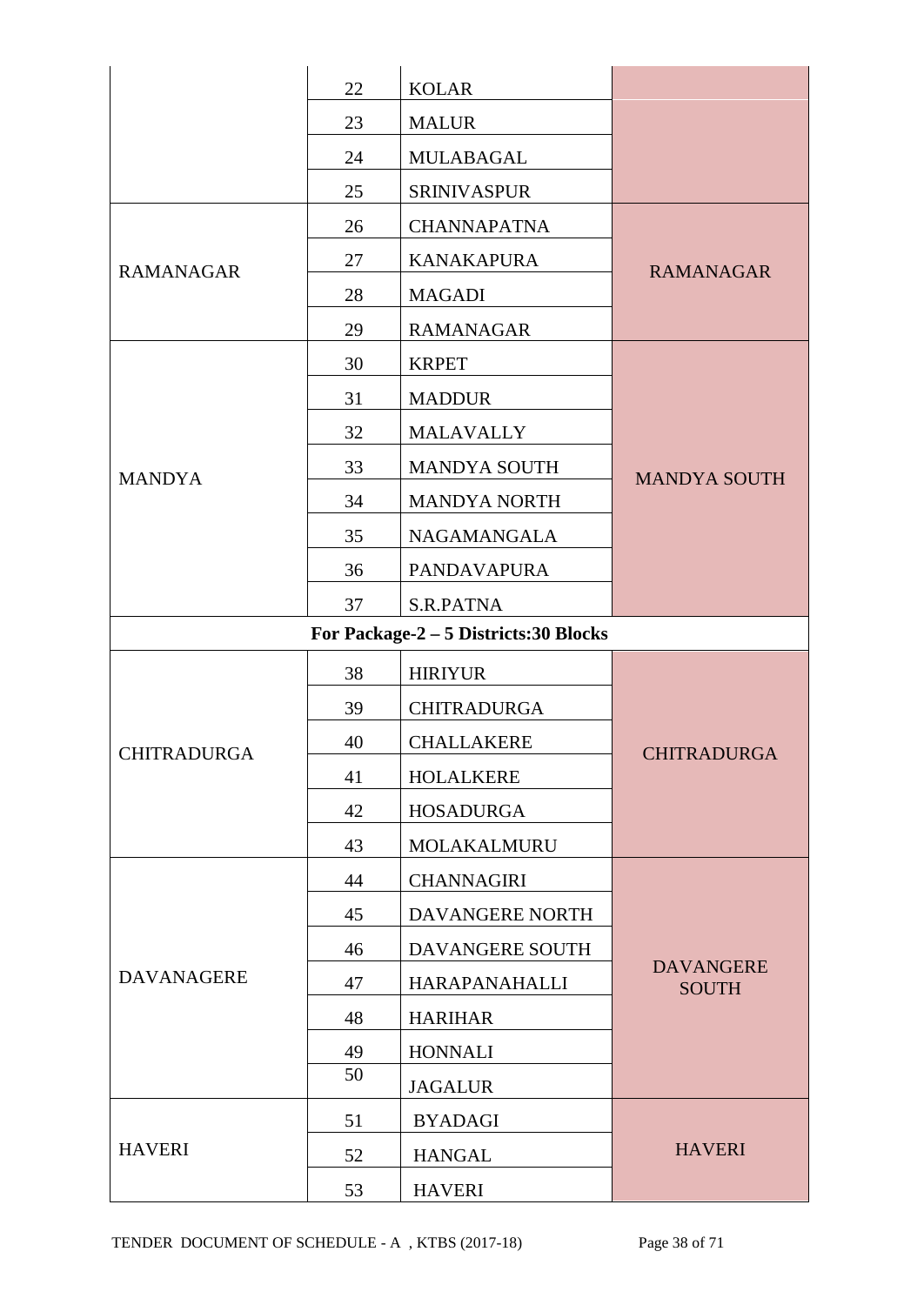|                       | 54 | <b>HIREKERUR</b>                       |                     |  |  |
|-----------------------|----|----------------------------------------|---------------------|--|--|
|                       | 55 | <b>RANEBENNUR</b>                      |                     |  |  |
|                       | 56 | <b>SAVANUR</b>                         |                     |  |  |
|                       | 57 | <b>SHIGGAON</b>                        |                     |  |  |
|                       | 58 | <b>CN HALLY</b>                        |                     |  |  |
|                       | 59 | <b>GUBBI</b>                           |                     |  |  |
| TUMAKURU              | 60 | <b>KUNIGAL</b>                         | TUMAKURU            |  |  |
|                       | 61 | <b>TIPTUR</b>                          |                     |  |  |
|                       | 62 | TUMAKURU                               |                     |  |  |
|                       | 63 | <b>TURVEKERE</b>                       |                     |  |  |
|                       | 64 | <b>KORATAGERE</b>                      |                     |  |  |
| <b>MADHUGIRI</b>      | 65 | <b>MADHUGIRI</b>                       | <b>MADHUGIRI</b>    |  |  |
|                       | 66 | <b>PAVAGADA</b>                        |                     |  |  |
|                       | 67 | <b>SIRA</b>                            |                     |  |  |
|                       |    | For Package-3 - 5 Districts: 33 Blocks |                     |  |  |
|                       | 68 | <b>CHAMARAJ NAGAR</b>                  |                     |  |  |
|                       | 69 | <b>GUNDLUPET</b>                       |                     |  |  |
| <b>CHAMRAJNAGAR</b>   | 70 | <b>KOLLEGALA</b>                       | <b>CHAMRAJNAGAR</b> |  |  |
|                       | 71 | <b>HANURU</b>                          |                     |  |  |
|                       | 72 | YALANDURU                              |                     |  |  |
|                       | 73 | <b>BIRURU</b>                          |                     |  |  |
|                       | 74 | CHIKKAMAGALURU                         |                     |  |  |
|                       | 75 | <b>KADUR</b>                           |                     |  |  |
| <b>CHIKKAMAGALURU</b> | 76 | <b>KOPPA</b>                           | CHIKKAMAGALURU      |  |  |
|                       | 77 | <b>MUDIGERE</b>                        |                     |  |  |
|                       | 78 | N.R.PURA                               |                     |  |  |
|                       | 79 | <b>SRINGERI</b>                        |                     |  |  |
|                       | 80 | <b>TARIKERE</b>                        |                     |  |  |
|                       | 81 | <b>ALUR</b>                            |                     |  |  |
|                       | 82 | ARAKALGUD                              |                     |  |  |
| <b>HASSAN</b>         | 83 | <b>ARSIKERE</b>                        | <b>HASSAN</b>       |  |  |
|                       | 84 | <b>BELUR</b>                           |                     |  |  |
|                       | 85 | <b>CHANNARAYAPATNA</b>                 |                     |  |  |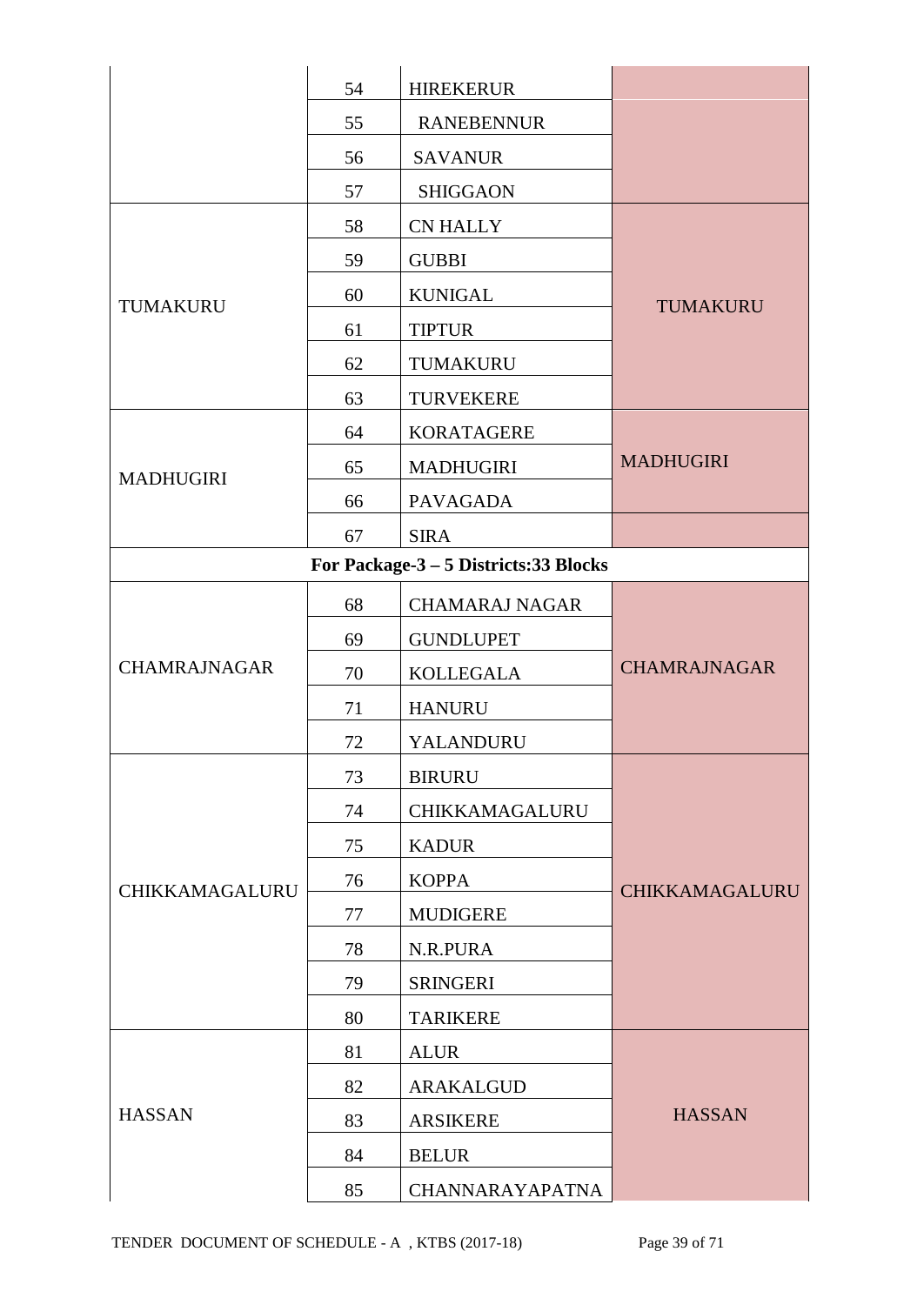|                                   | 86                   | <b>HASSAN</b>                          |                                   |  |  |
|-----------------------------------|----------------------|----------------------------------------|-----------------------------------|--|--|
|                                   | 87                   | HOLENARASIPURA                         |                                   |  |  |
|                                   | 88                   | <b>SAKALESHPURA</b>                    |                                   |  |  |
|                                   | 89                   | <b>MADIKERI</b>                        |                                   |  |  |
| <b>KODAGU</b>                     | 90                   | <b>SOMAWARPET</b>                      | <b>KODAGU</b>                     |  |  |
|                                   | 91                   | <b>VIRAJPET</b>                        |                                   |  |  |
|                                   | 92                   | <b>HDKOTE</b>                          |                                   |  |  |
|                                   | 93                   | <b>HUNSUR</b>                          |                                   |  |  |
|                                   | 94                   | <b>K.R NAGAR</b>                       |                                   |  |  |
|                                   | 95                   | <b>MYSURU NORTH</b>                    |                                   |  |  |
| <b>MYSURU</b>                     | 96                   | <b>MYSURU TALUK</b>                    | <b>MYSURU</b>                     |  |  |
|                                   | 97                   | <b>MYSURU SOUTH</b>                    |                                   |  |  |
|                                   | 98                   | <b>NANJANGUD</b>                       |                                   |  |  |
|                                   | 99                   | PERIAPATNA                             |                                   |  |  |
|                                   | 100                  | T. NARASAPUR                           |                                   |  |  |
|                                   |                      | For Package-4 - 3 Districts: 19 Blocks |                                   |  |  |
|                                   | 101                  | <b>BANTWAL</b>                         |                                   |  |  |
|                                   | 102                  | <b>BELTHANGADY</b>                     |                                   |  |  |
|                                   | 103                  | <b>MANGALURU CITY</b>                  |                                   |  |  |
| <b>DAKSHINA</b><br><b>KANNADA</b> | 104                  | <b>MANGALURU TALUK</b>                 | <b>DAKSHINA</b><br><b>KANNADA</b> |  |  |
|                                   | 105                  | <b>MOODABIDRE</b>                      |                                   |  |  |
|                                   | 106                  | <b>PUTTUR</b>                          |                                   |  |  |
|                                   | 107                  | <b>SULLYA</b>                          |                                   |  |  |
|                                   | 108                  | <b>BHADRAVATHI</b>                     |                                   |  |  |
|                                   | 109                  | HOSANAGARA                             |                                   |  |  |
|                                   | 110                  | <b>SAGARA</b>                          | <b>SHIVAMOGGA</b>                 |  |  |
| <b>SHIVAMOGGA</b>                 | 111                  | <b>SHIKARIPURA</b>                     |                                   |  |  |
|                                   | 112                  | <b>SHIVAMOGGA</b>                      |                                   |  |  |
|                                   | 113<br><b>SORABA</b> |                                        |                                   |  |  |
|                                   | 114                  | <b>TIRTHAHALLI</b>                     |                                   |  |  |
|                                   | 115                  | <b>BYNDOOR</b>                         |                                   |  |  |
| <b>UDUPI</b>                      | 116                  | <b>KUNDAPURA</b>                       | <b>UDUPI</b>                      |  |  |
|                                   | 117                  | <b>BRAHMMAVARA</b>                     |                                   |  |  |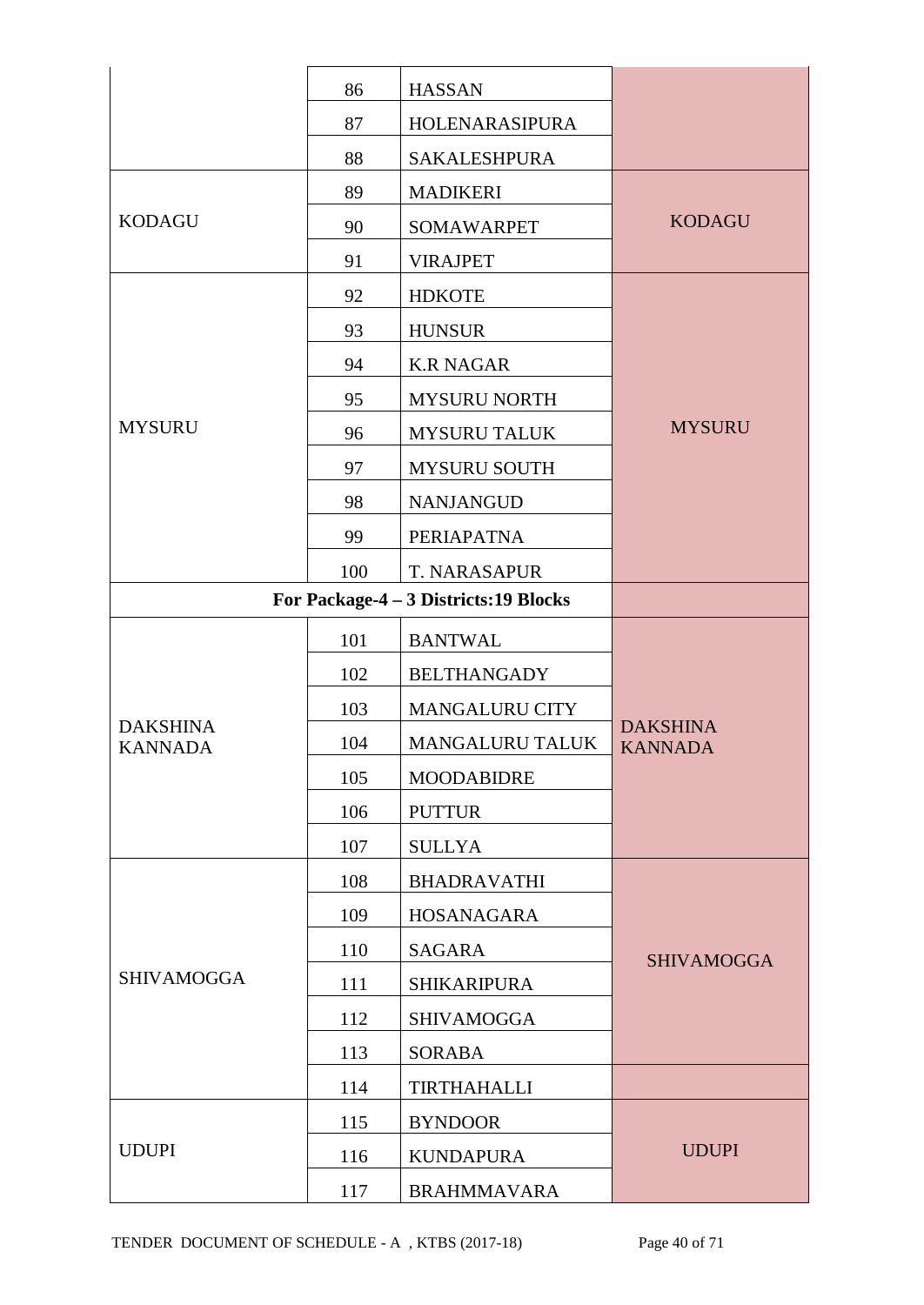|                 | 118                    | <b>UDUPI</b>                        |                 |
|-----------------|------------------------|-------------------------------------|-----------------|
|                 | 119                    | <b>KARKALA</b>                      |                 |
|                 |                        |                                     |                 |
|                 |                        |                                     |                 |
|                 |                        |                                     |                 |
|                 |                        | For Package-5-4 Districts:32 Blocks |                 |
|                 |                        |                                     |                 |
|                 | 120                    | <b>BELAGAVI TALUK</b>               |                 |
|                 | 121                    | <b>BELAGAVI CITY</b>                |                 |
|                 | 122                    | <b>BAILHONGAL</b>                   |                 |
| <b>BELAGAVI</b> | 123                    | <b>KITTURU</b>                      | <b>BELAGAVI</b> |
|                 | 124                    | <b>KHANAPUR</b>                     |                 |
|                 | 125                    | <b>RAMADURGA</b>                    |                 |
|                 | 126                    | <b>SAVADATTI</b>                    |                 |
|                 |                        |                                     |                 |
|                 | 127                    | <b>ATHANI</b>                       |                 |
|                 | 128                    | <b>KAGWAD</b>                       |                 |
|                 | 129                    | <b>CHIKKODI</b>                     |                 |
| <b>CHIKKODI</b> | 130                    | <b>NIPPANI</b>                      | <b>CHIKKODI</b> |
|                 | 131                    | <b>GOKAK</b>                        |                 |
|                 | 132<br><b>MUDALAGI</b> |                                     |                 |
|                 | 133                    | <b>HUKKERI</b>                      |                 |
|                 | 134                    | <b>RAIBAG</b>                       |                 |
|                 |                        |                                     |                 |

|              | 135 | <b>GADAG CITY</b>  |              |
|--------------|-----|--------------------|--------------|
|              | 136 | <b>GADAG RURAL</b> |              |
|              | 137 | <b>MUNDARGI</b>    |              |
| <b>GADAG</b> | 138 | <b>NARGUND</b>     | <b>GADAG</b> |
|              | 139 | <b>RON</b>         |              |
|              | 140 | <b>SHIRAHTTI</b>   |              |
|              |     |                    |              |
|              |     |                    |              |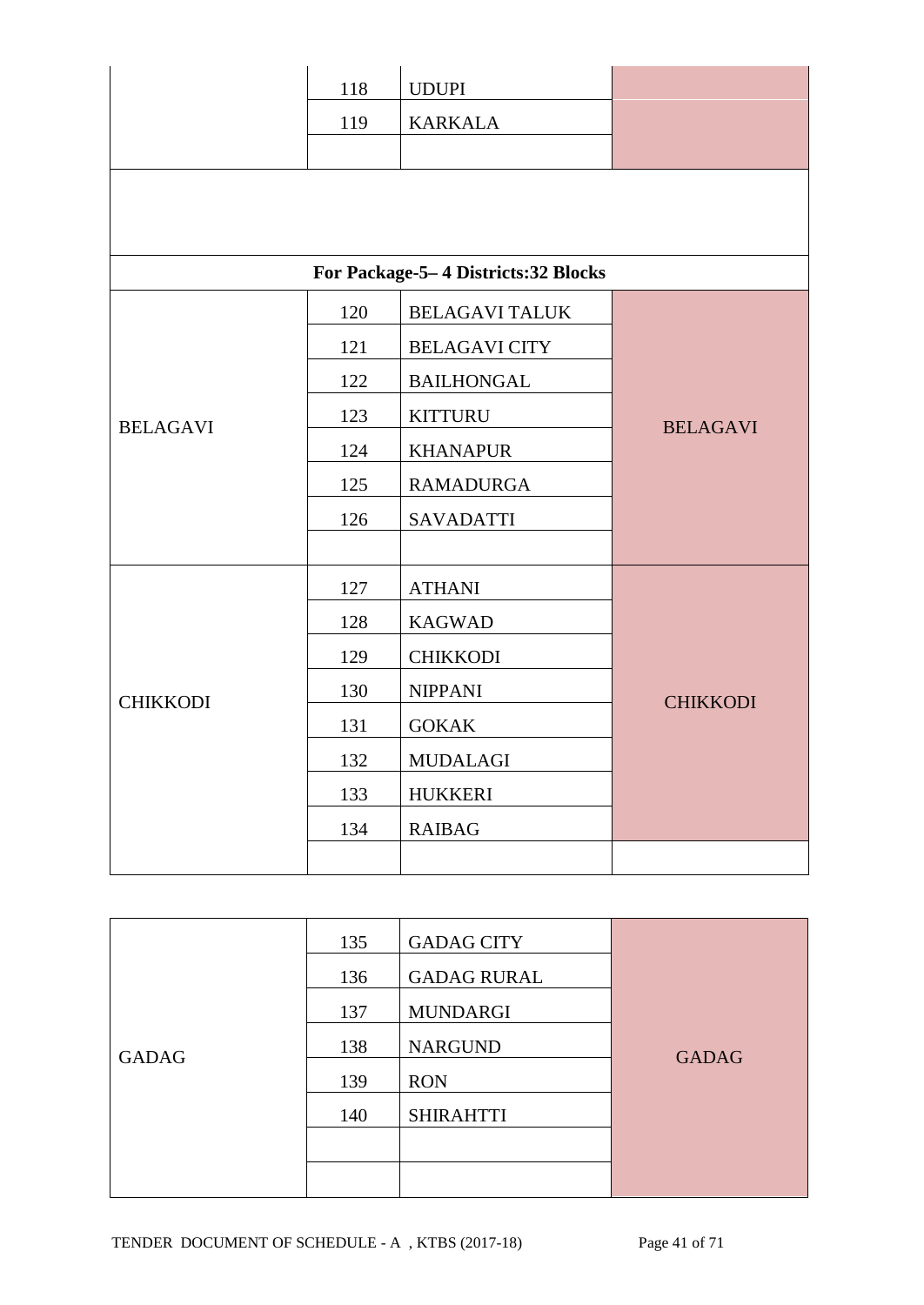|                      | 141 | <b>KARWAR</b>                       |                      |  |
|----------------------|-----|-------------------------------------|----------------------|--|
|                      | 142 | <b>ANKOLA</b>                       |                      |  |
| <b>UTTAR KANNADA</b> | 143 | <b>KUMATA</b>                       | <b>UTTAR KANNADA</b> |  |
|                      | 144 | <b>HONNAVAR</b>                     |                      |  |
|                      | 145 | <b>BHATKAL</b>                      |                      |  |
|                      | 146 | <b>SIRSI</b>                        |                      |  |
|                      | 147 | <b>SIDDAPUR</b>                     |                      |  |
|                      | 148 | <b>YELLAPUR</b>                     |                      |  |
| <b>SIRSI</b>         | 149 | <b>MUNDAGOD</b>                     | <b>SIRSI</b>         |  |
|                      | 150 | <b>HALIYAL</b>                      |                      |  |
|                      | 151 | <b>JOIDA</b>                        |                      |  |
|                      |     |                                     |                      |  |
|                      |     | For Package-6-3 Districts:17 Blocks |                      |  |
|                      | 152 | <b>BALLARI EAST</b>                 |                      |  |
|                      | 153 | <b>KURUGODU</b>                     |                      |  |
|                      | 154 | <b>HADAGALI</b>                     |                      |  |
| <b>BALLARI</b>       | 155 | <b>HB HALLI</b>                     | <b>BALLARI</b>       |  |
|                      | 156 | <b>HOSPET</b>                       |                      |  |
|                      | 157 | <b>KUDLIGI</b>                      |                      |  |
|                      | 158 | <b>SANDUR</b>                       |                      |  |
|                      | 159 | <b>SIRUGUPPA</b>                    |                      |  |
|                      | 160 | <b>KOPPAL</b>                       |                      |  |
| <b>KOPPAL</b>        | 161 | <b>GANGAVTI</b>                     | <b>KOPPAL</b>        |  |
|                      | 162 | <b>KUSTAGI</b>                      |                      |  |
|                      | 163 | YELBURGA                            |                      |  |
|                      | 164 | <b>DEVDURGA</b>                     |                      |  |
|                      | 165 | LINGASUGURU                         |                      |  |
| <b>RACIHUR</b>       | 166 | <b>MANVI</b>                        | <b>RACIHUR</b>       |  |
|                      | 167 | <b>RAICHUR</b>                      |                      |  |
|                      | 168 | <b>SINDHANUR</b>                    |                      |  |
|                      |     | For Package-7-3 Districts:16 Blocks |                      |  |
| <b>BIDAR</b>         | 169 | <b>AURAD</b>                        | <b>BIDAR</b>         |  |
|                      | 170 | <b>BASAVAKALYAN</b>                 |                      |  |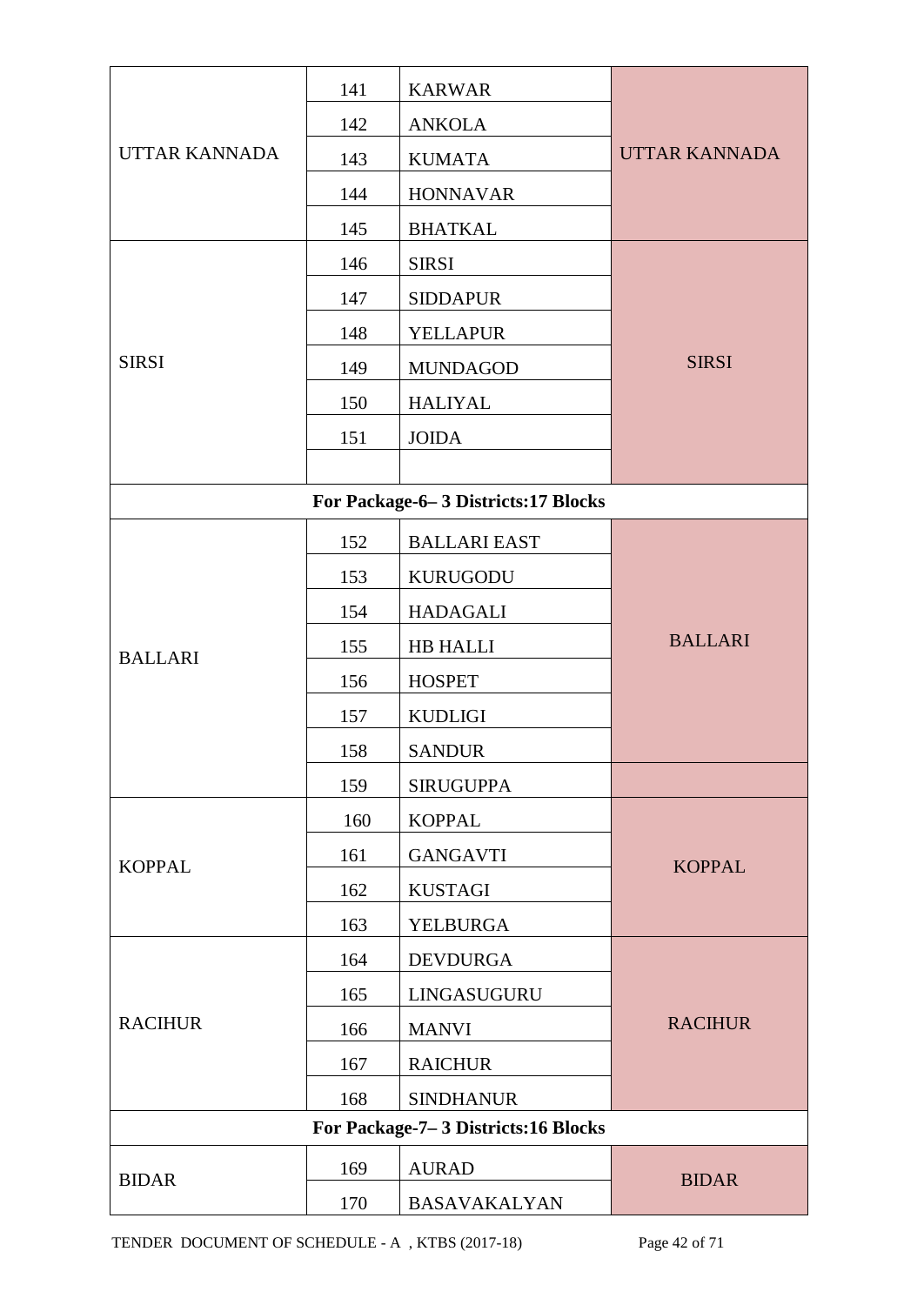|                   | 171 | <b>BHALKI</b>                        |                   |  |  |
|-------------------|-----|--------------------------------------|-------------------|--|--|
|                   | 172 | <b>BIDAR</b>                         |                   |  |  |
|                   | 173 | <b>HUMNABAD</b>                      |                   |  |  |
|                   | 174 | <b>AFZALPUR</b>                      |                   |  |  |
|                   | 175 | <b>ALAND</b>                         |                   |  |  |
|                   | 176 | <b>CHINCHOLI</b>                     |                   |  |  |
| <b>KALABURAGI</b> | 177 | <b>CHITTAPUR</b>                     | <b>KALABURAGI</b> |  |  |
|                   | 178 | KALABURAGI NORTH                     |                   |  |  |
|                   | 179 | <b>KALABURAGI SOUTH</b>              |                   |  |  |
|                   | 180 | <b>JEWARGI</b>                       |                   |  |  |
|                   | 181 | <b>SEDAM</b>                         |                   |  |  |
|                   | 182 | <b>SHAHAPUR</b>                      |                   |  |  |
| <b>YADGIR</b>     | 183 | <b>SURPUR</b>                        | <b>YADGIR</b>     |  |  |
|                   | 184 | <b>YADGIR</b>                        |                   |  |  |
|                   |     |                                      |                   |  |  |
|                   |     | For Package-8-3 Districts: 17 Blocks |                   |  |  |
|                   | 185 | <b>BADAMI</b>                        |                   |  |  |
|                   | 186 | <b>BAGALAKOT</b>                     |                   |  |  |
| <b>BAGALKOT</b>   | 187 | <b>BILAGI</b>                        | <b>BAGALKOT</b>   |  |  |
|                   | 188 | <b>HUNAGUND</b>                      |                   |  |  |
|                   | 189 | <b>JAMAKHANDI</b>                    |                   |  |  |
|                   | 190 | <b>MUDHOL</b>                        |                   |  |  |
|                   | 191 | <b>DHARWAD RURAL</b>                 |                   |  |  |
|                   | 192 | DHARWAD CITY                         |                   |  |  |
| <b>DHARWAD</b>    | 194 | <b>HUBBALLI RURAL</b>                | <b>DHARWAD</b>    |  |  |
|                   | 195 | <b>HUBBALLI CITY</b>                 |                   |  |  |
|                   | 196 | <b>KALAGATAGI</b>                    |                   |  |  |
|                   | 197 | <b>NAVALGUNDA</b>                    |                   |  |  |
|                   |     |                                      |                   |  |  |
|                   | 198 | <b>BAGEWADI</b>                      |                   |  |  |
| <b>VIJAYAPURA</b> | 199 | <b>VIJAYAPURA CITY</b>               | <b>VIJAYAPURA</b> |  |  |
|                   | 200 | <b>VIJAYAPURA RURAL</b>              |                   |  |  |
|                   | 201 | <b>CHADACHAN</b>                     |                   |  |  |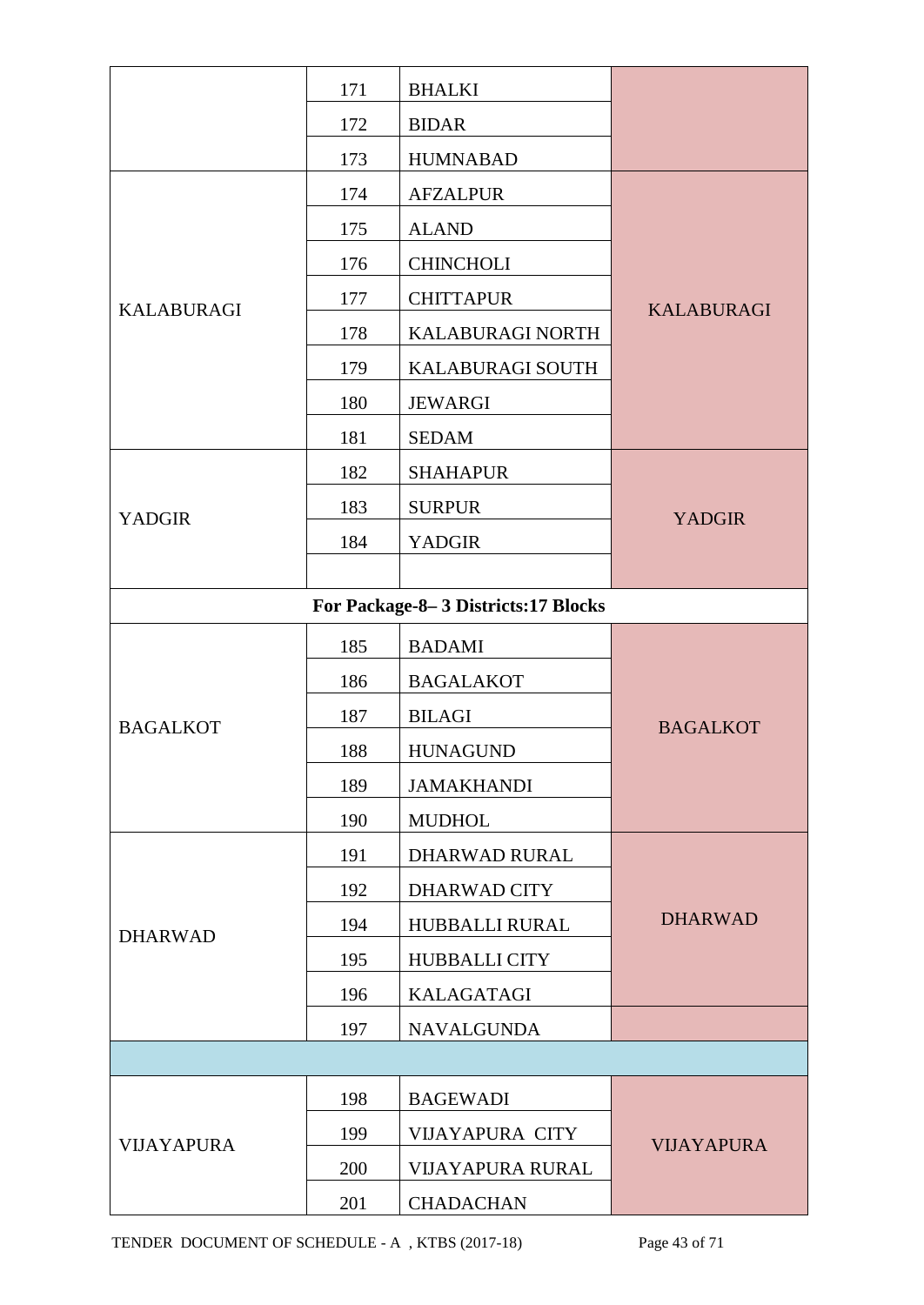|                     | 202 | <b>INDI</b>     |  |
|---------------------|-----|-----------------|--|
|                     | 203 | MUDDEBIHAL      |  |
|                     | 204 | <b>SINDAGI</b>  |  |
|                     |     | <b>MADIWALA</b> |  |
| <b>STATE GODOWN</b> | 205 | <b>GODOWN</b>   |  |

| <b>2017-18 TITLE WISE PACKAGE LIST HOSTED</b> |                       |                             |                                         |                                               |                   |                               |                                               |                              |  |  |  |  |
|-----------------------------------------------|-----------------------|-----------------------------|-----------------------------------------|-----------------------------------------------|-------------------|-------------------------------|-----------------------------------------------|------------------------------|--|--|--|--|
|                                               | Tender -01- Volume-03 |                             |                                         |                                               |                   |                               |                                               |                              |  |  |  |  |
| SI<br>${\bf N}$<br>$\mathbf 0$                | <b>Title</b><br>Code  | <b>Class</b>                | <b>Titles</b>                           | <b>Size</b>                                   | Colour            | Appro<br>x No.<br>of<br>Pages | <b>Approximat</b><br>e No. of<br><b>Books</b> | <b>Total No.</b><br>of pages |  |  |  |  |
| Package - 01 (7 DISTRICTS ALL BLOCKS)         |                       |                             |                                         |                                               |                   |                               |                                               |                              |  |  |  |  |
| $\mathbf{1}$                                  | $\mathbf{1}$          | $\overline{4}$              | 4 th Kannada<br>Work Book               | 1/4<br>Crown                                  | $\rm\,B/W$        | 65                            | 61,304                                        | 3,984,760                    |  |  |  |  |
| $\sqrt{2}$                                    | $\overline{c}$        | $\sqrt{5}$                  | 5th Kannada<br>Work Book                | 1/4<br>Crown                                  | $\rm B/W$         | 64                            | 63,890                                        | 4,088,960                    |  |  |  |  |
| 3                                             | 3                     | 6                           | 6th Kannada<br>Work Book<br>7th Kannada | $\overline{1/4}$<br>Crown<br>$\overline{1/4}$ | $\rm\,B/W$        | 60                            | 64093                                         | 3,845,580                    |  |  |  |  |
| $\overline{4}$                                | $\overline{4}$        | 7                           | Work Book<br>8th Kannada                | Crown<br>1/4                                  | B/W               | 60                            | 59,866                                        | 3,591,960                    |  |  |  |  |
| 5                                             | 5                     | $\,8\,$                     | Work Book<br>9th Kannada                | Crown<br>1/4                                  | $\rm B/W$         | 65                            | 60,362                                        | 3,923,530                    |  |  |  |  |
| 6                                             | 6                     | 9                           | Work Book<br>5th English Work           | Crown<br>1/4                                  | B/W               | 60                            | 45,526                                        | 2,731,560                    |  |  |  |  |
| $\overline{7}$                                | $\tau$                | 5                           | <b>Book</b><br>6th English Work         | Crown<br>1/4                                  | $\rm\,B/W$        | 60                            | 63,890                                        | 3,833,400                    |  |  |  |  |
| $8\,$                                         | $8\,$                 | $\sqrt{6}$                  | <b>Book</b><br>$7th$ English            | Crown<br>$\overline{1/4}$                     | $\rm\,B/W$        | 60                            | 64093                                         | 3,845,580                    |  |  |  |  |
| 9<br>10                                       | 9<br>10               | $\boldsymbol{7}$<br>$\,8\,$ | Work Book<br>8th English<br>Work Book   | Crown<br>1/4<br>Crown                         | B/W<br>$\rm\,B/W$ | 60<br>60                      | 59,866<br>60,362                              | 3,591,960<br>3,621,720       |  |  |  |  |
| 11                                            | 11                    | 9                           | 9th English<br>Work Book                | $\overline{1/4}$<br>Crown                     | B/W               | 55                            | 45,526                                        | 2,503,930                    |  |  |  |  |
| 12                                            | 12                    | $\overline{4}$              | 4th Maths Book                          | 1/4<br>Crown                                  | B/W               | 60                            | 61,304                                        | 3,678,240                    |  |  |  |  |
| 13                                            | 13                    | 5                           | 5th Maths Book                          | 1/4<br>Crown<br>$\overline{1/4}$              | $\rm\,B/W$        | 60                            | 63,890                                        | 3,833,400                    |  |  |  |  |
| 14                                            | 14                    | 6                           | 6th Maths Book                          | Crown<br>1/4                                  | B/W               | 65                            | 64093                                         | 4,166,045                    |  |  |  |  |
| 15                                            | 15                    | $\boldsymbol{7}$            | 7th Maths Book                          | Crown                                         | $\rm\,B/W$        | 60                            | 59,866                                        | 3,591,960                    |  |  |  |  |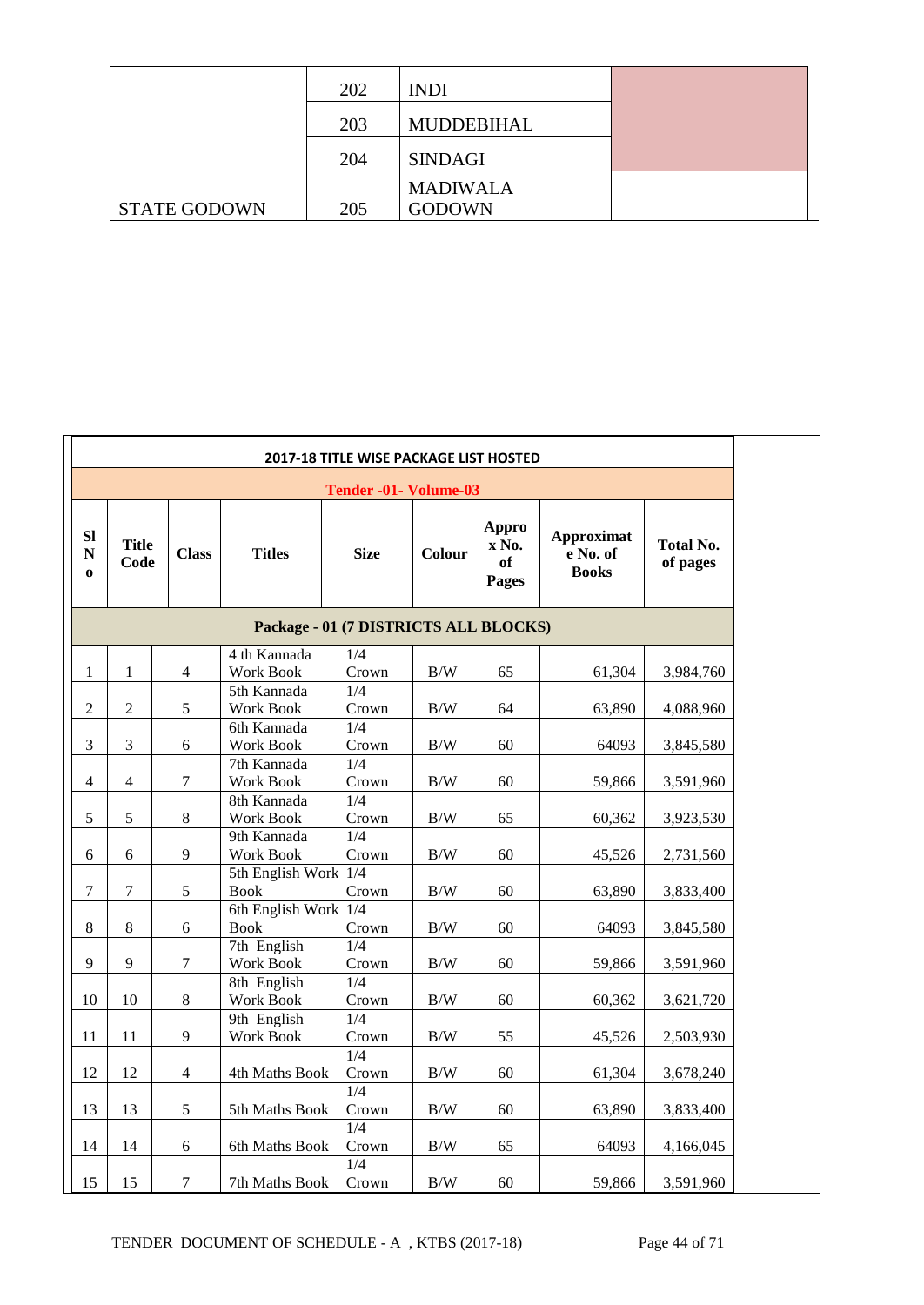| 16                                              | 16               | $\,8\,$          | 8th Maths Book                        | 1/4<br>Crown     | $\rm\,B/W$ | 60 | 60,362    | 3,621,720  |  |  |  |  |
|-------------------------------------------------|------------------|------------------|---------------------------------------|------------------|------------|----|-----------|------------|--|--|--|--|
|                                                 |                  |                  |                                       | 1/4              |            |    |           |            |  |  |  |  |
| 17                                              | 17               | $\overline{9}$   | 9th Maths Book                        | Crown            | B/W        | 60 | 45,526    | 2,731,560  |  |  |  |  |
| Package - 01 - Total<br>1,003,819<br>61,185,865 |                  |                  |                                       |                  |            |    |           |            |  |  |  |  |
| Package - 02 (5 DISTRICTS ALL BLOCKS)           |                  |                  |                                       |                  |            |    |           |            |  |  |  |  |
|                                                 |                  |                  | 4 th Kannada                          | $1/\overline{4}$ |            |    |           |            |  |  |  |  |
| $\mathbf{1}$                                    | $\mathbf{1}$     | $\overline{4}$   | Work Book<br>5th Kannada              | Crown            | $\rm\,B/W$ | 65 | 68,158    | 4,430,270  |  |  |  |  |
| $\overline{2}$                                  | $\boldsymbol{2}$ | 5                | Work Book                             | 1/4<br>Crown     | $\rm\,B/W$ | 64 | 69,051    | 4,419,264  |  |  |  |  |
|                                                 |                  |                  | 6th Kannada                           | 1/4              |            |    |           |            |  |  |  |  |
| 3                                               | $\mathfrak{Z}$   | 6                | Work Book                             | Crown            | $\rm\,B/W$ | 60 | 71328     | 4,279,680  |  |  |  |  |
| $\overline{4}$                                  | $\overline{4}$   | $\tau$           | 7th Kannada<br>Work Book              | 1/4<br>Crown     | B/W        | 60 | 64,175    |            |  |  |  |  |
|                                                 |                  |                  | 8th Kannada                           | 1/4              |            |    |           | 3,850,500  |  |  |  |  |
| 5                                               | 5                | $\,8\,$          | Work Book                             | Crown            | B/W        | 65 | 65,510    | 4,258,150  |  |  |  |  |
|                                                 |                  |                  | 9th Kannada                           | 1/4              |            |    |           |            |  |  |  |  |
| 6                                               | 6                | 9                | Work Book<br>5th English Work         | Crown<br>1/4     | $\rm\,B/W$ | 60 | 36,746    | 2,204,760  |  |  |  |  |
| $\tau$                                          | $\tau$           | $\mathfrak s$    | <b>Book</b>                           | Crown            | $\rm\,B/W$ | 60 | 69,051    | 4,143,060  |  |  |  |  |
|                                                 |                  |                  | 6th English Work                      | 1/4              |            |    |           |            |  |  |  |  |
| $8\phantom{1}$                                  | $8\,$            | 6                | <b>Book</b>                           | Crown            | B/W        | 60 | 71328     | 4,279,680  |  |  |  |  |
| 9                                               | 9                | $\tau$           | 7th English<br>Work Book              | 1/4<br>Crown     | $\rm\,B/W$ | 60 | 64,175    | 3,850,500  |  |  |  |  |
|                                                 |                  |                  | 8th English                           | 1/4              |            |    |           |            |  |  |  |  |
| 10                                              | 10               | $\,8\,$          | Work Book                             | Crown            | B/W        | 60 | 65,510    | 3,930,600  |  |  |  |  |
|                                                 |                  |                  | 9th English                           | 1/4              |            |    |           |            |  |  |  |  |
| 11                                              | 11               | 9                | Work Book<br>4th Kan Maths            | Crown<br>1/4     | B/W        | 55 | 36,746    | 2,021,030  |  |  |  |  |
| 12                                              | 12               | $\overline{4}$   | Work Book                             | Crown            | $\rm\,B/W$ | 60 | 68,158    | 4,089,480  |  |  |  |  |
|                                                 |                  |                  | 5th Kan Maths                         | 1/4              |            |    |           |            |  |  |  |  |
| 13                                              | 13               | $\mathfrak s$    | Work Book                             | Crown            | B/W        | 60 | 69,051    | 4,143,060  |  |  |  |  |
| 14                                              | 14               | 6                | 6th Kan Maths<br>Work Book            | 1/4<br>Crown     | $\rm\,B/W$ | 65 | 71328     | 4,636,320  |  |  |  |  |
|                                                 |                  |                  | 7th Kan Maths                         | 1/4              |            |    |           |            |  |  |  |  |
| 15                                              | 15               | $\tau$           | Work Book                             | Crown            | $\rm\,B/W$ | 60 | 64,175    | 3,850,500  |  |  |  |  |
|                                                 |                  | $\,8\,$          | 8th Kan Maths                         | 1/4              | $\rm\,B/W$ | 60 | 65,510    |            |  |  |  |  |
| 16                                              | 16               |                  | Work Book<br>9th Kan Maths            | Crown<br>1/4     |            |    |           | 3,930,600  |  |  |  |  |
| 17                                              | 17               | 9                | Work Book                             | Crown            | $\rm\,B/W$ | 60 | 36,746    | 2,204,760  |  |  |  |  |
|                                                 |                  |                  | Package - 02 - Total                  |                  |            |    | 1,056,746 | 64,522,214 |  |  |  |  |
|                                                 |                  |                  | Package - 03(5 DISTRICTS ALL BLOCKS)) |                  |            |    |           |            |  |  |  |  |
|                                                 |                  |                  | 4 th Kannada                          | 1/4              |            |    |           |            |  |  |  |  |
| $\mathbf{1}$                                    | 1                | $\overline{4}$   | Work Book                             | Crown            | B/W        | 65 | 50,035    | 3,252,275  |  |  |  |  |
|                                                 |                  |                  | 5th Kannada                           | 1/4              |            |    |           |            |  |  |  |  |
| $\boldsymbol{2}$                                | $\boldsymbol{2}$ | 5                | Work Book<br>6th Kannada              | Crown<br>1/4     | B/W        | 64 | 51,145    | 3,273,280  |  |  |  |  |
| 3                                               | 3                | 6                | Work Book                             | Crown            | B/W        | 60 | 52419     | 3,145,140  |  |  |  |  |
|                                                 |                  |                  | 7th Kannada                           | 1/4              |            |    |           |            |  |  |  |  |
| 4                                               | $\overline{4}$   | $\tau$           | Work Book                             | Crown            | B/W        | 60 | 48,484    | 2,909,040  |  |  |  |  |
| 5                                               | 5                | $\,8\,$          | 8th Kannada<br>Work Book              | 1/4<br>Crown     | B/W        | 65 | 50,269    | 3,267,485  |  |  |  |  |
|                                                 |                  |                  | 9th Kannada                           | 1/4              |            |    |           |            |  |  |  |  |
| 6                                               | $\sqrt{6}$       | 9                | Work Book                             | Crown            | B/W        | 60 | 37,918    | 2,275,080  |  |  |  |  |
| $\boldsymbol{7}$                                | $\boldsymbol{7}$ |                  | 5th English Work                      | 1/4              |            |    |           |            |  |  |  |  |
|                                                 |                  | $\mathfrak{S}$   | <b>Book</b><br>6th English Work 1/4   | Crown            | B/W        | 60 | 51,145    | 3,068,700  |  |  |  |  |
| $\,8\,$                                         | $\,8\,$          | $\sqrt{6}$       | <b>Book</b>                           | Crown            | B/W        | 60 | 52419     | 3,145,140  |  |  |  |  |
|                                                 |                  |                  | 7th English                           | 1/4              |            |    |           |            |  |  |  |  |
| 9                                               | 9                | $\boldsymbol{7}$ | Work Book                             | Crown            | $\rm\,B/W$ | 60 | 48,484    | 2,909,040  |  |  |  |  |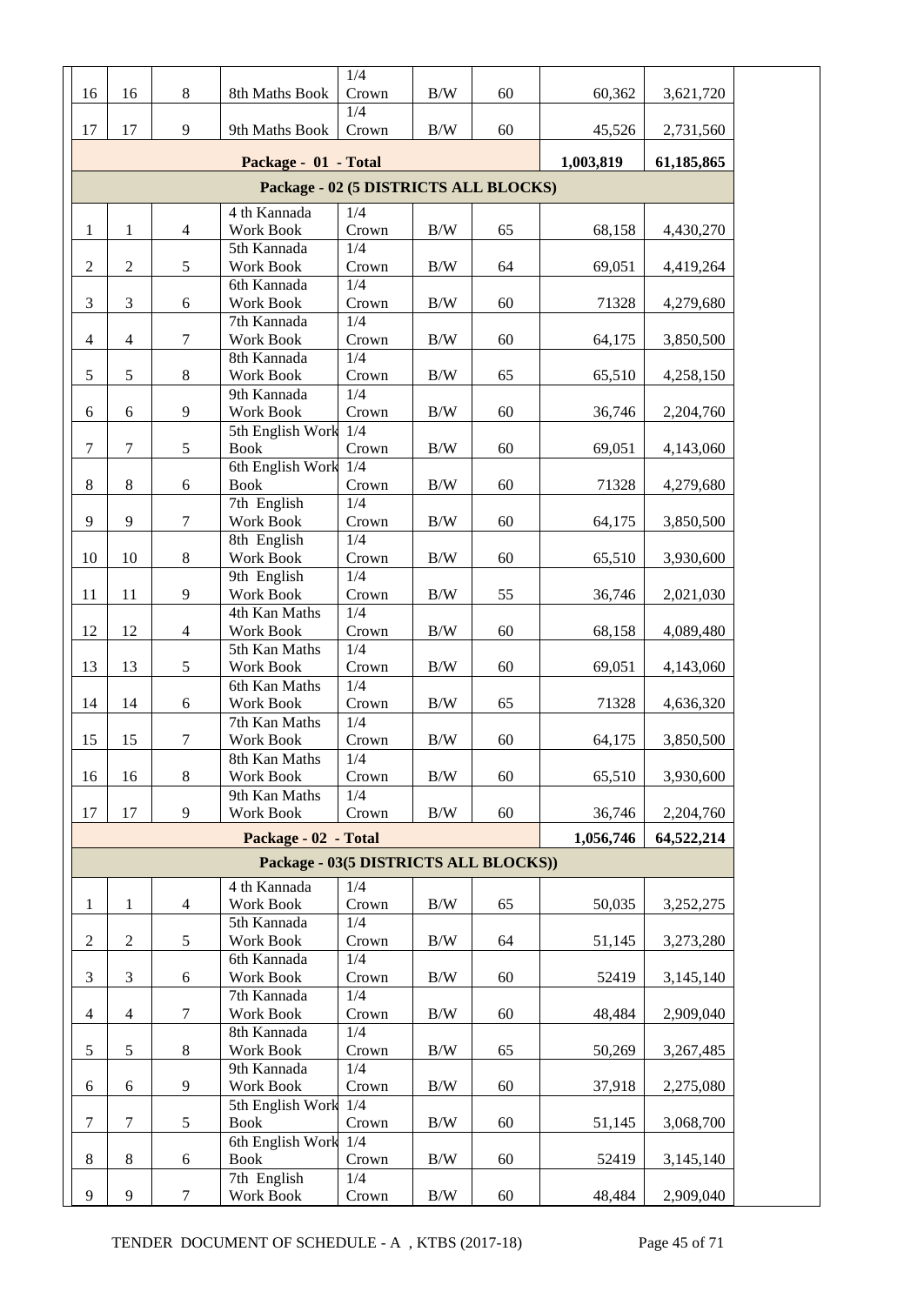|                  |                             |                  | 8th English                          | 1/4          |            |    |         |            |  |
|------------------|-----------------------------|------------------|--------------------------------------|--------------|------------|----|---------|------------|--|
| 10               | 10                          | $\,8\,$          | Work Book                            | Crown        | $\rm\,B/W$ | 60 | 50,269  | 3,016,140  |  |
|                  |                             |                  | 9th English                          | 1/4          |            |    |         |            |  |
| 11               | 11                          | $\boldsymbol{9}$ | Work Book                            | Crown        | B/W        | 55 | 37,918  | 2,085,490  |  |
|                  |                             |                  | 4th Kan Maths                        | 1/4          |            |    |         |            |  |
| 12               | 12                          | $\overline{4}$   | Work Book                            | Crown        | $\rm\,B/W$ | 60 | 50,035  | 3,002,100  |  |
|                  |                             |                  | 5th Kan Maths                        | 1/4          |            |    |         |            |  |
| 13               | 13                          | 5                | Work Book                            | Crown        | $\rm\,B/W$ | 60 | 51,145  | 3,068,700  |  |
|                  |                             |                  | 6th Kan Maths                        | 1/4          |            |    |         |            |  |
| 14               | 14                          | 6                | Work Book                            | Crown        | B/W        | 65 | 52419   | 3,407,235  |  |
|                  |                             |                  | 7th Kan Maths                        | 1/4          |            |    |         |            |  |
| 15               | 15                          | $\tau$           | Work Book                            | Crown        | B/W        | 60 | 48,484  | 2,909,040  |  |
|                  |                             |                  | 8th Kan Maths                        | 1/4          |            |    |         |            |  |
| 16               | 16                          | $\,8\,$          | <b>Work Book</b>                     | Crown        | $\rm\,B/W$ | 60 | 50,269  | 3,016,140  |  |
|                  |                             |                  | 9th Kan Maths                        | 1/4          |            |    |         |            |  |
| 17               | 17                          | 9                | Work Book                            | Crown        | B/W        | 60 | 37,918  | 2,275,080  |  |
|                  |                             |                  | Package - 03 - Total                 |              |            |    | 820,775 | 50,025,105 |  |
|                  |                             |                  | Package - 04(3 DISTRICTS ALL BLOCKS) |              |            |    |         |            |  |
|                  |                             |                  |                                      |              |            |    |         |            |  |
|                  |                             |                  | 4 th Kannada                         | 1/4          |            |    |         |            |  |
| 1                | 1                           | $\overline{4}$   | <b>Work Book</b>                     | Crown        | B/W        | 65 | 27,606  | 1,794,390  |  |
|                  |                             |                  | 5th Kannada                          | 1/4          |            |    |         |            |  |
| $\boldsymbol{2}$ | $\mathfrak{2}$              | 5                | Work Book                            | Crown        | $\rm\,B/W$ | 64 | 29,217  | 1,869,888  |  |
|                  |                             |                  | 6th Kannada                          | 1/4          |            |    |         |            |  |
| 3                | 3                           | $\boldsymbol{6}$ | Work Book                            | Crown        | B/W        | 60 | 30081   | 1,804,860  |  |
| $\overline{4}$   | $\overline{4}$              |                  | 7th Kannada<br>Work Book             | 1/4<br>Crown |            |    |         |            |  |
|                  |                             | $\tau$           |                                      |              | $\rm\,B/W$ | 60 | 28,490  | 1,709,400  |  |
|                  |                             |                  | 8th Kannada                          | 1/4          |            |    |         |            |  |
| 5                | $\sqrt{5}$                  | $\,8\,$          | Work Book<br>9th Kannada             | Crown<br>1/4 | B/W        | 65 | 29,932  | 1,945,580  |  |
|                  |                             |                  |                                      |              |            |    |         |            |  |
| 6                | $\sqrt{6}$                  | 9                | Work Book                            | Crown        | B/W        | 60 | 22,696  | 1,361,760  |  |
| $\boldsymbol{7}$ |                             |                  | 5th English Work 1/4                 |              |            |    |         |            |  |
|                  | 7                           | $\mathfrak s$    | <b>Book</b>                          | Crown        | $\rm\,B/W$ | 60 | 29,217  | 1,753,020  |  |
| $8\,$            |                             |                  | 6th English Work 1/4                 |              |            |    |         |            |  |
|                  | $\,8\,$                     | 6                | <b>Book</b>                          | Crown<br>1/4 | $\rm\,B/W$ | 60 | 30081   | 1,804,860  |  |
| $\mathbf{9}$     | 9                           | $\tau$           | 7th English<br>Work Book             | Crown        | B/W        |    |         | 1,709,400  |  |
|                  |                             |                  |                                      | 1/4          |            | 60 | 28,490  |            |  |
|                  |                             |                  | 8th English                          |              |            |    |         |            |  |
| 10               | 10                          | $\,8\,$          | Work Book<br>9th English             | Crown<br>1/4 | B/W        | 60 | 29,932  | 1,795,920  |  |
| 11               | 11                          | 9                | Work Book                            | Crown        | B/W        | 55 | 22,696  | 1,248,280  |  |
|                  |                             |                  | 4th Kan Maths                        | 1/4          |            |    |         |            |  |
| 12               | 12                          | $\overline{4}$   | Work Book                            | Crown        | B/W        | 60 | 27,606  | 1,656,360  |  |
|                  |                             |                  | 5th Kan Maths                        | 1/4          |            |    |         |            |  |
| 13               | 13                          | 5                | Work Book                            | Crown        | B/W        | 60 | 29,217  | 1,753,020  |  |
|                  |                             |                  | 6th Kan Maths                        | 1/4          |            |    |         |            |  |
| 14               | 14                          |                  | Work Book                            | Crown        | B/W        | 65 | 30081   | 1,955,265  |  |
|                  |                             | 6                | 7th Kan Maths                        | 1/4          |            |    |         |            |  |
| 15               | 15                          | $\tau$           | Work Book                            | Crown        | B/W        | 60 | 28,490  | 1,709,400  |  |
|                  |                             |                  | 8th Kan Maths                        | 1/4          |            |    |         |            |  |
| 16               | 16                          | 8                | Work Book                            | Crown        | B/W        | 60 | 29,932  | 1,795,920  |  |
|                  |                             |                  | 9th Kan Maths                        | 1/4          |            |    |         |            |  |
| 17               | 17                          | 9                | Work Book                            | Crown        | B/W        | 60 | 22,696  | 1,361,760  |  |
|                  |                             |                  |                                      |              |            |    |         |            |  |
|                  |                             |                  | Package - 4 - Total                  |              |            |    | 476,460 | 29,029,083 |  |
|                  |                             |                  | Package - 05(5 DISTRICTS ALL BLOCKS) |              |            |    |         |            |  |
|                  |                             |                  | 4 th Kannada                         | 1/4          |            |    |         |            |  |
| $\mathbf{1}$     | 1                           | 4                | Work Book                            | Crown        | B/W        | 65 | 69,985  | 4,549,025  |  |
|                  |                             |                  | 5th Kannada                          | 1/4          |            |    |         |            |  |
| $\overline{2}$   | $\boldsymbol{2}$            | 5                | Work Book                            | Crown        | B/W        | 64 | 70,728  | 4,526,592  |  |
|                  |                             |                  | 6th Kannada                          | 1/4          |            |    |         |            |  |
| $\mathfrak{Z}$   | $\ensuremath{\mathfrak{Z}}$ | $\sqrt{6}$       | Work Book                            | Crown        | B/W        | 60 | 72808   | 4,368,480  |  |
|                  |                             |                  |                                      |              |            |    |         |            |  |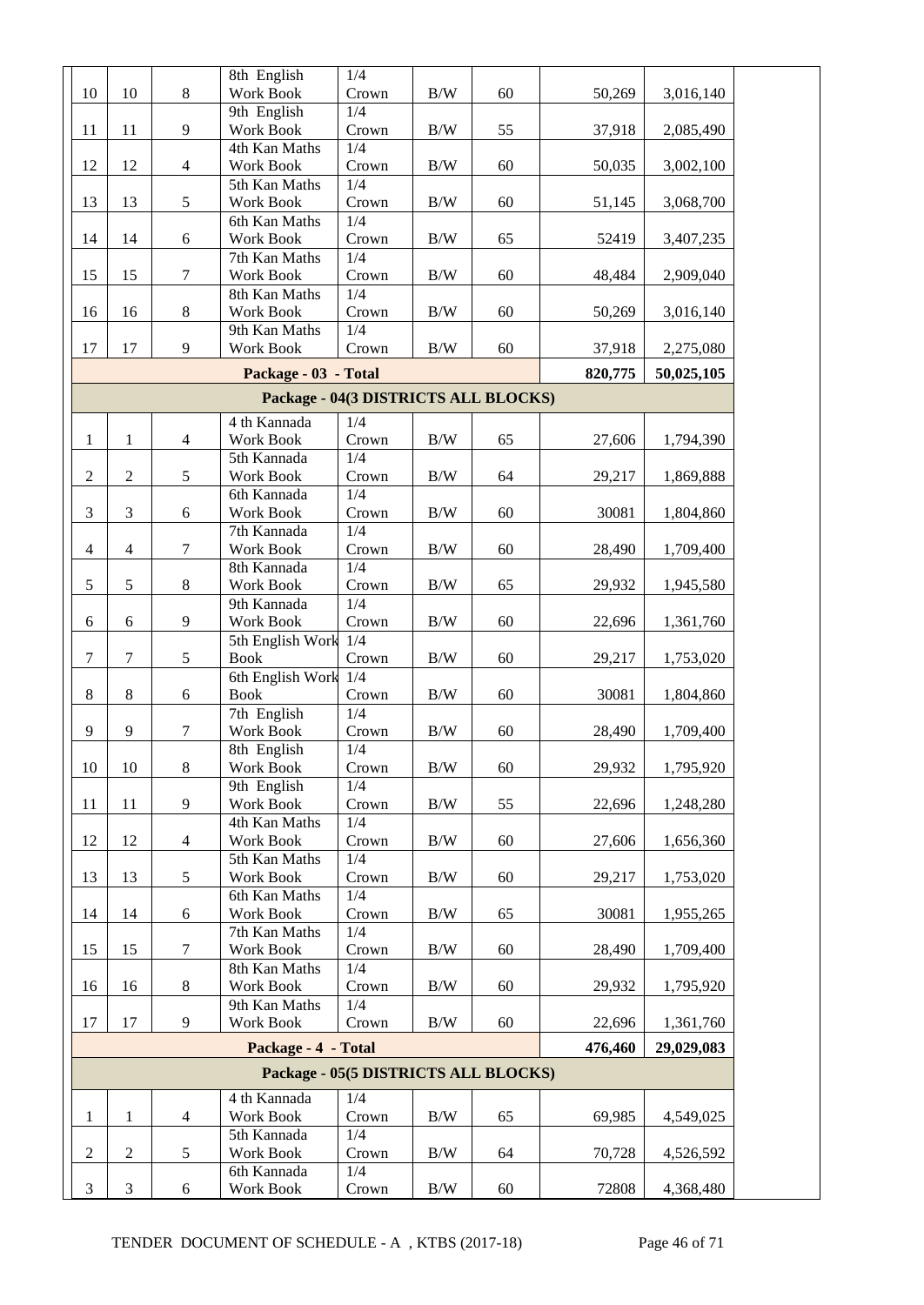|                                      |                |                | 7th Kannada                       | 1/4          |            |    |           |            |  |  |
|--------------------------------------|----------------|----------------|-----------------------------------|--------------|------------|----|-----------|------------|--|--|
| $\overline{4}$                       | $\overline{4}$ | 7              | Work Book                         | Crown        | B/W        | 60 | 66,644    | 3,998,640  |  |  |
|                                      |                |                | 8th Kannada                       | 1/4          |            |    |           |            |  |  |
| $\mathfrak{S}$                       | 5              | $\,8\,$        | Work Book                         | Crown        | B/W        | 65 | 64,130    | 4,168,450  |  |  |
|                                      |                |                | 9th Kannada                       | 1/4          |            |    |           |            |  |  |
| 6                                    | 6              | $\overline{9}$ | Work Book                         | Crown        | $\rm\,B/W$ | 60 | 43,409    | 2,604,540  |  |  |
|                                      |                |                | 5th English Work                  | 1/4          |            |    |           |            |  |  |
| $\tau$                               | $\tau$         | 5              | <b>Book</b>                       | Crown        | $\rm\,B/W$ | 60 | 70,728    | 4,243,680  |  |  |
|                                      |                |                | 6th English Work                  | 1/4          |            |    |           |            |  |  |
| $8\,$                                | 8              | 6              | <b>Book</b>                       | Crown        | $\rm\,B/W$ | 60 | 72808     | 4,368,480  |  |  |
|                                      |                |                | 7th English                       | 1/4          |            |    |           |            |  |  |
| 9                                    | 9              | $\tau$         | Work Book                         | Crown        | $\rm\,B/W$ | 60 | 66,644    | 3,998,640  |  |  |
|                                      |                |                | 8th English                       | 1/4          |            |    |           |            |  |  |
| 10                                   | 10             | $\,8\,$        | Work Book                         | Crown        | B/W        | 60 | 64,130    | 3,847,800  |  |  |
|                                      |                |                | 9th English                       | 1/4          |            |    |           |            |  |  |
| 11                                   | 11             | 9              | Work Book                         | Crown        | B/W        | 55 | 43,409    | 2,387,495  |  |  |
|                                      |                |                | 4th Kan Maths                     | 1/4          |            |    |           |            |  |  |
| 12                                   | 12             | $\overline{4}$ | Work Book                         | Crown        | B/W        | 60 | 69,985    | 4,199,100  |  |  |
|                                      |                |                | 5th Kan Maths                     | 1/4          |            |    |           |            |  |  |
| 13                                   | 13             | 5              | Work Book                         | Crown        | B/W        | 60 | 70,728    | 4,243,680  |  |  |
|                                      |                |                | 6th Kan Maths                     | 1/4          |            |    |           |            |  |  |
| 14                                   | 14             | 6              | Work Book                         | Crown        | B/W        | 65 | 72808     | 4,732,520  |  |  |
|                                      |                |                | 7th Kan Maths<br><b>Work Book</b> | 1/4<br>Crown |            |    |           |            |  |  |
| 15                                   | 15             | 7              | 8th Kan Maths                     | 1/4          | B/W        | 60 | 66,644    | 3,998,640  |  |  |
| 16                                   | 16             | $\,8\,$        | Work Book                         | Crown        | B/W        | 60 | 64,130    | 3,847,800  |  |  |
|                                      |                |                | 9th Kan Maths                     | 1/4          |            |    |           |            |  |  |
| 17                                   | 17             | 9              | Work Book                         | Crown        | B/W        | 60 | 43,409    | 2,604,540  |  |  |
|                                      |                |                |                                   |              |            |    |           |            |  |  |
|                                      |                |                | Package - 5 - Total               |              |            |    | 1,093,127 | 66,688,102 |  |  |
|                                      |                |                |                                   |              |            |    |           |            |  |  |
| Package - 06(3 DISTRICTS ALL BLOCKS) |                |                |                                   |              |            |    |           |            |  |  |
|                                      |                |                |                                   |              |            |    |           |            |  |  |
|                                      |                |                | 4 th Kannada                      | 1/4          |            |    |           |            |  |  |
| $\mathbf{1}$                         | $\mathbf{1}$   | $\overline{4}$ | Work Book                         | Crown        | B/W        | 65 | 77,285    | 5,023,525  |  |  |
|                                      |                |                | 5th Kannada                       | 1/4          |            |    |           |            |  |  |
| $\mathbf{2}$                         | $\overline{2}$ | 5              | Work Book                         | Crown        | B/W        | 64 | 77,662    | 4,970,368  |  |  |
|                                      |                |                | 6th Kannada                       | 1/4          |            |    |           |            |  |  |
| 3                                    | 3              | 6              | Work Book                         | Crown        | $\rm\,B/W$ | 60 | 76358     | 4,581,480  |  |  |
| $\overline{4}$                       | $\overline{4}$ | $\tau$         | 7th Kannada<br>Work Book          | 1/4<br>Crown | $\rm\,B/W$ | 60 | 69,390    | 4,163,400  |  |  |
|                                      |                |                | 8th Kannada                       | 1/4          |            |    |           |            |  |  |
| 5                                    |                |                | Work Book                         | Crown        | $\rm\,B/W$ | 65 |           | 4,540,445  |  |  |
|                                      | $\mathfrak{S}$ | $8\,$          | 9th Kannada                       | 1/4          |            |    | 69,853    |            |  |  |
| 6                                    | 6              | 9              | Work Book                         | Crown        | $\rm\,B/W$ | 60 | 58,061    | 3,483,660  |  |  |
|                                      |                |                | 5th English Work                  | 1/4          |            |    |           |            |  |  |
| $\tau$                               | $\tau$         | 5              | <b>Book</b>                       | Crown        | B/W        | 60 | 77,662    | 4,659,720  |  |  |
|                                      |                |                | 6th English Work                  | 1/4          |            |    |           |            |  |  |
| $8\,$                                | $8\,$          | $\sqrt{6}$     | <b>Book</b>                       | Crown        | B/W        | 60 | 76358     | 4,581,480  |  |  |
|                                      |                |                | 7th English                       | 1/4          |            |    |           |            |  |  |
| 9                                    | 9              | $\tau$         | Work Book                         | Crown        | $\rm\,B/W$ | 60 | 69,390    | 4,163,400  |  |  |
|                                      |                |                | 8th English                       | 1/4          |            |    |           |            |  |  |
| 10                                   | 10             | $\,8\,$        | Work Book                         | Crown        | B/W        | 60 | 69,853    | 4,191,180  |  |  |
|                                      |                |                | 9th English                       | 1/4          |            |    |           |            |  |  |
| 11                                   | 11             | 9              | Work Book                         | Crown        | $\rm\,B/W$ | 55 | 58,061    | 3,193,355  |  |  |
|                                      |                |                | 4th Kan Maths                     | 1/4          |            |    |           |            |  |  |
| 12                                   | 12             | $\overline{4}$ | Work Book                         | Crown        | $\rm\,B/W$ | 60 | 77,285    | 4,637,100  |  |  |
|                                      |                |                | 5th Kan Maths                     | 1/4          |            |    |           |            |  |  |
| 13                                   | 13             | 5              | Work Book                         | Crown        | $\rm\,B/W$ | 60 | 77,662    | 4,659,720  |  |  |
|                                      |                |                | 6th Kan Maths                     | 1/4          |            |    |           |            |  |  |
| 14                                   | 14             | 6              | Work Book                         | Crown        | $\rm\,B/W$ | 65 | 76358     | 4,963,270  |  |  |
| 15                                   | 15             | $\tau$         | 7th Kan Maths<br>Work Book        | 1/4<br>Crown | $\rm\,B/W$ | 60 | 69,390    | 4,163,400  |  |  |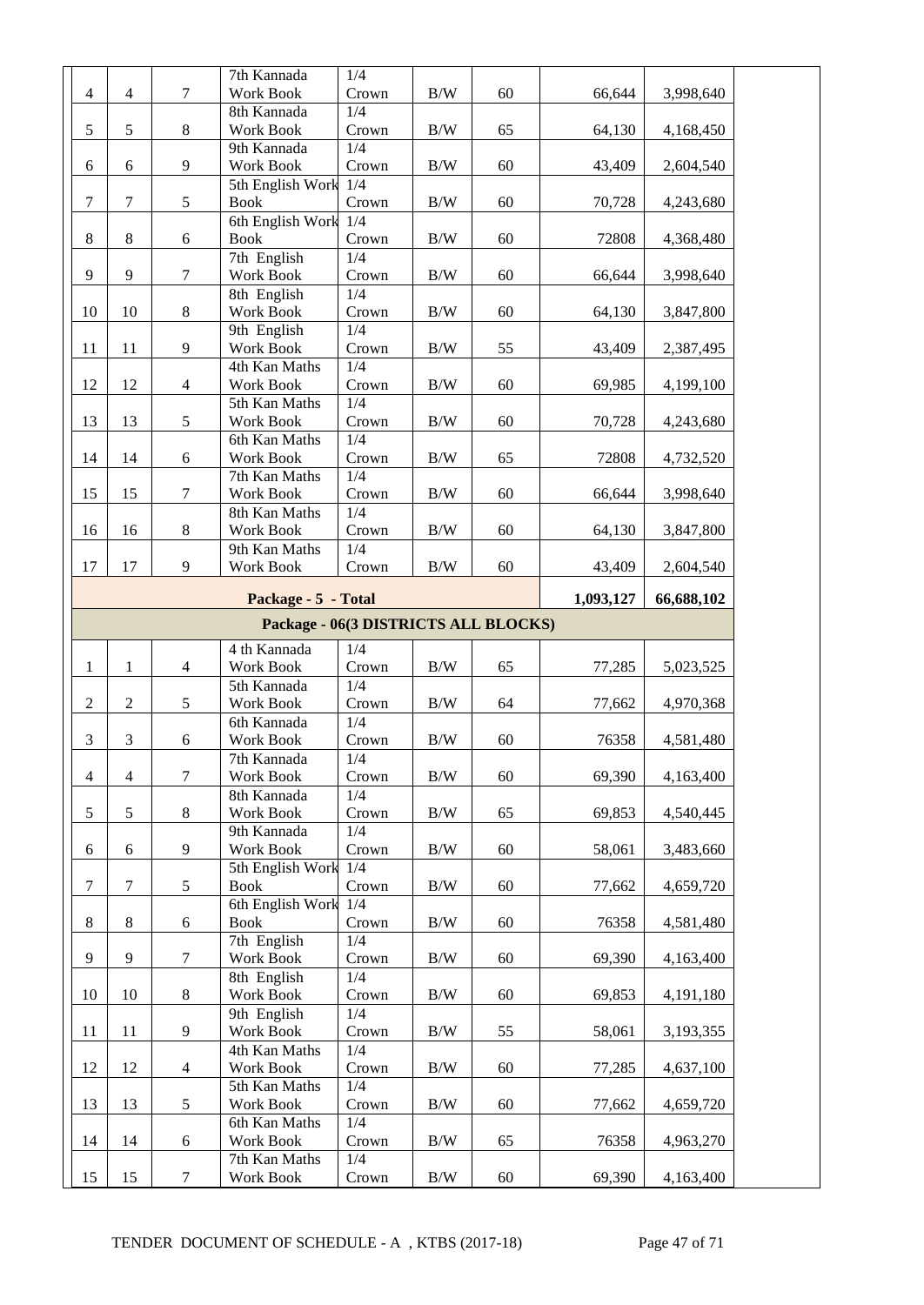|                                      |                  |                  | 8th Kan Maths                        | 1/4          |            |    |           |            |  |  |  |
|--------------------------------------|------------------|------------------|--------------------------------------|--------------|------------|----|-----------|------------|--|--|--|
| 16                                   | 16               | $8\,$            | Work Book                            | Crown        | $\rm B/W$  | 60 | 69,853    | 4,191,180  |  |  |  |
| 17                                   | 17               | 9                | 9th Kan Maths<br>Work Book           | 1/4<br>Crown | B/W        | 60 | 58,061    | 3,483,660  |  |  |  |
|                                      |                  |                  |                                      |              |            |    |           |            |  |  |  |
|                                      |                  |                  | Package - 6 - Total                  |              |            |    | 1,208,542 | 73,650,343 |  |  |  |
| Package - 07(3 DISTRICTS ALL BLOCKS) |                  |                  |                                      |              |            |    |           |            |  |  |  |
|                                      |                  |                  | 4 th Kannada                         | 1/4          |            |    |           |            |  |  |  |
| $\mathbf{1}$                         | $\mathbf{1}$     | $\overline{4}$   | Work Book                            | Crown        | $\rm B/W$  | 65 | 61,341    | 3,987,165  |  |  |  |
|                                      |                  |                  | 5th Kannada                          | 1/4          |            |    |           |            |  |  |  |
| $\overline{2}$                       | $\sqrt{2}$       | 5                | Work Book                            | Crown        | $\rm B/W$  | 64 | 63,109    | 4,038,976  |  |  |  |
| 3                                    | 3                | 6                | 6th Kannada<br>Work Book             | 1/4<br>Crown | B/W        | 60 | 61938     | 3,716,280  |  |  |  |
|                                      |                  |                  | 7th Kannada                          | 1/4          |            |    |           |            |  |  |  |
| $\overline{4}$                       | $\overline{4}$   | 7                | Work Book                            | Crown        | $\rm B/W$  | 60 | 51,866    | 3,111,960  |  |  |  |
|                                      |                  |                  | 8th Kannada                          | 1/4          |            |    |           |            |  |  |  |
| 5                                    | $\mathfrak{S}$   | $\,8\,$          | Work Book                            | Crown        | $\rm B/W$  | 65 | 51,155    | 3,325,075  |  |  |  |
|                                      |                  |                  | 9th Kannada                          | 1/4          |            |    |           |            |  |  |  |
| 6                                    | $\boldsymbol{6}$ | 9                | Work Book                            | Crown        | $\rm B/W$  | 60 | 42,646    | 2,558,760  |  |  |  |
|                                      |                  |                  | 5th English Work                     | 1/4          |            |    |           |            |  |  |  |
| $\tau$                               | $\tau$           | 5                | <b>Book</b><br>6th English Work 1/4  | Crown        | B/W        | 60 | 63,109    | 3,786,540  |  |  |  |
| $\,8\,$                              | $\,8\,$          | 6                | <b>Book</b>                          | Crown        | B/W        | 60 | 61938     | 3,716,280  |  |  |  |
|                                      |                  |                  | 7th English                          | 1/4          |            |    |           |            |  |  |  |
| 9                                    | 9                | $\tau$           | Work Book                            | Crown        | B/W        | 60 | 51,866    | 3,111,960  |  |  |  |
|                                      |                  |                  | 8th English                          | 1/4          |            |    |           |            |  |  |  |
| 10                                   | 10               | $\,8\,$          | Work Book                            | Crown        | B/W        | 60 | 51,155    | 3,069,300  |  |  |  |
|                                      |                  |                  | 9th English                          | 1/4          |            |    |           |            |  |  |  |
| 11                                   | 11               | 9                | Work Book                            | Crown        | B/W        | 55 | 42,646    | 2,345,530  |  |  |  |
| 12                                   | 12               | $\overline{4}$   | 4th Kan Maths<br>Work Book           | 1/4<br>Crown | $\rm B/W$  | 60 | 61,341    | 3,680,460  |  |  |  |
|                                      |                  |                  | 5th Kan Maths                        | 1/4          |            |    |           |            |  |  |  |
| 13                                   | 13               | $\sqrt{5}$       | Work Book                            | Crown        | B/W        | 60 | 63,109    | 3,786,540  |  |  |  |
|                                      |                  |                  | 6th Kan Maths                        | 1/4          |            |    |           |            |  |  |  |
| 14                                   | 14               | $6\,$            | Work Book                            | Crown        | $\rm B/W$  | 65 | 61938     | 4,025,970  |  |  |  |
|                                      |                  |                  | 7th Kan Maths                        | 1/4          |            |    |           |            |  |  |  |
| 15                                   | 15               | $\tau$           | Work Book                            | Crown        | $\rm B/W$  | 60 | 51,866    | 3,111,960  |  |  |  |
| 16                                   | 16               | $8\,$            | 8th Kan Maths                        | 1/4          | $\rm\,B/W$ | 60 | 51,155    | 3,069,300  |  |  |  |
|                                      |                  |                  | Work Book<br>9th Kan Maths           | Crown<br>1/4 |            |    |           |            |  |  |  |
| 17                                   | 17               | 9                | Work Book                            | Crown        | $\rm B/W$  | 60 | 42,646    | 2,558,760  |  |  |  |
|                                      |                  |                  |                                      |              |            |    |           |            |  |  |  |
|                                      |                  |                  | Package - 7 - Total                  |              |            |    | 934,824   | 57,000,816 |  |  |  |
|                                      |                  |                  | Package - 08(3 DISTRICTS ALL BLOCKS) |              |            |    |           |            |  |  |  |
|                                      |                  |                  | 4 th Kannada                         | 1/4          |            |    |           |            |  |  |  |
| $\mathbf{1}$                         | 1                | $\overline{4}$   | Work Book                            | Crown        | $\rm B/W$  | 65 | 67,177    | 4,366,505  |  |  |  |
|                                      |                  |                  | 5th Kannada                          | 1/4<br>Crown |            |    |           |            |  |  |  |
| $\overline{c}$                       | $\sqrt{2}$       | 5                | Work Book<br>6th Kannada             | 1/4          | B/W        | 64 | 69,910    | 4,474,240  |  |  |  |
| 3                                    | 3                | 6                | Work Book                            | Crown        | B/W        | 60 | 69064     | 4,143,840  |  |  |  |
|                                      |                  |                  | 7th Kannada                          | 1/4          |            |    |           |            |  |  |  |
| 4                                    | $\overline{4}$   | 7                | Work Book                            | Crown        | B/W        | 60 | 63,030    | 3,781,800  |  |  |  |
|                                      |                  |                  | 8th Kannada                          | 1/4          |            |    |           |            |  |  |  |
| 5                                    | $\sqrt{5}$       | $\,8\,$          | Work Book                            | Crown        | B/W        | 65 | 62,409    | 4,056,585  |  |  |  |
|                                      |                  |                  | 9th Kannada                          | 1/4          |            |    |           |            |  |  |  |
| 6                                    | 6                | 9                | Work Book                            | Crown        | B/W        | 60 | 42,816    | 2,568,960  |  |  |  |
| $\tau$                               | $\tau$           | $\mathfrak s$    | 5th English Work 1/4<br><b>Book</b>  | Crown        | B/W        | 60 | 69,910    | 4,194,600  |  |  |  |
|                                      |                  |                  | 6th English Work 1/4                 |              |            |    |           |            |  |  |  |
| $8\,$                                | $\,8\,$          | 6                | <b>Book</b>                          | Crown        | B/W        | 60 | 69064     | 4,143,840  |  |  |  |
|                                      |                  |                  | 7th English                          | 1/4          |            |    |           |            |  |  |  |
| 9                                    | 9                | $\boldsymbol{7}$ | Work Book                            | Crown        | $\rm\,B/W$ | 60 | 63,030    | 3,781,800  |  |  |  |

TENDER DOCUMENT OF SCHEDULE - A , KTBS (2017-18) Page 48 of 71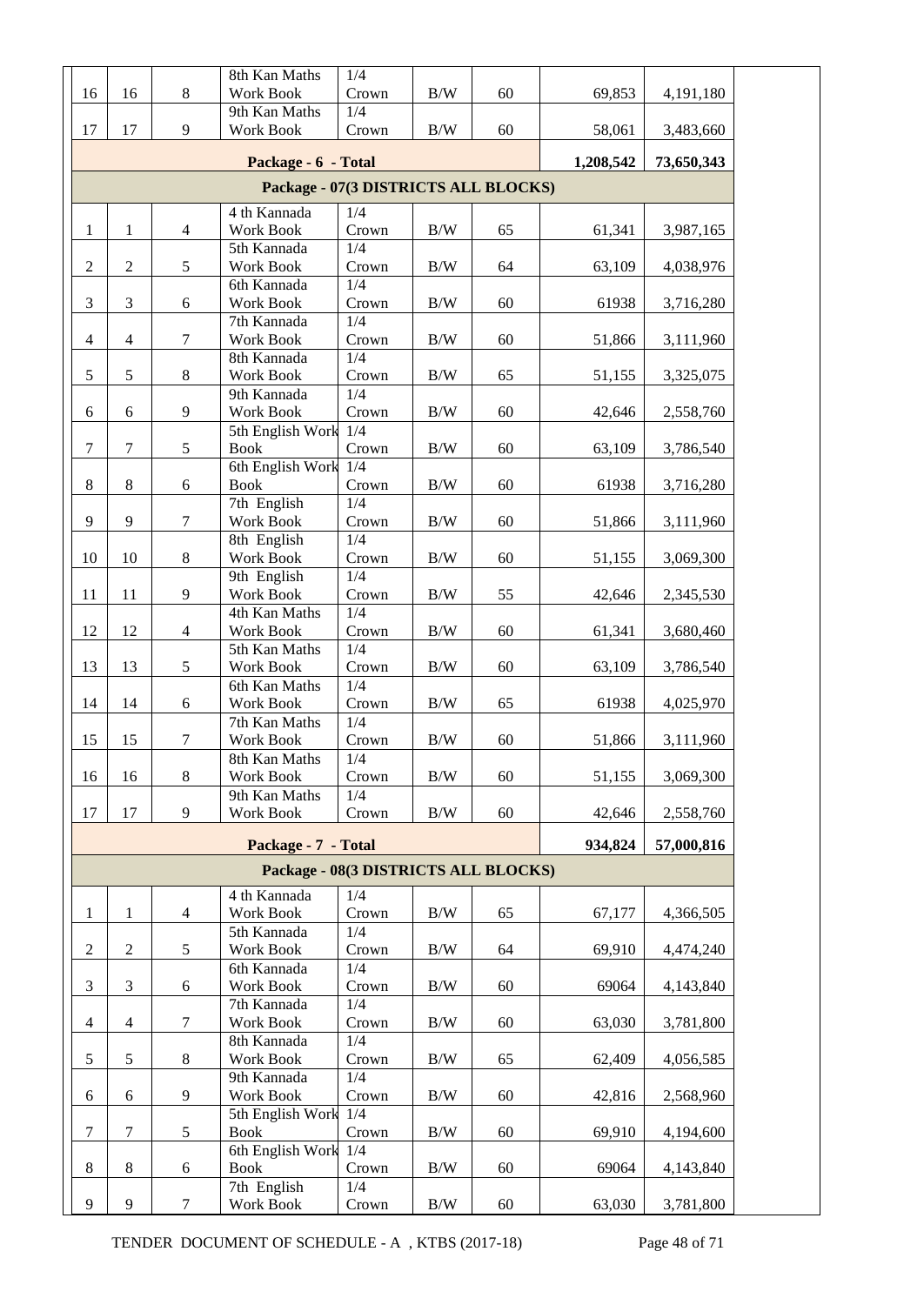| 2017-18 TITLE WISE PACKAGE LIST HOSTED |                     |        |               |       |     |    |           |            |
|----------------------------------------|---------------------|--------|---------------|-------|-----|----|-----------|------------|
|                                        |                     |        | 8th English   | 1/4   |     |    |           |            |
| 10                                     | 10                  | 8      | Work Book     | Crown | B/W | 60 | 62,409    | 3,744,540  |
|                                        |                     |        | 9th English   | 1/4   |     |    |           |            |
| 11                                     | 11                  | 9      | Work Book     | Crown | B/W | 55 | 42,816    | 2,354,880  |
|                                        |                     |        | 4th Kan Maths | 1/4   |     |    |           |            |
| 12                                     | 12                  | 4      | Work Book     | Crown | B/W | 60 | 67,177    | 4,030,620  |
|                                        |                     |        | 5th Kan Maths | 1/4   |     |    |           |            |
| 13                                     | 13                  | 5      | Work Book     | Crown | B/W | 60 | 69,910    | 4,194,600  |
|                                        |                     |        | 6th Kan Maths | 1/4   |     |    |           |            |
| 14                                     | 14                  | 6      | Work Book     | Crown | B/W | 65 | 69064     | 4,489,160  |
|                                        |                     |        | 7th Kan Maths | 1/4   |     |    |           |            |
| 15                                     | 15                  | $\tau$ | Work Book     | Crown | B/W | 60 | 63,030    | 3,781,800  |
|                                        |                     |        | 8th Kan Maths | 1/4   |     |    |           |            |
| 16                                     | 16                  | 8      | Work Book     | Crown | B/W | 60 | 62,409    | 3,744,540  |
|                                        |                     |        | 9th Kan Maths | 1/4   |     |    |           |            |
| 17                                     | 17                  | 9      | Work Book     | Crown | B/W | 60 | 42,816    | 2,568,960  |
|                                        | Package - 8 - Total |        |               |       |     |    | 1,056,041 | 64,421,270 |

#### **Note :**

 1. A bidder is entitled to bid for one package but as per his capacity he shall not be awarded more than 1 package in the order of his preference.

- 2. Packages under **1 to 4** available for quoting.
- 3. Numbers are all indicative in nature and final numbers which may be allotted under various packages may vary up/down to 10% to the extent provided in the Purchase order .
- 4. Titles which are classified as (B/W) have single colour inner pages. However all books are bound by 04 colour cover page.

 Managing Director Karnataka Textbook Society®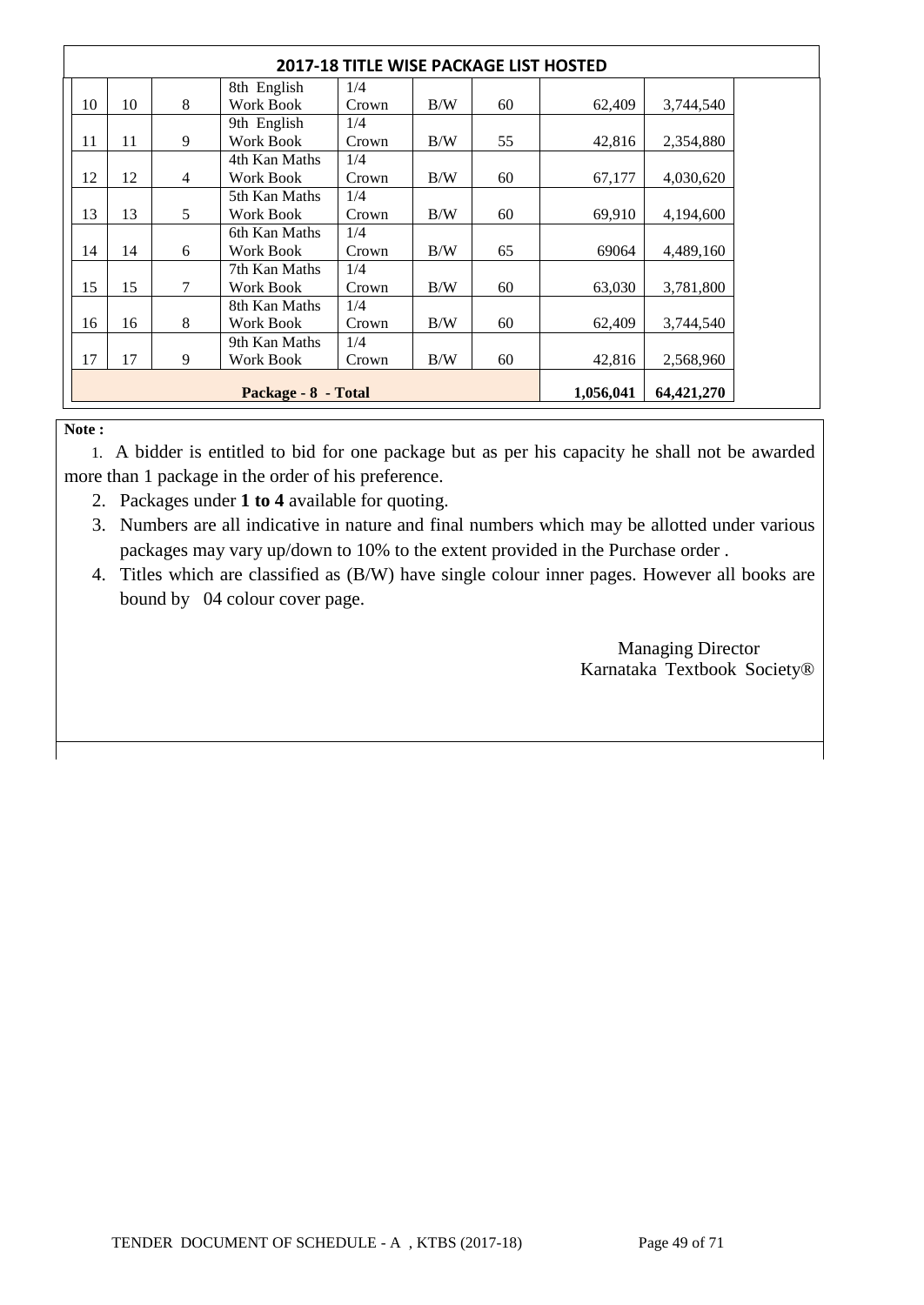# **TABLE-I**

### **BID FORM**

To

The Managing Director, Karnataka Textbook Society®, No.4, DSERT Building, 100 Ft ring Road, BSK III Stage, Bengaluru - 560 085.

Sir/Madam,

Having examined the Bidding Documents including Addenda No.\_\_\_\_\_\_\_\_\_the receipt of which is hereby duly acknowledged, we, the undersigned, offer to print and supply Work Books to all the Block Educational Offices in State for which necessary Bid security ( EMD) amounting to Rs. …………………. is remitted via e-payment mode.

Terms & conditions:-

- 1. We undertake, if our Bid is accepted, to supply of School Books to all the Block Educational Offices in the State in accordance with the terms and conditions in the Bidding document.
- 2. If our bid is accepted we will furnish the bank guarantee for the due performance of the Contract, in the form prescribed by the purchaser.
- 3. We agree to abide by this bid for a period of 90 days after the date fixed for bid opening of Second Envelope under Clause 2.16 of the Instruction to Bidders and shall remain binding upon us and may be accepted at any time before the expiry of that period.
- 4. We understand that in competing for (and if the award is made to us, in executing the above contract,) we will strictly observe the laws against fraud and corruption in force in India namely "Prevention of Corruption Act 1988 ".
- 5. We understand that you are not bound to accept the lowest or any bid you may receive.
- 6. We understand that contract conditions and the time stipulated for execution of tender is 45 days.

| Dated this | day of                | 2017 |            |  |
|------------|-----------------------|------|------------|--|
|            |                       |      | Signature: |  |
|            | (in the Capacity of): |      |            |  |
|            |                       |      |            |  |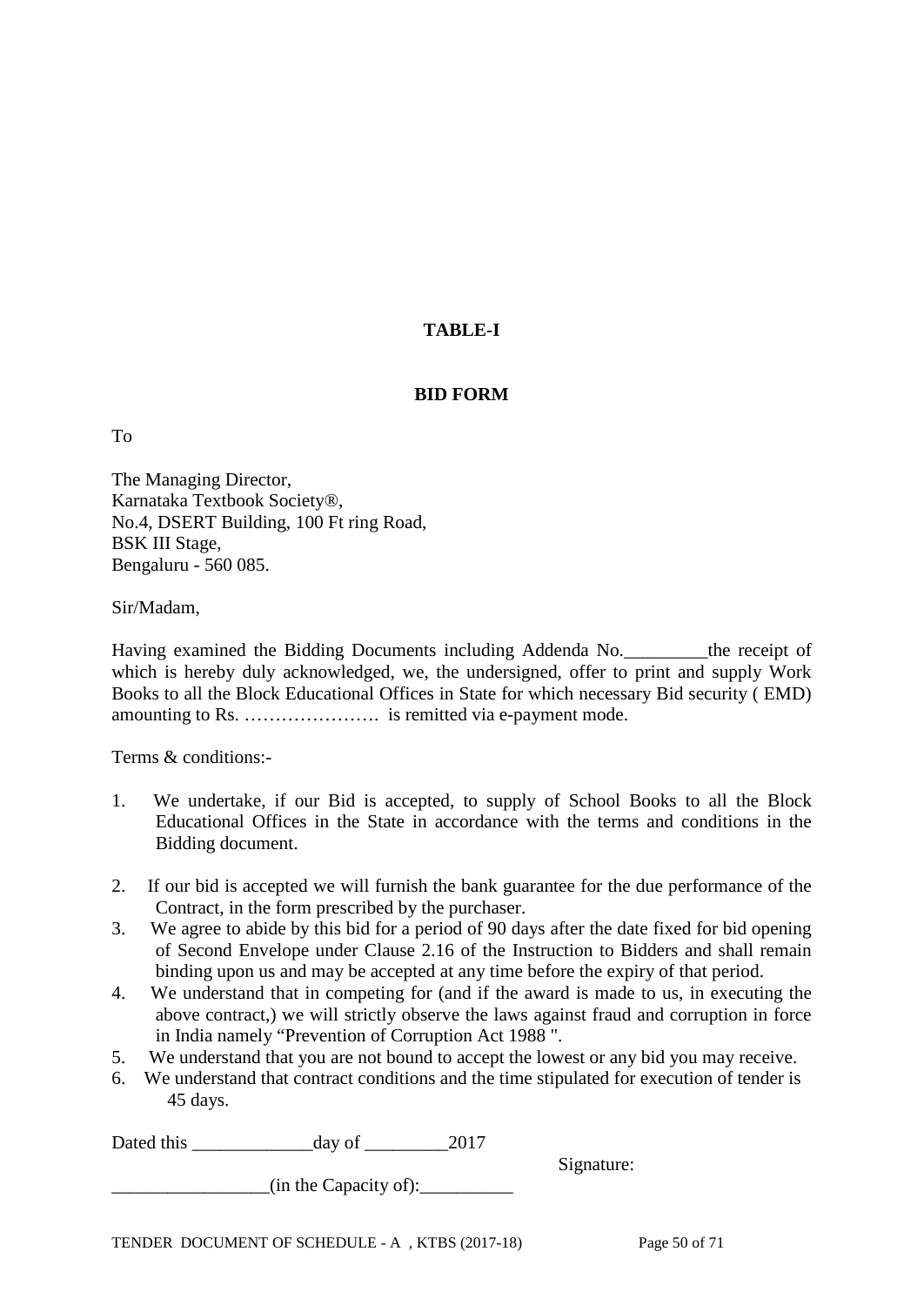Place : \_\_\_\_\_\_\_\_\_\_\_\_\_\_\_\_\_\_\_\_\_\_\_\_\_\_\_\_\_\_\_\_\_\_\_\_\_\_

# **APPENDIX - A**

# **Format for Letter of Proposal**

## **(On the Letter head of the Bidder)**

**Date**

**To,**

The Managing Director, Karnataka Textbook Society®, No.4, DSERT Building,100 Ft ring Road, BSK III Stage, Bengaluru - 560 085.

Sir,

## **Re : Implementation of printing and supply of Government Work Books in Karnataka**

Being duly authorized to represent and act on behalf of......................................... (Here in after referred to as "the Bidder"), and having reviewed and fully understood all of the Proposal requirements and information provided, the undersigned hereby submits the Proposal for the project referred above.

We confirm that our Proposal is valid for a period of 90 days from........................... (Proposal Due Date)

Yours faithfully,

(Signature of the Authorized Signatory of Bidder) (Name and designation of the Authorized Signatory of Bidder.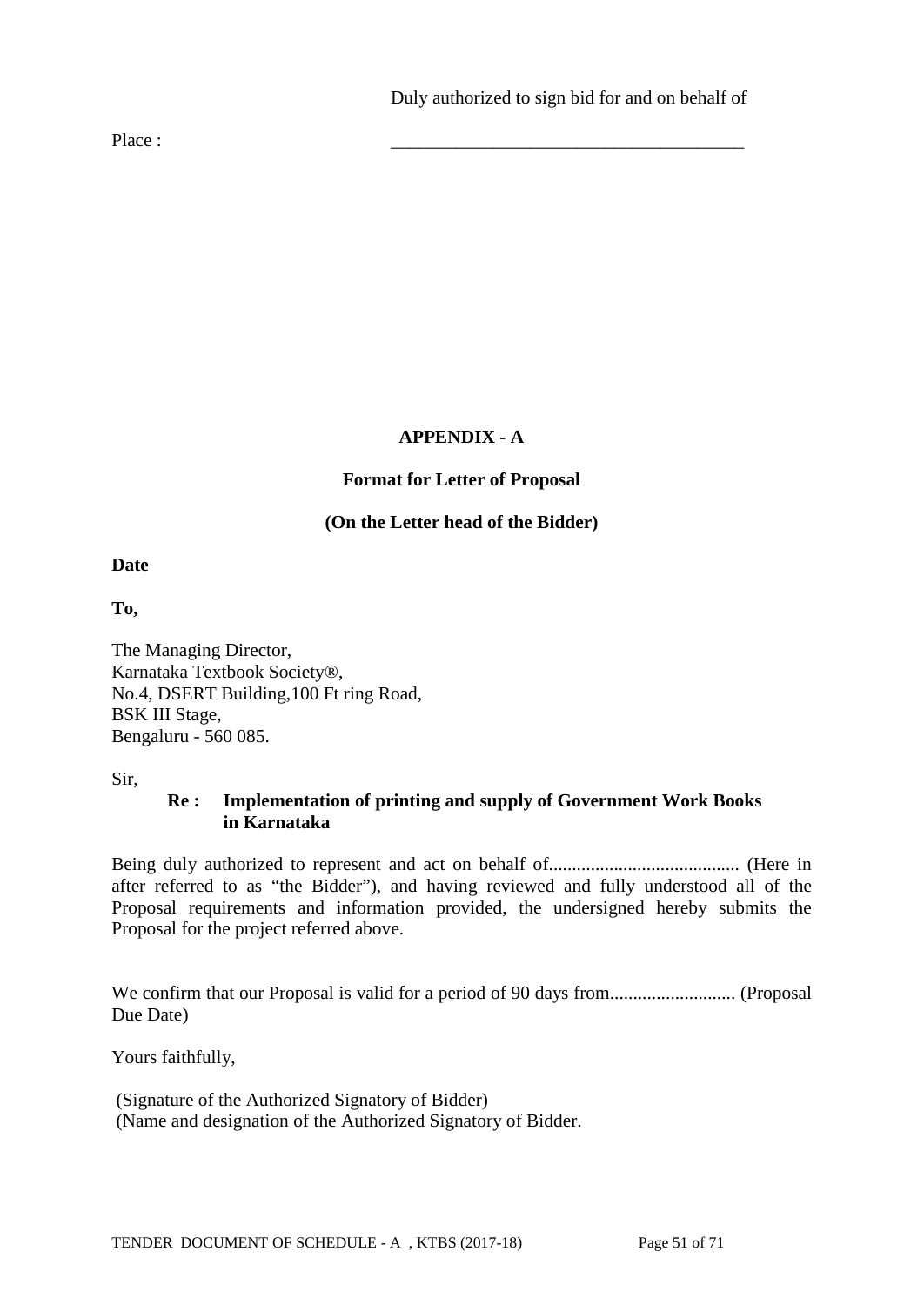#### **APPENDIX B**

#### **Format for Power of Attorney for Signing of Proposal (On stamp paper of appropriate value)**

#### **POWER OF ATTORNEY**

Know all men by these presents, we .................................................... (name and address of the registered office) do hereby constitute, appoint and authorize Mr. / Ms. ............................................................................. (name and residential address) who is presently employed with us and holding the position of .................................................... as our attorney, to do in our name and on our behalf, all such acts, deeds and things necessary in connection with or incidental to our bid for the project envisaging Implementation of printing and supply of textbooks in Government / aided Schools under Karnataka Work Books society(R) in Karnataka, including signing and submission of all documents and providing information / responses to KTBS, representing us in all matters before KTBS, and generally dealing with KTBS in all matters in connection with our bid for the said Project.

We hereby agree to ratify all acts, deeds and things lawfully done by our said attorney pursuant to this Power of Attorney and that all acts, deeds and things done by our aforesaid attorney shall and shall be deemed to have been done by us.

For

.............................................

............................................. (Signature)

............................................. (Name, Title and Address)

Accepted

............................................. (Signature)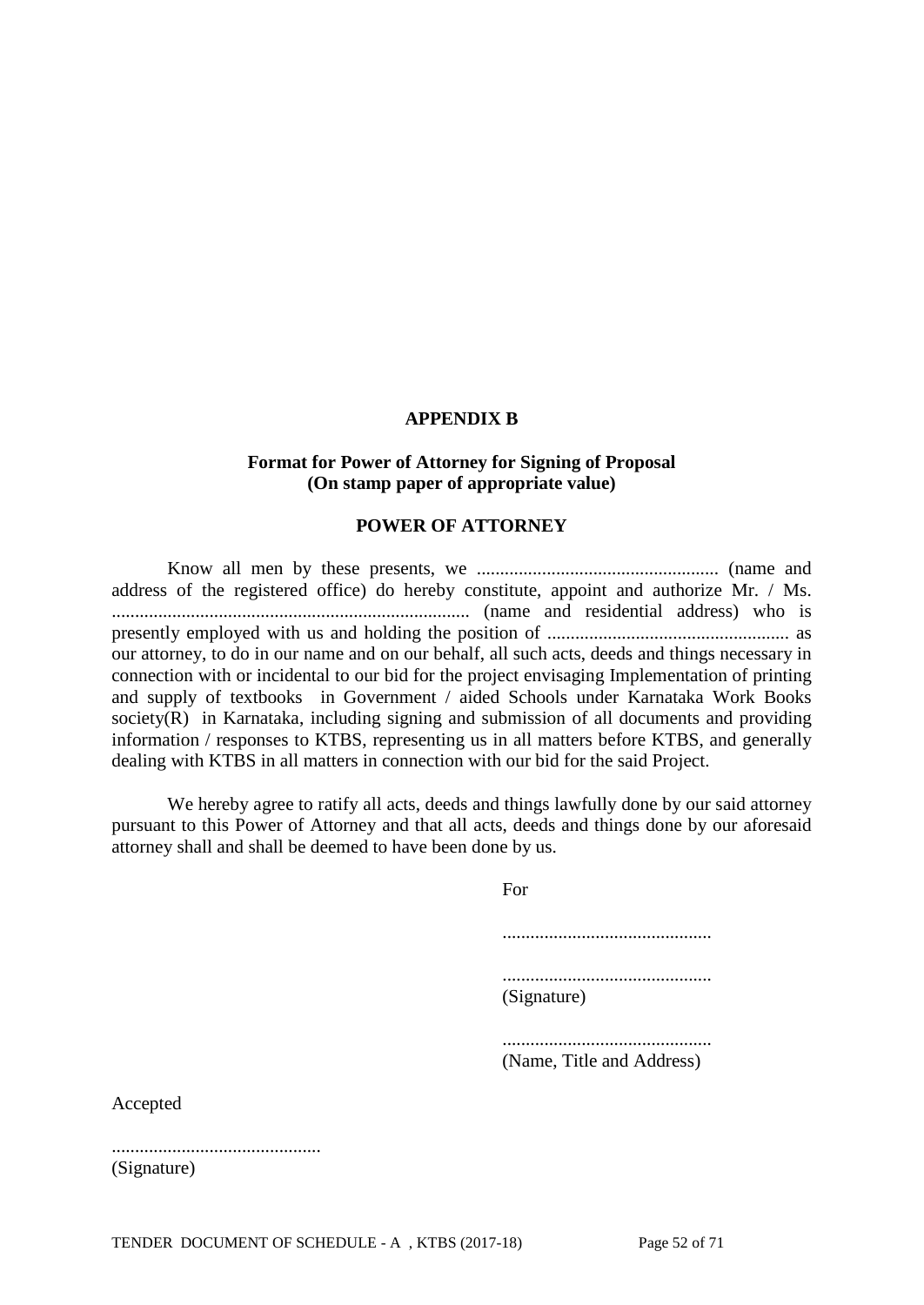............................................. (Name, Title and Address of the Attorney)

Note:

- 1. The mode of execution of the Power of Attorney should be in accordance with the procedure, if any, laid down by the applicable law and the charter documents of the executants(s) and when it is so required the same be affixed under common seal in accordance with the required procedure. The Power of Attorney should be on a stamp paper of appropriate value.
- 2. Also, wherever required, the Bidder should submit for verification the extract of the charter documents such as a resolution/power of attorney in favor of the Person executing this Power of Attorney for the delegation of power hereunder on behalf of the Bidder.

### **APPENDIX C**

#### **Details of Bidder**

#### 1. Name

- 2. Address of the office(s)
- 3. Printing press Address (Place of production):
- 4. Date of incorporation and/or commencement of business
- 5. Sales Tax/VAT Registration No
- 6. Service Tax Registration No
- 7. Brief description of the Legal Entity including details of its main lines of business.
- 8. Name, Designation, Address and Phone Numbers of Authorized Signatory of the Bidder:
	- a. Name :
	- b. Designation :
	- c. Legal Entity :
	- d. Address :
	- e. Telephone Number :
	- f. Fax Number :
	- g. Mobile Number :
	- h. E-Mail Address :
- 9. Details of individual (s) who will serve as the point of contact / communication with The Karnataka Textbook Society® :
	- a. Name :
	- b. Designation :
	- c. Legal Entity :
	- d. Address :
	- e. Telephone Number:
	- f. Fax Number :
	- g. Mobile Number :
	- h. E-Mail Address :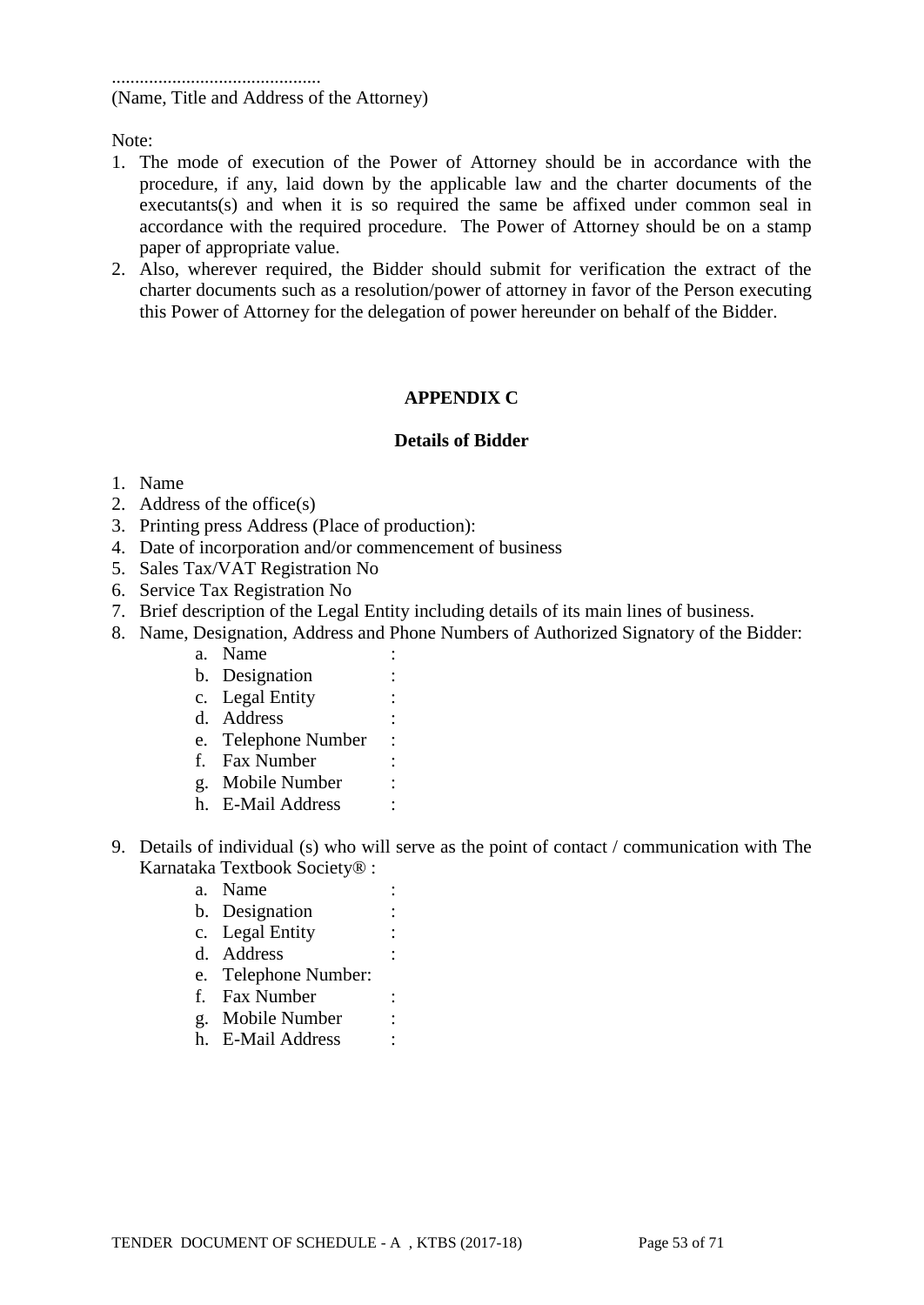#### APPENDIX D **Format for Anti-Collusion & Eligibility Certificate (On the Letterhead of the Bidder)**

We hereby certify and confirm that in the preparation and submission of our Proposal for the Implementation of printing and supply of textbooks in Government Schools in Karnataka, we have not acted in concert or in collusion with any other Bidder or other person(s) and also not done any act, deed or thing which is or could be regarded as anticompetitive.

We further confirm that we have not offered nor will offer any illegal gratification in cash or kind to any person or agency in connection with the instant Proposal.

We further confirm that we have not been barred by Education Department, Government of Karnataka/any other State Governments in India/any agencies of GOK, and thereby have not been proven ineligible to bid.

Dated this ..................................... Day of .............................., 2017

........................................

(Name of the Bidder)

(Signature of the Authorized Person)

----------------------------------

(Name and designation of the Authorized Person)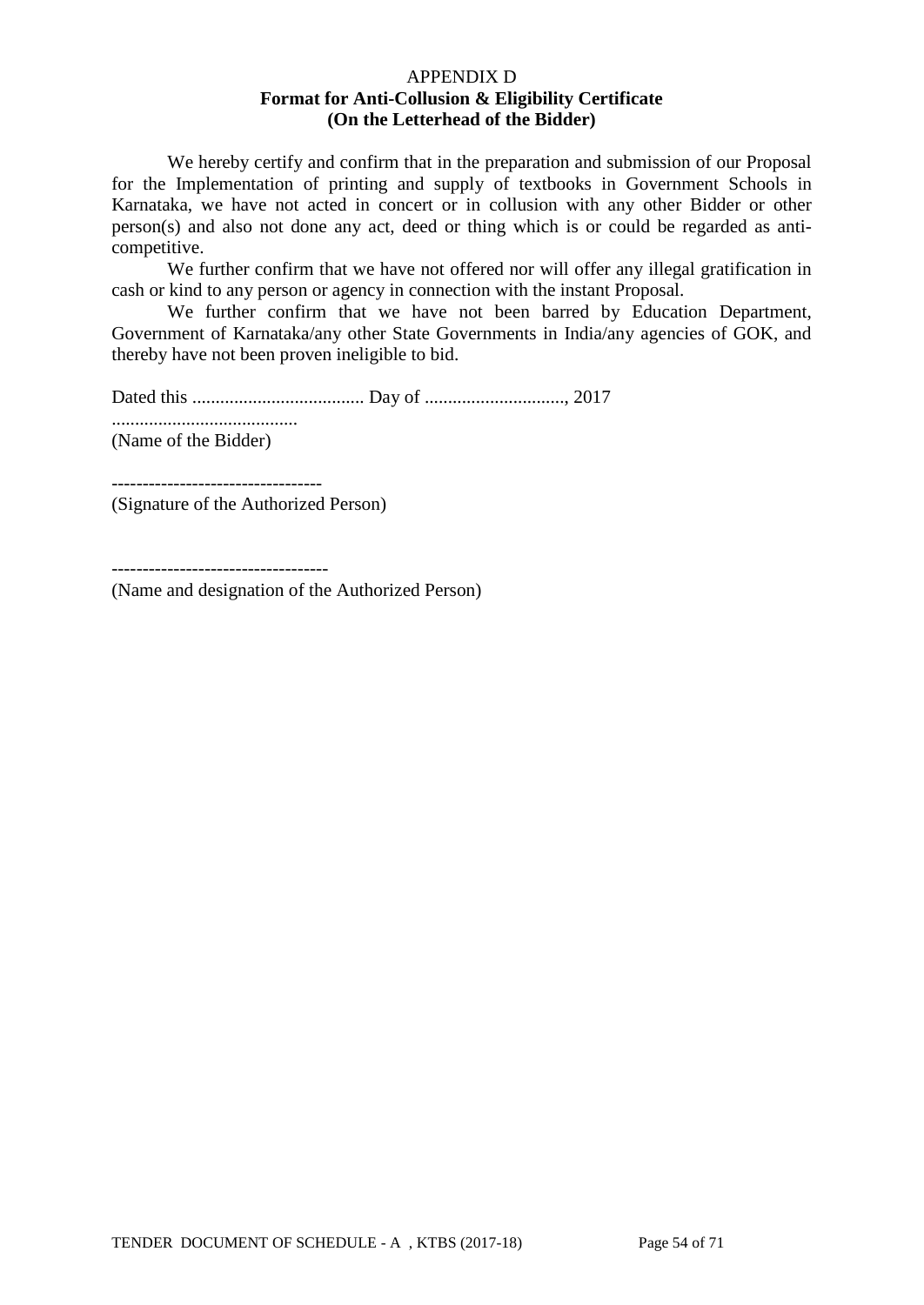#### **APPENDIX E**

### **Format for Performance Bank Guarantee (To be issued by a Nationalized / Scheduled Bank in India)**

B.G. No. .................................................... dated ......................This Deed of Guarantee executed at ...................... by ........................ (Name of Bank) having its Head/Registered office at ............................. .................. (herein after referred to as "the Guarantor") which expression shall unless it be repugnant to the subject or context thereof include its, successors and assigns;

In favor of, The Managing Director, The Karnataka Textbook Society(R), (hereinafter referred to as "The Karnataka Textbook Society(R)") having its office at No.4, DSERT Building,100 Ft Ring Road, Hosakerehalli cross, BSK III Stage, Bengaluru - 560 085, Karnataka State, India, which expression shall unless it be repugnant to the subject or context thereof include its successors and assigns;

### **WHEREAS**

A. M/s. ........................................... a Legal Entity having its registered office at ............... (hereinafter called "the Bidder") which expression shall unless it be repugnant to the subject or context thereof include its / their executors administrators, successors and assigns, intends to bid implementation of printing and supply of text books to schools across Karnataka.

B. In terms of **Clause 2.28** of the Tender Document dated ....................issued in respect of the Project, the Bidder is required to furnish to The Karnataka Text book Society(R) an unconditional and irrevocable Bank Guarantee for an amount of Rs. .................. (Rupees ............... only) as Performance Security for the Package Number……………………...

The Guarantor has at the request of the Bidder and for valid consideration agreed to provide such Bank Guarantee being these presents:

### NOW THEREFORE THIS DEED WITNESSETH AS FOLLOWS:

- A. The Guarantor, as primary obligor shall, without demur, pay to The Karnataka Text book Society(R) Bengaluru an amount not exceeding Rs.................(Rupees.................only), within 5 days of receipt of a written demand from The Karnataka Text book Society(R) calling upon the Guarantor to pay the said amount.
- B. Any such demand made on the Guarantor by The Karnataka Text book Society(R) Bengaluru shall be conclusive and absolute as regards the forfeiture of Bid security and the amount due and payable by the Guarantor under this Guarantee.
- C. The above payment shall be made without any reference to the Bidder or any other person and irrespective of whether the claim of The Karnataka Text book Society(R) Bengaluru is disputed by the Bidder or not.
- D. This Guarantee shall be irrevocable and remain in full force upto **31st March 2018** or for such extended period as may be mutually agreed between The Karnataka Text book Society(R), Bengaluru and the bidder and shall continue to be enforceable till all amounts under this Guarantee are paid.
- E. The Guarantee shall not be affected by any change in the constitution or winding up of the Bidder/the Guarantor or any absorption, merger or amalgamation of the Bidder/the Guarantor with any other person.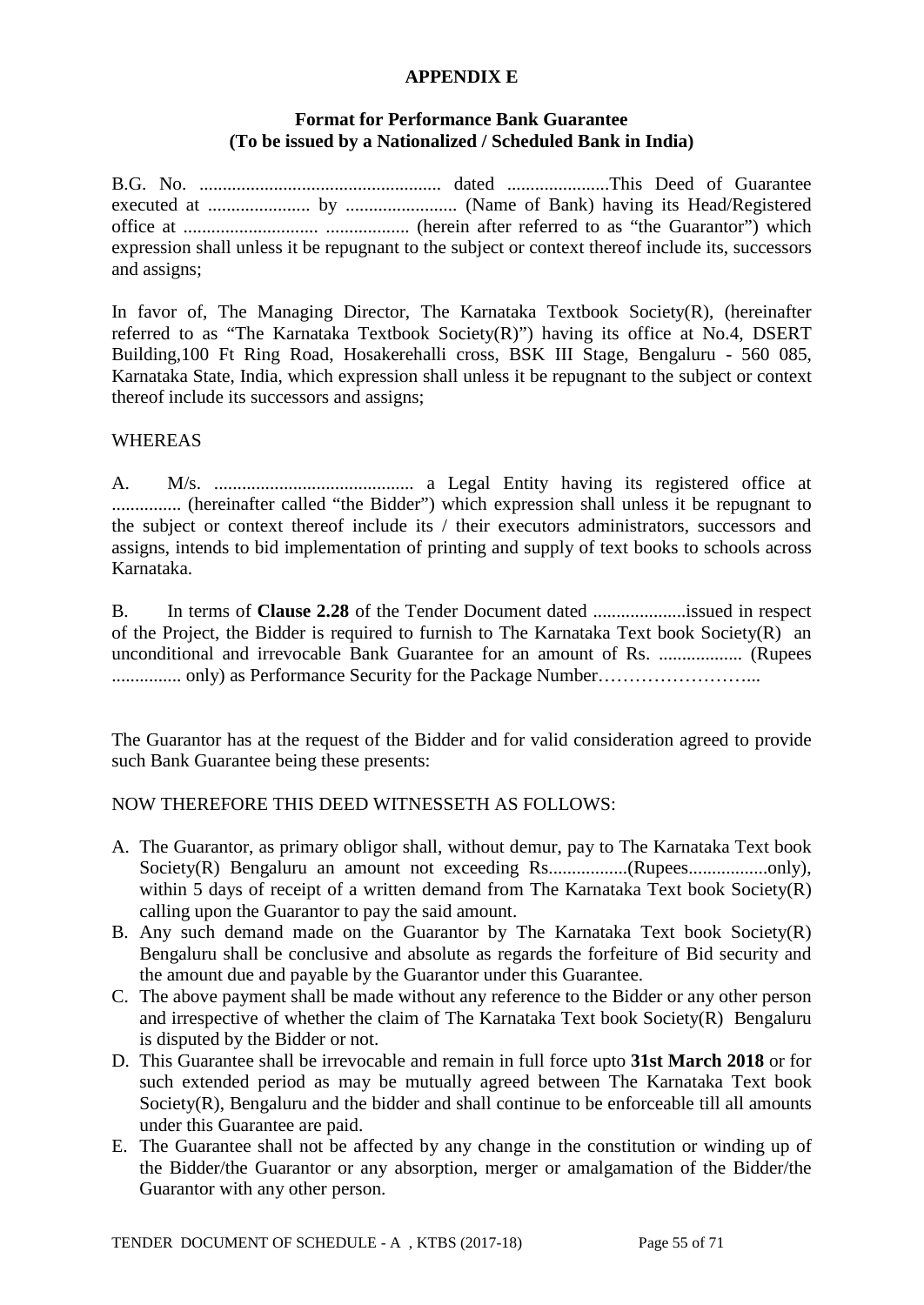- F. In order to give full effect to this Guarantee, The Karnataka Text book Society(R), Bengaluru, shall be entitled to treat the Guarantor as Principal debtor. The obligations of the Guarantor shall not be affected by any variations in the terms and conditions of the Tender document or other documents or by extension of time of performance of any obligations granted to the Bidder or postponement /non exercise/delayed exercise of any of its rights by The Karnataka Text book Society(R), Bengaluru to the Bidder and the Guarantor shall not be relieved from the its obligation under this Bank Guarantee on account of any such variation, extension, postponement, non exercise, delayed exercise or omission on the part of The Karnataka Text book Society(R) to the bidder to give such matter or thing whatsoever which under the law relating to sureties would but for this provision have effect of so relieving the Guarantor.
- G. The Guarantor has power to issue this Guarantee and discharge the obligations contemplated herein, the undersigned is duly authorized to execute this Guarantee pursuant to the power granted under…………………………

In witness thereof the Guarantor has set its hands hereunto on the day, month and year first herein above written.

Signed and delivered by…………………………………… bank By the hand of Mr/Mrs………………….. Its ……………………….. And authorized official. Bank E-Mail ID Compulsory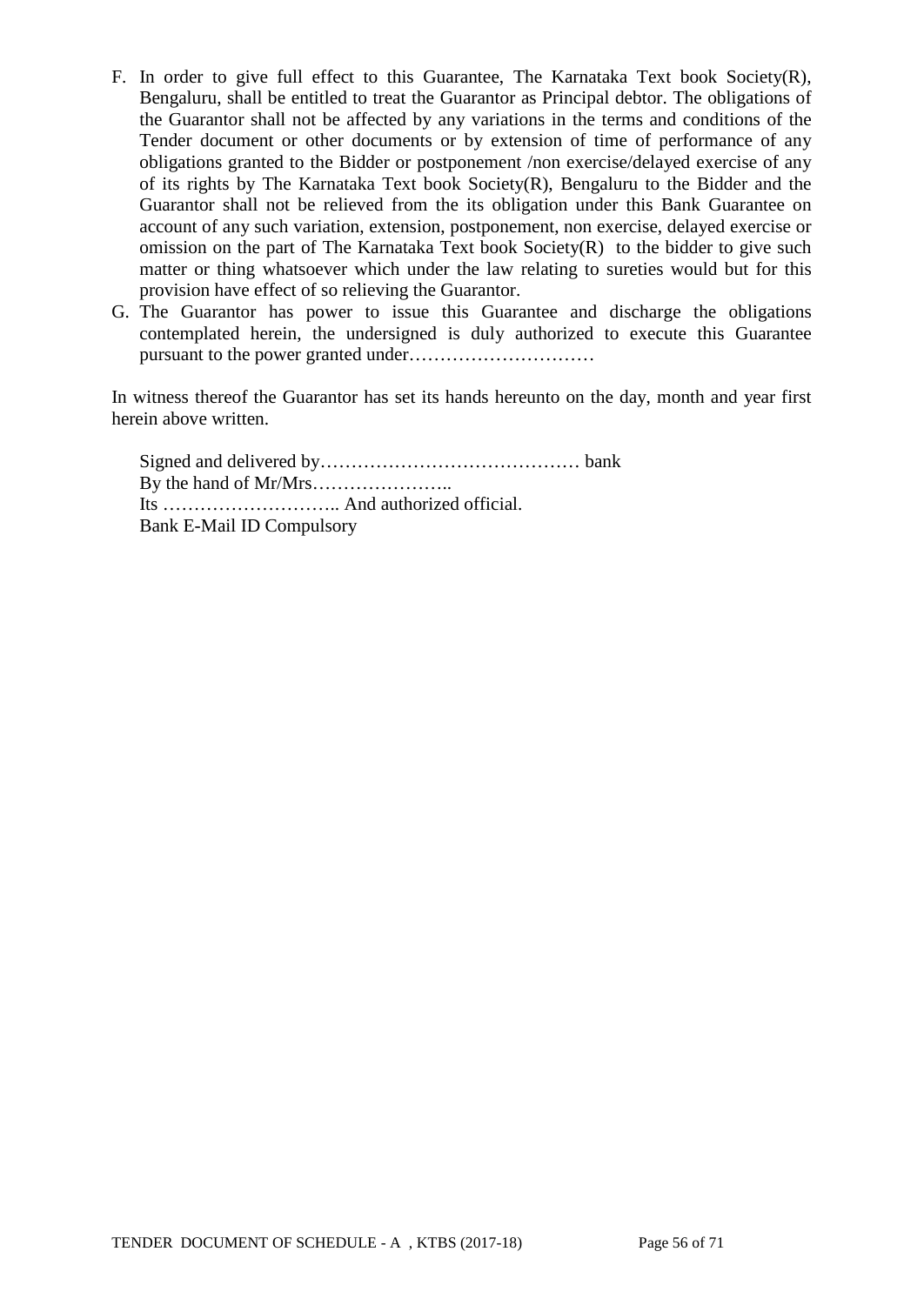# **Appendix F**

### **(Format for undertaking of being a Printer)**

Date

**To,** The Managing Director, Karnataka Textbook Society®, No.4, DSERT Building,100 Ft ring Road, BSK III Stage, Bengaluru - 560 085.

Sir,

We confirm that we have been in the business of printing and supply of books / text books since past \_\_\_\_\_\_\_\_\_years.

Yours faithfully,

(Authorized Signatory)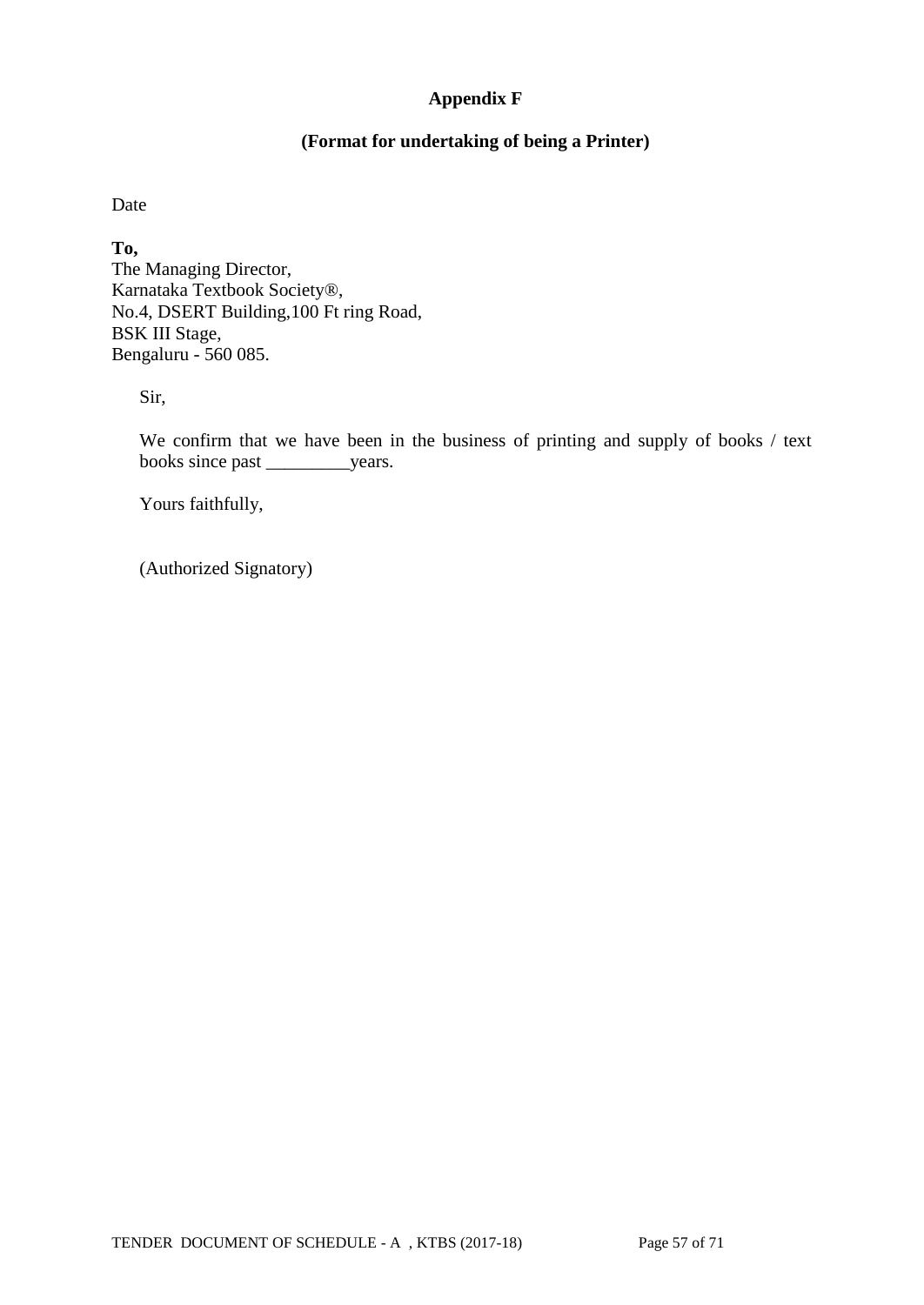### **Appendix G-1**

### *FORMAT FOR STATEMENT OF EXPERIENCE*

### **Name of the Firm………………………………**

**Financial Year from 2013-14,2014-15,& 2015-16**

|                      |          |                                                         |                       |                                                  |                      | Date of Completion |        |                                                                    |                                                                                                             |
|----------------------|----------|---------------------------------------------------------|-----------------------|--------------------------------------------------|----------------------|--------------------|--------|--------------------------------------------------------------------|-------------------------------------------------------------------------------------------------------------|
|                      |          |                                                         |                       |                                                  |                      | of delivery        |        |                                                                    |                                                                                                             |
| SI.N<br>$\mathsf{o}$ | Yea<br>r | Order<br>placed by<br>(Full<br>address of<br>Purchaser) | Order<br>No &<br>Date | Description<br>& quantity<br>of ordered<br>books | Value<br>of<br>order | As per<br>Contract | Actual | Remarks<br>Indicating<br>reasons<br>for late<br>delivery if<br>any | Has the<br>supply been<br>satisfactory?(<br>Attach a<br>certificate<br>from the<br>Purchaser/C<br>onsignee) |
|                      |          |                                                         |                       |                                                  |                      |                    |        |                                                                    |                                                                                                             |
|                      |          |                                                         |                       |                                                  |                      |                    |        |                                                                    |                                                                                                             |
|                      |          |                                                         |                       |                                                  |                      |                    |        |                                                                    |                                                                                                             |
|                      |          |                                                         |                       |                                                  |                      |                    |        |                                                                    |                                                                                                             |
|                      |          |                                                         |                       |                                                  |                      |                    |        |                                                                    |                                                                                                             |
|                      |          |                                                         |                       |                                                  |                      |                    |        |                                                                    |                                                                                                             |
|                      |          |                                                         |                       |                                                  |                      |                    |        |                                                                    |                                                                                                             |
|                      |          |                                                         |                       |                                                  |                      |                    |        |                                                                    |                                                                                                             |

Signature & Seal of the bidder

The above statement shall be supported by

- 1. A certificate issued by the Client clearly stating the scope of the project, cost of the project and date of successful completion.
- 2. Certificate from statutory auditor certifying date of successful completion of bidder's scope of work in the project and total billings till such date.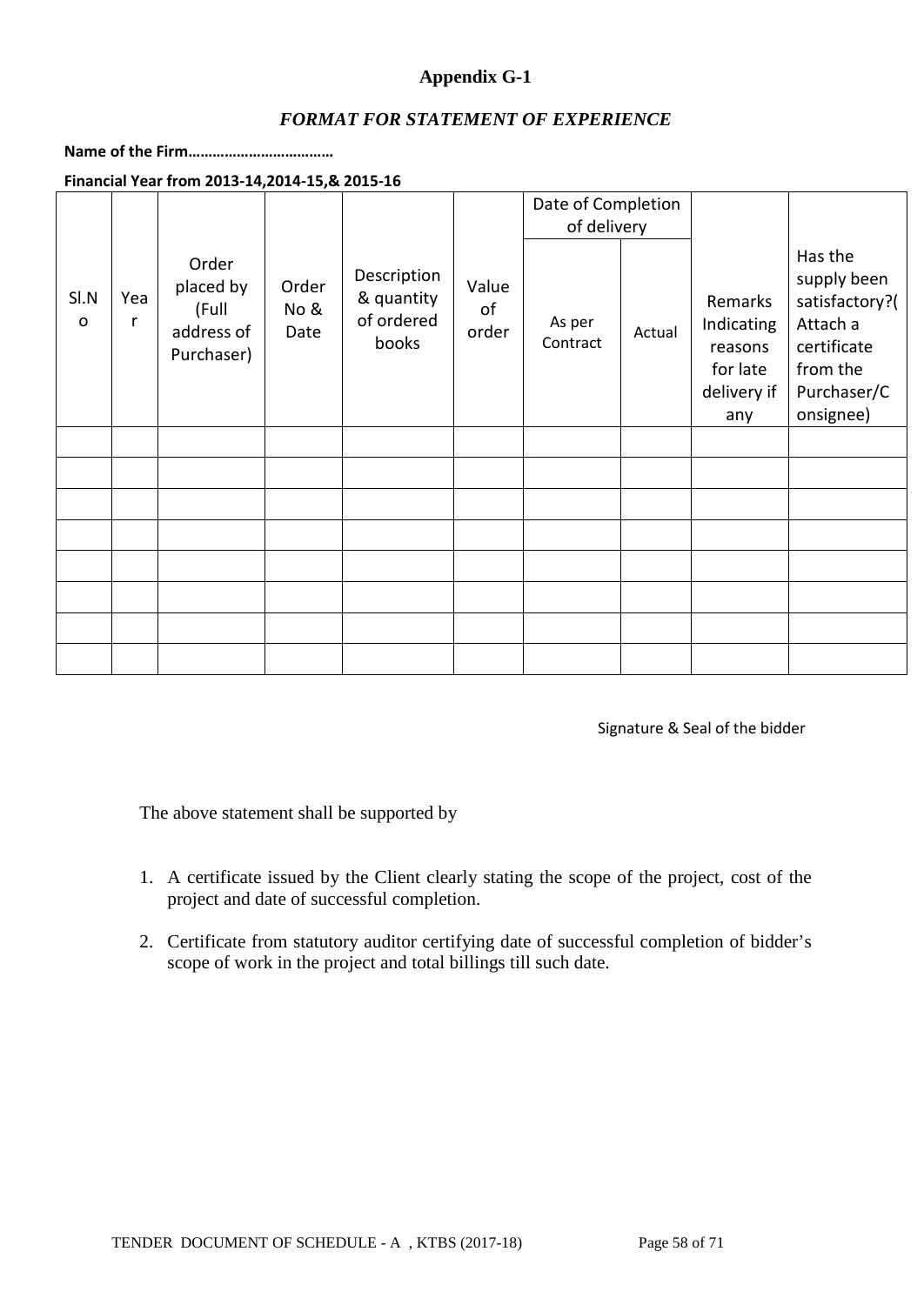### **Appendix G-2**

### **Format for Statutory Auditor's Certificate for Financial Capability of the bidder**

Date

We have verified the Annual Accounts and other relevant records of M/s ……………………………… (Name of the bidder) and certify the following

Rs. In lakhs

| <sub>S1</sub><br>No | Particulars            | 2013-14 |  | 2014-15   2015-16   Avg. for 3 yrs |
|---------------------|------------------------|---------|--|------------------------------------|
|                     | <b>Annual Turnover</b> |         |  |                                    |
|                     | Net Worth              |         |  |                                    |
|                     |                        |         |  |                                    |

Signature and seal of Statutory Auditor

Name Membership No Address

Instructions:

For the purpose of this Certification:

- 1. The financial year would be the same as one normally followed by the bidder for its Annual Report.
- 2. The bidder shall provide the audited annual financial statements as required for this Tender document. Failure to do so would result in the Proposal being considered as non responsive.
- 3. A certificate from the Statutory Auditor should be provided as supporting document certifying the Qualification Statement submitted by the Bidder.
- 4. For the purpose of this Tender document, Net Worth shall mean:

Net Worth = (subscribed and paid up Equity + reserves) - (Revaluation reserves + miscellaneous expenditure not written off)

- 5. Experience (Financial Capability and Experience) of only the Bidder shall be considered. Experience of associate company/parent company/subsidiary company shall not be considered for qualification purposes.
- 6. Turnover and net worth of the bidder shall be certified by his statutory auditor who should mention his name, address and membership number. Turnover certificate shall be based on the audited accounts of the bidders, or based on the returns filed with the tax authority.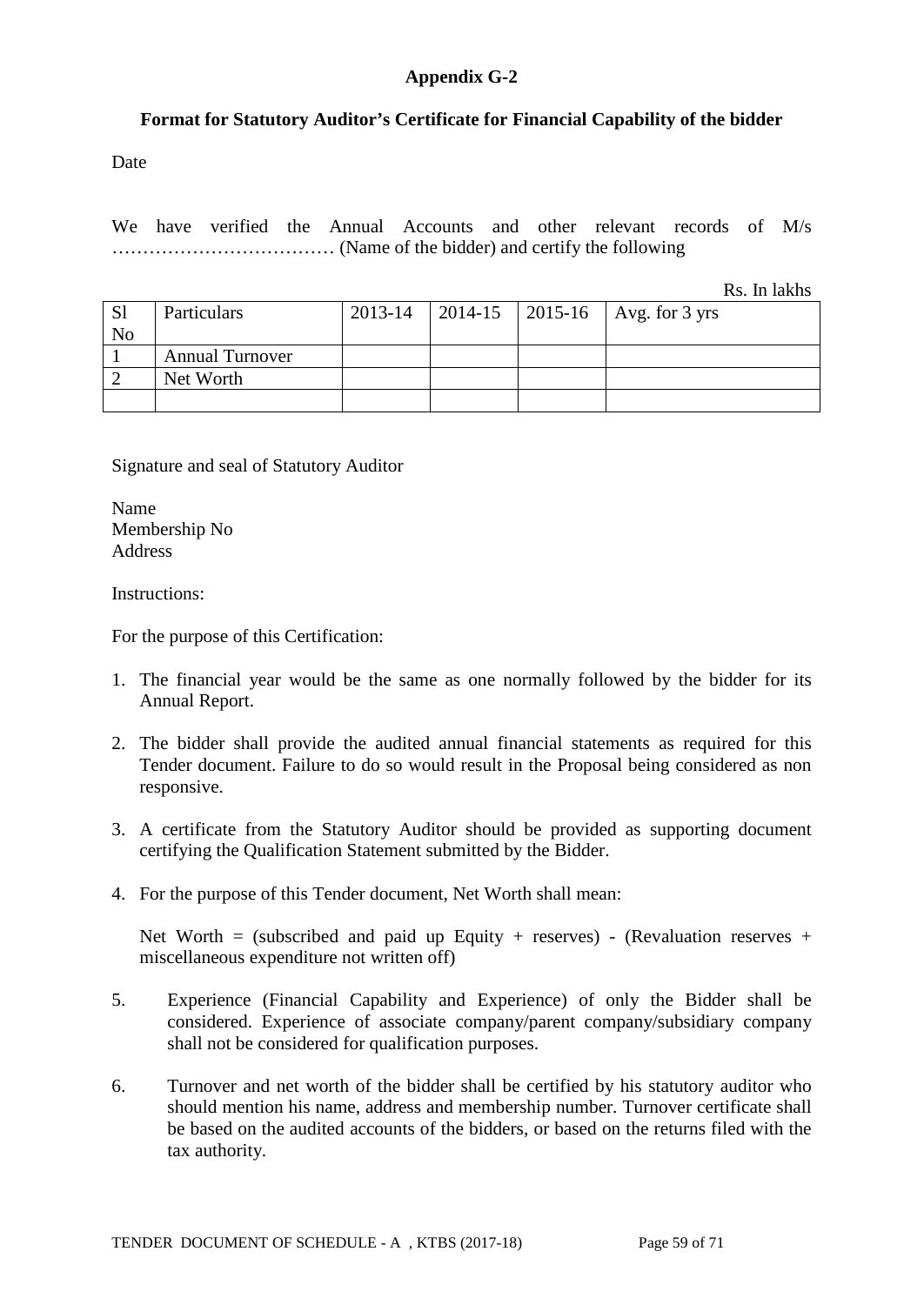#### **APPENDIX G-3**

### **Format for Statutory Auditor Certificate for Project Experience of Printing and Supply of Books / Textbooks**

Date

We have verified the annual accounts and other relevant records of M/s………………………..(Name of the Bidder) and certify that M/s………………………(Name of the Bidder) had been appointed for the purpose of ……………………………….. ( Name of the project)

We have also scrutinized the documents made available to us for the said project and certify the following years(2013-14,2014-15,2015-16)

| Date of commencement of Date of completion of the |         | Billings for the bidder |
|---------------------------------------------------|---------|-------------------------|
| the project                                       | project | from the project $(Rs)$ |
|                                                   |         |                         |

Signature and seal of Statutory Auditor

Name Membership No Address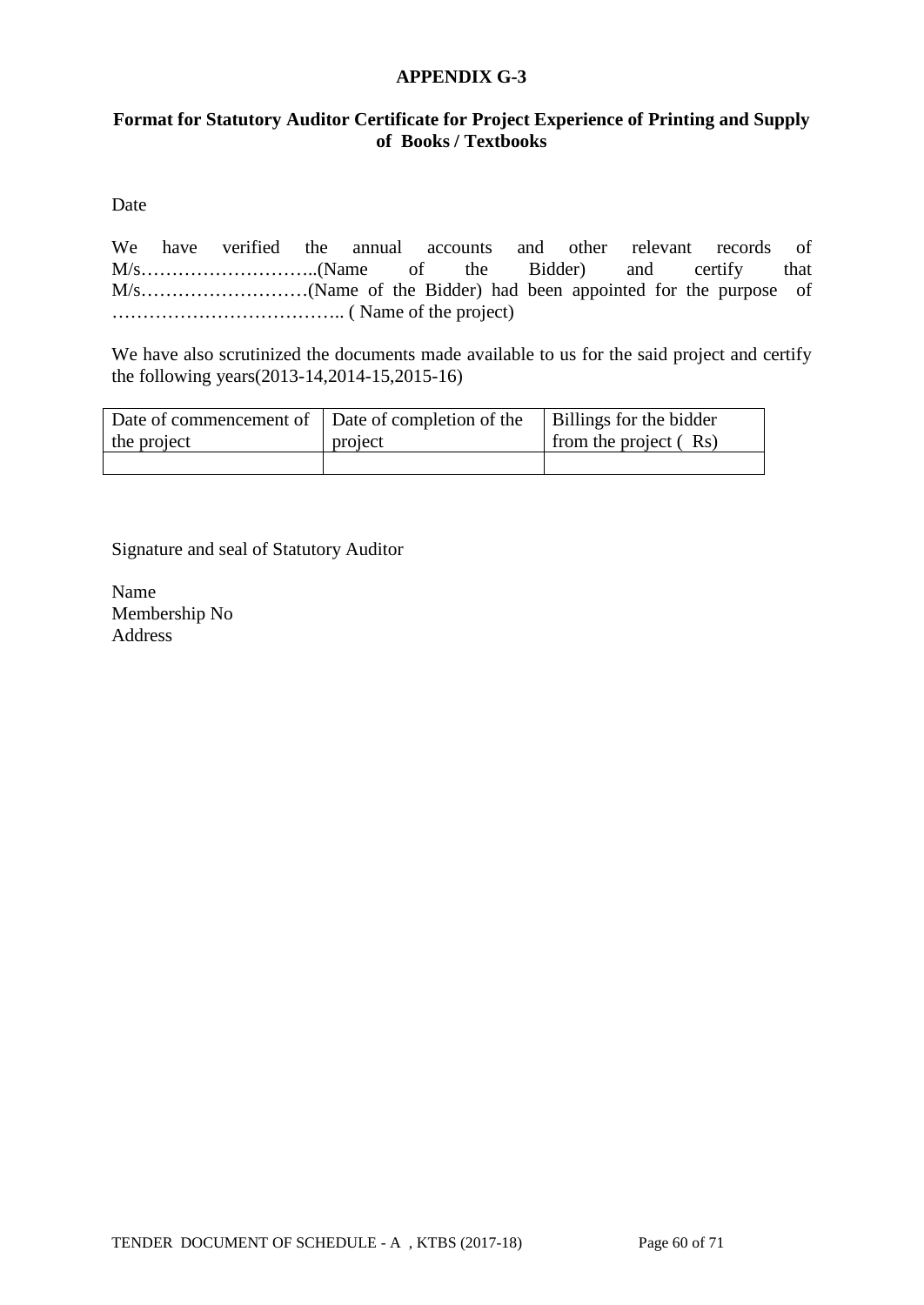# **Appendix H**

# **Format for Infrastructural Capabilities**

| <b>SI</b>      | <b>Machinery / Other requirements</b>                                          | Qty/ | Machinery/Othe<br>r requirements | Qty/ | <b>Production</b><br>capacity per |
|----------------|--------------------------------------------------------------------------------|------|----------------------------------|------|-----------------------------------|
| N <sub>0</sub> | prescribed by the purchaser                                                    | Unit | offered by the<br>printer.       | Unit | hour.(For No., of<br>Pages)       |
|                | <b>Pre-Printing machinery</b>                                                  |      |                                  |      |                                   |
| $\mathbf{1}$   | Computer to Plate making plant with                                            |      |                                  |      |                                   |
|                | processor capable of making plates                                             |      |                                  |      |                                   |
|                | Double Crown, A-1 and such similar                                             | One  |                                  |      |                                   |
|                | sizes                                                                          | Unit |                                  |      |                                   |
|                |                                                                                |      |                                  |      |                                   |
|                |                                                                                |      |                                  |      |                                   |
|                | <b>Printing machinery</b>                                                      |      |                                  |      |                                   |
| $\mathbf{1}$   | Four colour web offset machine with a                                          |      |                                  |      |                                   |
|                | minimum cut off 508 mm, reel width                                             |      |                                  |      |                                   |
|                | 760 mm or more, with one quarter                                               | One  |                                  |      |                                   |
|                | folder. The rated speed of the machine                                         | Unit |                                  |      |                                   |
|                | with quarter folding shall not be less                                         |      |                                  |      |                                   |
|                | than 10,000 cycles per hour.                                                   |      |                                  |      |                                   |
| $\overline{2}$ | Four colour sheet fed CPC offset                                               |      |                                  |      |                                   |
|                | printing machine with a Sheet size of<br>485mmX660mm (19"x26") or above        | One  |                                  |      |                                   |
|                | capable of printing on Boards of at                                            | Unit |                                  |      |                                   |
|                | least 220 GSM.                                                                 |      |                                  |      |                                   |
|                | <b>Binding and Finishing Machinery</b>                                         |      |                                  |      |                                   |
| $\mathbf{1}$   | Fully automatic stand alone perfect                                            |      |                                  |      |                                   |
|                | binding machine of minimum 6 clamps                                            | One  |                                  |      |                                   |
|                | with 2000 cycles/hr or equivalent                                              | Unit |                                  |      |                                   |
|                | productivity.                                                                  |      |                                  |      |                                   |
| $\overline{2}$ | Three side trimming machine capable                                            |      |                                  |      |                                   |
|                | of trimming the books in the size of                                           | One  |                                  |      |                                   |
|                | Crown $1/4$ <sup>th</sup> .                                                    | Unit |                                  |      |                                   |
| 3              | Fully automatic programmatic cutting                                           | One  |                                  |      |                                   |
|                | machine 92 cm (36 inches) size                                                 | Unit |                                  |      |                                   |
| $\overline{4}$ | Offline UV varnishing system.                                                  |      |                                  |      |                                   |
|                | (Note : If the four colour printing                                            | One  |                                  |      |                                   |
|                | machine is equipped with inline coating                                        | Unit |                                  |      |                                   |
|                | system this machine is not required.)                                          |      |                                  |      |                                   |
|                | <b>Manpower, Factory and Storage Space</b>                                     |      |                                  |      |                                   |
|                | The plant shall be operated by qualified                                       |      |                                  |      |                                   |
|                | and trained manpower with qualified<br>supervisors for quality checking in the |      |                                  |      |                                   |
|                | production line.                                                               |      |                                  |      |                                   |
|                | The plant shall be well planned and is                                         |      |                                  |      |                                   |
|                | required to be in easily accessible                                            |      |                                  |      |                                   |
|                | location. It is expected to be laid out in                                     |      |                                  |      |                                   |
|                | an area of about 10,000 sq feet to have                                        |      |                                  |      |                                   |
|                | easy and safe movement of the                                                  |      |                                  |      |                                   |
|                | materials. The storage space shall be at                                       |      |                                  |      |                                   |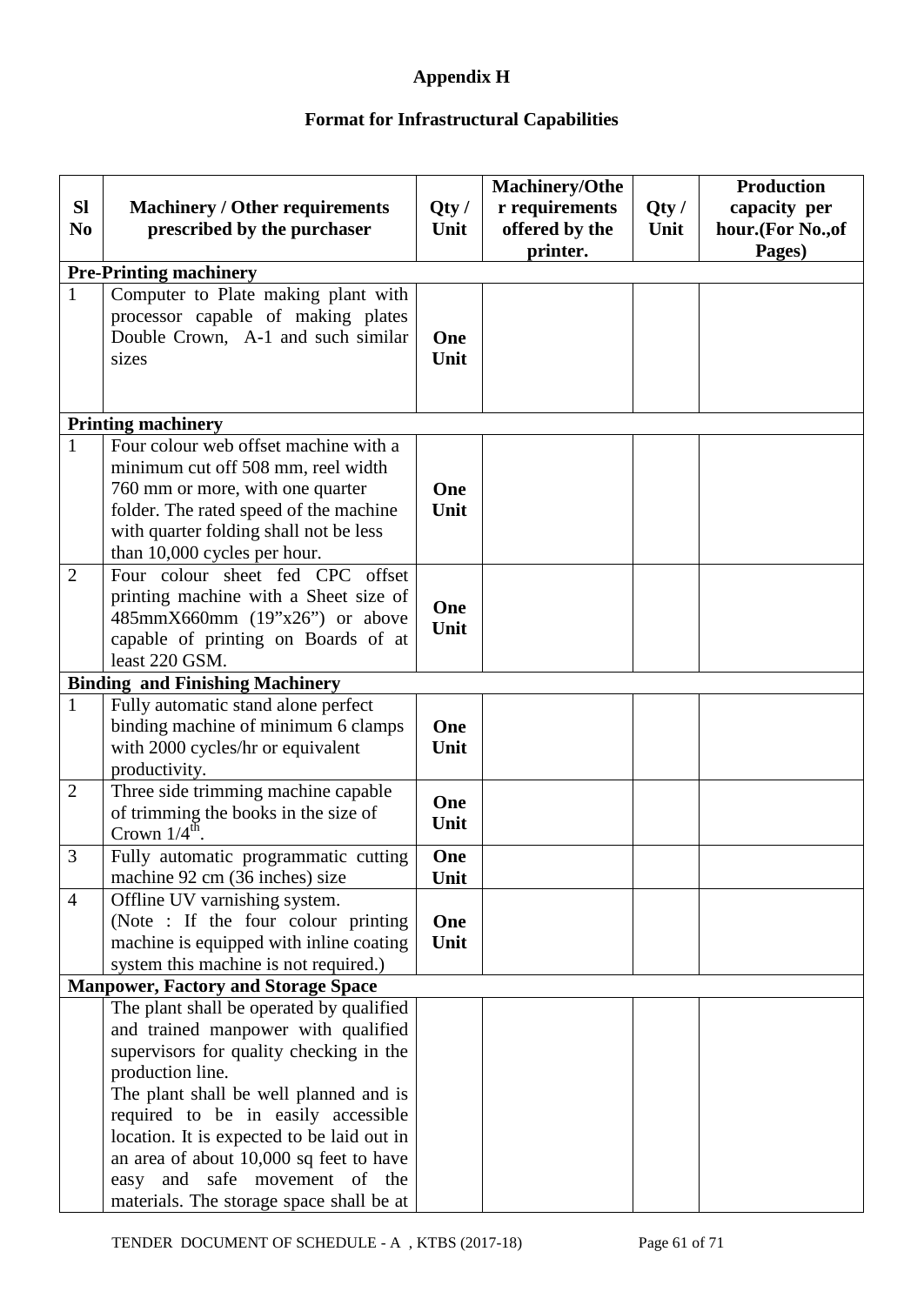| least another $10,000$ sq feet covered<br>area for the safe storage of finished<br>goods as well as to stock the paper.<br><b>OTHERS</b> |  |  |
|------------------------------------------------------------------------------------------------------------------------------------------|--|--|
|                                                                                                                                          |  |  |

Signature

(Name and designation of signatory)

#### **Note** :

- 1) The bidder shall submit APPENDIX-H in affidavit.
- 2) The Specifications mentioned above are at minimum configurations expected, but Superior Machinery in the similar class are also acceptable. However, decision of the Purchaser in this regard shall be final and binding.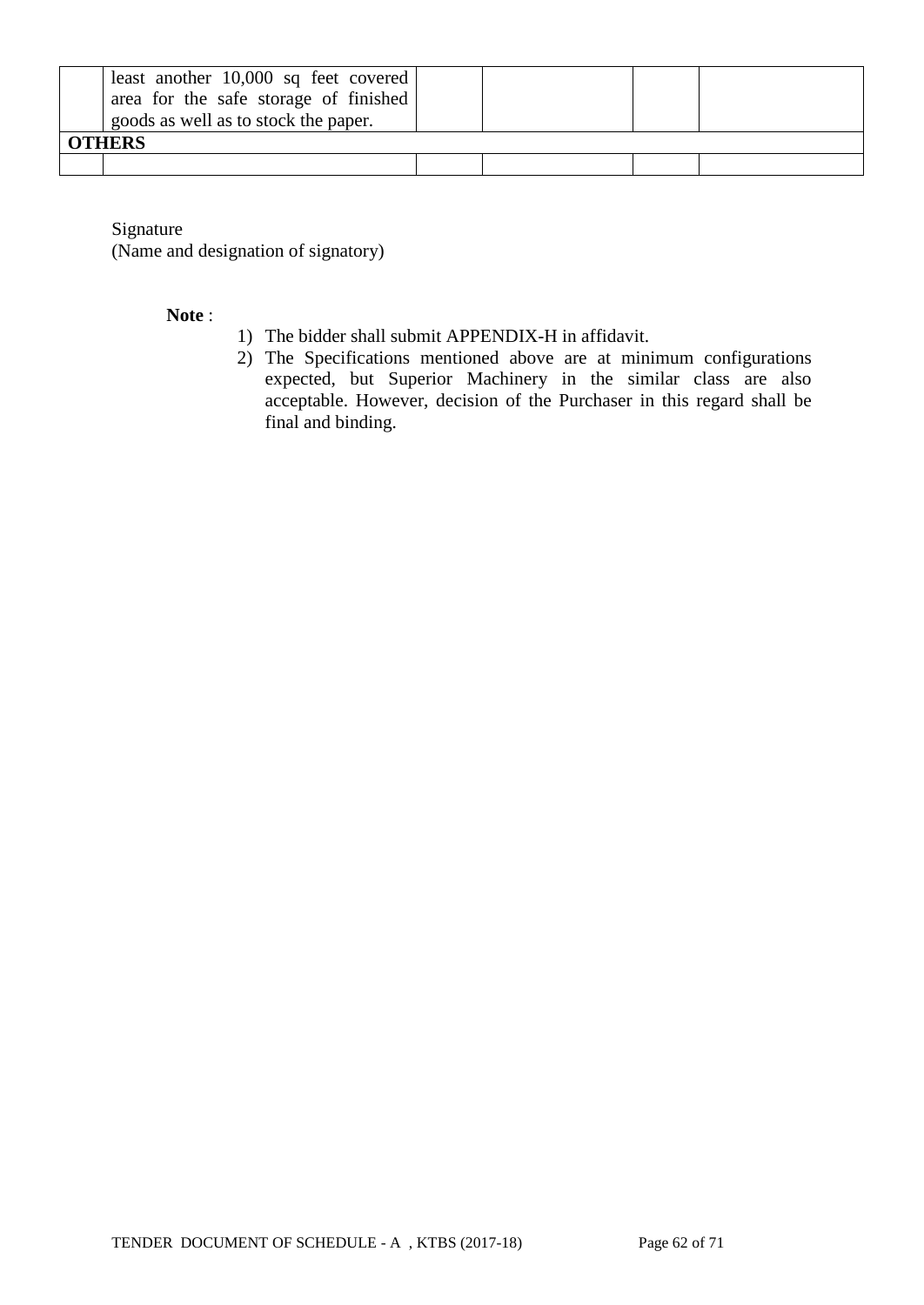### **APPENDIX - I ( Cover 1 )**

### Bidder Declaration regarding his capacity ( On the Letter Head )

I …………………. (firm name)Here by declare that

- 1. I have ……………(No's) of Sheet fed offset Printing machines and ………………… (No's) of Web Offset Printing machines.
- 2. I can print ……………….pages/hour in Sheet fed offset I can print ……………….pages/hour in Web Offset
- 3. I can bind………………..copies/hour
- 4. I can supply a total of \_\_\_\_\_\_\_\_\_\_\_\_lakh Work Books, belonging to \_ number of packages and supply to 204 Blocks within 45 days from the next date of purchase order.
- 5. The supplier shall submit dummy as per the time schedule mentioned in the tender document.

\*Specifications & Time Schedule as mentioned in the tender document\*

Bidder Authorized Signatory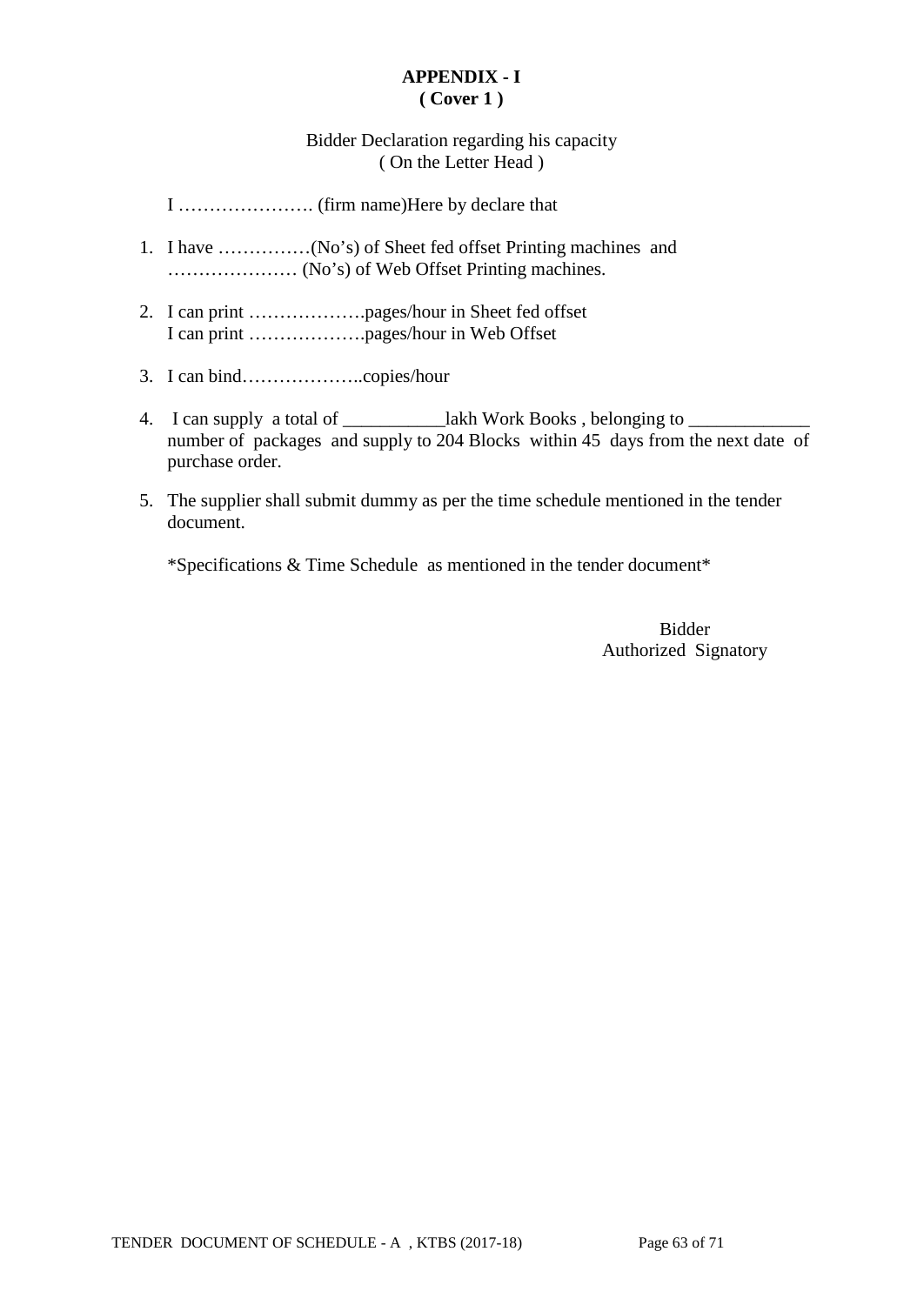### **APPENDIX J**

### **(Cover 2)**

### **TENDER FORM & PRICE SCHEDULE**

### PARTICULARS TO BE SUBMITTED IN THE COMMERCIAL BID/ **SECOND COVER**

To

The Managing Director, Karnataka Textbook Society ® No.4, 100Ft Ring Road, Hosakerehalli, BSK  $3^{rd}$  Stage, Bengaluru – 560085.

Sir,

Having examined the bid Documents including Addenda No: the receipt of which is hereby duly acknowledged, we, the undersigned, offer to quote the rates per page towards printing and supply Work Books. Price quoted is all inclusive, except VAT

Price shall be indicated to a maximum of 04 decimals.

( Signature of the Printer) ( Authorized Signatory )

#### **Preference 1**

- A. Name of the Printer :
- B. Package No. quoted :

Paper Quality: 60GSM and Book Size:  $1/4^{\text{th}}$  Crown

| Sl.No | <b>Class</b> | <b>Title</b><br>Code | <b>Title</b><br><b>Name</b> | <b>Colour/Other</b><br>specifications | Rate per page in Paise in<br>digits shall be inclusive of<br>all.<br>Price shall be indicated to<br>a maximum of 04<br>decimals |
|-------|--------------|----------------------|-----------------------------|---------------------------------------|---------------------------------------------------------------------------------------------------------------------------------|
|       |              |                      |                             |                                       |                                                                                                                                 |
|       |              |                      |                             |                                       |                                                                                                                                 |
|       |              |                      |                             |                                       |                                                                                                                                 |
|       |              |                      |                             |                                       |                                                                                                                                 |
|       |              |                      |                             |                                       |                                                                                                                                 |
|       |              |                      |                             |                                       |                                                                                                                                 |
|       |              |                      |                             |                                       |                                                                                                                                 |
|       |              |                      |                             |                                       |                                                                                                                                 |
|       |              |                      |                             |                                       |                                                                                                                                 |
|       |              |                      |                             |                                       |                                                                                                                                 |
|       |              |                      |                             |                                       |                                                                                                                                 |
|       |              |                      |                             |                                       |                                                                                                                                 |
|       |              |                      |                             |                                       |                                                                                                                                 |
|       |              |                      |                             |                                       |                                                                                                                                 |
|       |              |                      |                             |                                       |                                                                                                                                 |
|       |              |                      |                             |                                       |                                                                                                                                 |
|       |              |                      |                             |                                       |                                                                                                                                 |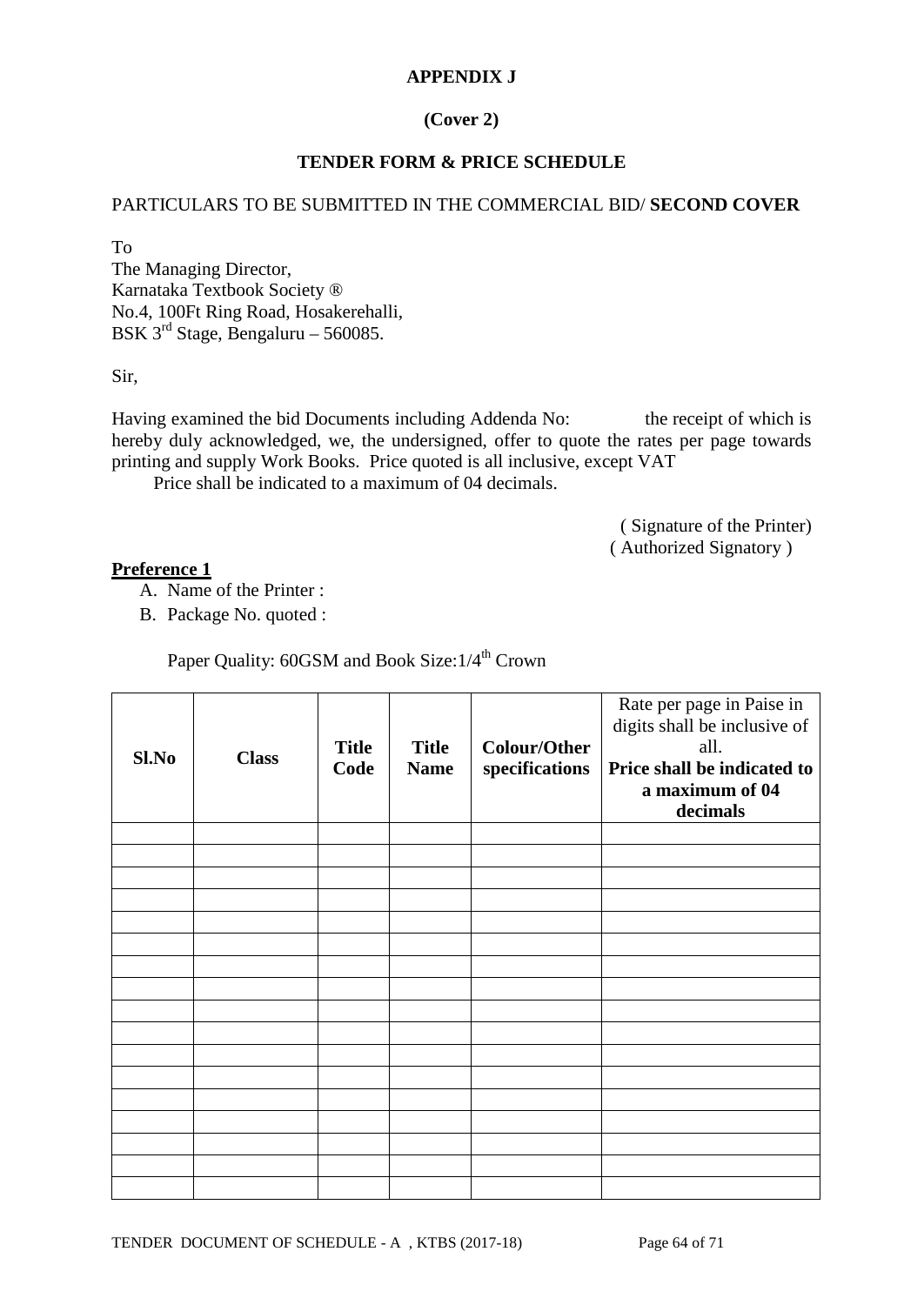Total No of Titles under this package:-…………………..

The Quoted rates excluding VAT. The rate of VAT should be mentioned in this format

Place : Signature of Printer Date : with address and Seal

## **Preference 2**

- A. Name of the Printer :
- B. Package No. quoted :

Paper Quality: 60GSM and Book Size: 1/4<sup>th</sup> Crown

| Sl.No | <b>Class</b> | <b>Title</b><br>Code | <b>Title</b><br><b>Name</b> | <b>Colour/Other</b><br>specifications | Rate per page in Paise in<br>digits shall be inclusive of<br>all.<br>Price shall be indicated to<br>a maximum of 04<br>decimals |
|-------|--------------|----------------------|-----------------------------|---------------------------------------|---------------------------------------------------------------------------------------------------------------------------------|
|       |              |                      |                             |                                       |                                                                                                                                 |
|       |              |                      |                             |                                       |                                                                                                                                 |
|       |              |                      |                             |                                       |                                                                                                                                 |
|       |              |                      |                             |                                       |                                                                                                                                 |
|       |              |                      |                             |                                       |                                                                                                                                 |
|       |              |                      |                             |                                       |                                                                                                                                 |

Total No of Titles under the package Place : Signature of Printer

Date : with address and Seal

### **CONDITIONS:**

- 1. If our bid is accepted, we will have to abide as per the stipulated Terms & Conditions to supply of Work Books to all the Block Educational Offices in the State.
- 2. If our bid is accepted we will furnish Performance Bank Guarantee separately for each package as per terms.
- 3. We agree to abide by this tender for bid validity of 90 days after the date fixed for opening of Second Envelope.
- 4. We understand that in competing for and if the award is made to us, in executing the above contract we will strictly observe the laws against fraud and corruption in force in India namely "Prevention of corruption act 1988".
- 5. We understand that you are not bound to accept a lowest offer that you may receive.

Dated this day of 2017

Signature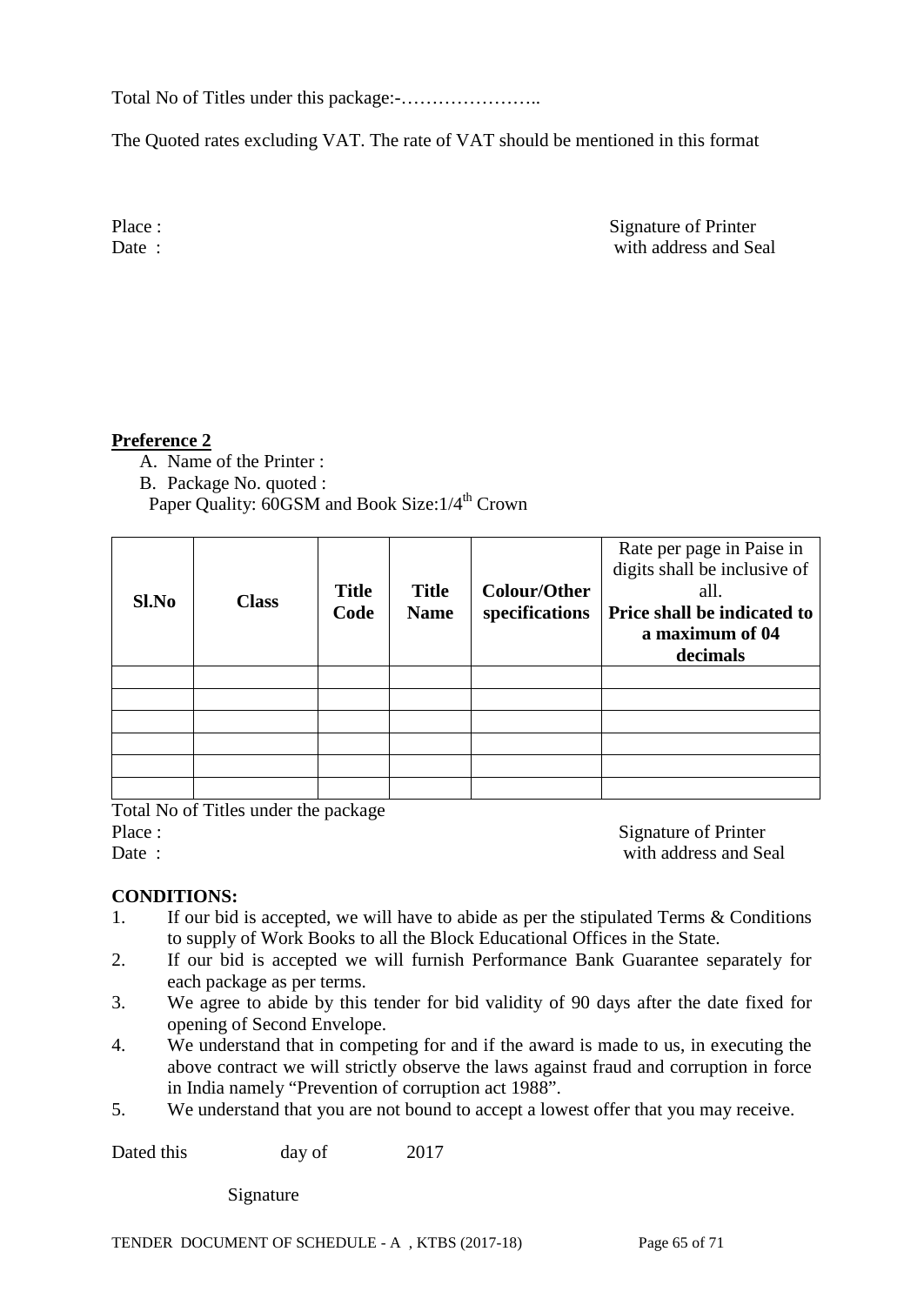(Name and address of the Tenderer with seal) (In the capacity of duly authorized to sign the Tender for and on behalf of)

### **Tender / Bid Validity:**

The Tender is valid for a period of 90 days from the date of opening of Tender.

Dated this day of 2017

Signature: (Name and Address of the Tenderer with Seal)

(In the Capacity of :………………………. Duly authorized to sign the Tender for and on behalf of

Appendix K

#### **(Format for undertaking of work completion)**

Date:

**To,** The Managing Director, Karnataka Textbook Society®, No.4, DSERT Building,100 Ft ring Road, BSK III Stage, Bengaluru - 560 085.

Sir,

 We hereby confirm that the printing and supply of Work Books will be completed within the scheduled time given in the tender document of Karnataka Text Book Society 2017-18.

 In case if I/We fail to print/supply the given text books. I/We shall pay the penalty according to the terms and conditions of the tender and we are bound by the same in all respects.

Yours faithfully,

(Authorized Signatory)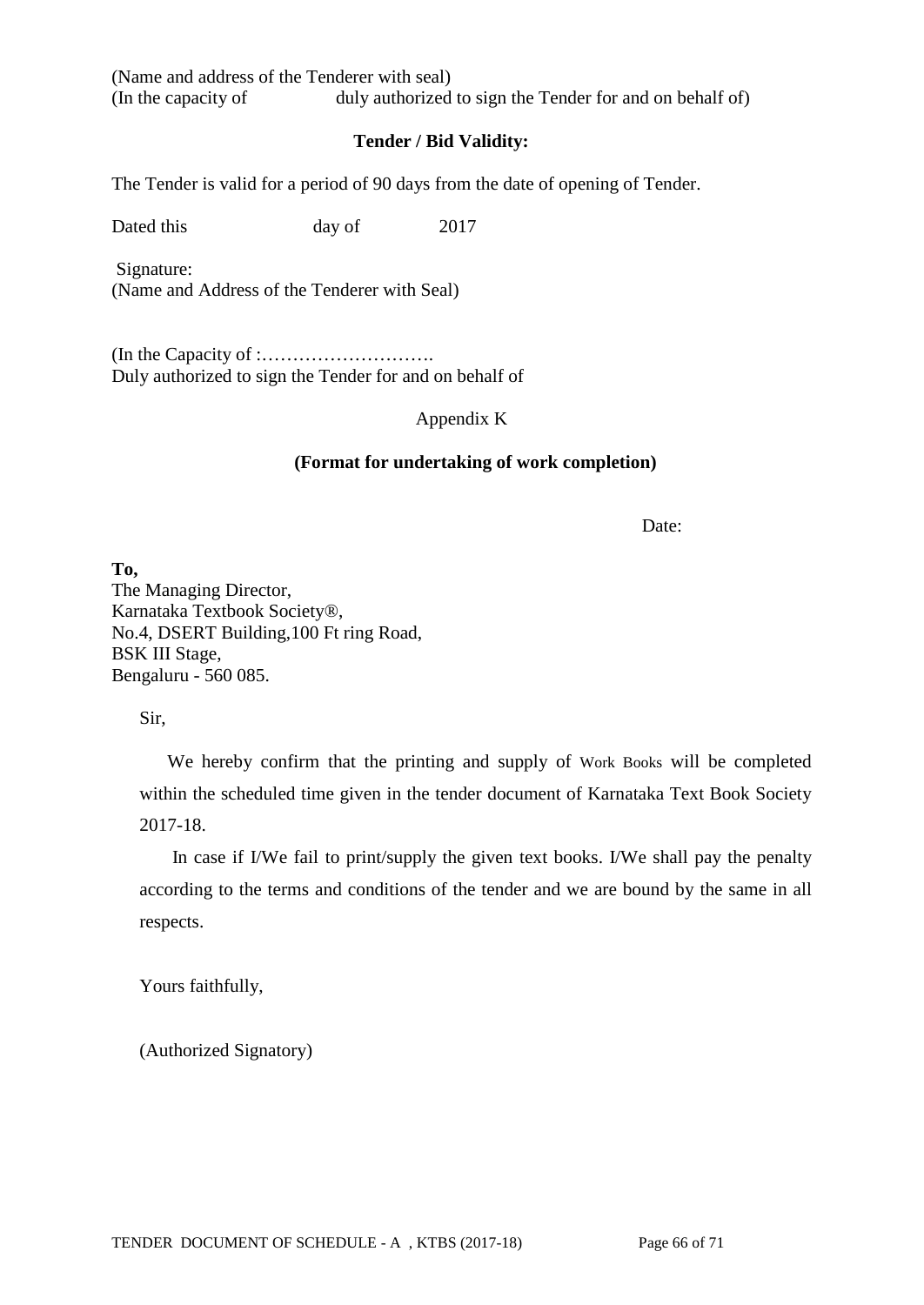# Appendix L

### **(Declaration by Bidder)**

Date

**To,**

The Managing Director, Karnataka Textbook Society®, No.4, DSERT Building,100 Ft ring Road, BSK III Stage, Bengaluru - 560 085.

Sir,

I/We……………………….hereby declare that I/We have fully read the tender document dated…………………and have understood the contents and the meaning of all the terms and conditions.

Accordingly I here by signing the above declaration and abide by the same.

Yours faithfully,

(Authorized Signatory)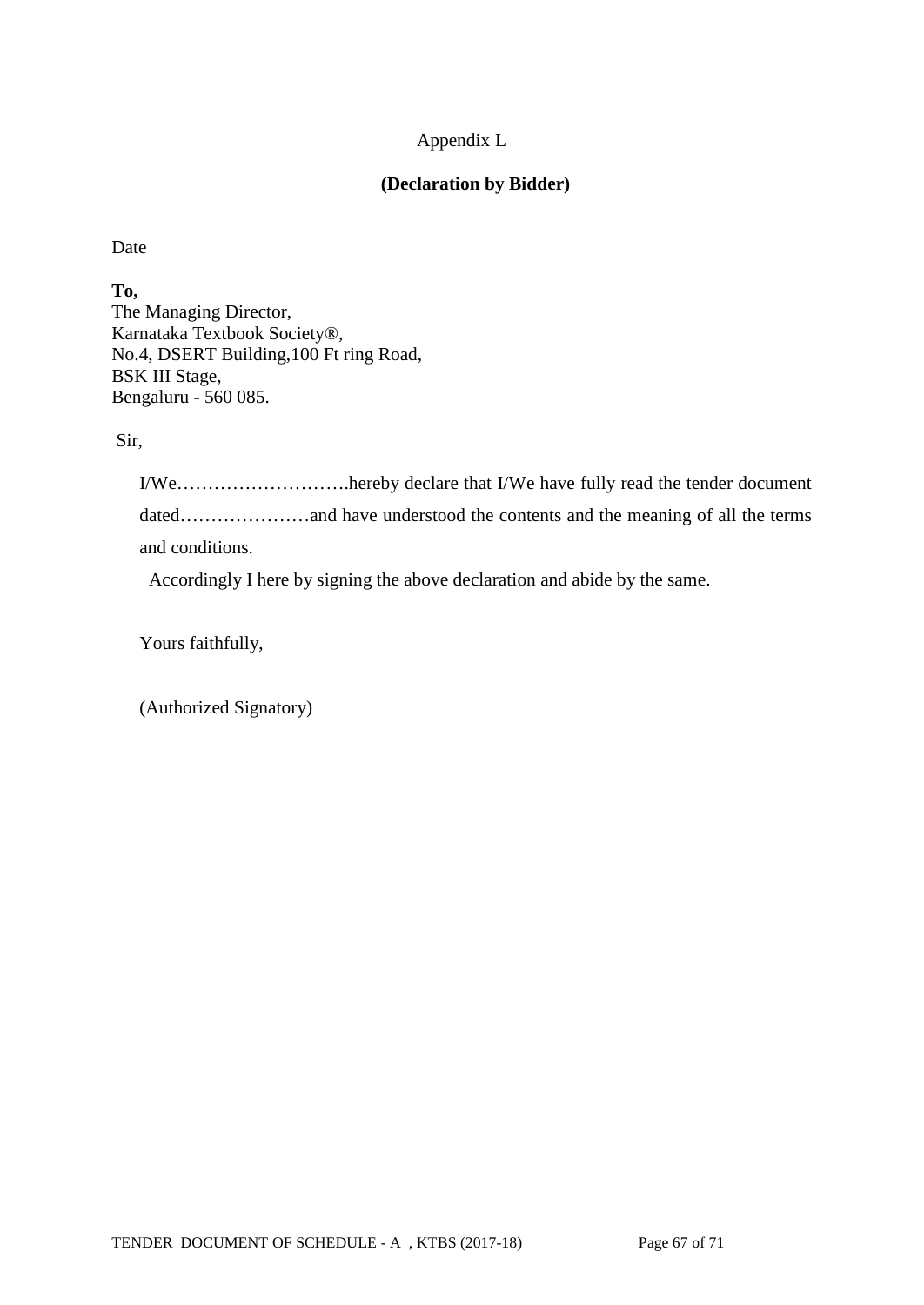# **Appendix-M Penalty for deviation in the quality**

| <b>Of Paper</b> |                   |                      |                                   |  |  |  |  |
|-----------------|-------------------|----------------------|-----------------------------------|--|--|--|--|
| Sl.No           | <b>Property</b>   | <b>Specification</b> | Penalty percentage on total       |  |  |  |  |
|                 |                   |                      | order value                       |  |  |  |  |
|                 | Substance         | 60 GSM $+/- 1\%$     | For every 1% deviation a penalty  |  |  |  |  |
|                 |                   |                      | of 2% of the value of the lot.    |  |  |  |  |
| 3               | <b>Brightness</b> | 80 Minimum           | Each unit deviation 0.5 % of the  |  |  |  |  |
|                 |                   |                      | value of the lot.                 |  |  |  |  |
| $\overline{4}$  | Opacity           | 85 Minimum           | Each unit deviation 0.5 % of the  |  |  |  |  |
|                 |                   |                      | value of the lot.                 |  |  |  |  |
| 5               | <b>Smoothness</b> | 200 on Top Side and  | For each 10 units deviation 0.5 % |  |  |  |  |
|                 |                   | 250 on wire side     | of the value of the lot.          |  |  |  |  |

# **220 GSM Ard Board of Industry Standards**.

| Sl.No         | <b>Property</b> | <b>Specification</b> | Penalty percentage on total           |
|---------------|-----------------|----------------------|---------------------------------------|
|               |                 |                      | order value                           |
|               | <b>Gloss</b>    | 75% Minimum          | Each 5 unit deviation 0.5 %           |
| $\mathcal{D}$ | <b>Bulk</b>     | $1.0$ cc/gm, Minimum | For Each 0.05 units                   |
|               |                 |                      | Deviation $0.5\%$ of the value of the |
|               |                 |                      | Lot.                                  |
| $\mathcal{R}$ | Textile index   | CD: 20 minimum       | Each unit deviation 0.05              |
|               |                 | MD: 30 minute        |                                       |
| 4             | Substance       | $220$ GSM $+/- 4\%$  | For every 1% deviation a penalty      |
|               |                 |                      | of 2% of the value of the lot.        |

# **Printing Quality**

| Sl.No | <b>Defect</b>                                      | <b>Penalty</b>             |
|-------|----------------------------------------------------|----------------------------|
|       | Misregistration with readability and               | 5% of the value of the lot |
|       | understandable pictures                            |                            |
|       | Inking, Legibility, Offsetting, smudging, tilting, | 3% of the value of the lot |
|       | scumming, slur, ragged printing, non uniformity    |                            |
|       | in ink                                             |                            |

### **Size of the book:**

| S1.No        | <b>Defect</b>                                               | <b>Penalty</b>             |
|--------------|-------------------------------------------------------------|----------------------------|
|              | The required book size is 18.3X24.5 cms. Any change         | Two times the value of     |
|              | in the size will be quantified in to the reduction in total | the cost of the reduction  |
|              | weight of the paper and the penalty will be charged         | in weight of the paper     |
|              | accordingly                                                 |                            |
| ◠            | Cross cutting                                               | 3% of the value of the lot |
| $\mathbf{c}$ | Rough cutting                                               | 1% of the vlaue of the lot |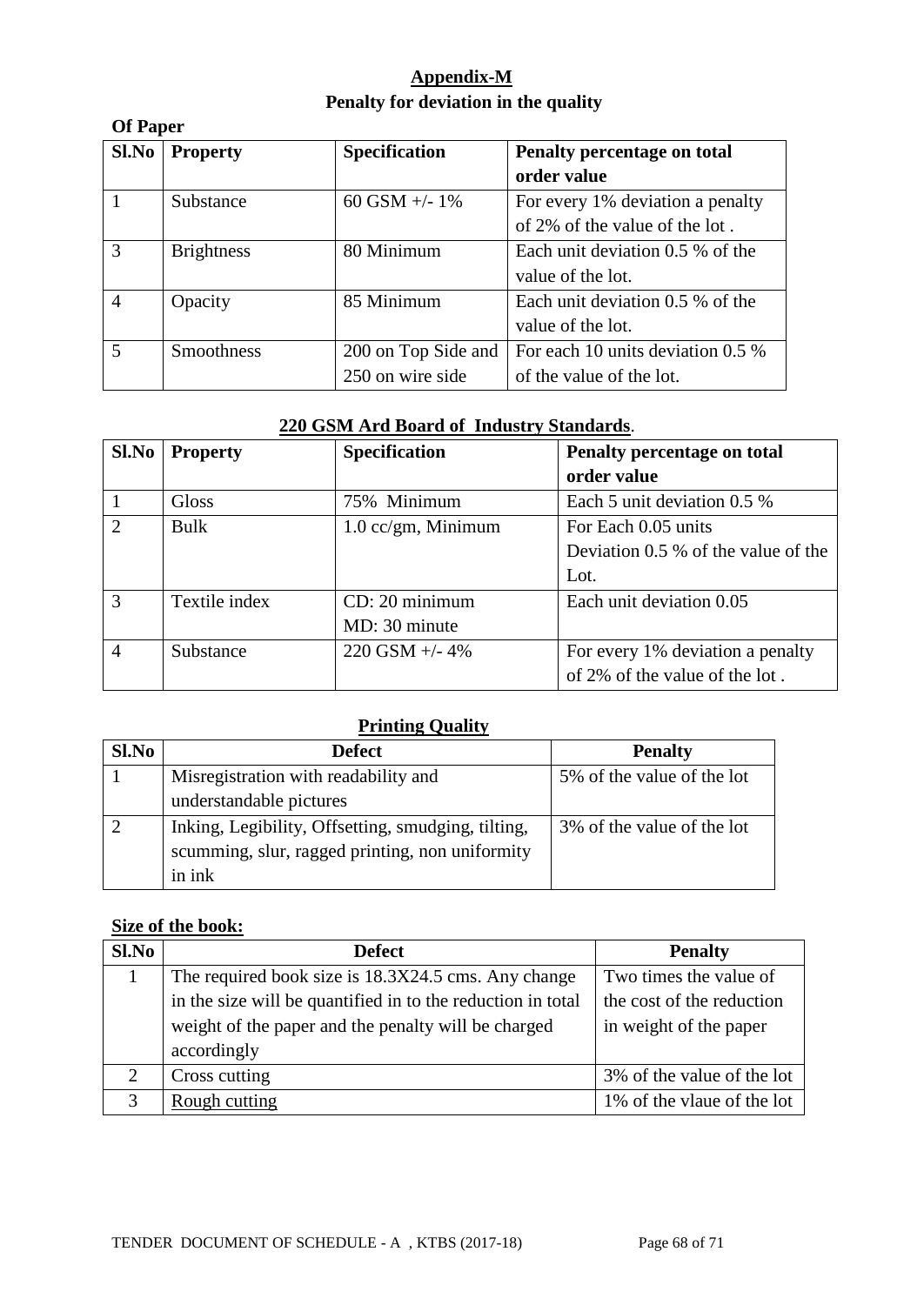# **Binding Quality:**

| S1.No          | <b>Defect</b>                                       | <b>Penalty</b>             |
|----------------|-----------------------------------------------------|----------------------------|
|                | Cross folding, Cross cutting,                       | 2% of the value of the lot |
| $\mathcal{D}$  | Rough cutting                                       | 1% of the value of the lot |
| $\overline{3}$ | Improper cover adhesion, Cavity spines, Chip out at | 2% of the value of the lot |
|                | the edges                                           |                            |
| $\overline{A}$ | Pages peeling off, No adhesive running              | Out right rejection and    |
|                |                                                     | 150% of the value of the   |
|                |                                                     | lot                        |

# **Quality of the U V Varnish**

| Sl.No | <b>Defect</b>              | <b>Penalty</b>               |
|-------|----------------------------|------------------------------|
|       | Less gloss, non uniformity | $0.25\%$ of the value of the |
|       |                            | <b>l</b> ot                  |
|       | Less than 3 gsm            | 0.5% of the value of the lot |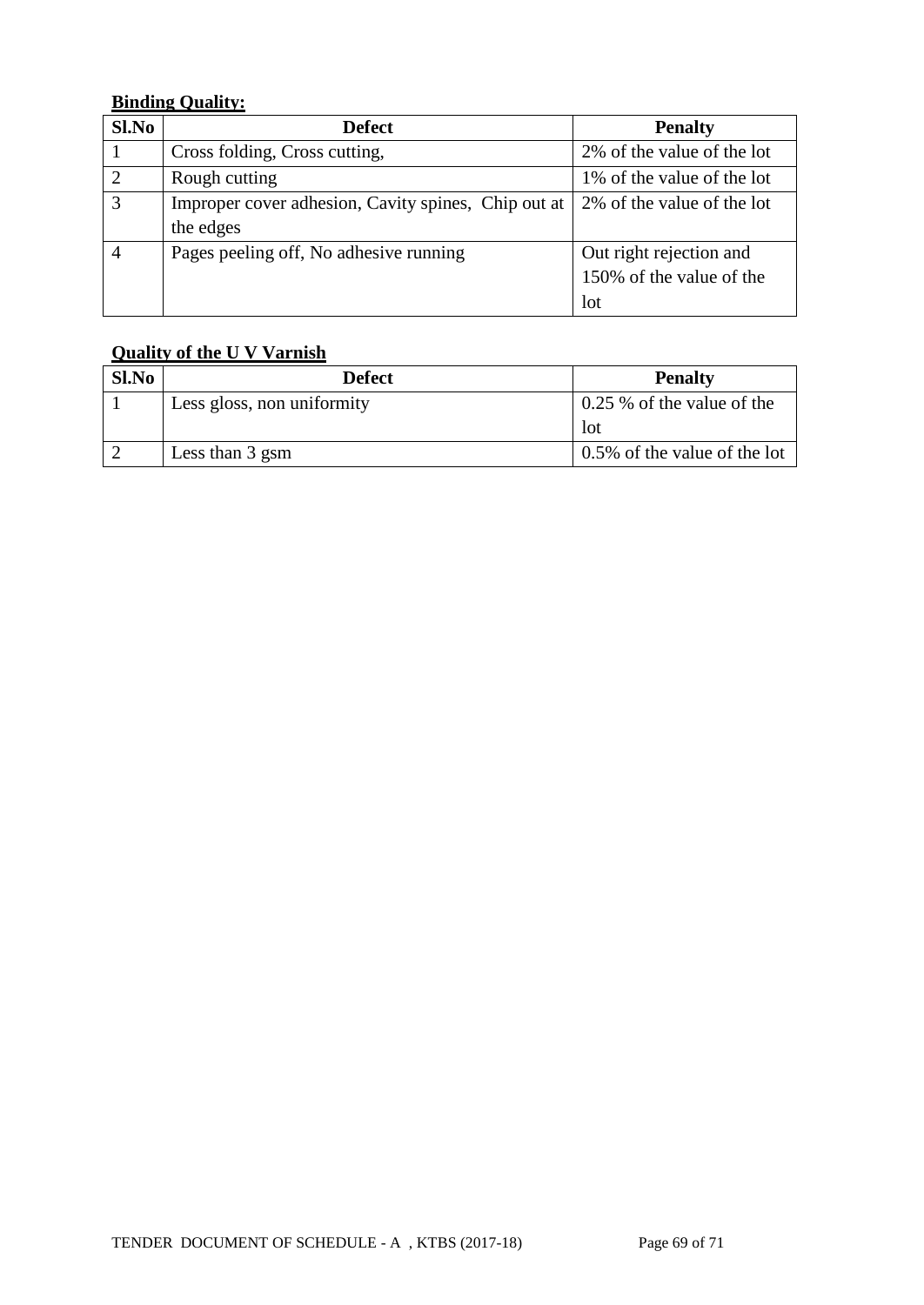# **Appendix-N**

# **BANK SOLVENCY CERTIFICATE**

| work) is awarded to the above firm, we shall be able to provide overdraft/credit facilities to |  |
|------------------------------------------------------------------------------------------------|--|
|                                                                                                |  |
| executing the above contract.                                                                  |  |

 Senior Bank Manager, (Seal & signature) Name of the Bank, Address:…………….